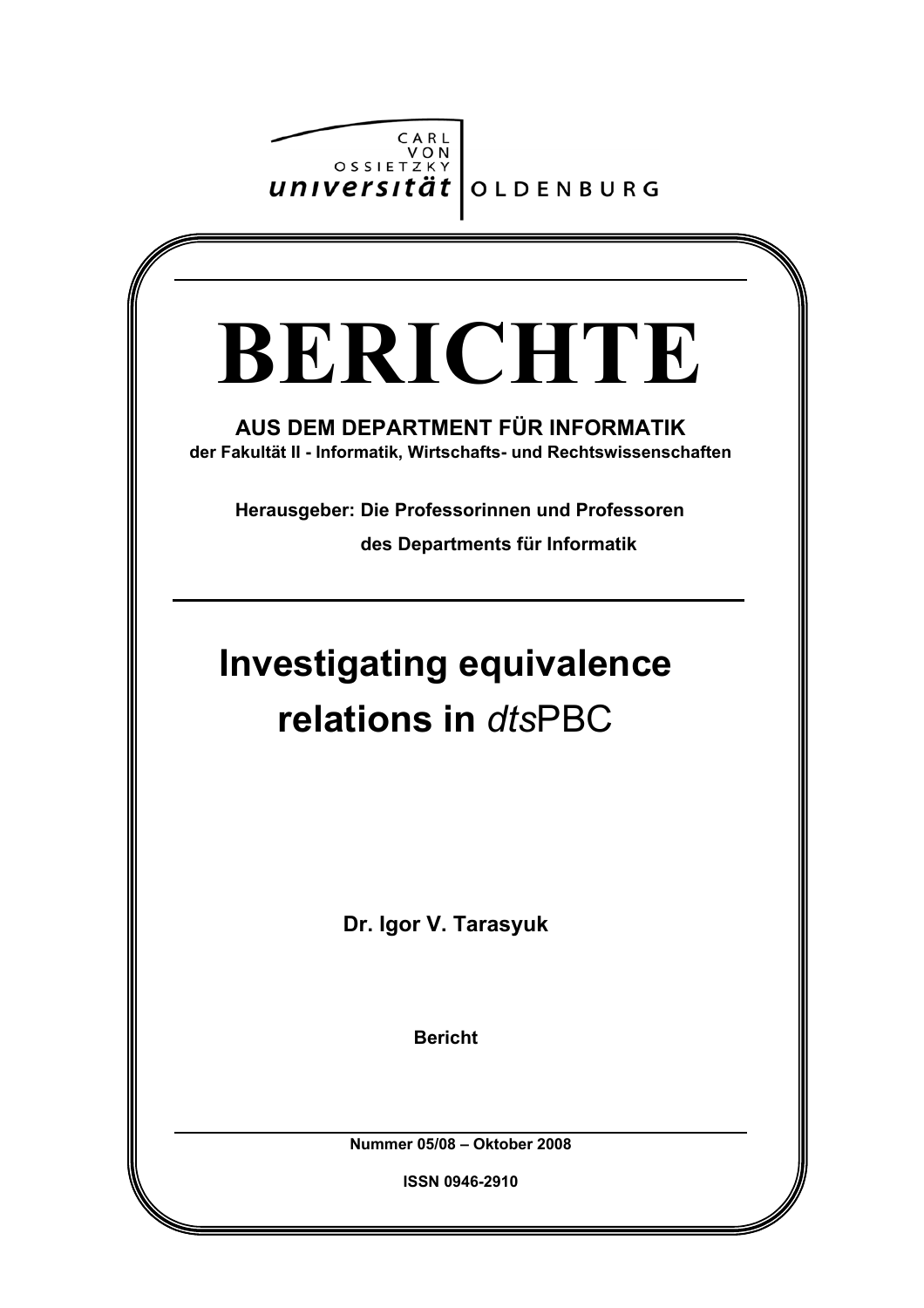

# **BERICHTE**

## **AUS DEM DEPARTMENT FÜR INFORMATIK**

**der Fakultät II - Informatik, Wirtschafts- und Rechtswissenschaften**

Herausgeber: Die Professorinnen und Professoren

des Departments für Informatik

## **Investigating equivalence relations in** *dtsPBC*

**Dr. Igor Tarasyuk**

**Bericht**

**Nummer 05/08 – Oktober 2008**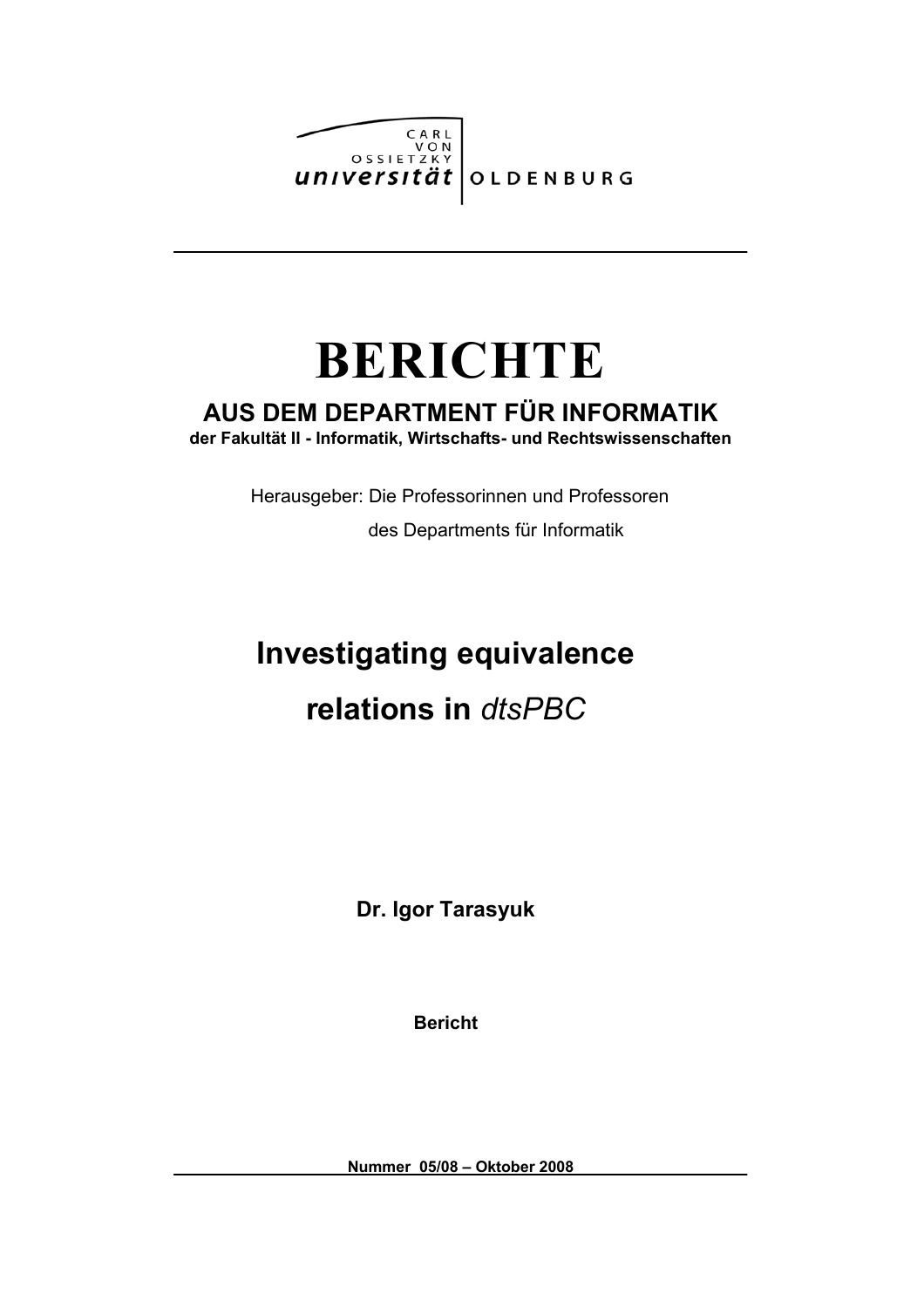## Investigating equivalence relations in  $dt s PBC$ <sup>\*</sup>

Igor V. Tarasyuk

## A.P. Ershov Institute of Informatics Systems Siberian Branch of the Russian Academy of Sciences 6, Acad. Lavrentiev ave., 630090 Novosibirsk, Russia itar@iis.nsk.su

#### Abstract

In the last decades, a number of stochastic enrichments of process algebras was constructed to specify stochastic processes within the well-developed framework of algebraic calculi. In 2003, a continuous time stochastic extension sPBC of finite Petri box calculus (PBC) was enriched with iteration operator by H.S. MACIÀ, V.R. VALERO, D.L. CAZORLA and F.G. CUARTERO. In 2006, the author added iteration to the discrete time stochastic extension dtsPBC of finite PBC. In this paper, in the framework of the dtsPBC with iteration, we define a variety of stochastic equivalences. They allow one to identify stochastic processes with similar behaviour that are differentiated by too strict notion of the semantic equivalence. The interrelations of all the introduced equivalences are investigated. A logical characterization of the equivalences is presented via formulas of the new probabilistic modal logics. We demonstrate how to apply the equivalences to compare stationary behaviour. A problem of preservation of the equivalences by algebraic operations is discussed. As a result, we define an equivalence that is a congruence relation. At last, two case studies of performance evaluation in the algebra are presented.

Keywords: stochastic Petri net, stochastic process algebra, Petri box calculus, iteration, discrete time, transition system, operational semantics, dts-box, denotational semantics, empty loop, stochastic equivalence, modal logic, stationary behaviour, congruence relation, performance evaluation.

## **Contents**

|   | 1 Introduction                                                                                                                                                                                         |    |  |  |  |  |
|---|--------------------------------------------------------------------------------------------------------------------------------------------------------------------------------------------------------|----|--|--|--|--|
|   | 2 Syntax                                                                                                                                                                                               | 5  |  |  |  |  |
| 3 | <b>Operational semantics</b><br>3.1<br>3.2<br>3.3                                                                                                                                                      | 6  |  |  |  |  |
|   | Denotational semantics<br>4.1<br>4.2                                                                                                                                                                   | 9  |  |  |  |  |
| 5 | Stochastic equivalences<br>Empty loops in transition systems $\ldots \ldots \ldots \ldots \ldots \ldots \ldots \ldots \ldots \ldots \ldots \ldots \ldots 16$<br>5.1<br>5.2<br>5.3<br>5.4<br>5.5<br>5.6 | 15 |  |  |  |  |
| 6 | Logical characterization<br>6.1<br>6.2                                                                                                                                                                 | 24 |  |  |  |  |

<sup>∗</sup>This work was supported in part by Deutscher Akademischer Austauschdienst (DAAD), grant A/08/08590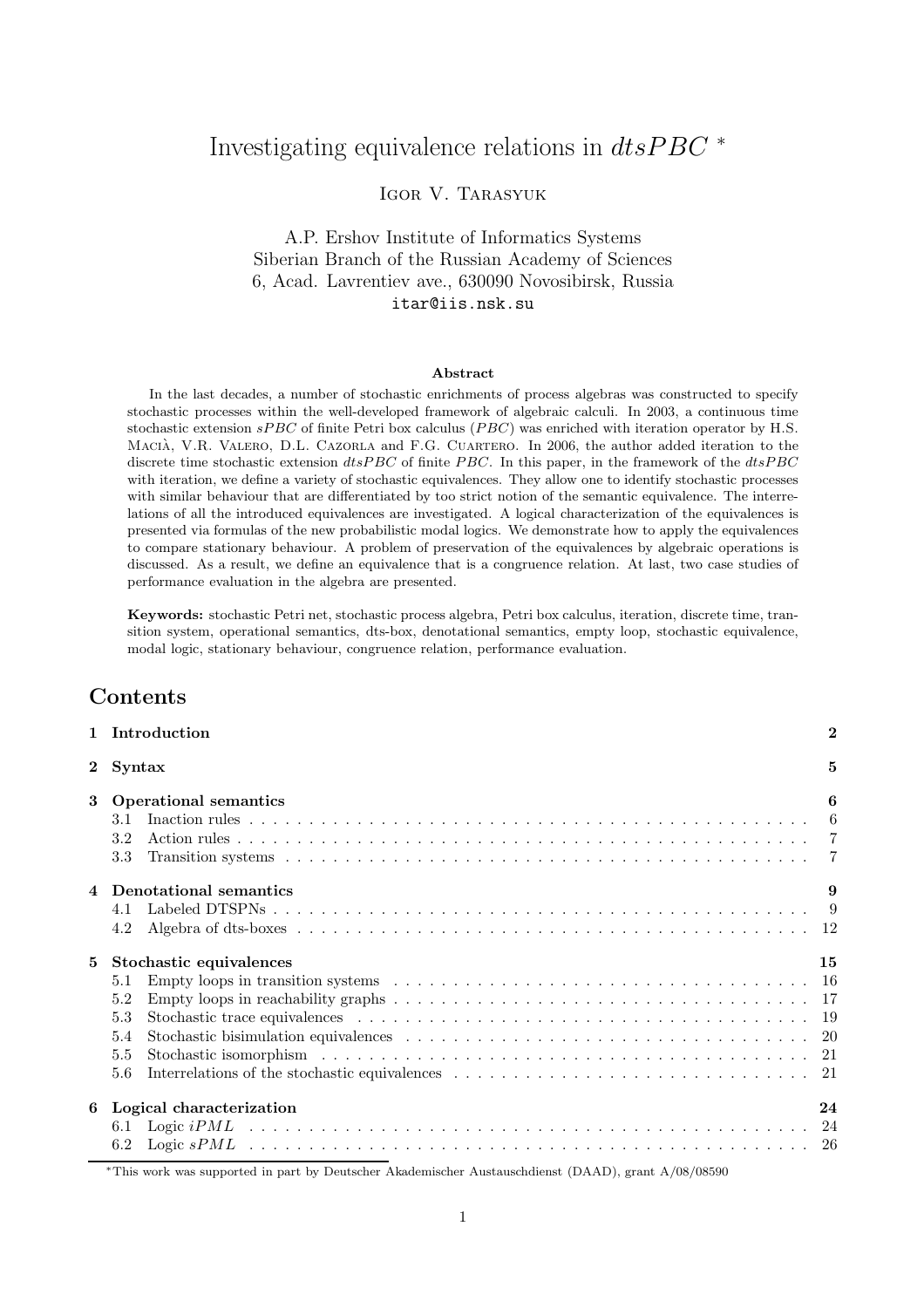| 7 Stationary behaviour                 |    |  |  |
|----------------------------------------|----|--|--|
|                                        |    |  |  |
| 7.2                                    |    |  |  |
| 8 Preservation by algebraic operations | 30 |  |  |
| 9 Performance evaluation               | 33 |  |  |
|                                        |    |  |  |
|                                        |    |  |  |
| 10 Conclusion                          | 48 |  |  |
| A Proof of Proposition 5.2             | 55 |  |  |
| <b>B</b> Proof of Proposition 7.1      | 56 |  |  |
| C Proof of Theorem 7.1                 | 56 |  |  |

## 1 Introduction

Stochastic Petri nets (SPNs) are a well-known model for quantitative analysis of discrete dynamic event systems proposed initially in [47]. Essentially, SPNs are a high level language for specification and performance analysis of concurrent systems. A stochastic process corresponding to this formal model is a Markov chain generated and analyzed by well-developed algorithms and methods. Firing probabilities distributed along continuous or discrete time scale are associated with transitions of an SPN. Thus, there exist SPNs with continuous [47, 27] and discrete [48] time. Markov chains of the corresponding types are associated with the SPNs. As a rule, for SPNs with continuous time (CTSPNs), exponential or phase distributions of transition probabilities are used. For SPNs with discrete time (DTSPNs), geometric or combinations of geometric distributions are usually used. Transitions of CTSPNs fire one by one at continuous time moments. Hence, the semantics of this model is an interleaving one. In this semantics, parallel computations are modeled by all possible execution sequences of their components. Transitions of DTSPNs fire concurrently in steps at discrete time moments. Hence, this model has a step semantics. In this semantics, parallel computations are modeled by sequences of concurrent occurrences (steps) of their components. In [19, 20], a labeling for transitions of CTSPNs with action names was proposed. The labeling allows SPNs to model processes with functionally similar components: the transitions corresponding to the similar components are labeled by the same action. Moreover, one can compare labeled SPNs by different behavioural equivalences, and this makes possible to check stochastic processes specified by labeled SPNs for functional similarity. Therefore, one can compare both functional and performance properties, and labeled SPNs turn into a formalism for quantitative and qualitative analysis.

Algebraic calculi occupy a special place among formal models for specification of concurrent systems and analysis of their behavioral properties. In such process algebras (PAs), a system or a process is specified by an algebraic formula. Verification of the properties is accomplished at a syntactic level by means of well-developed systems of equivalences, axioms and inference rules. One of the first PAs was CCS (Calculus of Communicating Systems) [46]. Process algebras have been acknowledged to be very suitable formalism to operate with real time and stochastic systems as well. In the last years, stochastic extensions of PAs called stochastic process algebras (SPAs) became very popular as a modeling framework. SPAs do not just specify actions which can happen (qualitative features) as usual process algebras, but they associate some quantitative parameters with actions (quantitative characteristics). The most popular SPAs proposed so far are  $PEPA$  [30],  $TIPP$  [32] and  $EMPA$ [10]. An extension of CCS with probabilities and time called TPCCS was defined in [29]. An enrichment of  $BPA$  with probabilistic choice,  $prBPA$ , as well as an extension of  $prBPA$  with parallel composition operator named  $ACP_{\pi}^+$  have been proposed in [1]. A stochastic process calculus  $PPA$  was constructed in [61, 63]. The papers [18, 24, 65, 11] propose a variety of other SPAs. A standard way for probabilistic extension of process algebras into the calculi of probabilistic transition systems was described in [33].

Process algebras allow one to specify processes in a compositional way via an expressive formal syntax. On the other hand, Petri nets provide one with an ability for visual representation of a process structure and execution. Hence, the relationship between SPNs and SPAs is of particular interest. To combine advantages of both models, a semantics of algebraic formulas in terms of Petri nets is usually defined. In the stochastic case, the Markov chain of the stochastic process specified by an SPA formula is built based on the state transition graph of the corresponding SPN.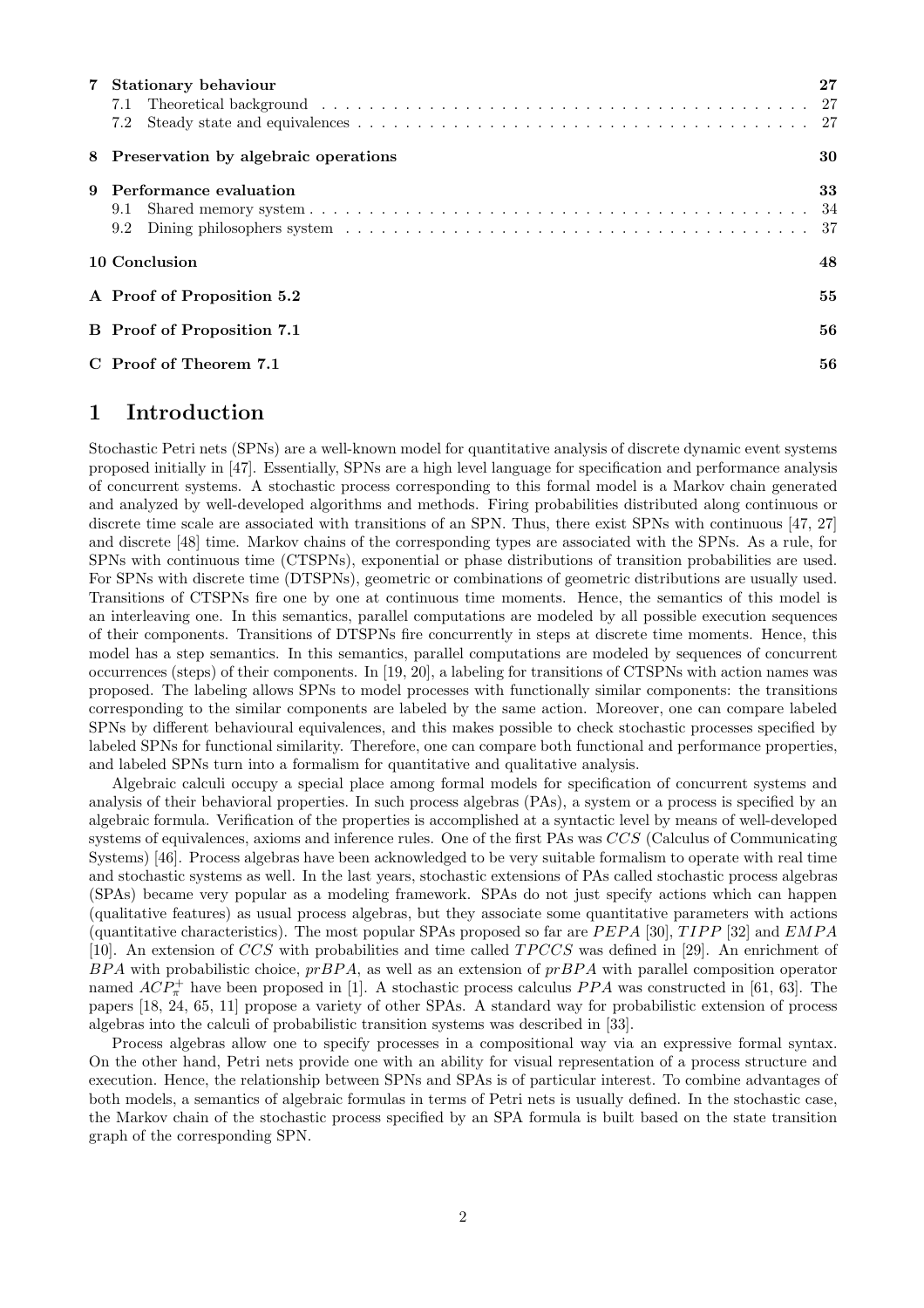As a rule, stochastic process calculi proposed in the literature are based on interleaving. As a semantic domain, the interleaving formalism of transition systems is often used. Therefore, investigation of a stochastic extension for more expressive and powerful algebraic calculi is an important issue. At present, the development of step or "true concurrency" (such that parallelism is considered as a causal independence) SPAs is in the very beginning. At the same time, there does not yet exist an algebra of infinite concurrent stochastic processes.

Petri box calculus (PBC) is a flexible and expressive process algebra based on calculi CCS [46] and  $AFP_0$ [37]. PBC was proposed fifteen years ago [3], and it was well explored since that time [2, 14, 21, 36, 38, 12, 13, 22, 23, 25, 31, 4, 5, 34, 6, 7, 8, 9]. Its goal was to propose a compositional semantics for high level constructs of concurrent programming languages in terms of elementary Petri nets. Thus, PBC serves as a bridge between theory and applications. Formulas of PBC are combined not from single actions (including the invisible one) and variables only, as in  $CCS$ , but from multisets of actions called multiactions (*basic formulas*) as well. In contrast to CCS, concurrency and synchronization are different operations (concurrent constructs). Synchronization is defined as a unary multi-way stepwise operation based on communication of actions and their conjugates. The other fundamental operations are sequence and choice (sequential constructs). The calculus includes also restriction and relabeling (abstraction constructs). To specify infinite processes, refinement, recursion and iteration operations were added *(hierarchical constructs)*. Thus, unlike CCS, the algebra PBC has an additional iteration construction to specify infiniteness in the cases when finite Petri nets can be used as the semantic interpretation. For PBC, a denotational semantics was proposed in terms of a subclass of Petri nets equipped with interface and considered up to isomorphism. This subclass is called Petri boxes. The calculus PBC has a step operational semantics in terms of labeled transition systems based on the structural operational semantics (SOS) rules. Pomset operational semantics of PBC was defined in [38] such that the partial order information was extracted from "decorated" step traces. In these step sequences, multiactions were annotated with an information on the relative position of the expression part they were derived from. Last years, several extensions of PBC were presented.

A time extension of PBC called time Petri box calculus ( $tPBC$ ) was proposed in [39]. In  $tPBC$ , timing information is added by combining instantaneous multiactions and time delays. A denotational semantics was defined in terms of a subclass of labeled time Petri nets (tPNs) called time Petri boxes (ct-boxes).  $tPBC$  has interleaving time operational semantics in terms of labeled transition systems. Another time enrichment of PBC called Timed Petri box calculus (TPBC) was defined in [44, 45]. In contrast to  $tPBC$ , multiactions of TPBC are not instantaneous but have time durations. Additionally, in TPBC there exist no "illegal" multiaction occurrences unlike tPBC. The complexity of "illegal" occurrences mechanism was one of the main intentions to construct TPBC though the calculus appeared to be more complicated than  $tPBC$ . A denotational semantics was defined in terms of a subclass of labeled Timed Petri nets (TPNs) called Timed Petri boxes (T-boxes). The algebra  $tPBC$  has a step timed operational semantics in terms of labeled transition systems. Note that  $tPBC$ and TPBC differ in ways they capture time information, and they are not in competition but complement each other. The third time extension of *PBC* called arc time Petri box calculus  $(atPBC)$  was constructed in [62]. In atPBC, multiactions are associated with time delay intervals. A denotational semantics was defined on a subclass of arc time Petri nets (atPNs) called arc time Petri boxes (at-boxes). atPBC possesses a step operational semantics in terms of labeled transition systems.

A stochastic extension of PBC called stochastic Petri box calculus (sPBC) was proposed in [58, 59, 60, 49, 54, 55, 56, 42]. In sPBC, multiactions have stochastic durations that follow negative exponential distribution. Each multiaction is instantaneous and equipped with a rate that is a parameter of the corresponding exponential distribution. The execution of a multiaction is possible only after the corresponding stochastic time delay. Just a finite part of PBC was used for the stochastic enrichment. This means that  $sPBC$  has neither refinement nor recursion nor iteration operations. A denotational semantics was defined in terms of a subclass of labeled CTSPNs called stochastic Petri boxes (s-boxes). Calculus sPBC has interleaving operational semantics in terms of labeled transition systems. Note that we have interleaving behaviour here because of the fact that a simultaneous firing of any two transitions has zero probability in accordance with the properties of continuous time distributions. Current research in this branch has an aim to extend the specification abilities of  $sPBC$  and to define an appropriate congruence relation over algebraic formulas. The results on constructing the iteration for  $sPBC$  were reported in [51, 52]. In the papers [50, 53], a number of new equivalence relations were proposed for regular terms of  $sPBC$  to choose later a suitable candidate for a congruence. In [57], the special multiactions with zero time delay were added to  $sPBC$ . A denotational semantics of such an  $sPBC$  extension was defined via a subclass of labeled generalized SPNs (GSPNs). The subclass is called generalized stochastic Petri boxes (gs-boxes).

An ambient extension of PBC called Ambient Petri box calculus (APBC) was proposed in [26]. Ambient calculus is used to model behaviour of mobile systems. Ambient is a named environment delimited by a boundary. The ambients can be moved to a new location thus modeling mobility. The algebra APBC includes ambients and mobility capabilities. Hence, it could be interpreted as an extension of the Ambient Calculus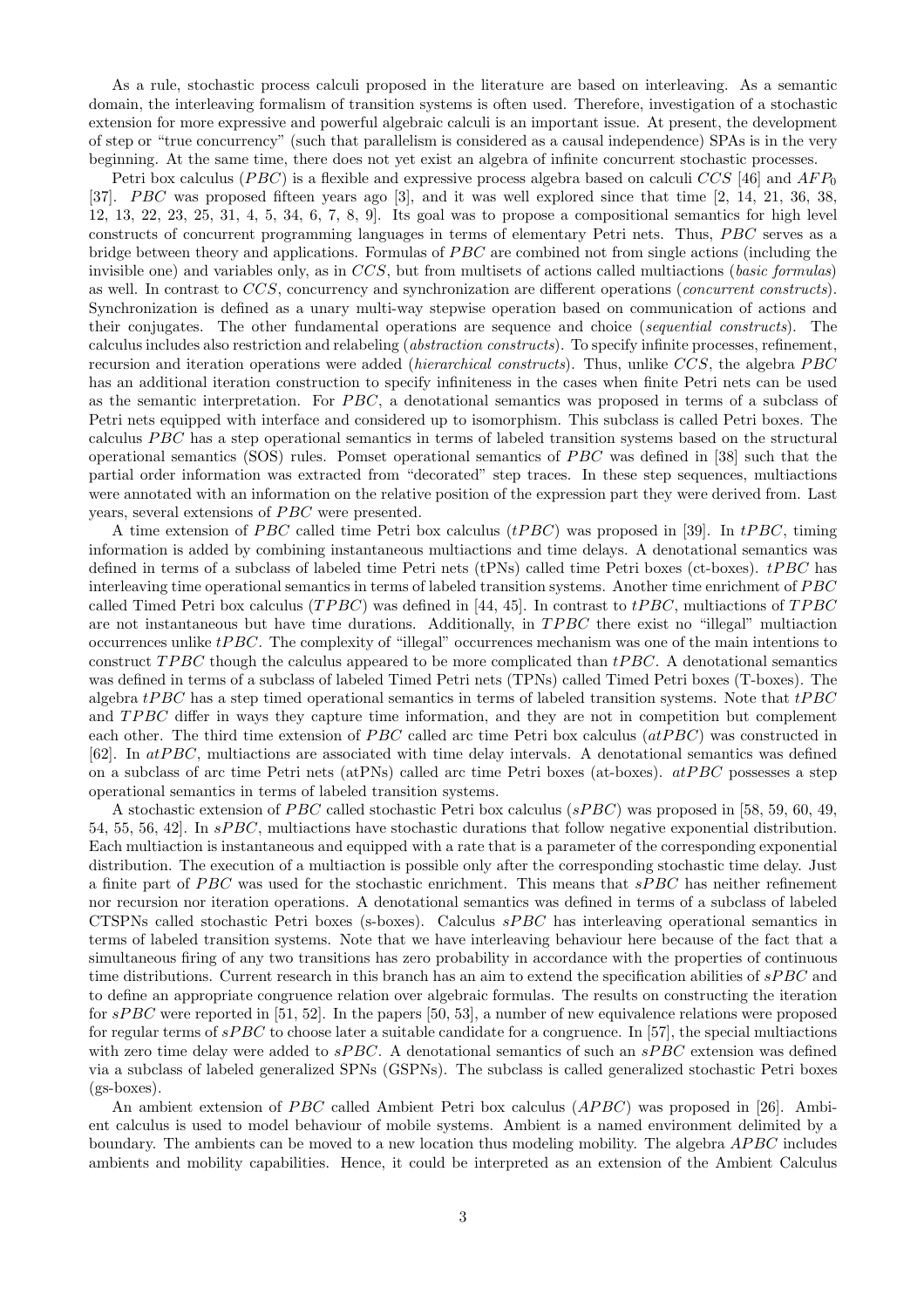with the operations of  $PBC$ . Basic actions of  $APBC$  are capabilities defined over ambient names and standard multiactions of PBC. Only finite part of PBC was taken for the ambient enrichment. Moreover, just concurrency and sequence were transferred into  $APBC$  from the set of PBC operations in [26]. This reduced algebra was called Simple Ambient Petri box calculus (SAPBC). A denotational semantics was defined in terms of Elementary Object Systems (EOSs) that are two-level net systems composed from a system net and object nets. Object nets could be interpreted as high-level tokens of the system net modeling the execution of mobilie processes. The calculus SAPBC has a step operational semantics in terms of labeled transition systems.

Nevertheless, there were no stochastic extension of PBC with step semantics until recent times. It can be done with the use of labeled DTSPNs as a semantic area, since discrete time models allow for concurrent action occurrences. The enrichment based of DTSPNs is natural because PBC has a step operational semantics.

A notion of equivalence is very important in formal theory of computing processes and systems. Behavioural equivalences are applied during verification stage both to compare behaviour of systems and reduce their structure. At present time, there exists a great diversity of different equivalence notions for concurrent systems, and their interrelations were well explored in the literature. The most popular and widely used one is bisimulation. Unfortunately, the mentioned behavioural equivalences take into account only functional (qualitative) but not performance (quantitative) aspects of system behaviour. Additionally, the equivalences are often interleaving ones, and they do not respect concurrency. SPAs inherited from untimed PAs a possibility to apply equivalences for comparison of specified processes. Like equivalences for other stochastic models, the relations for SPAs have special requirements due to the summation of probabilities. The states from which similar future behaviours start have to be grouped into equivalence classes. The classes form elements of the aggregated state space, and they are defined a posteriori while searching for equivalences on state space of a model. In [11], a notion of interleaving stochastic bisimulation equivalence for process terms was introduced. The authors proved that the equivalence is preserved by formula composition within SPAs considered in the paper, i.e., the relation is a congruence. At the same time, no appropriate equivalence notion was defined for concurrent SPAs so far. Thus, it is desirable to propose an equivalence relation for parallel SPAs that relates formulas specifying processes with similar behavior and differentiates those having non-similar one from a certain viewpoint. It would be fine to find a relation that is a congruence with respect to the algebraic operations. In this case, the formulas combined by algebraic operations from equivalent subformulas will be equivalent as well. This is very significant property while bottom-up design of processes.

We did some work on the development of concurrent discrete time SPNs and SPAs as well as on defining a variety of concurrent probabilistic equivalences. In [15], labeled weighted DTSPNs (LWDTSPNs) were proposed that is a modification of DTSPNs by transition labeling and weights. In [17, 72], labeled DTSPNs (LDTSPNs) were introduced. Transitions of LWDTSPNs and LDTSPNs are labeled by actions which represent elementary activities and can be visible or invisible to an external observer. For these two net classes, a number of new probabilistic  $\tau$ -trace and  $\tau$ -bisimulation equivalences were defined that abstract from invisible actions (denoted by  $\tau$ ) and respect concurrency in different degrees (interleaving and step relations). In addition, probabilistic relations that require back or back-forth simulation were introduced. An application of the probabilistic back-forth  $\tau$ -bisimulation equivalences to compare stationary behaviour of the LWDTSPNs or LDTSPNs was demonstrated. In [67, 17], a logical characterization was presented for interleaving and step probabilistic  $\tau$ bisimulation equivalences via formulas of the new probabilistic modal logics. The characterization means that two LWDTSPNs or LDTSPNs are (interleaving or step) probabilistic  $\tau$ -bisimulation equivalent if they satisfy the same formulas of the corresponding probabilistic modal logic. Thus, instead of comparing nets operationally, one have to check the corresponding satisfaction relation only applying standard verification techniques. The new interleaving and step logics are modifications of that called  $PML$  proposed in [40] on probabilistic transition systems with visible actions. In [16, 17, 72], a stochastic algebra of finite nondeterministic processes  $StAFP_0$ was proposed with semantics in terms of a subclass of LWDTSPNs and LDTSPNs called stochastic acyclic nets (SANs). The calculus defined is a stochastic extension of the algebra  $AFP_0$  introduced in [35].  $StAFP_0$  specifies concurrent stochastic processes. Another feature of the algebra is a net semantics allowing one to preserve the level of parallelism, since Petri nets is a classical "true concurrency" model. Usually, transition systems are used for this purpose, but they are not able to respect concurrency completely. An axiomatization for the semantic equivalence of  $StAFP_0$  was proposed. It was proved that any algebraic formula could be reduced to the "fully stratified" one with the use of the axiom system. This simplifies semantic comparison of formulas. In [68, 72], we considered different classes of stochastic Petri nets. We explored how transition labeling could be defined to compare SPNs by equivalences. An suitability of the SPN classes for modeling and analysis of different kinds of dynamic systems was investigated. In [69, 71], a discrete time stochastic extension dtsPBC of finite PBC was constructed. A step operational and a net denotational semantics of  $dtsPBC$  were defined, and their consistency was demonstrated. In addition, a variety of probabilistic equivalences were proposed to identify stochastic processes with similar behaviour which are differentiated by the semantic equivalence. The interrelations of all the introduced equivalences were studied. In [70], we constructed an enrichment of  $dtsPBC$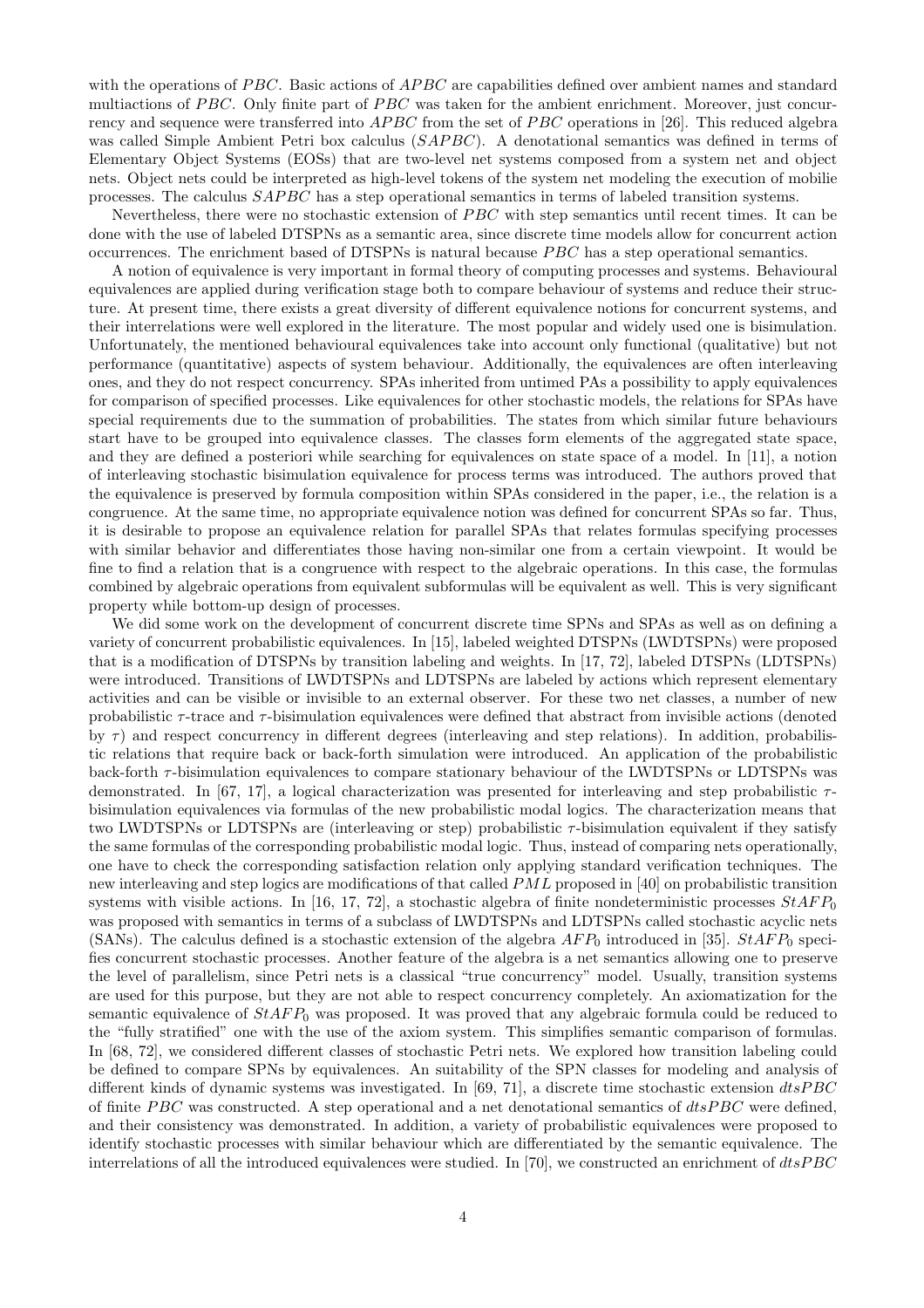with the iteration operator used to specify infinite processes.

In this paper, we investigate equivalence notions for  $dtsPBC$  with iteration. First, we present the syntax of the extended dtsPBC. Each multiaction of the initial calculus PBC is associated with a probability. Such a pair is called stochastic multiaction or activity. Second, we propose semantics of  $dtsPBC$ . A step operational semantics is constructed in terms of labeled transition systems based on action and inaction rules. A denotational semantics is defined in terms of a subclass of LDTSPNs called discrete time stochastic Petri boxes (dts-boxes). Consistency of operational and denotational semantics is proved. Further, we define a number of stochastic equivalences in the algebraic setting based of transition systems without empty behaviour. These relations are weaker than the semantic equivalence of  $dtsPBC$ . They are used to identify stochastic processes with similar behaviour which are differentiated by the semantic equivalence that is too strict in many cases. The interrelations diagram of all the introduced equivalences is built. We present a characterization of the stochastic bisimulation equivalences via two new probabilistic modal logics based on PML. It is demonstrated how to compare stochastic processes in their steady states with the use of the relations. Moreover, a problem of preservation of the equivalence notions by algebraic operations is discussed. The proposed equivalences are used to construct a congruence relation. At the end, we present two case studies explaining how to analyze performance of systems within the calculus. We consider algebraic models of shared memory system and dining philosophers one.

The paper is organized as follows. In the next Section 2, the syntax of the extended calculus dtsPBC is presented. Then, in Section 3, we construct operational semantics of the algebra in terms of labeled transition systems. In Section 4, we propose denotational semantics based on a subclass of LDTSPNs. Section 5 is devoted to the construction and the interrelations of stochastic algebraic equivalences based on transition systems without empty loops. A logical characterization of the equivalences is presented in Section 6. In Section 7, an application of the relations to comparison of stationary behaviour is investigated. A preservation of the equivalences by the algebraic operations, i.e., a congruence problem is discussed in Section 8. Section 9 contains two examples of performance evaluation for systems specified by the algebraic expressions. The concluding Section 10 summarizes the results obtained and outlines research perspectives in this area.

## 2 Syntax

In this section, we propose the syntax of discrete time stochastic extension of finite PBC enriched with iteration called discrete time stochastic Petri box calculus (dtsPBC).

First, we recall a definition of multiset that is an extension of the set notion by allowing several identical elements.

**Definition 2.1** Let X be a set. A finite multiset (bag) M over X is a mapping  $M : X \to \mathbb{N}$  such that  $|\{x \in X \mid M(x) > 0\}| < \infty$ , i.e., it can contain finite number of elements only.

We denote the set of all finite multisets over X by  $\mathbb{N}_f^X$ . When  $\forall x \in X \ M(x) \leq 1$ , M is a proper set. The cardinality of a multiset M is defined as  $|M| = \sum_{x \in X} M(x)$ . We write  $x \in M$  if  $M(x) > 0$  and  $M \subseteq M'$  if  $\forall x \in X \ M(x) \leq M'(x)$ . We define  $(M + M')(x) = \overline{M}(x) + M'(x)$  and  $(M - M')(x) = \max\{0, M(x) - M'(x)\}.$ 

Let  $Act = \{a, b, \ldots\}$  be the set of *elementary actions*. Then  $\widehat{Act} = \{\hat{a}, \hat{b}, \ldots\}$  is the set of *conjugated actions* (conjugates) such that  $a \neq \hat{a}$  and  $\hat{a} = a$ . Let  $\mathcal{A} = Act \cup \widehat{Act}$  be the set of all actions, and  $\mathcal{L} = \mathbb{N}_f^{\mathcal{A}}$  be the set of all multiactions. Note that  $\emptyset \in \mathcal{L}$ , this corresponds to an internal activity, i.e., the execution of a multiaction that contains no visible action names. The *alphabet* of  $\alpha \in \mathcal{L}$  is defined as  $\mathcal{A}(\alpha) = \{x \in \mathcal{A} \mid \alpha(x) > 0\}$ .

An activity (stochastic multiaction) is a pair  $(\alpha, \rho)$ , where  $\alpha \in \mathcal{L}$  and  $\rho \in (0, 1)$  is the probability of the multiaction  $\alpha$ . The multiaction probabilities are used to calculate probabilities of state changes (steps) at discrete time moments. The multiaction probabilities are required not to be equal to 1, since otherwise, the multiactions with probability 1 always happen in a step, and all other with the less probabilities do not. In this case, technical difficulties appear with conflicts resolving, see [48]. Let  $\mathcal{SL}$  be the set of all activities. Let us note that the same multiaction  $\alpha \in \mathcal{L}$  may have different probabilities in the same specification. The *alphabet* of  $(\alpha, \rho) \in \mathcal{SL}$  is defined as  $\mathcal{A}(\alpha, \rho) = \mathcal{A}(\alpha)$ . For  $(\alpha, \rho) \in \mathcal{SL}$ , we define its multiaction part as  $\mathcal{L}(\alpha, \rho) = \alpha$  and its probability part as  $\Omega(\alpha, \rho) = \rho$ .

Activities are combined into formulas by the following operations: sequential execution ;, choice  $[]$ , parallelism  $\parallel$ , relabeling [f], restriction rs, synchronization sy and iteration [∗∗].

Relabeling functions  $f : \mathcal{A} \to \mathcal{A}$  are bijections preserving conjugates, i.e.,  $\forall x \in \mathcal{A}$   $f(\hat{x}) = \overline{f(x)}$ . Let  $\alpha, \beta \in \mathcal{L}$ be two multiactions such that for some action  $a \in Act$  we have  $a \in \alpha$  and  $\hat{a} \in \beta$  or  $\hat{a} \in \alpha$  and  $a \in \beta$ . Then synchronization of  $\alpha$  and  $\beta$  by a is defined as  $\alpha \oplus_{\alpha} \beta = \gamma$ , where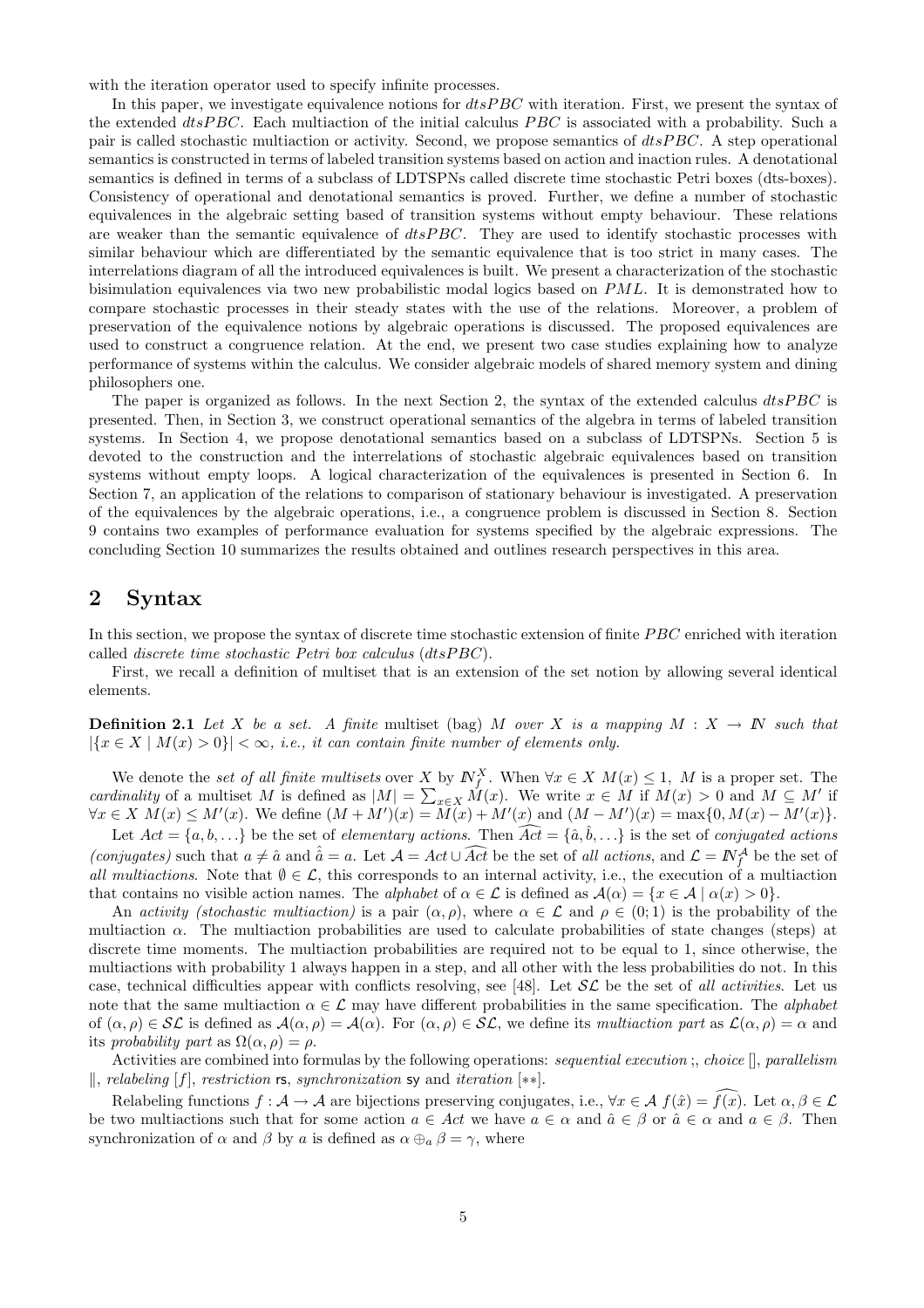$$
\gamma(x) = \begin{cases} \alpha(x) + \beta(x) - 1, & x = a \text{ or } x = \hat{a}; \\ \alpha(x) + \beta(x), & \text{otherwise.} \end{cases}
$$

Static expressions specify the structure of a system. As we shall see, they correspond to unmarked SPNs.

**Definition 2.2** Let  $(\alpha, \rho) \in \mathcal{SL}$  and  $a \in Act$ . A static expression of dtsPBC is defined as

 $E ::= (\alpha, \rho) | E; E | E | E | E | E | E | E | f | E \text{ is a } | E \text{ sy a } | [E * E * E].$ 

Let  $StatExpr$  denote the set of all static expressions of  $dt sPBC$ .

To avoid inconsistency of the iteration operator, we should not allow any concurrency in the highest level of the second argument of iteration. This is not a severe restriction though, since we can always prefix parallel expressions by an activity with the empty multiaction and an appropriate probability.

**Definition 2.3** Let  $(\alpha, \rho) \in \mathcal{SL}$  and  $a \in Act$ . A regular static expression of dtsPBC is defined as

 $D ::= (\alpha, \rho) | D; E | D[|D | D[f] | D$  rs  $a | D$  sy  $a | [D * D * E],$ E ::= (α, ρ) | E; E | E[]E | EkE | E[f] | E rs a | E sy a | [E ∗ D ∗ E].

Let  $RegStatexpr$  denote the set of all regular static expressions of  $dtsPBC$ .

Dynamic expressions specify the states of a system. As we shall see, they correspond to marked SPNs. Note that if an underlying static expression of a dynamic one is not regular, the corresponding marked SPN can be unsafe (though, it is 2-bounded in the worst case, see [6]).

**Definition 2.4** Let  $(\alpha, \rho) \in \mathcal{SL}$ ,  $a \in Act$  and  $E \in RegStatExpr$ . A regular dynamic expression of dtsPBC is defined as

$$
G ::= \overline{E} | \underline{E} | G; E | E; G | G[]E | E[]G | G[|G| | G[f] | G \text{ rs } a | G \text{ sy } a |
$$
  

$$
[G * E * E] | [E * G * E] | [E * E * G].
$$

Let  $\text{Re}qDynExpr$  denote the set of all regular dynamic expressions of dtsPBC. In the following, we shall consider regular expressions only, and we can omit the word "regular".

## 3 Operational semantics

In this section, we construct the step operational semantics in terms of labeled transition systems.

#### 3.1 Inaction rules

First, we define inaction rules for overlined and underlined static expressions. Let  $E, F, K \in RegStatExpr$  and  $a \in Act.$ 

| $E; F \xrightarrow{\theta} E; F$ | $E; F \xrightarrow{\theta} E; \overline{F}$ | $E; F \xrightarrow{\theta} E; \overline{F}$ | $E; F \xrightarrow{\theta} E; \overline{F}$ | $E; F \xrightarrow{\theta} E; \overline{F}$ | $E; F \xrightarrow{\theta} E; \overline{F}$ | $E; F \xrightarrow{\theta} E; \overline{F}$ | $E; F \xrightarrow{\theta} E; \overline{F}$ | $E; F \xrightarrow{\theta} E; \overline{F}$ | $E; F \xrightarrow{\theta} E; \overline{F}$ | $E; F \xrightarrow{\theta} E; \overline{F}$ | $E; F \xrightarrow{\theta} E; \overline{F}$ | $E; F \xrightarrow{\theta} E; \overline{F}$ | $E; F \xrightarrow{\theta} E; \overline{F}$ | $E; F \xrightarrow{\theta} E; \overline{F}$ | $E; F \xrightarrow{\theta} E; \overline{F}$ | $E; F \xrightarrow{\theta} E; \overline{F}$ | $E; F \xrightarrow{\theta} E; \overline{F}$ | $E; F \xrightarrow{\theta} E; \overline{F}$ | $E; F \xrightarrow{\theta} E; \overline{F}$ | $E; F \xrightarrow{\theta} E; \overline{F}$ | $E; F \xrightarrow{\theta} E; \overline{F}$ | $E; F \xrightarrow{\theta} E; \overline{F}$ | $E; F \xrightarrow{\theta} E; \overline{F}$ | $E; F \xrightarrow{\theta} E; \overline{F}$ | $E; F \xrightarrow{\theta} E; \overline{F}$ | $E; F \xrightarrow{\theta} E; \overline{F}$ | $E; F \xrightarrow{\theta} E; \overline{F}$ | $E; F \xrightarrow{\theta} E; \overline{F}$ | $E; F \xrightarrow{\theta} E; \overline{F}$ | $E; F \xrightarrow{\$ |
|----------------------------------|---------------------------------------------|---------------------------------------------|---------------------------------------------|---------------------------------------------|---------------------------------------------|---------------------------------------------|---------------------------------------------|---------------------------------------------|---------------------------------------------|---------------------------------------------|---------------------------------------------|---------------------------------------------|---------------------------------------------|---------------------------------------------|---------------------------------------------|---------------------------------------------|---------------------------------------------|---------------------------------------------|---------------------------------------------|---------------------------------------------|---------------------------------------------|---------------------------------------------|---------------------------------------------|---------------------------------------------|---------------------------------------------|---------------------------------------------|---------------------------------------------|---------------------------------------------|---------------------------------------------|-----------------------|
|----------------------------------|---------------------------------------------|---------------------------------------------|---------------------------------------------|---------------------------------------------|---------------------------------------------|---------------------------------------------|---------------------------------------------|---------------------------------------------|---------------------------------------------|---------------------------------------------|---------------------------------------------|---------------------------------------------|---------------------------------------------|---------------------------------------------|---------------------------------------------|---------------------------------------------|---------------------------------------------|---------------------------------------------|---------------------------------------------|---------------------------------------------|---------------------------------------------|---------------------------------------------|---------------------------------------------|---------------------------------------------|---------------------------------------------|---------------------------------------------|---------------------------------------------|---------------------------------------------|---------------------------------------------|-----------------------|

Second, we propose inaction rules for dynamic expressions. Let  $E, F \in RegStatExpr, G, H, \widetilde{G}, \widetilde{H} \in$  $\text{Re} q \text{D} y n \text{E} x \text{p} r$  and  $a \in \text{Act.}$ 

$$
\frac{G \stackrel{\emptyset}{\rightarrow} G}{G \stackrel{\emptyset}{\rightarrow} \widetilde{G}} \quad \frac{G \stackrel{\emptyset}{\rightarrow} \widetilde{G}, \circ \in \{;,\parallel\}}{\underset{G \uplus E \stackrel{\emptyset}{\rightarrow} \widetilde{G} \circ E}{G \stackrel{\emptyset}{\rightarrow} \widetilde{G} \circ E}} \quad \frac{G \stackrel{\emptyset}{\rightarrow} \widetilde{G}, \circ \in \{;,\parallel\}}{\underset{E \circ G \stackrel{\emptyset}{\rightarrow} \widetilde{G}}{\underset{E \circ G \stackrel{\emptyset}{\rightarrow} \widetilde{G}}{\oplus} \widetilde{G}}} \quad \frac{G \stackrel{\emptyset}{\rightarrow} \widetilde{G}}{\underset{G \parallel H \stackrel{\emptyset}{\rightarrow} \widetilde{G} \parallel H}{G \parallel H \stackrel{\emptyset}{\rightarrow} \widetilde{G}}} \quad \frac{H \stackrel{\emptyset}{\rightarrow} \widetilde{H}}{\underset{G \parallel H \stackrel{\emptyset}{\rightarrow} \widetilde{G}}{\oplus} H \stackrel{\emptyset}{\rightarrow} \widetilde{H}}}{G \parallel H \stackrel{\emptyset}{\rightarrow} \widetilde{G} \parallel H} \quad \frac{H \stackrel{\emptyset}{\rightarrow} \widetilde{H}}{\underset{G \parallel H \stackrel{\emptyset}{\rightarrow} \widetilde{G}}{\oplus} H \stackrel{\emptyset}{\rightarrow} \widetilde{H}}}{G \parallel H \stackrel{\emptyset}{\rightarrow} \widetilde{G} \parallel H} \quad \frac{H \stackrel{\emptyset}{\rightarrow} \widetilde{H}}{\underset{G \parallel H \stackrel{\emptyset}{\rightarrow} \widetilde{G}}{\oplus} \widetilde{H}}
$$

Note that the rule  $G\stackrel{\emptyset}{\to}G$  is intentionally included in the set of rules above. It reflects a non-zero probability to stay in a state at the next time moment that is an essential feature of discrete time stochastic processes. This ia a new rule that has no prototype among inaction rules of PBC.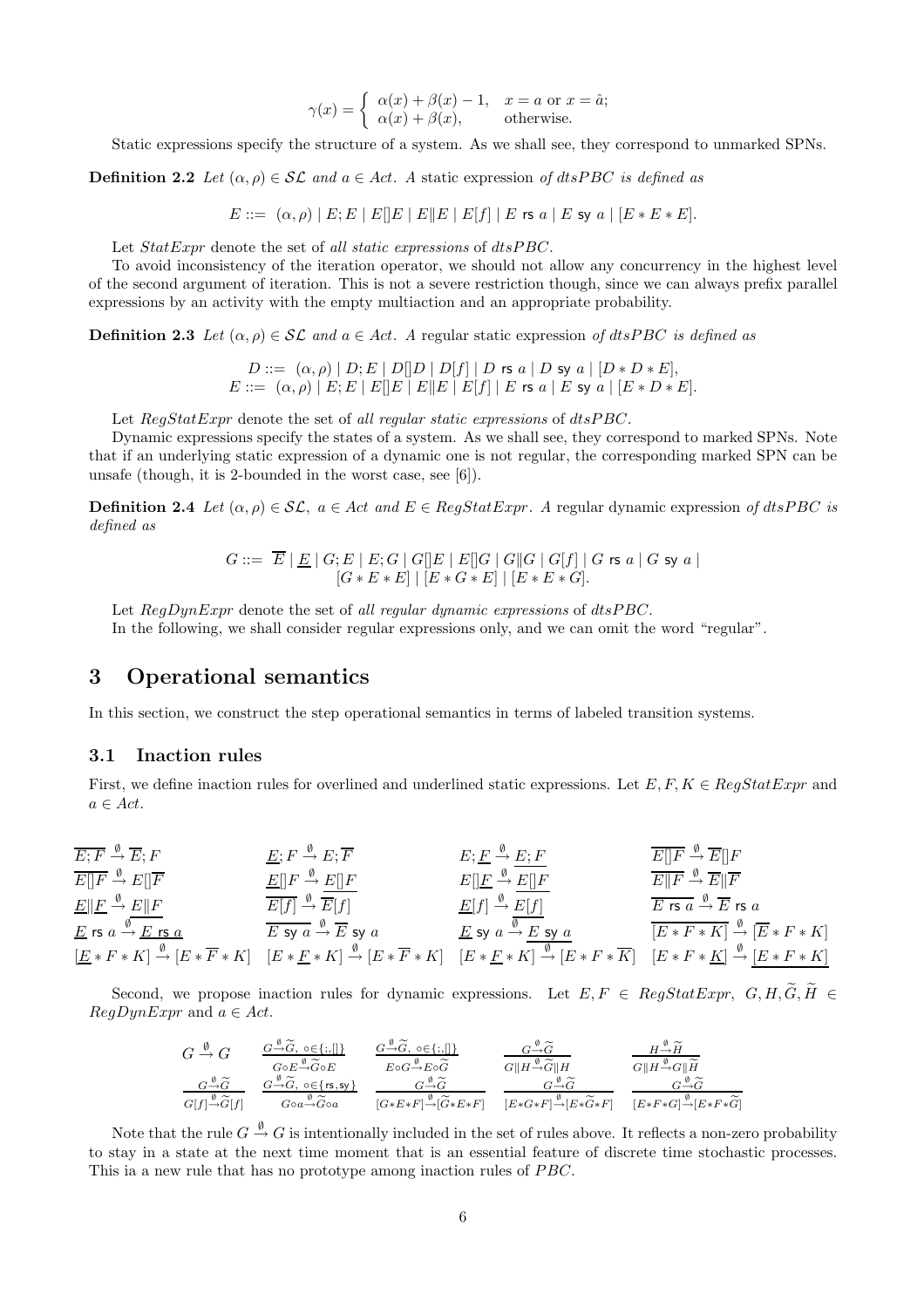A regular dynamic expression  $G$  is *operative* if no inaction rule can be applied to it, with the exception of  $G \stackrel{\emptyset}{\rightarrow} G$ . Note that any dynamic expression can be always transformed into a (not necessarily unique) operative one using inaction rules. Let  $Op$ RegDynExpr denote the set of all operative regular dynamic expressions of dtsPBC.

**Definition 3.1** Let  $\simeq$   $\in$   $(\overset{\emptyset}{\rightarrow} \cup \overset{\emptyset}{\leftarrow})^*$  be dynamic expression isomorphism in dtsPBC. Thus, two dynamic expressions G and G' are isomorphic, denoted by  $G \simeq G'$ , if they can be reached from each other by applying inaction rules.

#### 3.2 Action rules

Now we propose action rules which describe expression transformations due to the execution of multisets of activities. Let  $(\alpha, \rho), (\beta, \chi) \in \mathcal{SL}, E, F \in RegStatExpr, G, H \in OpRegDynExpr, G, H \in RegDynExpr$  and  $a \in Act$ . Moreover, let  $\Gamma, \Delta \in \mathbb{N}_f^{\mathcal{SL}}$ . The alphabet of  $\Gamma \in \mathbb{N}_f^{\mathcal{SL}}$  is defined as  $\mathcal{A}(\Gamma) = \cup_{(\alpha,\rho) \in \Gamma} \mathcal{A}(\alpha)$ .

$$
\begin{array}{ccccc}\n\overline{(\alpha,\rho)}\n\end{array}\n\stackrel{\{\alpha,\rho\}}{=} & \frac{G^{\Gamma}\widetilde{G}}{G;E^{\Gamma}\widetilde{G};E}\n\end{array}\n\qquad\n\begin{array}{ccccc}\n\overline{G^{\Gamma}\widetilde{G}} & & \frac{G^{\Gamma}\widetilde{G}}{G[E^{\Gamma}\widetilde{G}]E}\n\end{array}\n\qquad\n\begin{array}{ccccc}\n\overline{G^{\Gamma}\widetilde{G}} & & \frac{G^{\Gamma}\widetilde{G}}{G[E^{\Gamma}\widetilde{G}]E}\n\end{array}\n\qquad\n\begin{array}{ccccc}\n\overline{G^{\Gamma}\widetilde{G}} & & \frac{G^{\Gamma}\widetilde{G}}{G[E^{\Gamma}\widetilde{G}]E}\n\end{array}\n\qquad\n\begin{array}{ccccc}\n\overline{G^{\Gamma}\widetilde{G}} & & \frac{G^{\Gamma}\widetilde{G}}{G[E^{\Gamma}\widetilde{G}]E}\n\end{array}\n\qquad\n\begin{array}{ccccc}\n\overline{G^{\Gamma}\widetilde{G}} & & \frac{G^{\Gamma}\widetilde{G}}{G[E^{\Gamma}\widetilde{G}]E}\n\end{array}\n\qquad\n\begin{array}{ccccc}\n\overline{G^{\Gamma}\widetilde{G}} & & \frac{G^{\Gamma}\widetilde{G}}{G[E^{\Gamma}\widetilde{G}]E}\n\end{array}\n\qquad\n\begin{array}{ccccc}\n\overline{G^{\Gamma}\widetilde{G}} & & \frac{G^{\Gamma}\widetilde{G}}{G[E^{\Gamma}\widetilde{G}]E}\n\end{array}
$$
\n
$$
\begin{array}{ccccc}\n\overline{G^{\Gamma}\widetilde{G}} & & \frac{G^{\Gamma}\widetilde{G}}{G[E^{\Gamma}\widetilde{G}]E}\n\end{array}\n\qquad\n\begin{array}{ccccc}\n\overline{G^{\Gamma}\widetilde{G}} & & \frac{G^{\Gamma}\widetilde{G}}{G[E^{\Gamma}\widetilde{G}]E}\n\end{array}\n\qquad\n\begin{array}{ccccc}\n\overline{G^{\Gamma}\widetilde{G}} & & \frac{G^{\Gamma}\widetilde{G}}{
$$

Note that in the second rule for synchronization above we multiply the probabilities of synchronized multiactions since this corresponds to the probability of event intersection. This is a new rule that has no analogous action rule in PBC.

#### 3.3 Transition systems

Now we define labeled probabilistic transition systems associated with dynamic expressions.

Note that expressions of  $dtsPBC$  can contain identical activities. To avoid technical difficulties, such as the proper calculation of the state change probabilities for multiple transitions, we can always enumerate coinciding activities from left to right in the syntax of expressions. In the following, we suppose that all identical activities are enumerated. The new activities resulted from synchronization will be annotated with the concatenation of the numbering of the activities they come from. Such new activities will be considered up to the permutation of their numbering resulting from the applications of the second rule for synchronization. After such an enumeration, the multisets of activities over arrows in the action rules will be the proper sets.

Let X be some set. We denote the cartesian product  $X \times X$  by  $X^2$ . Let  $\mathcal{E} \subseteq X^2$  be an equivalence relation on X. Then the equivalence class (with respect to  $\mathcal{E}$ ) of an element  $x \in X$  is defined by  $[x]_{\mathcal{E}} = \{y \in X \mid (x, y) \in \mathcal{E}\}.$ The equivalence  $\mathcal E$  partitions X into the set of equivalence classes  $X/\varepsilon = \{[x]_{\mathcal E} | x \in X\}$ .

**Definition 3.2** Let G be a dynamic expression. Then  $[G]_{\simeq} = \{H \mid G \simeq H\}$  is the equivalence class of G with respect to isomorphism (the isomorphism class). The derivation set of a dynamic expression G, denoted by  $DR(G)$ , is the minimal set such that

- $[G]_{\simeq} \in DR(G);$
- if  $[H]_{\simeq} \in DR(G)$  and  $\exists \Gamma \ H \stackrel{\Gamma}{\to} \widetilde{H}$  then  $[\widetilde{H}]_{\simeq} \in DR(G)$ .

Let G be a dynamic expression and  $s \in DR(G)$ .

The set of all multisets of activities executable in s is defined as  $Exec(s) = {\Gamma \mid \exists H \in s \exists \widetilde{H} \ H \stackrel{\Gamma}{\rightarrow} \widetilde{H}}$ . Let  $\Gamma \in \text{Exec}(s)$ . The probability that the activities from  $\Gamma$  try to happen in s is

$$
PF(\Gamma,s) = \prod_{(\alpha,\rho)\in\Gamma} \rho \cdot \prod_{\{\{(\beta,\chi)\}\in\mathit{Exec}(s)|( \beta,\chi)\not\in\Gamma\}} (1-\chi).
$$

In the case  $\Gamma = \emptyset$  we define

$$
PF(\emptyset, s) = \begin{cases} \prod_{\{(\beta, \chi)\}\in \text{Exec}(s)} (1 - \chi), & \text{Exec}(s) \neq \{\emptyset\}; \\ 1, & \text{otherwise.} \end{cases}
$$

Thus,  $PF(\Gamma, s)$  could be interpreted as a *joint* probability of independent events. Each such an event is interpreted as trying or not trying to occur of a particular activity from Γ. The multiplication in the definition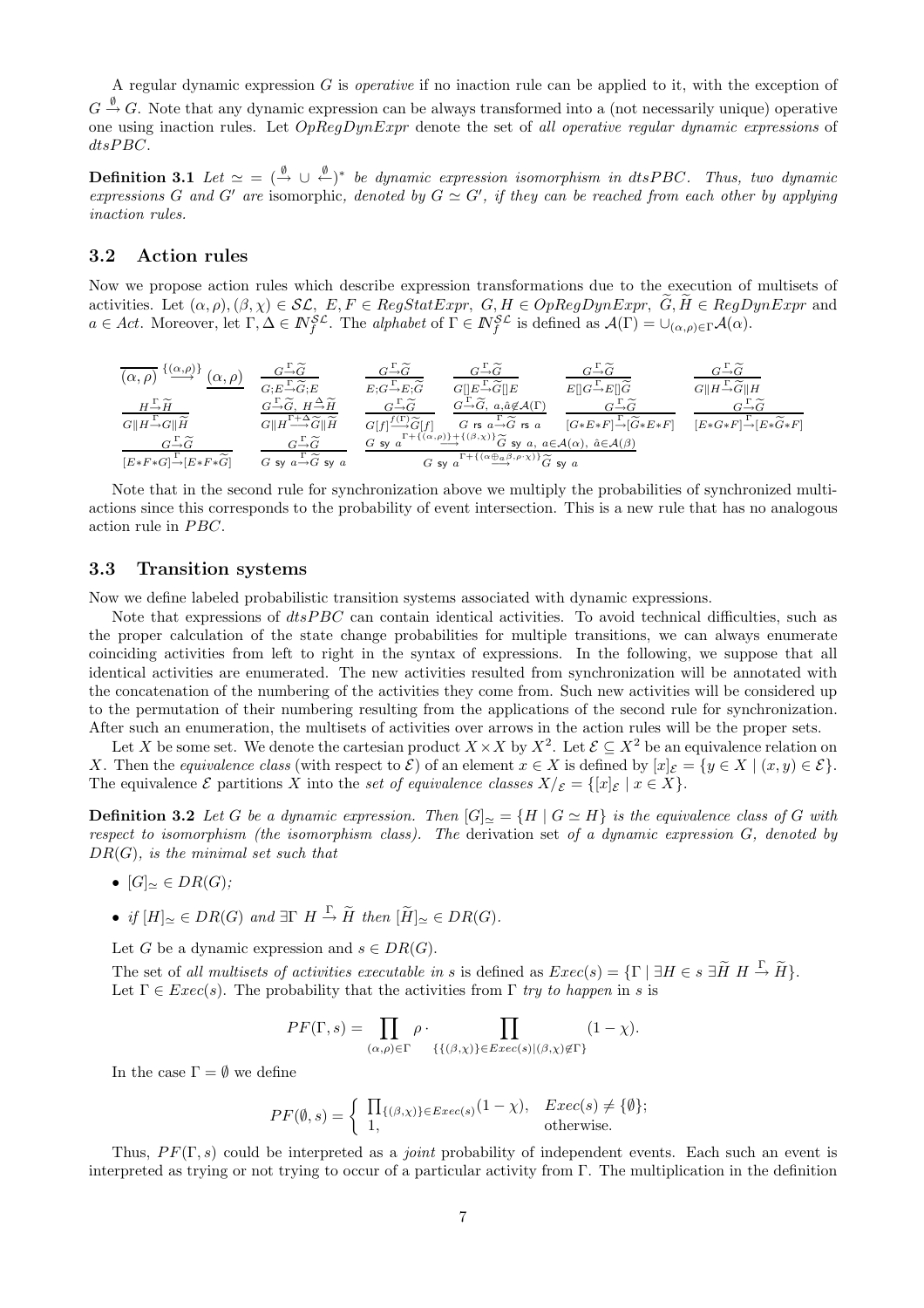is used because it reflects the probability of event intersection. When only empty multiset of activities can happen in s, we have  $PF(\emptyset, s) = 1$ , since we stay in s in this case.

The probability that the activities from  $\Gamma$  happen in s is

$$
PT(\Gamma, s) = \frac{PF(\Gamma, s)}{\sum_{\Delta \in E}{\text{vec}(s)} PF(\Delta, s)}.
$$

Thus,  $PT(\Gamma, s)$  is the probability that the multiset of activities Γ tries to happen normalized by the probability to occur for *any* multiset executable in s. The denominator of the fraction above is a sum since it reflects the probability of the event union.

Note that the sum of outgoing probabilities for the expressions belonging to the derivations of  $G$  is equal to one. More formally,  $\forall s \in DR(G)$   $\sum_{\Gamma \in Exercise(s)} PT(\Gamma, s) = 1$ . This obviously follows from the definition of  $PT(\Gamma, s)$  and guarantees that  $PT(\Gamma, s)$  defines a probability distribution.

The probability that the execution of *any* activities changes s to  $\tilde{s}$  is

$$
PM(s, \tilde{s}) = \sum_{\{\Gamma \mid \exists H \in s \ \exists \widetilde{H} \in \tilde{s} \ H \xrightarrow{\Gamma} \widetilde{H}\}} PT(\Gamma, s).
$$

Since  $PM(s, \tilde{s})$  is the probability for any multiset of activities to change s to  $\tilde{s}$ , we use summation in the definition. Note that  $\forall s \in DR(G)$   $\sum$  $\{\tilde{s}|\exists H\in s\ \exists \widetilde{H}\in \tilde{s}\ \exists \Gamma\ H\rightarrow \widetilde{H}\}\,PM(s,\tilde{s})=\sum_{\mathcal{DT}(\Gamma,s)=1}$  $\sum_{s \in P} \frac{P}{\{s \mid s} H(s)} \sum_{\{s \mid s} H(s)} \frac{P}{\{s \mid s} H(s)} = \sum_{s \in P} \frac{P}{\{s \mid s} H(s)} \frac{P}{\{s \mid s} H(s)} = \sum_{s \in P} \frac{P}{\{s \mid s} H(s)} \frac{P}{\{s \mid s} H(s)} = \sum_{s \in P} \frac{P}{\{s \mid s} H(s)} \frac{P}{\{s \mid s} H(s)} = \sum_{s \in P} \frac{P}{\{s \mid s} H(s)} \frac{P}{\{s \mid s} H(s)} = \sum_{s \in P} \frac{P$  ${F}[\exists H \in s \exists \widetilde{H} \in \widetilde{s} \ H \stackrel{\Gamma}{\rightarrow} \widetilde{H} \} PT(\Gamma, s) = \sum_{\Gamma \in Exercise(s)} PT(\Gamma, s) = 1.$ 

**Definition 3.3** Let G be a dynamic expression. The (labeled probabilistic) transition system of G is a quadruple  $TS(G) = (S_G, L_G, T_G, s_G)$ , where

- the set of states is  $S_G = DR(G)$ ;
- the set of labels is  $L_G \subseteq \mathbb{N}_f^{\mathcal{SL}} \times (0,1];$
- the set of transitions is  $\mathcal{T}_G = \{ (s, (\Gamma, PT(\Gamma, s)), \tilde{s}) \mid s \in DR(G), \exists H \in s \exists \tilde{H} \in \tilde{s} \ H \stackrel{\Gamma}{\rightarrow} \tilde{H} \};$
- the initial state is  $s_G = [G]_{\simeq}$ .

Thus, the transition system  $TS(G)$  associated with a dynamic expression G describes all steps that happen at moments of discrete time with some (one-step) probability and consist of multisets of activities. These steps change states, and the states are the isomorphism classes of dynamic expressions obtained by application of action rules starting from the expressions belonging to  $[G]_2$ . A transition  $(s,(\Gamma,\mathcal{P}),\tilde{s})\in\mathcal{T}_G$  will be written as  $s \stackrel{\Gamma}{\rightarrow} p \tilde{s}$ . It is interpreted as follows: the probability to change the state s to  $\tilde{s}$  as a result of executing  $\Gamma$  is  $\mathcal{P}$ . The step probabilities belong to the interval  $(0, 1]$ . The value 1 is the case when we cannot leave a state s, and hence there exists the only transition from s to itself  $s \xrightarrow{\emptyset} s$ .

We write  $s \stackrel{\Gamma}{\to} \tilde{s}$  if  $\exists \mathcal{P} \; s \stackrel{\Gamma}{\to} \tilde{s}$  and  $s \to \tilde{s}$  if  $\exists \Gamma \; s \stackrel{\Gamma}{\to} \tilde{s}$ . For one-element multiset  $\Gamma = \{(\alpha, \rho)\}\;$  we write  $s \xrightarrow{(\alpha,\rho)} \tilde{s}$  and  $s \xrightarrow{(\alpha,\rho)} \tilde{s}$ .

Note that Γ could be the empty set, and its execution does not change isomorphism classes. This corresponds to the application of inaction rules to the expressions from the isomorphism classes. We have to keep track of such executions called *empty loops*, because they have nonzero probabilities. It follows from the definition of  $PF(\emptyset, s)$  and the fact that multiaction probabilities cannot be equal to 1 as they belong to the interval  $(0, 1)$ .

**Definition 3.4** Let  $G, G'$  be dynamic expressions and  $TS(G) = (S_G, L_G, T_G, s_G)$ ,  $TS(G') = (S_{G'}, L_{G'}, T_{G'}, S_{G'})$  be their transition systems. A mapping  $\beta: S_G \to S_{G'}$  is an isomorphism between  $TS(G)$  and  $TS(G')$ , denoted by  $\beta: TS(G) \simeq TS(G')$ , if

- 1. β is a bijection such that  $\beta(s_G) = s_{G'}$ ;
- 2.  $\forall s, \tilde{s} \in S_G \ \forall \Gamma \ s \xrightarrow{\Gamma} \tilde{\rho} \ \tilde{s} \ \Leftrightarrow \ \beta(s) \xrightarrow{\Gamma} \beta(\tilde{s}).$

Two transition systems  $TS(G)$  and  $TS(G')$  are isomorphic, denoted by  $TS(G) \simeq TS(G')$ , if  $\exists \beta : TS(G) \simeq$  $TS(G')$ .

Transition systems of static expressions can be defined as well. For  $E \in \text{Re}qStartExpr$  let  $TS(E) = TS(\overline{E})$ .

**Definition 3.5** Two dynamic expressions  $G$  and  $G'$  are isomorphic with respect to transition systems, denoted by  $G =_{ts} G'$ , if  $TS(G) \simeq TS(G')$ .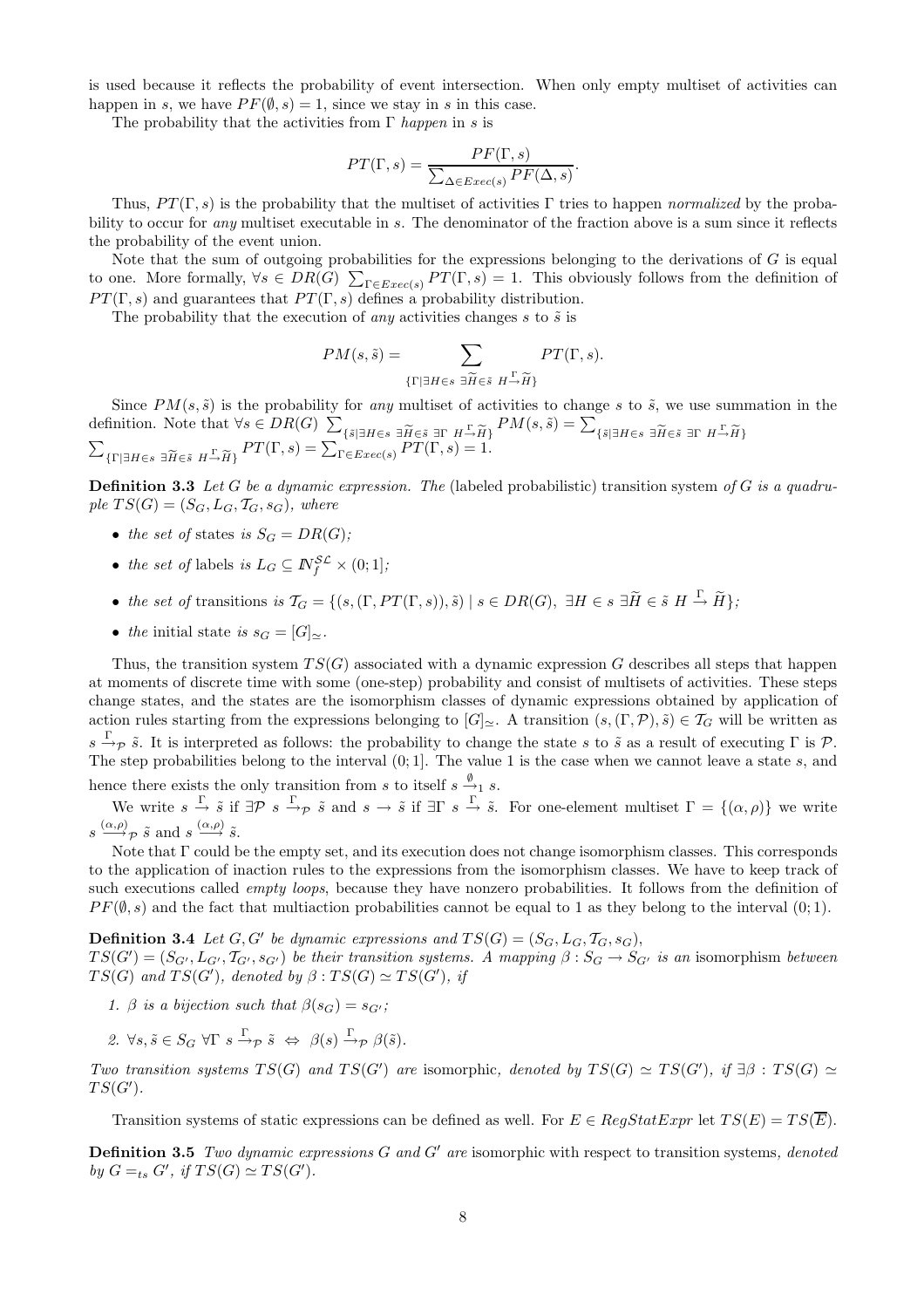

Figure 1: The transition system and the underlying DTMC of  $\overline{E}$  for  $E = [((\{a\}, \rho)_1][(\{a\}, \rho)_2) * (\{b\}, \chi) * (\{c\}, \theta)]$ 

**Definition 3.6** Let G be a dynamic expression. The underlying discrete time Markov chain (DTMC) of G, denoted by  $DTMC(G)$ , has the state space  $DR(G)$  and the transitions  $s \to_{\mathcal{P}} \tilde{s}$ , if  $s \to \tilde{s}$  and  $\mathcal{P} = PM(s, \tilde{s})$ .

Underlying DTMCs of static expressions can be defined as well. For  $E \in RegStatExpr$ , let  $DTMC(E)$  =  $DTMC(\overline{E}).$ 

**Example 3.1** Let  $E_1 = (\{a\}, \rho) || (\{a\}, \rho), E_2 = (\{b\}, \chi), E_3 = (\{c\}, \theta)$  and  $E = [E_1 * E_2 * E_3]$ . The identical activities of the composite static expression are enumerated as follows:  $E = [((\{a\}, \rho)_1][(\{a\}, \rho)_2) * (\{b\}, \chi) *$  $({c}, \theta)$ . In Figure 1 the transition system  $TS(\overline{E})$  and the underlying DTMC DTMC( $\overline{E}$ ) are presented. Note that, for simplicity of the graphical representation, states are depicted by expressions belonging to the corresponding isomorphism classes, and singleton multisets of activities are written without braces.  $DR(\overline{E})$  consists of isomorphism classes  $s_1 = [[E_1 * E_2 * E_3]]_{\simeq}$ ,  $s_2 = [[E_1 * \overline{E_2} * E_3]]_{\simeq}$ ,  $s_3 = [[E_1 * E_2 * E_3]]_{\simeq}$ .

Let us demonstrate how the transition probabilities are calculated. For instance, we have  $PF(\{(\{a\}, \rho)_1\}, s_1) = PF(\{(\{a\}, \rho)_2\}, s_1) = \rho(1-\rho) \text{ and } PF(\emptyset, s_1) = (1-\rho)^2$  $\overline{\Sigma}$ . Hence,  $\Delta \in \text{Exec}(s_1) \text{ PF}(\Delta, s_1) = 2\rho(1-\rho) + (1-\rho)^2 = 1-\rho^2$ . Thus,  $\text{PT}(\{(\{a\}, \rho)_1\}, s_1) = \text{PT}(\{(\{a\}, \rho)_2\}, s_1) =$  $\frac{\rho(1-\rho)}{1-\rho^2} = \frac{\rho}{1+\rho}$  and  $PT(\emptyset, s_1) = \frac{(1-\rho)^2}{1-\rho^2} = \frac{1-\rho}{1+\rho}$ . The other probabilities are calculated in a similar way.

Every state of  $DTMC(\overline{E})$  is associated with a discrete random value meaning a residence time in it. One can interpret staying in a state in the next discrete time moment as a failure and leaving it as a success of some trial series. It is easy to see that the random values are geometrically distributed, since the probability to stay in the state  $s_i$   $(1 \leq i \leq 3)$  for  $k-1$  time moments and leave it at moment  $k \geq 1$  is  $PT(\emptyset, s_i)^{k-1}(1 - PT(\emptyset, s_i))$ (the residence time is  $k$  in this case). The mean value formula for geometrical distribution allows us to calculate sojourn time in the states as  $SJ(s_i) = \frac{1}{1 - PT(\emptyset, s_i)}$ . Thus, the sojourn time vector is

$$
SJ = \left(\frac{1+\rho}{2\rho}, \frac{1}{\chi}, \infty\right).
$$

## 4 Denotational semantics

In this section, we construct the denotational semantics in terms of a subclass of labeled DTSPNs called discrete time stochastic Petri boxes (dts-boxes).

#### 4.1 Labeled DTSPNs

Now we introduce a class of labeled discrete time stochastic Petri nets.

**Definition 4.1** A labeled DTSPN (LDTSPN) is a tuple  $N = (P_N, T_N, W_N, \Omega_N, L_N, M_N)$ , where

- $P_N$  and  $T_N$  are finite sets of places and transitions, respectively, such that  $P_N \cup T_N \neq \emptyset$  and  $P_N \cap T_N = \emptyset$ ;
- $W_N$  :  $(P_N \times T_N) \cup (T_N \times P_N) \to N$  is a function describing the weights of arcs between places and transitions;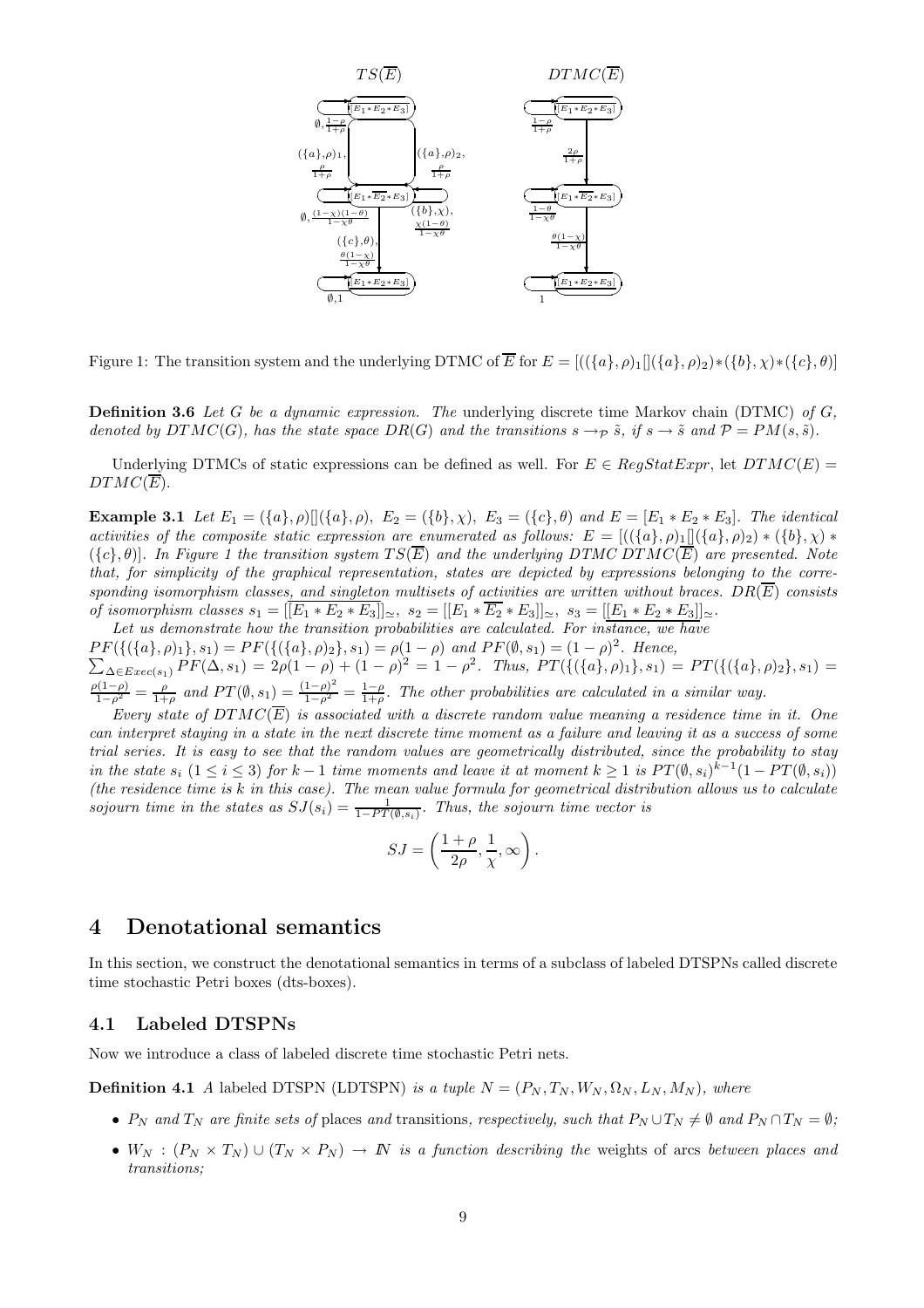- $\Omega_N : T_N \to (0, 1)$  is the transition probability function associating transitions with probabilities;
- $L_N: T_N \to Act_\tau$  is the transition labeling function assigning labels from a finite set of visible actions Act or an invisible action  $\tau$  to transitions (i.e.,  $Act_{\tau} = Act \cup {\tau}$ );
- $M_N \in \mathbb{N}_f^{P_N}$  is the initial marking.

A graphical representation of LDTSPNs is like that for standard labeled Petri nets but with probabilities written near the corresponding transitions. In the case the probabilities are not specified in the picture, they are considered to be of no importance in the corresponding examples, such as those used to describe stationary behaviour. The arc weights are depicted near them. The names of places and transitions are depicted near them when needed. If the names are omitted but used, it is supposed that the places and transitions are numbered from left to right and from top to down.

Let N be an LDTSPN and  $t \in T_N$ ,  $U \in \mathbb{N}_{f}^{T_N}$ . The precondition  $\bullet t$  and the postcondition  $t^{\bullet}$  of t are the multisets of places defined as  $(\cdot t)(p) = W_N(p,t)$  and  $(t\cdot)(p) = W_N(t,p)$ . The precondition  $\cdot U$  and the postcondition  $U^{\bullet}$  of U are the multisets of places defined as  $^{\bullet}U = \sum_{t \in U}^{\bullet} t$  and  $U^{\bullet} = \sum_{t \in U} t^{\bullet}$ .

A transition  $t \in T_N$  is enabled in a marking  $M \in \mathbb{N}_f^{P_N}$  of LDTSPN N if  $\bullet t \subseteq M$ . Let  $Ena(M)$  be the set of all transitions such that each of them is enabled in a marking M. A set of transitions  $U \subseteq Ena(M)$  is enabled in a marking M if  $\mathbf{v} \subseteq M$ . Firings of transitions are atomic operations, and transitions may fire concurrently in steps. We assume that all transitions participating in a step should differ, hence, only the sets (not multisets) of transitions may fire. Thus, we do not allow self-concurrency, i.e., firing of transitions concurrently to themselves. This restriction is introduced because we would like to avoid technical difficulties while calculating probabilities for multisets of transitions as we shall see after the following formal definitions.

Let M be a marking of an LDTSPN N. A transition  $t \in Ena(M)$  fires with probability  $\Omega_N(t)$  when no other transitions conflicting with it are enabled. Let  $\bullet U \subseteq M$ . The probability that the transitions from U try to fire in M is

$$
PF(U, M) = \prod_{t \in U} \Omega_N(t) \cdot \prod_{u \in Ena(M) \setminus U} (1 - \Omega_N(u)).
$$

In the case  $U = \emptyset$  we define

$$
PF(\emptyset, M) = \begin{cases} \prod_{u \in Ena(M)} (1 - \Omega_N(u)), & Ena(M) \neq \emptyset; \\ 1, & \text{otherwise.} \end{cases}
$$

Thus,  $PF(U, M)$  could be interpreted as a *joint* probability of independent events. Each such an event is interpreted as trying or not trying to fire of a particular transition from U. The multiplication in the definition is used because it reflects the probability of event intersection. When no transitions are enabled in  $M$ , we have  $PF(\emptyset, M) = 1$ , since we stay in M in this case.

Concurrent firing of the transitions from U changes the marking M to  $\overline{M} = M - \bullet U + U^{\bullet}$ , denoted by  $M \stackrel{U}{\rightarrow} p \widetilde{M}$ , where  $P = PT(U, M)$  and

$$
PT(U, M) = \frac{PF(U, M)}{\sum_{\{V | \bullet V \subseteq M\}} PF(V, M)}.
$$

In the case  $U = \emptyset$  we have  $M = \widetilde{M}$  and

$$
PT(\emptyset, M) = \frac{PF(\emptyset, M)}{\sum_{\{V | \bullet V \subseteq M\}} PF(V, M)}.
$$

Thus,  $PT(U, M)$  is the probability that the set U tries to fire normalized by the probability to fire for any set enabled in M. The denominator of the fraction above is a summation since it reflects the probability of the event union.

We write  $M \stackrel{U}{\rightarrow} \widetilde{M}$  if  $\exists \mathcal{P}$   $M \stackrel{U}{\rightarrow} \widetilde{M}$  and  $M \rightarrow \widetilde{M}$  if  $\exists U$   $M \stackrel{U}{\rightarrow} \widetilde{M}$ . For one-element transition set  $U = \{t\}$  we write  $M \stackrel{t}{\rightarrow} p \widetilde{M}$  and  $M \stackrel{t}{\rightarrow} \widetilde{M}$ .

Note that for all markings of an LDTSPN N the sum of outgoing probabilities is equal to one. More formally,  $\forall M \in \mathbb{N}^{P_N}_{f}$   $PT(\emptyset, M) + \sum_{\{U \mid \bullet U \subseteq M\}} PT(U, M) = 1$ . This obviously follows from the definition of  $PT(U, M)$ and guarantees that it defines a probability distribution.

#### Definition 4.2 Let N be an LDTSPN.

• The reachability set of N, denoted by  $RS(N)$ , is the minimal set of markings such that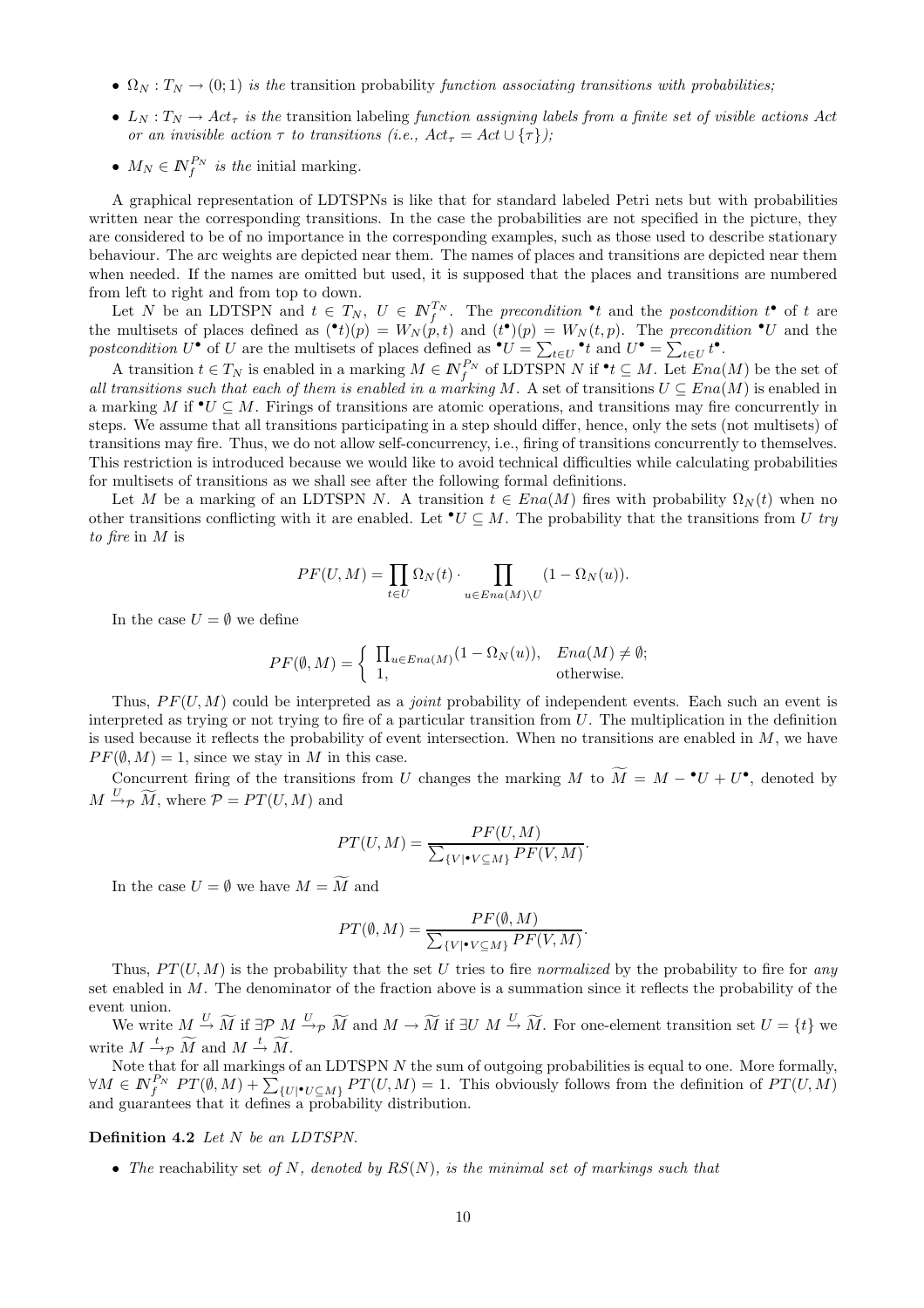$- M_N \in RS(N);$  $-$  if  $M \in RS(N)$  and  $M \to \widetilde{M}$  then  $\widetilde{M} \in RS(N)$ .

- The reachability graph of N, denoted by  $RG(N)$ , is a directed labeled graph with the set of nodes  $RS(N)$ and an arc labeled with  $(U, \mathcal{P})$  between nodes M and  $\widetilde{M}$  if  $M \xrightarrow{U} \widetilde{p} \widetilde{M}$ .
- The underlying discrete time Markov chain (DTMC) of N, denoted by  $DTMC(N)$ , has the state space  $RS(N)$  and the transitions  $M \to \widetilde{M}$ , if  $M \to \widetilde{M}$ , where  $\mathcal{P} = PM(M, \widetilde{M})$  and

$$
PM(M, \widetilde{M}) = \sum_{\{U \mid M \stackrel{U}{\rightarrow} \widetilde{M}\}} PT(U, M).
$$

Since  $PM(M, \widetilde{M})$  is the probability for any transition set to change marking M to  $\widetilde{M}$ , we use summation in the definition. Note that  $\forall M \in RS(N)$   $\sum$  $\{\widetilde{M}|M\rightarrow\widetilde{M}\}$   $PM(M,\widetilde{M}) = \sum_{\{\widetilde{M}|M\rightarrow\widetilde{M}\}}$  $\sum_{\{U|M\rightarrow \widetilde{M}\}}PT(U,M)$  =  $\sum_{\{U|\bullet U \subseteq M\}} PT(U, M) = 1.$ 

**Example 4.1** In Figure 2 an LDTSPN N with two visible transitions  $t_1$  (labeled by a),  $t_2$  (labeled by b) and one invisible transition t<sub>3</sub> (labeled by  $\tau$ ) is depicted. Transition probabilities of N are denoted by  $\rho = \Omega_N(t_1)$ ,  $\chi =$  $\Omega_N(t_2)$ ,  $\theta = \Omega_N(t_3)$ . In the figure one can see the reachability graph RG(N) and the underlying DTMC  $DTMC(N)$  as well.  $RS(N)$  consists of markings  $M_1 = (1, 1, 0), M_2 = (0, 1, 1), M_3 = (1, 0, 1), M_4 = (0, 0, 2).$ 

The sojourn time vector is

$$
SJ=\left(\frac{1}{\rho+\chi-\rho\chi},\frac{1}{\chi},\frac{1}{\rho},\frac{1}{\theta}\right).
$$

The elements  $P_{ij}$  (1  $\leq i, j \leq 4$ ) of (one-step) transition probability matrix (TPM) for DTMC(N) are defined as

$$
\mathcal{P}_{ij} = \begin{cases} PM(M_i, M_j), & M_i \to M_j; \\ 0, & otherwise. \end{cases}
$$

Thus, the TPM is

$$
\mathbf{P} = \begin{bmatrix} (1 - \rho)(1 - \chi) & \rho(1 - \chi) & \chi(1 - \rho) & \rho \chi \\ 0 & 1 - \chi & 0 & \chi \\ 0 & 0 & 1 - \rho & \rho \\ \theta & 0 & 0 & 1 - \theta \end{bmatrix}.
$$

The steady state probability mass function (PMF)  $\psi = (\psi_1, \psi_2, \psi_3, \psi_4)$  for  $DTMC(N)$  is the solution of the equation system

$$
\begin{cases} \psi(\mathbf{P} - \mathbf{E}) = \mathbf{0} \\ \psi \mathbf{1}^T = 1 \end{cases}
$$

where **E** is the unitary matrix of dimension four and  $\mathbf{0} = (0,0,0,0)$ ,  $\mathbf{1} = (1,1,1,1)$ . For the case  $\rho = \chi = \theta$  we have

$$
\psi = \frac{1}{5 - 3\rho}(1, 1 - \rho, 1 - \rho, 2 - \rho).
$$

The inverse of the steady state PMF for  $DTMC(N)$  is its mean recurrence time vector

$$
RC=\left(5-3\rho,\frac{5-3\rho}{1-\rho},\frac{5-3\rho}{1-\rho},\frac{5-3\rho}{2-\rho}\right).
$$

Each element of RC is the mean number of steps to return to the corresponding marking. For instance, one can see that the average time to come back to the initial marking  $M_N = M_1$  in the long-term behaviour belongs in the interval  $(2,5)$ , since  $\rho \in (0,1)$ .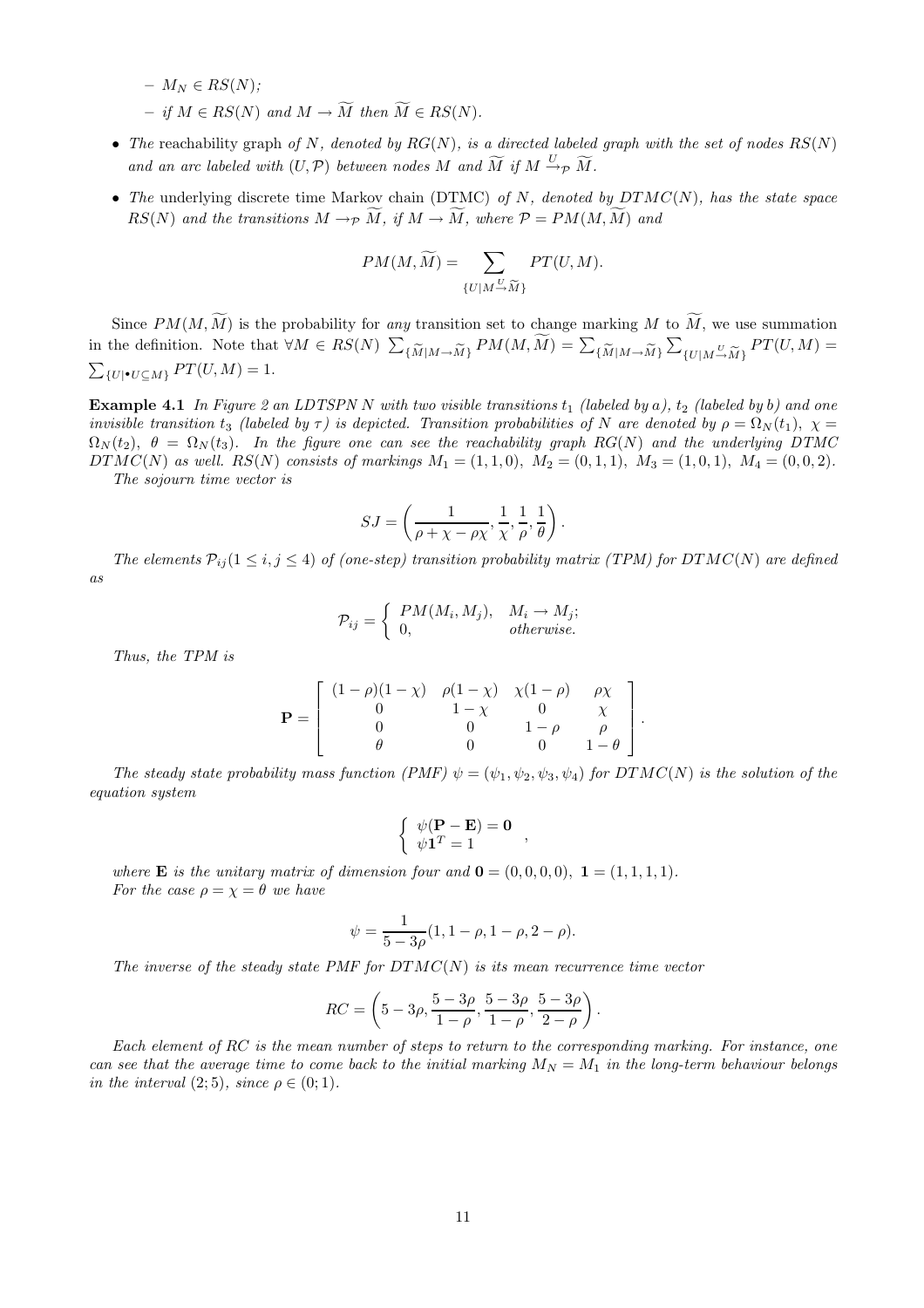

Figure 2: LDTSPN, its reachability graph and the underlying DTMC

#### 4.2 Algebra of dts-boxes

Now we propose discrete time stochastic Petri boxes and associated algebraic operations to define a net representation of  $dt s PBC$  expressions.

**Definition 4.3** A plain discrete time stochastic Petri box (plain dts-box) is a tuple  $N = (P_N, T_N, W_N, \Lambda_N)$ . where

- $P_N$  and  $T_N$  are finite sets of places and transitions, respectively, such that  $P_N \cup T_N \neq \emptyset$  and  $P_N \cap T_N = \emptyset$ ;
- $W_N : (P_N \times T_N) \cup (T_N \times P_N) \to N$  is a function describing the weights of arcs between places and transitions and vice versa;
- $\Lambda_N$  is the place and transition labeling function such that  $\Lambda_N : P_N \to \{e, i, x\}$  (it specifies entry, internal and exit places, respectively) and  $\Lambda_N : T_N \to \mathcal{SL}$  (it associates activities with transitions).

Moreover,  $\forall t \in T_N$  •  $t \neq \emptyset \neq t^{\bullet}$ , •  $t \cap t^{\bullet} = \emptyset$ . In addition, for the set of entry places of N defined as  $\hat{\sigma}_N = \{p \in P_N \mid \Lambda_N(p) = e\}$  and the set of exit places of N defined as  $N^{\circ} = \{p \in P_N \mid \Lambda_N(p) = x\}$  the following holds:  ${}^{\circ}N \neq \emptyset \neq N^{\circ}, \bullet({}^{\circ}N) = \emptyset = (N^{\circ})^{\bullet}.$ 

A marked plain dts-box is a pair  $(N, M_N)$ , where N is a plain dts-box and  $M_N \in \mathbb{N}_{f}^{P_N}$  is the *initial marking*. We shall use the following notation:  $\overline{N} = (N, \degree N)$  and  $N = (N, N^{\degree})$ . Note that a marked plain dts-box  $(P_N, T_N, W_N, \Lambda_N, M_N)$  could be interpreted as the LDTSPN  $(P_N, T_N, W_N, \Omega_N, L_N, M_N)$ , where functions  $\Omega_N$ and  $L_N$  are defined as follows:  $\forall t \in T_N \Omega_N(t) = \Omega(\Lambda_N(t)), L_N(t) = \mathcal{L}(\Lambda_N(t)).$  In this case, the label  $\tau$  of silent transitions from the LDTSPN corresponds to the multiaction part Ø of activities that label unobservable transitions of the corresponding dts-box. The behaviour of marked dts-boxes follows from the firing rule of LDTSPNs. A plain dts-box N is safe, if N is so, i.e.,  $\forall M \in RS(N)$   $M \subseteq P_N$ . A plain dts-box N is clean if  $N^{\circ} \subseteq M \Rightarrow M = N^{\circ}$ , i.e., if there are tokens in exit places, then all exit places and only they have tokens.

To define semantic function that associates a plain dts-box with every static expression of  $dtsPBC$ , we need to propose the *enumeration* function  $Enu : T_N \to \mathbb{N}^*$ . It associates the numbers with transitions of plain dts-box  $N$  in accordance with the enumeration of activities from left to right in the syntax of the underlying static expression. In the case of synchronization, the function associates concatenation of the numbers of the transitions it comes from with the resulting new transition.

The structure of the plain dts-box corresponding to a static expression is constructed as in PBC, see [12, 13, 6]. I.e., we use simultaneous refinement and relabeling meta-operator (net refinement) in addition to the *operator dts-boxes* corresponding to the algebraic operations of  $dtsPBC$  and featuring transformational transition relabelings. Thus, the resulting plain dts-boxes are safe and clean. In the definition of denotational semantics, we shall use standard constructions used for *PBC*. For convenience, we only use slightly different notation:  $\rho$ , Θ and u stand for  $\rho$  (relabeling),  $\Omega$  (operator box) and v (transition name) from PBC setting, respectively.

The relabeling relations  $\rho \subseteq N_f^{\mathcal{SL}} \times \mathcal{SL}$  are defined as follows:

- $\varrho_{id} = \{ (\{(\alpha, \rho)\}, (\alpha, \rho) \mid (\alpha, \rho) \in \mathcal{SL} \}$  is the *identity* relabeling keeping the interface as it is;
- $\varrho_{[f]} = \{ (\{(\alpha, \rho)\}, (f(\alpha), \rho) \mid (\alpha, \rho) \in \mathcal{SL} \};$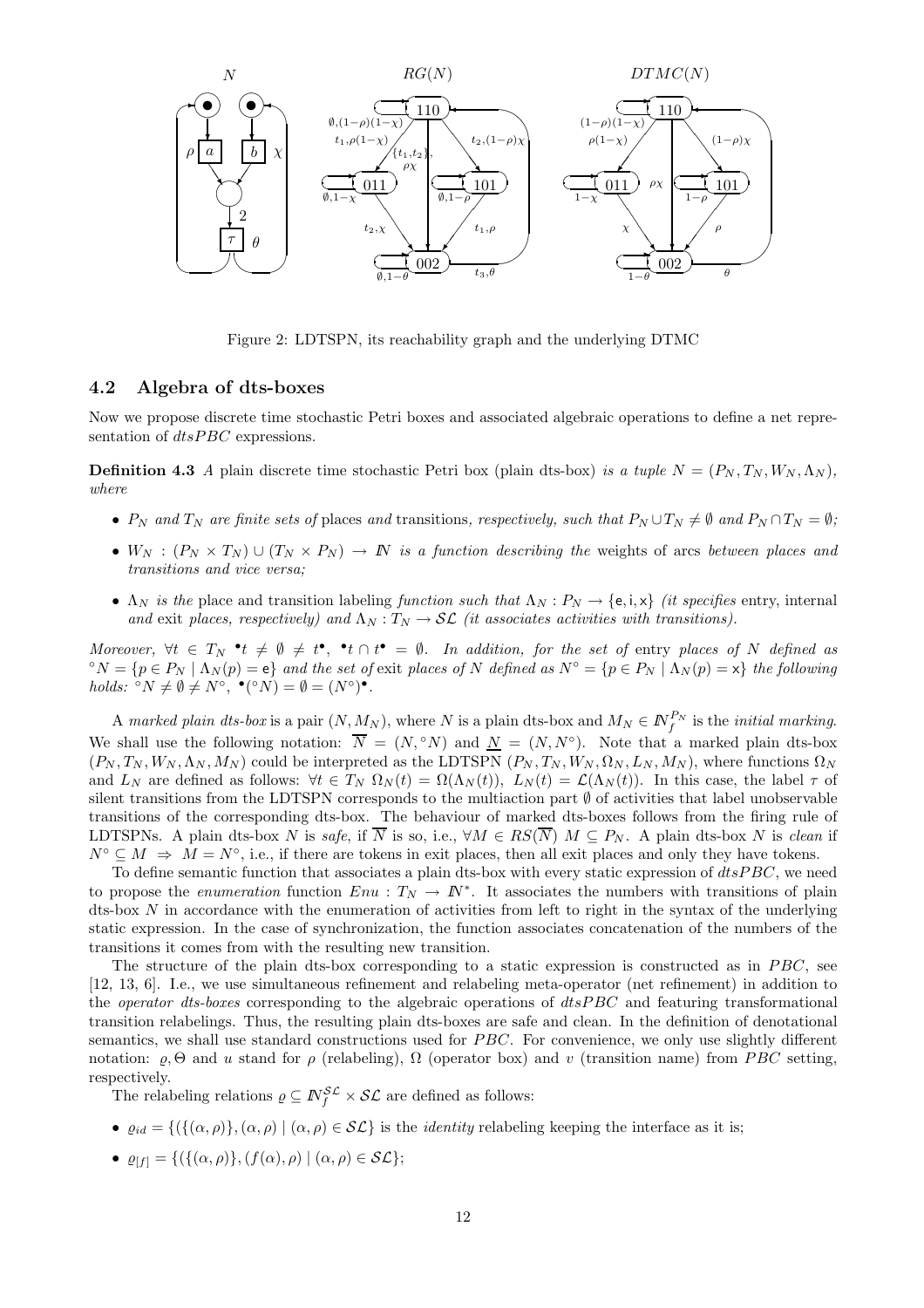

Figure 3: The plain and operator dts-boxes

- $\varrho_{rs a} = \{ (\{ (\alpha, \rho) \}, (\alpha, \rho) \mid (\alpha, \rho) \in \mathcal{SL}, \ a, \hat{a} \notin \mathcal{A}(\alpha) \};$
- $\varrho_{\text{sy }a}$  is the least relabeling relation contained in  $\varrho_{id}$  such that if  $(\Gamma, \{(\alpha + \{a\}, \rho)\}\in \varrho_{\text{sy }a}$  and  $(\Delta, \{(\beta +$  $\label{eq:3} \{\hat{a}\},\chi)\}\in\varrho_{\text{sy}\ a}\ \text{then}\ (\Gamma+\Delta,\{(\alpha+\beta,\rho\cdot\chi)\}\in\varrho_{\text{sy}\ a}.$

The plain and operator dts-boxes are presented in Figure 3. Note that the the symbol i is usually omitted. Now we define the enumeration function Enu for every operator of  $dt s PBC$ . Let  $Box_{t s}(E)$  =  $(P_E, T_E, W_E, \Omega_E, L_E)$  be the plain dts-box corresponding to a static expression E, and  $Enu_E$  be the enumeration

function for  $T_E$ .

•  $Box_{dts}(E \circ F) = \Theta_{\circ}(Box_{dts}(E),Box_{dts}(F)), \circ \in \{; , \|, \| \}$ . Since we do not introduce new transitions, we preserve the initial enumeration:

$$
Enu(t) = \begin{cases} Enu_E(t), & t \in T_E; \\ Enu_F(t), & t \in T_F. \end{cases}
$$

•  $Box_{dts}(E[f]) = \Theta_{[f]}(Box_{dts}(E)).$  Since we only change the labels of some multiactions by a bijection, we preserve the initial enumeration:

$$
Enu(t) = EnuE(t), t \in TE.
$$

•  $Box_{dts}(E \text{ rs } a) = \Theta_{rs a}(Box_{dts}(E)).$  Since we remove all transitions labeled with multiactions containing  $a$  or  $\hat{a}$ , this does not change the enumeration of the remaining transitions:

$$
Enu(t) = EnuE(t), t \in TE, a, \hat{a} \notin LE(t).
$$

•  $Box_{dts}(E \text{ sy } a) = \Theta_{\text{sy } a}(Box_{dts}(E))$ . Note that  $\forall v, w \in T_E$  such that  $L_E(v) = \alpha + \{a\}, L_E(w) = \beta + \{\hat{a}\},$ the new transition t resulting from synchronization of v and w has the label  $L(t) = \alpha + \beta$ , probability  $\Omega(t) = \Omega_E(v) \cdot \Omega_E(w)$  and enumeration  $Env(t) = Env_E(v) \cdot Env_E(w)$ . Thus, the enumeration is defined as

$$
Enu(t) = \begin{cases} Enu_E(t), & t \in T_E; \\ Enu_E(v) \cdot Enu_E(w), & t \text{ results from synchronization of } v \text{ and } w. \end{cases}
$$

To avoid introducing redundant transitions generated by synchronizing the same transition set in a different order, we only consider a single one of them in the plain dts-box.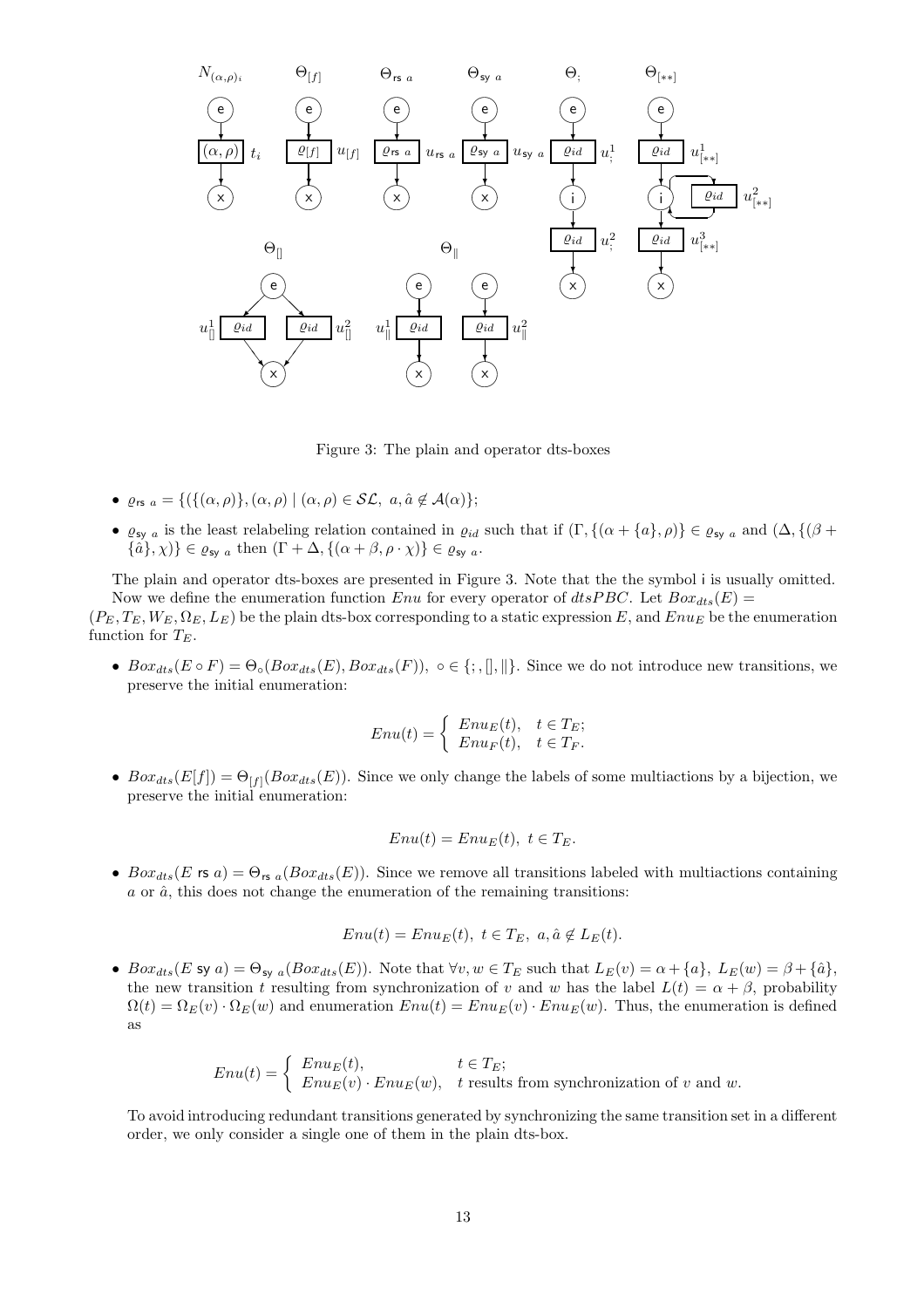•  $Box_{dts}([E*F*K]) = \Theta_{(**]}(Box_{dts}(E),Box_{dts}(F),Box_{dts}(K)).$  Since we do not introduce new transitions, we preserve the initial enumeration:

$$
Enu(t) = \begin{cases} Enu_E(t), & t \in T_E; \\ Enu_F(t), & t \in T_F; \\ Enu_K(t), & t \in T_K. \end{cases}
$$

Now we can formally define the denotational semantics as a homomorphism.

**Definition 4.4** Let  $(\alpha, \rho) \in \mathcal{SL}$ ,  $a \in Act$  and E, F,  $K \in RegStatExpr$ . The denotational semantics of dtsPBC is a mapping  $Box_{dts}$  from  $RealStatError$  into the area of plain dts-boxes defined as follows:

- 1.  $Box_{dts}((\alpha, \rho)_i) = N_{(\alpha, \rho)_i};$
- 2.  $Box_{dts}(E \circ F) = \Theta_{\circ}(Box_{dts}(E),Box_{dts}(F)), \circ \in \{; , \|, \| \};$
- 3.  $Box_{dts}(E[f]) = \Theta_{[f]}(Box_{dts}(E));$
- 4.  $Box_{dts}(E \circ a) = \Theta_{oa}(Box_{dts}(E)), o \in \{rs, sy\};$
- 5.  $Box_{dts}([E * F * K]) = \Theta_{[**]}(Box_{dts}(E),Box_{dts}(F),Box_{dts}(K)).$

The dts-boxes of dynamic expressions can be defined as well. For  $E \in RegStatExpr$ , let  $Box_{cts}(\overline{E})$  =  $Box_{dts}(E)$  and  $Box_{dts}(E) = Box_{dts}(E)$ . Note that any dynamic expression can be decomposed into overlined or underlined static expressions or those without overlines and underlines, and the definition of dts-boxes is compositional.

Isomorphism is a coincidence of systems up to renaming of their components or states. Let  $\simeq$  denote isomorphism between transition systems or DTMCs and reachability graphs. Due to the space restrictions, we omit the corresponding definitions as they resemble that of the isomorphism between transition systems. Note that the names of transitions of the dts-box corresponding to a static expression could be identified with the enumerated activities of the latter.

**Theorem 4.1** For any static expression  $E$ 

 $TS(\overline{E}) \simeq RG(Box_{dts}(\overline{E})).$ 

Proof. As for the qualitative (functional) behaviour, we have the same isomorphism as in PBC.

The quantitative behaviour is the same by the following reasons. First, the activities of a static expression have probability parts coinciding with the probabilities of the transitions belonging to the corresponding plain dts-box. Second, in both semantics, conflicts are resolved via the same probability functions. ⊓⊔

Proposition 4.1 For any static expression E

$$
DTMC(\overline{E}) \simeq DTMC(Box_{dts}(\overline{E})).
$$

Proof. By Theorem 4.1 and definitions of underlying DTMC for dynamic expressions and LDTSPNs, since transition probabilities of the associated DTMCs are the sums of those belonging to transition systems or reachability graphs. ⊓⊔

**Example 4.2** Let E be from Example 3.1. In Figure 4 the marked dts-box  $N = Box_{dts}(\overline{E})$ , its reachability graph  $RG(N)$  and the underlying DTMC DTMC(N) are presented. It is easy to see that  $TS(\overline{E})$  and  $RG(N)$ are isomorphic, as well as  $DTMC(\overline{E})$  and  $DTMC(N)$ .

Consider the next example that demonstrates synchronization.

**Example 4.3** Let  $E_1 = (\{a\}, \rho), E_2 = (\{\hat{a}\}, \chi)$  and  $E = (E_1||E_2)$  sy  $a = ((\{a\}, \rho)||(\{\hat{a}\}, \chi))$  sy a. In Figure 5 the transition system  $TS(\overline{E})$  and the underlying DTMC DTMC( $\overline{E}$ ) are presented. In Figure 6 the marked dts-box  $N = Box_{dts}(\overline{E})$ , its reachability graph RG(N) and the underlying DTMC DTMC(N) are presented. It is easy to see that  $TS(\overline{E})$  and  $RG(N)$  are isomorphic, as well as  $DTMC(\overline{E})$  and  $DTMC(N)$ .

The probabilities  $\mathcal{P}_{ij}$  (1  $\leq i, j \leq 4$ ) are calculated as follows. Note that the symbol sy inscribes probability of the transition generated by synchronization, and the symbol  $\parallel$  inscribes that of the transition corresponding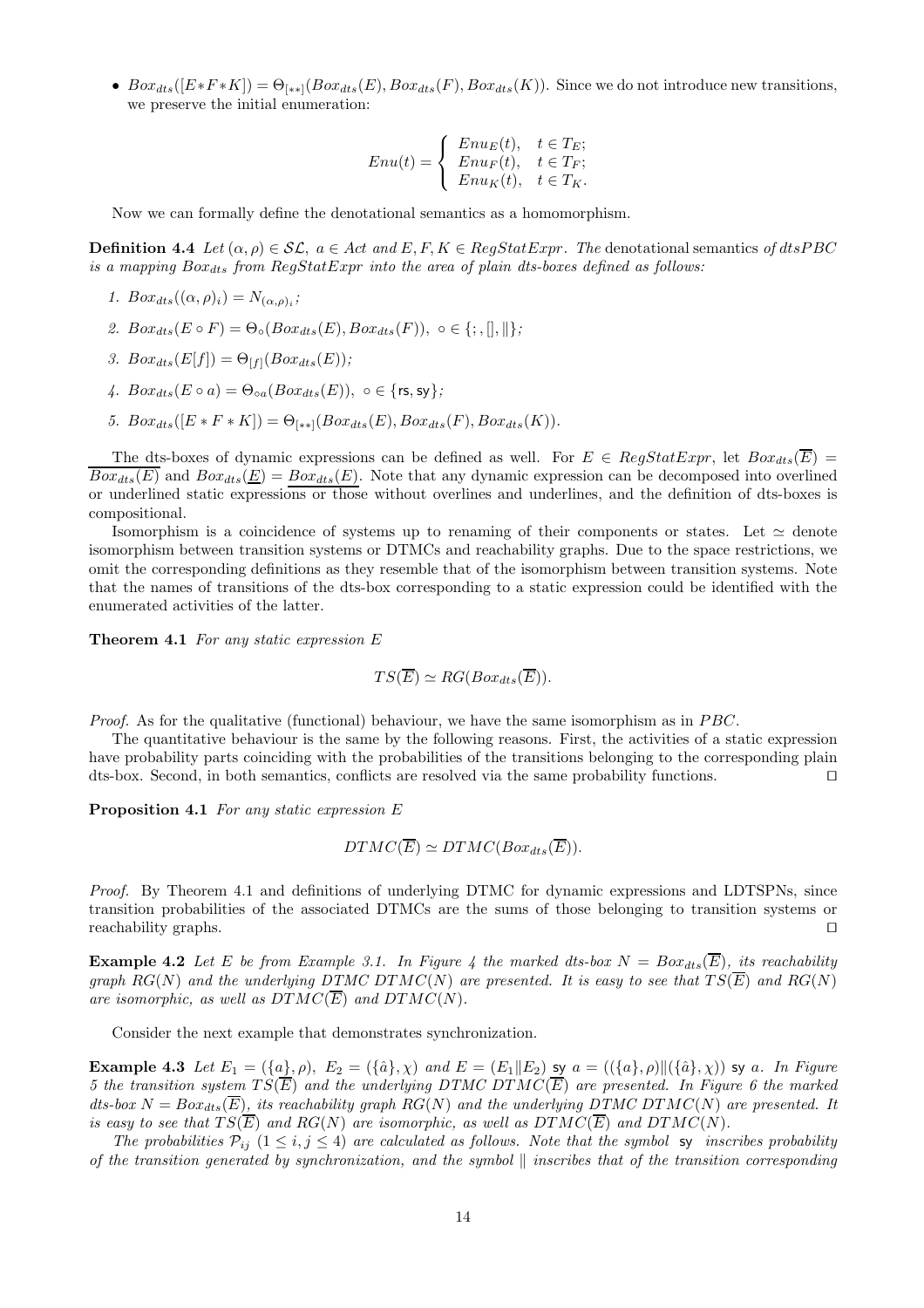

Figure 4: The marked dts-box  $N = Box_{dts}(\overline{E})$  for  $E = [((\{a\}, \rho)_1][(\{a\}, \rho)_2) * (\{b\}, \chi) * (\{c\}, \theta)]$ , its reachability graph and the underlying DTMC



Figure 5: The transition system and the underlying DTMC of  $\overline{E}$  for  $E = (({a}, \rho) \|({\hat{a}}, \chi))$  sy a

to the concurrent execution of two activities. To avoid complex notation, we use the normalization factor  $\mathcal{N} = \frac{1}{1 - \rho^2 \chi - \rho \chi^2 + \rho^2 \chi^2}.$ 

$$
\begin{array}{llll} \mathcal{P}_{11} = \mathcal{N}(1-\rho)(1-\chi)(1-\rho\chi) & \mathcal{P}_{12} = \mathcal{N}\rho(1-\chi)(1-\rho\chi) & \mathcal{P}_{13} = \mathcal{N}\chi(1-\rho)(1-\rho\chi) \\ \mathcal{P}_{14}^{\text{sy}} = \mathcal{N}\rho\chi(1-\rho)(1-\chi) & \mathcal{P}_{14}^{\parallel} = \mathcal{N}\rho\chi(1-\rho\chi) & \mathcal{P}_{22} = 1-\chi \\ \mathcal{P}_{24} = \chi & \mathcal{P}_{33} = 1-\rho & \mathcal{P}_{34} = \rho \\ \mathcal{P}_{44} = 1 & \mathcal{P}_{14} = \mathcal{P}_{14}^{\text{sy}} + \mathcal{P}_{14}^{\parallel} = \mathcal{N}\rho\chi(2-\rho-\chi) \end{array} \quad \begin{array}{ll} \mathcal{P}_{13} = \mathcal{N}\chi(1-\rho)(1-\rho\chi) \\ \mathcal{P}_{22} = 1-\chi \\ \mathcal{P}_{34} = \rho \end{array}
$$

Consider the case  $\rho = \chi = \frac{1}{2}$ . Then the transition probabilities will be the following:

$$
\mathcal{P}_{11}=\mathcal{P}_{12}=\mathcal{P}_{13}=\mathcal{P}_{14}^{\parallel}=\frac{3}{13},\,\, \mathcal{P}_{14}^{\text{sy}}=\frac{1}{13},\,\, \mathcal{P}_{22}=\mathcal{P}_{24}=\mathcal{P}_{33}=\mathcal{P}_{34}=\frac{1}{2},\,\, \mathcal{P}_{44}=1,\,\, \mathcal{P}_{14}=\frac{4}{13}.
$$

## 5 Stochastic equivalences

In this section, we propose a number of stochastic equivalences of expressions. Semantic equivalence  $=_{ts}$  is too strict in many cases, hence, we need weaker equivalence notions to compare behaviour of processes specified by algebraic formulas.

To identify processes with intuitively similar behavior, and to be able to apply standard constructions and techniques, we should abstract from infinite internal behaviour. Since  $dtsPBC$  is a stochastic extension of finite part of PBC with iteration, the only source of infinite silent behaviour are empty loops, i.e., the transitions which do not change states and have empty multiaction parts of their labels. During such the abstraction, we should collect the probabilities of the empty loops. Note that the resulting probabilities are those defined for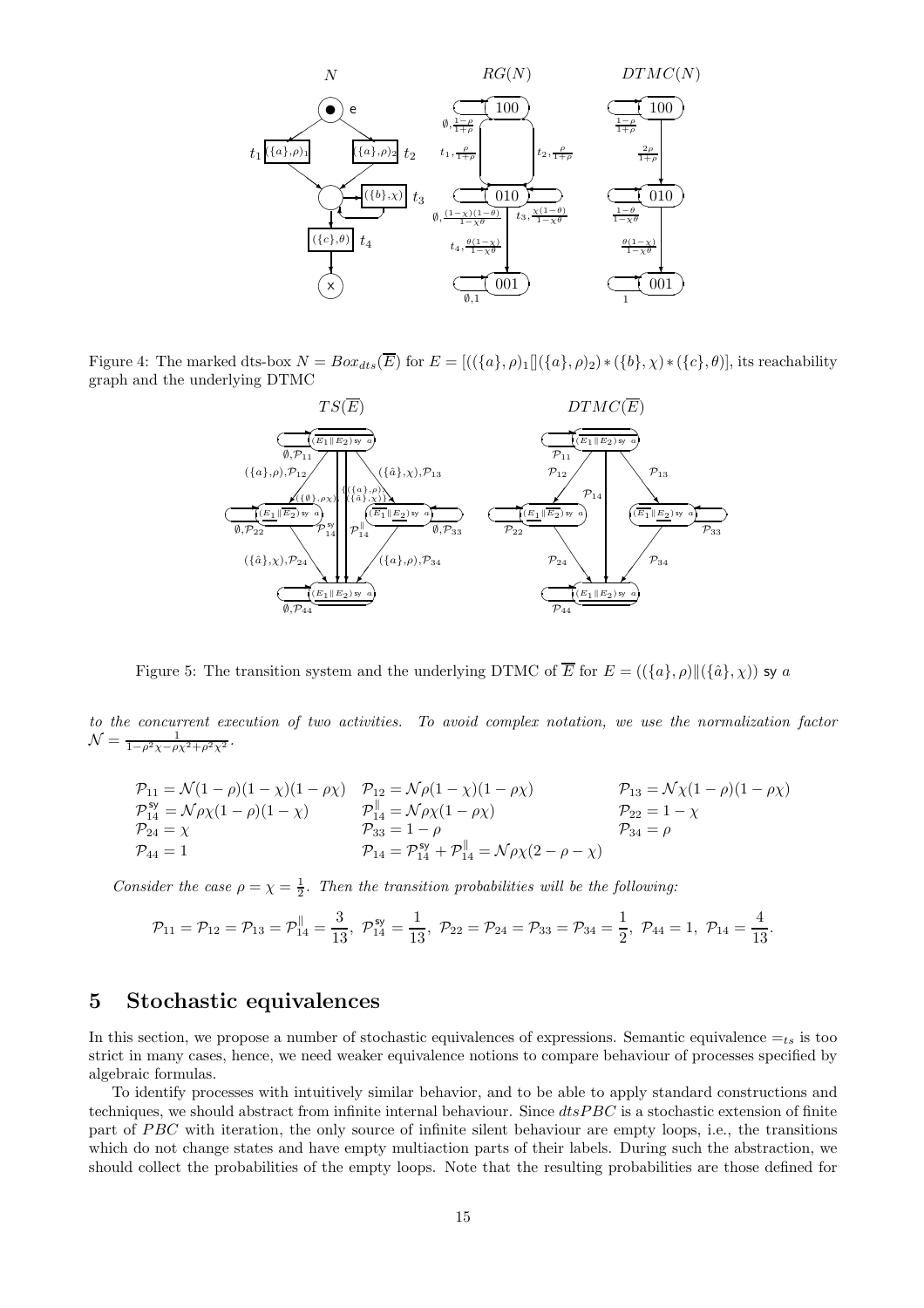

Figure 6: The marked dts-box  $N = Box_{ds}(\overline{E})$  for  $E = (({a}, \rho) ||({\hat{a}}, \chi))$  sy a, its reachability graph and the underlying DTMC

infinite number of empty steps. In the following, we explain how to abstract from empty loops both in the algebraic setting of dtsPBC and in the net one of LDTSPNs.

#### 5.1 Empty loops in transition systems

Let G be a dynamic expression. Transition system  $TS(G)$  can have loops going from a state to itself which are labeled by the empty set and have non-zero probability. Such the *empty loop*  $s \xrightarrow{\emptyset} s$  appears when no activities occur at a time step, and this happens with some positive probability. Obviously, in this case the current state remains unchanged.

Let G be a dynamic expression and  $s \in DR(G)$ .

The probability to stay in s due to  $k (k \geq 1)$  empty loops is

 $(PT(\emptyset, s))^k$ .

The probability to execute in s a non-empty multiset of activities  $\Gamma \in E \text{vec}(s) \setminus \{\emptyset\}$  after possible empty loops is

$$
PT^*(\Gamma, s) = PT(\Gamma, s) \cdot \sum_{k=0}^{\infty} (PT(\emptyset, s))^k = \frac{PT(\Gamma, s)}{1 - PT(\emptyset, s)} = SJ(s) \cdot PT(\Gamma, s).
$$

The value  $k = 0$  in the summation above corresponds to the case when no empty loops occur.

Note that after abstraction from transition probabilities with empty multisets of activities, the remaining transition probabilities are normalized. In order to calculate transition probabilities  $PT(\Gamma, s)$ , we had to normalize  $PF(\Gamma, s)$ . Then, to obtain transition probabilities of non-empty steps  $PT^*(\Gamma, s)$ , we have to normalize  $PT(\Gamma, s)$ . Thus, we have two-stage normalization as a result.

Note that  $PT^*(\Gamma, s) \leq 1$ , hence, it is really a probability, since  $PT(\emptyset, s) + PT(\Gamma, s) \leq PT(\emptyset, s) +$  $\sum_{\Delta \in \text{Exec}(s) \setminus \{\emptyset\}} PT(\Delta, s) = \sum_{\Delta \in \text{Exec}(s)} PT(\Delta, s) = 1.$  Moreover,  $PT^*(\Gamma, s)$  defines a probability distribution, i.e.,  $\forall s \in DR(G)$   $\sum_{\Gamma \in Exercise(s) \setminus \{\emptyset\}} PT^*(\Gamma, s) = 1$ .

**Definition 5.1** The (labeled probabilistic) transition system without empty loops  $TS^*(G)$  has the state space  $DR(G)$  and the transitions  $s \xrightarrow{\Gamma} \tilde{s}$ , if  $s \xrightarrow{\Gamma} \tilde{s}$ ,  $\Gamma \neq \emptyset$  and  $\mathcal{P} = PT^*(\Gamma, s)$ .

Note that  $TS^*(G)$  describes the viewpoint of a person who observes steps only if they include non-empty multisets of activities.

We write  $s \xrightarrow{\Gamma} \tilde{s}$  if  $\exists \mathcal{P} \ s \xrightarrow{\Gamma} \tilde{s}$  and  $s \to \tilde{s}$  if  $\exists \Gamma \ s \xrightarrow{\Gamma} \tilde{s}$ . For one-element transition set  $\Gamma = \{(\alpha, \rho)\}\$  we write  $s \stackrel{(\alpha,\rho)}{\longrightarrow} \tilde{s}$  and  $s \stackrel{(\alpha,\rho)}{\longrightarrow} \tilde{s}$ .

We decided to consider empty loops followed by a non-empty step only just for convenience. Alternatively, we could take a non-empty step succeeded by empty loops or a non-empty step preceded and succeeded by empty loops. In all these three cases our sequence begins or/and ends with loops which do not change states. At the same time, the overall probabilities of the evolutions can differ since empty loops have positive probabilities. To avoid inconsistency of definitions and too complex description, we consider sequences ending with a non-empty step. It resembles in some sense a construction of branching bisimulation [28].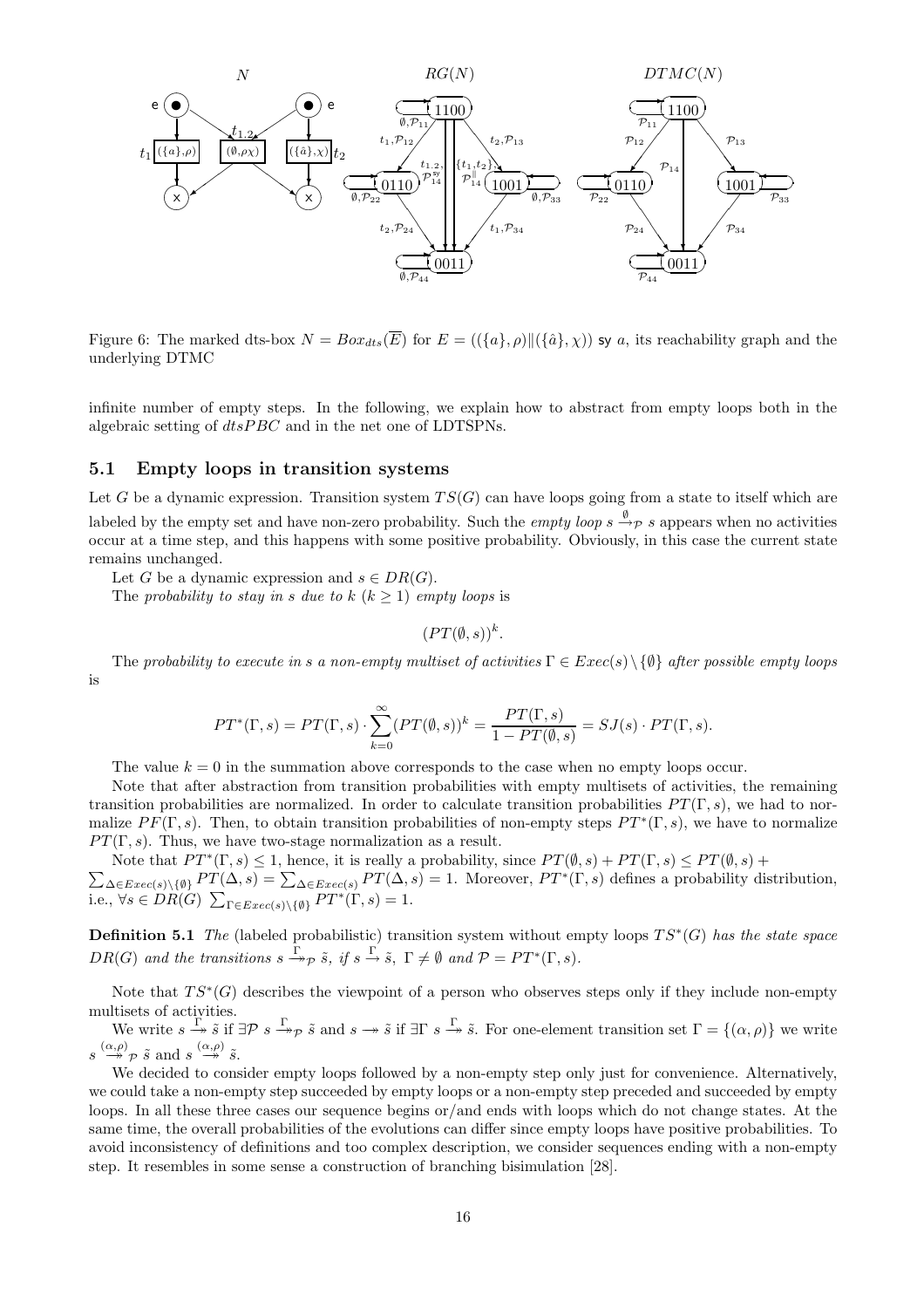

Figure 7: The transition system and the underlying DTMC without empty loops of  $\overline{E}$  from Example 3.1

Transition systems without empty loops of static expressions can be defined as well. For  $E \in RegStatExpr$ let  $TS^*(E) = TS^*(\overline{E}).$ 

**Definition 5.2** Two dynamic expressions  $G$  and  $G'$  are isomorphic with respect to transition systems without empty loops, denoted by  $G =_{ts*} G'$ , if  $TS^*(G) \simeq TS^*(G')$ .

**Definition 5.3** The underlying DTMC without empty loops  $DTMC^*(G)$  has the state space  $DR(G)$  and the transitions  $s \rightarrow_{\mathcal{P}} \tilde{s}$ , if  $s \rightarrow \tilde{s}$ , where  $\mathcal{P} = PM^*(s, \tilde{s})$  and

$$
PM^*(s, \tilde{s}) = \sum_{\{\Gamma \mid s \xrightarrow{\Gamma} s\}} PT^*(\Gamma, s).
$$

Underlying DTMCs without empty loops of static expressions can be defined as well. For  $E \in \text{Reaf} \times \text{Eypr}$ let  $DTMC^*(E) = DTMC^*(\overline{E}).$ 

When concurrency aspects are not relevant, interleaving behaviour is to be considered. Interleaving semantics abstracts from steps with more than one element. After such an abstracting, one has to normalize probabilities of the remaining one-element steps. We need to do it since the sum of outgoing probabilities should always be equal to one for each marking to form a probability distribution. For this, a special interleaving transition *relation* is proposed. Let G be a dynamic expression,  $s, \tilde{s} \in DR(G)$  and  $s \stackrel{(\alpha,\rho)}{\longrightarrow} \tilde{s}$ . We write  $s \stackrel{(\alpha,\rho)}{\longrightarrow} \tilde{s}$ , where  $\mathcal{P} = PT_i^*((\alpha, \rho), s)$  and

$$
PT_i^*((\alpha,\rho),s) = \frac{PT^*(\{(\alpha,\rho)\},s)}{\sum_{\{(\beta,\chi)\}\in\text{Exec}(s)}PT^*(\{(\beta,\chi)\},s)}.
$$

**Example 5.1** Let E be from Example 3.1. In Figure 7 the transition system  $TS^*(\overline{E})$  and the underlying DTMC  $DTMC^*(\overline{E})$  without empty loops are presented.

Let us demonstrate how the transition probabilities of non-empty steps are calculated. For instance, we have  $PT(\emptyset, s_1) = \frac{1-\rho}{1+\rho}$  and  $\frac{1}{1-PT(\emptyset, s_1)} = \frac{1+\rho}{2\rho}$ . Hence, since  $PT^*(\{(\{a\}, \rho)_1\}, s_1) = \frac{\rho}{1+\rho}$ , we have  $PT^*(\{(\{a\}, \rho)_1\}, s_1) = \frac{PT(\{(\{a\}, \rho)_1\}, s_1)}{1-PT(\emptyset, s_1)} = \frac{1+\rho}{2\rho} \cdot \frac{\rho}{1+\rho} = \frac{1}{2}$ . According to the same pattern, we obtain  $PT^*(\{(\{a\},\rho)_2\},s_1)=\frac{1}{2}$ . The other probabilities are calculated in a similar way.

#### 5.2 Empty loops in reachability graphs

Let N be an LDTSPN. Reachability graph  $RG(N)$  can have loops going from a marking to itself which are labeled by an emptyset and have non-zero probability. Such the *empty loop*  $M \xrightarrow{\emptyset} M$  appears when no transitions fire at a time step, and this happens with some positive probability. Obviously, in this case the current marking remains unchanged.

Let N be an LDTSPN and  $M \in RS(N)$ .

The probability to stay in M due to  $k (k > 1)$  empty loops is

 $(PT(\emptyset, M))^k$ .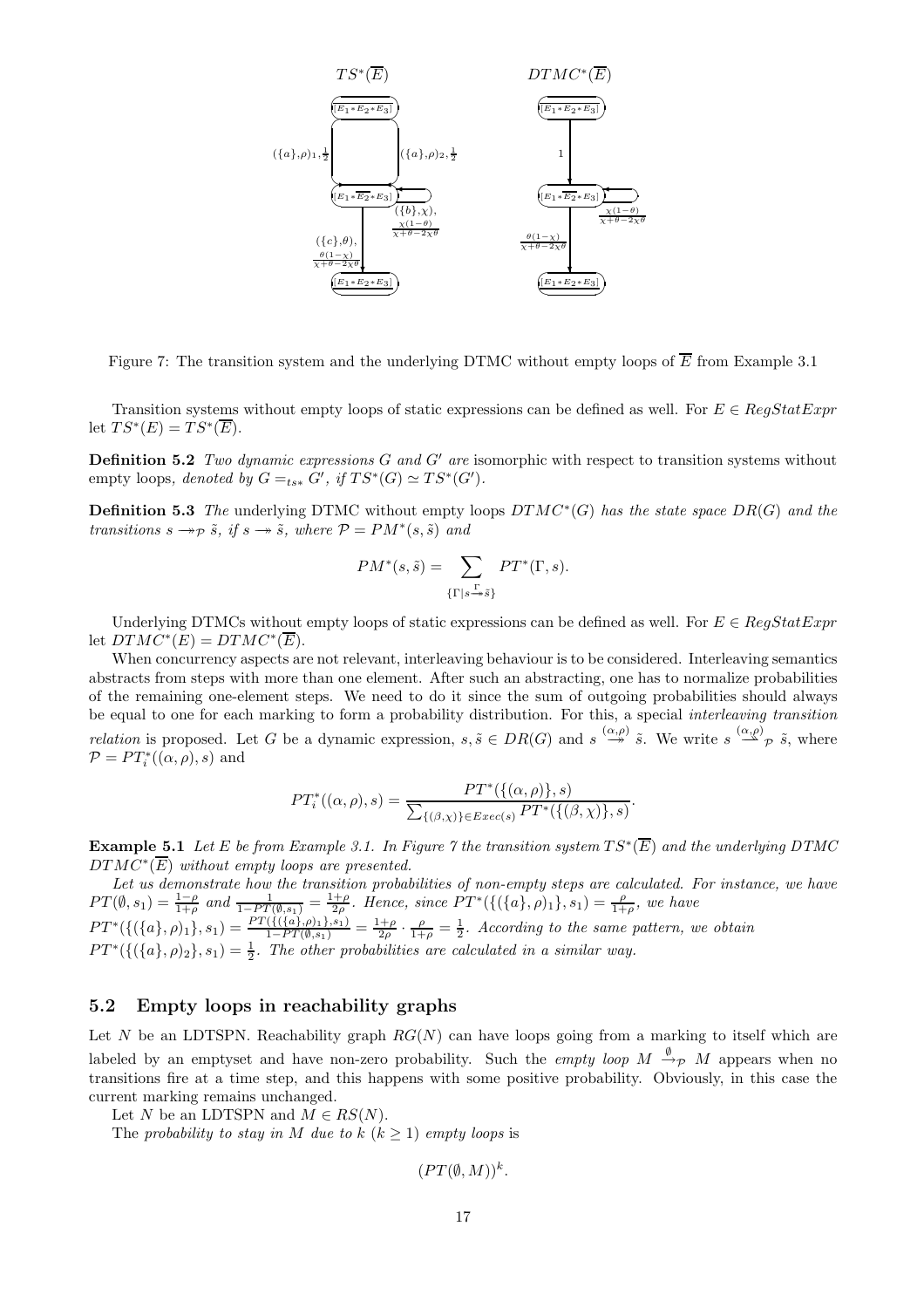The probability to execute in M a non-empty transition set  $U \neq \emptyset$ ,  $\bullet U \subseteq M$  after possible empty loops is

$$
PT^*(U, M) = PT(U, M) \cdot \sum_{k=0}^{\infty} (PT(\emptyset, M))^k = \frac{PT(U, M)}{1 - PT(\emptyset, M)} = SJ(M) \cdot PT(U, M).
$$

The value  $k = 0$  in the summation above corresponds to the case when no empty loops occur.

Note that  $PT^*(U, M) \leq 1$ , hence, it is really a probability, since  $PT(\emptyset, M) + PT(U, M) \leq PT(\emptyset, M) + T(\emptyset, M)$  $\sum_{\{V | \bullet V \subseteq M\}} PT(V, M) = 1.$  Moreover,  $PT^*(U, M)$  defines a probability distribution, i.e.,  $\forall M \in RS(N)$  $\sum_{U \in Ena(M)}^{V} PT^*(U, M) = 1.$ 

**Definition 5.4** The reachability graph without empty loops  $RG^*(N)$  has the set of nodes  $RS(N)$  and the arcs corresponding to the transitions  $M \xrightarrow{U} \widetilde{M}$ , if  $M \xrightarrow{U} \widetilde{M}$ ,  $U \neq \emptyset$  and  $\mathcal{P} = PT^*(U, M)$ .

Note that  $RG^*(N)$  describes the viewpoint of a person who observes steps only if they include non-empty transition sets.

We write  $M \stackrel{U}{\twoheadrightarrow} \widetilde{M}$  if  $\exists \mathcal{P} \ M \stackrel{U}{\twoheadrightarrow} \widetilde{M}$  and  $M \twoheadrightarrow \widetilde{M}$  if  $\exists U \ M \stackrel{U}{\twoheadrightarrow} \widetilde{M}$ . For one-element transition set  $U = \{t\}$ we write  $M \stackrel{t}{\rightarrow} p \widetilde{M}$  and  $M \stackrel{t}{\rightarrow} \widetilde{M}$ .

**Definition 5.5** The underlying DTMC without empty loops  $DTMC^*(N)$  has the state space  $RS(N)$  and the transitions  $M \to_{\mathcal{P}} M$ , if  $M \to \overline{M}$ , where  $\mathcal{P} = PM^*(M, \overline{M})$  and

$$
PM^*(M, \widetilde{M}) = \sum_{\{U \in Ena(M)|M \stackrel{U}{\twoheadrightarrow} \widetilde{M}\}} PT^*(U, M).
$$

The *interleaving transition relation* is proposed as follows. Let N be an LDTSPN,  $M, \widetilde{M} \in RS(N)$  and  $M \stackrel{t}{\rightarrow} \widetilde{M}$ . We write  $M \stackrel{t}{\rightarrow} \widetilde{p} \widetilde{M}$ , where  $\mathcal{P} = PT_i^*(t, M)$  and

$$
PT_i^*(t, M) = \frac{PT^*(\{t\}, M)}{\sum_{u \in Ena(M)} PT^*(\{u\}, M)}.
$$

**Theorem 5.1** For any static expression  $E$ 

$$
TS^*(\overline{E}) \simeq RG^*(Box_{dts}(\overline{E})).
$$

*Proof.* As Theorem 4.1. □

Proposition 5.1 For any static expression E

$$
DTMC^*(\overline{E}) \simeq DTMC^*(Box_{dts}(\overline{E})).
$$

*Proof.* As Proposition 4.1. □

Note that Theorem 5.1 guarantees that the net versions of algebraic equivalences could be easily defined. For every equivalence on the empty loops free transition system of a dynamic expression, a similarly defined analogue exists on the empty loops free reachability graph of the corresponding dts-box.

**Example 5.2** Let E be from Example 3.1 and N be from Example 4.2. In Figure 8 the reachability graph  $RG^*(N)$  and the underlying DTMC DTMC<sup>\*</sup>(N) without from empty loops are presented. It is easy to see that  $TS^*(\overline{E})$  and  $RG^*(N)$  are isomorphic as well as  $DTMC^*(\overline{E})$  and  $DTMC^*(N)$ .

Consider the next example that demonstrates synchronization.

**Example 5.3** Let E and N be those from Example 4.3. In Figure 9 the transition system  $TS^*(\overline{E})$  and the underlying DTMC DTMC<sup>\*</sup>(E) without empty loops are presented. In Figure 10 the reachability graph  $RG^*(N)$ and the underlying DTMC DTMC<sup>\*</sup>(N) without from empty loops are presented. It is easy to see that  $TS^*(\overline{E})$ and  $RG^*(N)$  are isomorphic as well as  $DTMC^*(\overline{E})$  and  $DTMC^*(N)$ .

The probabilities  $\mathcal{P}_{ij}^*$   $(1 \le i, j \le 4)$  are calculated as follows. Note that the symbol sy inscribes probability of the transition generated by synchronization, and the symbol  $\parallel$  inscribes that of the transition corresponding to the concurrent execution of two activities. To avoid complex notation, we use the normalization factor  $\mathcal{N}^* = \frac{1}{\rho + \chi - 2\rho^2\chi - 2\rho\chi^2 + 2\rho^2\chi^2}$ . The probabilities  $\mathcal{P}_{ij}$  (1  $\leq i, j \leq 4$ ) are taken from Example 4.3.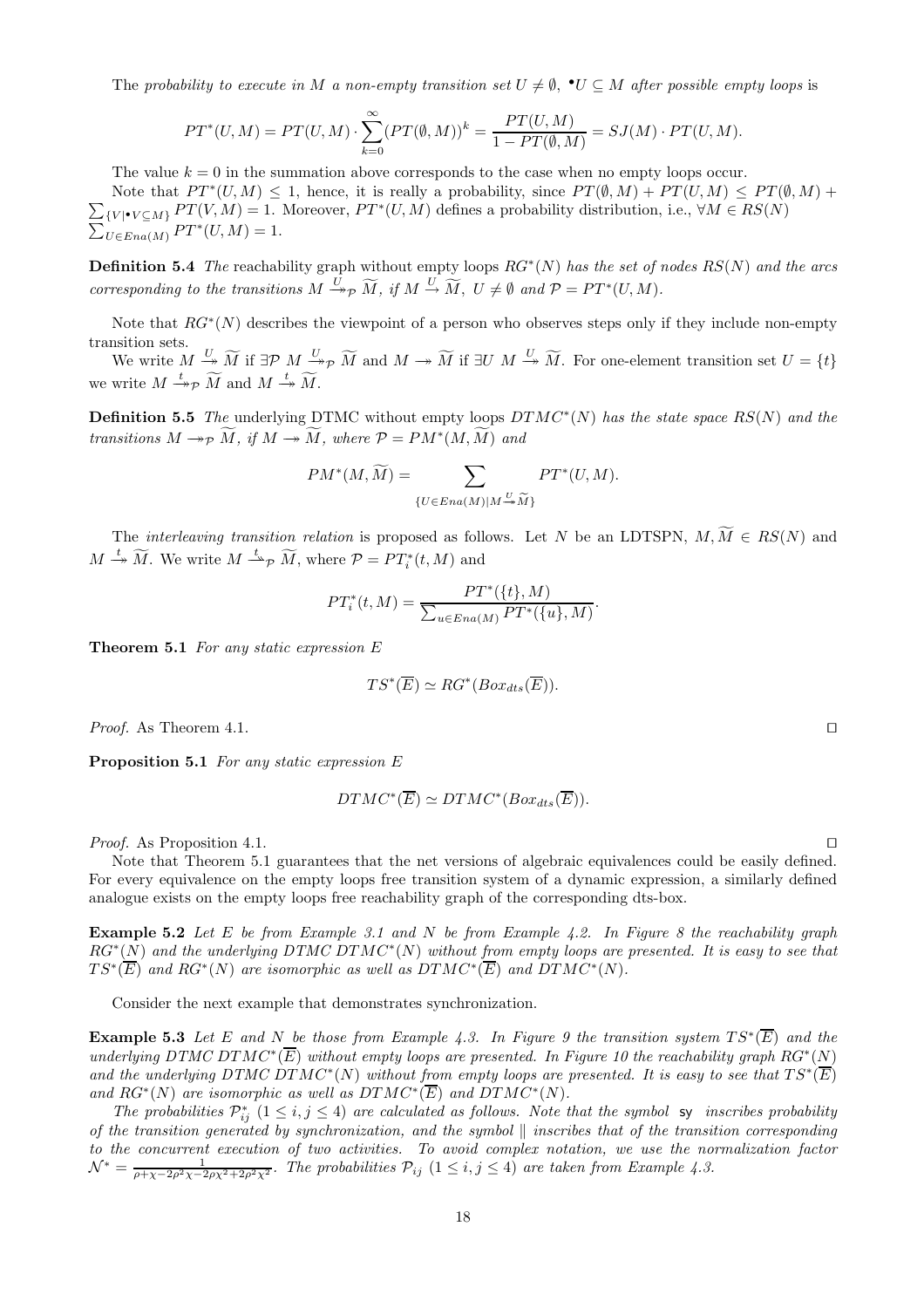

Figure 8: The reachability graph and the underlying DTMC without empty loops of N from Example 4.2



Figure 9: The transition system and the underlying DTMC without empty loops of  $\overline{E}$  from Example 4.3

$$
\begin{array}{ll}\n\mathcal{P}_{12}^* = \frac{\mathcal{P}_{12}}{1 - \mathcal{P}_{11}} = \mathcal{N}^* \rho (1 - \chi)(1 - \rho \chi) & \mathcal{P}_{13}^* = \frac{\mathcal{P}_{13}}{1 - \mathcal{P}_{11}} = \mathcal{N}^* \chi (1 - \rho)(1 - \rho \chi) \\
\mathcal{P}_{14}^{\mathsf{sy}} = \frac{\mathcal{P}_{14}^{\mathsf{sy}}}{1 - \mathcal{P}_{11}} = \mathcal{N}^* \rho \chi (1 - \rho)(1 - \chi) & \mathcal{P}_{14}^{\parallel *} = \frac{\mathcal{P}_{14}^{\parallel}}{1 - \mathcal{P}_{11}} = \mathcal{N}^* \rho \chi (1 - \rho \chi) \\
\mathcal{P}_{24}^* = \frac{\mathcal{P}_{24}^{\mathsf{sy}}}{1 - \mathcal{P}_{22}} = 1 & \mathcal{P}_{34}^* = \frac{\mathcal{P}_{34}^{\mathsf{sy}}}{1 - \mathcal{P}_{33}} = 1 \\
\mathcal{P}_{14}^* = \mathcal{P}_{14}^{\mathsf{sy}} + \mathcal{P}_{14}^{\parallel *} = \frac{\mathcal{P}_{14}^{\mathsf{sy}} + \mathcal{P}_{14}^{\parallel}}{1 - \mathcal{P}_{11}} = \mathcal{N}^* \rho \chi (2 - \rho - \chi)\n\end{array}
$$

Consider the case  $\rho = \chi = \frac{1}{2}$ . Then the transition probabilities will be the following:

$$
\mathcal{P}^*_{12}=\mathcal{P}^*_{13}=\mathcal{P}^{\parallel *}_{14}=\frac{3}{10},\ \mathcal{P}^{\mathsf{sy}*}_{14}=\frac{1}{10},\ \mathcal{P}^*_{24}=\mathcal{P}^*_{34}=1,\ \mathcal{P}^*_{14}=\frac{2}{5}.
$$

#### 5.3 Stochastic trace equivalences

Trace equivalences are the least discriminating ones. In the trace semantics, the behavior of a system is associated with the set of all possible sequences of activities, i.e., protocols of work or computations. Thus, the points of choice of an external observer between several extensions of a particular computation are not taken into account.

Formal definitions of stochastic trace relations resemble those of trace equivalences for standard Petri nets [66] or process algebras, but additionally we have to take into account the probabilities of sequences of (multisets of) multiactions. First, we have to multiply occurrence probabilities for all (multisets of) activities along every path starting from the initial state of the transition system corresponding to a dynamic expression. The product is the probability of the sequence of multiaction parts of the (multisets of) activities along the path. Second, we should calculate a sum of probabilities for all paths corresponding to the same sequence of multiaction parts.

For  $\Gamma \in \mathbb{N}_{f}^{\mathcal{SL}}$ , we define its multiaction part by  $\mathcal{L}(\Gamma) = \sum_{(\alpha,\rho) \in \Gamma} \alpha$ . Note that  $\mathcal{L}(\Gamma) \in \mathbb{N}_{f}^{\mathcal{L}}$ , i.e,  $\mathcal{L}(\Gamma)$  is a multiset of multiactions.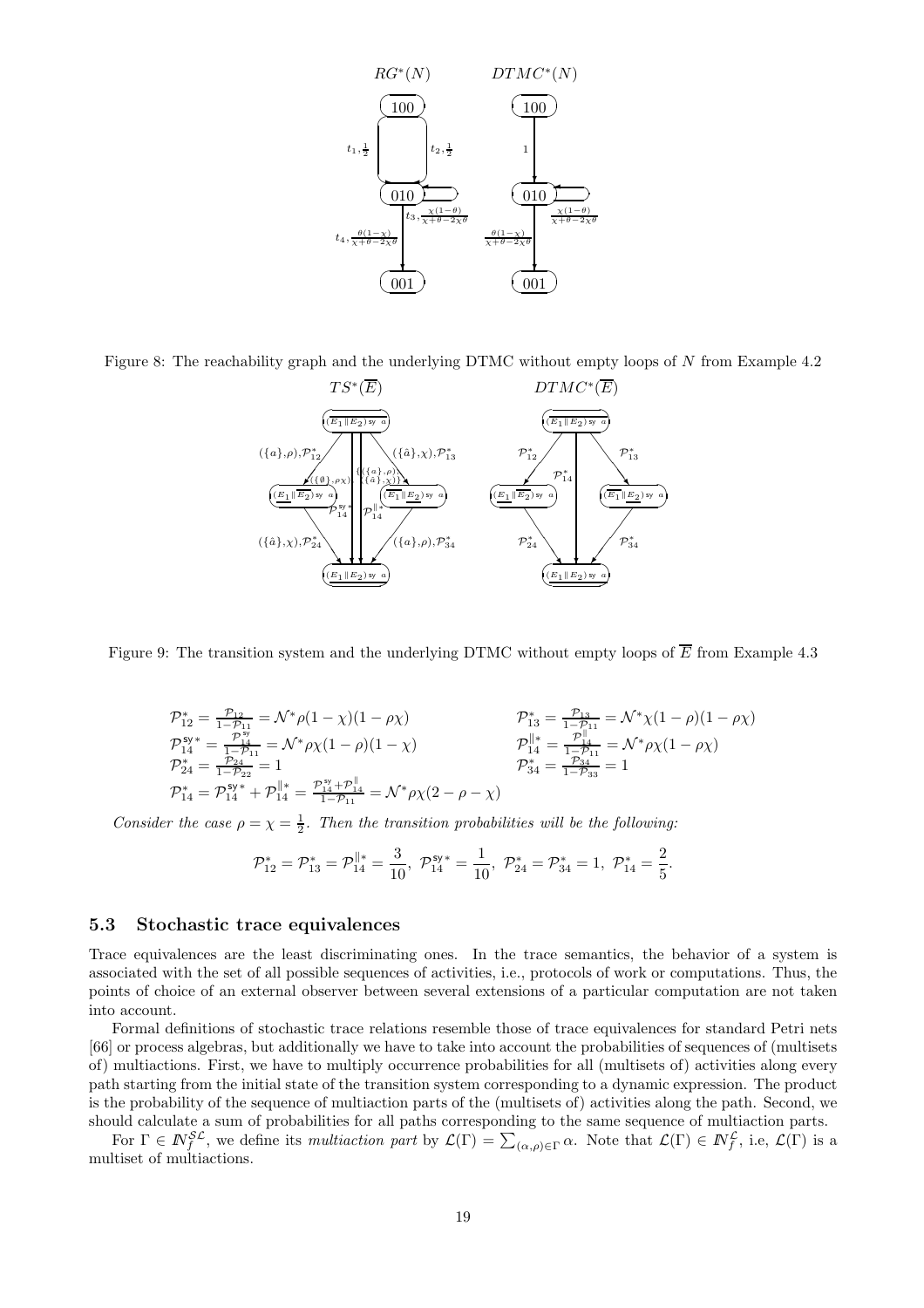

Figure 10: The reachability graph and the underlying DTMC without empty loops of N from Example 4.3

**Definition 5.6** An interleaving stochastic trace of a dynamic expression G is a pair  $(\sigma, PT^*(\sigma))$ , where  $\sigma =$  $\alpha_1 \cdots \alpha_n \in \mathcal{L}^*$  and

$$
PT^{*}(\sigma) = \sum_{\{(\alpha_1,\rho_1),...,(\alpha_n,\rho_n) \mid [G]_{\simeq} = s_0} (\alpha_1,\beta_1), \ldots, (\alpha_n,\beta_n) \mid [G]_{\simeq}} \prod_{i=1}^n PT^{*}_{i}((\alpha_i,\rho_i),s_{i-1}).
$$

We denote a set of all interleaving stochastic traces of a dynamic expression G by IntStochTraces(G). Two dynamic expressions G and G' are interleaving stochastic trace equivalent, denoted by  $G \equiv_{is} G'$ , if

 $IntStockTraces(G) = IntStockTraces(G').$ 

**Definition 5.7** A step stochastic trace of a dynamic expression G is a pair  $(\Sigma, PT^*(\Sigma))$ , where  $\Sigma = A_1 \cdots A_n \in$  $(N_f^{\mathcal{L}})^*$  and

$$
PT^*(\Sigma) = \sum_{\{\Gamma_1,\ldots,\Gamma_n|[G]_{\simeq}=s_0\stackrel{\Gamma_1}{\twoheadrightarrow}s_1\stackrel{\Gamma_2}{\twoheadrightarrow}\cdots\stackrel{\Gamma_n}{\twoheadrightarrow}s_n,\ {\mathcal L}(\Gamma_i)=A_i\ (1\leq i\leq n)\}}\prod_{i=1}^n PT^*(\Gamma_i,s_{i-1}).
$$

We denote a set of all step stochastic traces of a dynamic expression G by  $StepStockTrace(G)$ . Two dynamic expressions G and G' are step stochastic trace equivalent, denoted by  $G \equiv_{ss} G'$ , if

 $StepStockTrace(G) = StepStockTrace(G').$ 

#### 5.4 Stochastic bisimulation equivalences

Bisimulation equivalences respect completely the particular points of choice in the behavior of a modeled system. We intend to present a parameterized definition of stochastic bisimulation equivalences.

To define stochastic bisimulation equivalences, we have to consider a bisimulation as an equivalence relation which partitions the states of the union of the transition systems  $TS^*(G)$  and  $TS^*(G')$  of two dynamic expressions  $G$  and  $G'$  to be compared. For  $G$  and  $G'$  to be bisimulation equivalent, the initial states of their transition systems,  $[G]_{\simeq}$  and  $[G']_{\simeq}$ , are to be related by a bisimulation having the following transfer property: two states are related if in each of them the same (multisets of) multiactions can occur, and the resulting states belong to the same equivalence class. In addition, sums of probabilities for all such occurrences should be the same for both states. Thus, in our definitions, we follow the approach of [40, 41]. The difference between bisimulation and trace equivalences is that we do not consider all possible occurrences of (multisets of) multiactions from the initial states, but only such that lead (stepwise) to the states belonging to the same equivalence class.

First, we introduce several helpful notations. Let G be a dynamic expression and  $\mathcal{H} \subseteq DR(G)$ . Then for some  $s \in DR(G)$  and  $A \in \mathbb{N}_{f}^{\mathcal{L}}$  we write  $s \stackrel{A}{\rightarrow}_{\mathcal{P}} \mathcal{H}$ , where  $\mathcal{P} = PM_A^*(s, \mathcal{H})$  and

$$
PM_A^*(s, \mathcal{H}) = \sum_{\{\Gamma \mid \exists \tilde{s} \in \mathcal{H} \ s \xrightarrow{\Gamma} \tilde{s}, \ \mathcal{L}(\Gamma) = A\}} PT^*(\Gamma, s).
$$

Thus,  $PM_A^*(s, \mathcal{H})$  is the overall probability to come into the set of states H starting in s via steps with multiaction part A. The summation above reflects the probability of the event union.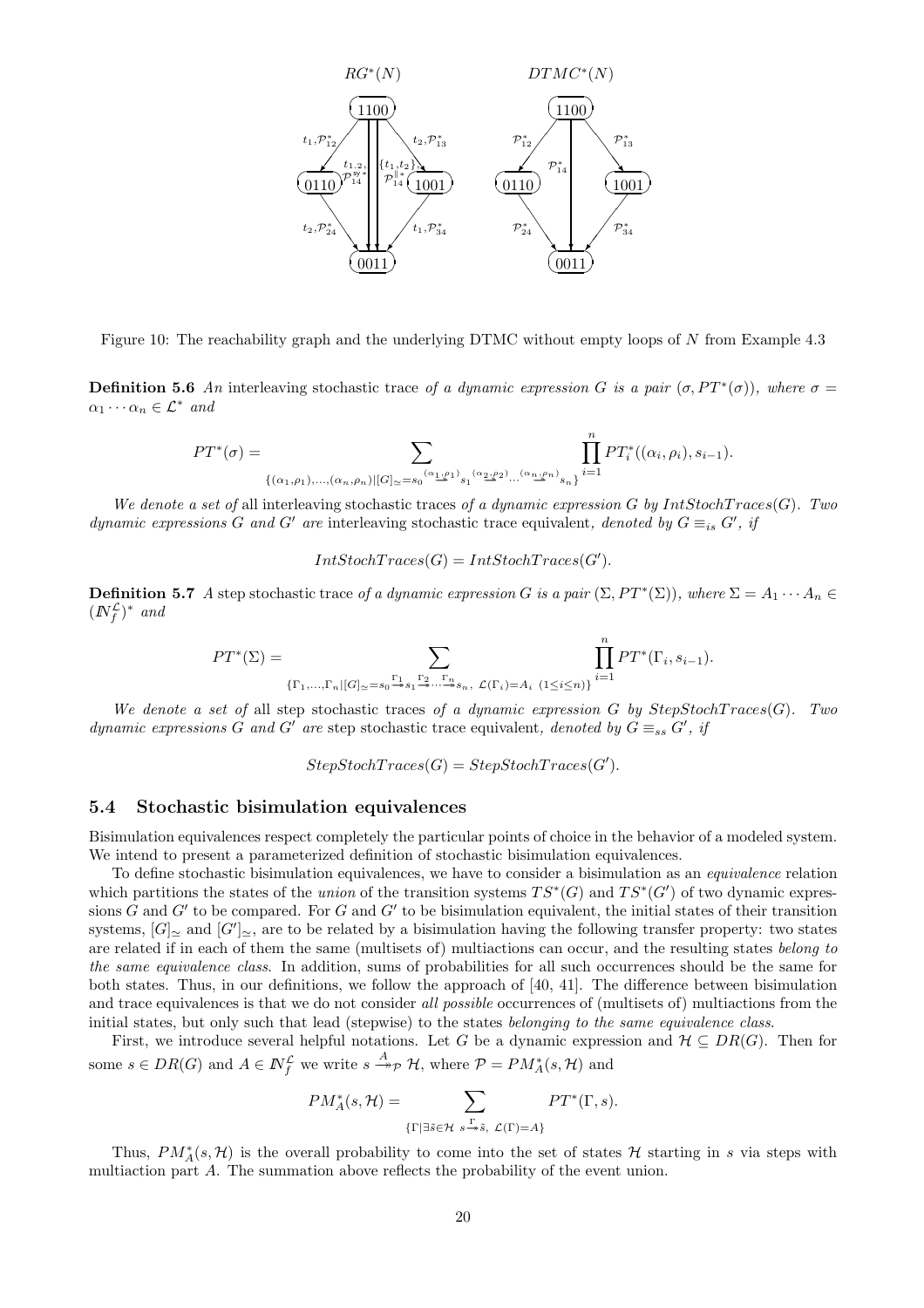We write  $s \stackrel{A}{\twoheadrightarrow} \mathcal{H}$  if  $\exists \mathcal{P} \ s \stackrel{A}{\twoheadrightarrow}_{\mathcal{P}} \mathcal{H}$ . We write  $s \rightarrow_{\mathcal{P}} \mathcal{H}$  if  $\exists A \ s \stackrel{A}{\rightarrow} \mathcal{H}$ , where  $\mathcal{P} = PM^*(s, \mathcal{H})$  and

$$
PM^*(s, \mathcal{H}) = \sum_{\{\Gamma \mid \exists \tilde{s} \in \mathcal{H}} \sum_{s \to \tilde{s}\}} PT^*(\Gamma, s).
$$

We propose the *interleaving transition relation*  $s \xrightarrow{\alpha} \mathcal{P}$  H, where  $\mathcal{P} = PM_{i\alpha}^*(s, \mathcal{H})$  and

$$
PM_{i\alpha}^*(s, \mathcal{H}) = \sum_{\{(\alpha,\rho) \mid \exists \tilde{s} \in \mathcal{H}} \ s^{\frac{(\alpha,\rho)}{2}} \tilde{s} \}} PT_i^*((\alpha,\rho), s).
$$

**Definition 5.8** Let G be a dynamic expression. An equivalence relation  $\mathcal{R} \subseteq DR(G)^2$  is a  $\star$ -stochastic bisimulation between states  $s_1$  and  $s_2$  from  $DR(G)$ ,  $\star \in \{$ interleaving, step}, denoted by  $\mathcal{R}: s_1 \leftrightarrow_{\star} s_2$ ,  $\star \in \{i, s\}$ , if  $\forall H \in DR(G)/_{\mathcal{R}}$ 

- $\forall x \in \mathcal{L}$  and  $\hookrightarrow = \rightarrow$ , if  $\star = i$ ;
- $\forall x \in \mathbb{N}_f^{\mathcal{L}}$  and  $\hookrightarrow = \rightarrow$ , if  $\star = s$ ;

$$
s_1 \xrightarrow{x} \mathcal{P} \mathcal{H} \Leftrightarrow s_2 \xrightarrow{x} \mathcal{P} \mathcal{H}.
$$

Two states  $s_1$  and  $s_2$  are  $\star$ -stochastic bisimulation equivalent,  $\star \in \{\text{interleaving, step}\},$  denoted by  $s_1 \leftrightarrow s_2$ , if ∃R :  $s_1 \leftrightarrow_{\star} s_2, \star \in \{i, s\}.$ 

To introduce bisimulation between dynamic expressions  $G$  and  $G'$ , we should consider a "composite" set of states  $DR(G) \cup DR(G')$ .

**Definition 5.9** Let G, G' be dynamic expressions. A relation  $\mathcal{R} \subseteq (DR(G) \cup DR(G'))^2$  is a  $\star$ -stochastic bisimulation between G and G',  $\star \in \{\text{interleaving, step}\},$  denoted by  $\mathcal{R}: G \rightarrow_{\star s} G'$ , if  $\mathcal{R}: [G] \rightarrow_{\star s} [G'] \rightarrow_{\star} \star \in$  $\{i, s\}.$ 

Two dynamic expressions G and G' are  $\star$ -stochastic bisimulation equivalent,  $\star \in \{\text{interleaving}, \text{step}\},$  denoted by  $G \underline{\leftrightarrow}_{\star s} G'$ , if  $\exists \mathcal{R} : G \underline{\leftrightarrow}_{\star s} G'$ ,  $\star \in \{i, s\}$ .

#### 5.5 Stochastic isomorphism

Stochastic isomorphism is a relation that is weaker than the equivalence with respect to the isomorphism of the associated transition systems without empty loops. The main idea of the following definition is to collect probabilities of all transitions between the same pair of states such that the transition labels have the same multiaction parts. We use summation, since it is the probability of event union.

Let G be a dynamic expression and  $s, \tilde{s} \in DR(G)$  such that  $s \stackrel{A}{\rightarrow}_{\mathcal{P}} \{\tilde{s}\}\)$ . In this case, we write  $s \stackrel{A}{\rightarrow}_{\mathcal{P}} \tilde{s}$ .

**Definition 5.10** Let G, G' be dynamic expressions. A mapping  $\beta$ :  $DR(G) \rightarrow DR(G')$  is a stochastic isomorphism between G and G', denoted by  $\beta$ :  $G =_{sto} G'$ , if

- 1. β is a bijection such that  $\beta([G]_{\simeq}) = [G']_{\simeq}$ ;
- 2.  $\forall s, \tilde{s} \in DR(G) \ \forall A \in \mathbb{N}_{f}^{\mathcal{L}} \ s \stackrel{A}{\longrightarrow}_{\mathcal{P}} \tilde{s} \ \Leftrightarrow \ \beta(s) \stackrel{A}{\longrightarrow}_{\mathcal{P}} \beta(\tilde{s}).$

Two dynamic expressions G and G' are stochastically isomorphic, denoted by  $G =_{sto} G'$ , if  $\exists \beta : G =_{sto} G'$ .

#### 5.6 Interrelations of the stochastic equivalences

Now we intend to compare the introduced stochastic equivalences and obtain the lattice of their interrelations.

**Proposition 5.2** Let  $\star \in \{i, s\}$ . For dynamic expressions G and G' the following holds:

$$
G_{\longrightarrow\star s}G' \Rightarrow G \equiv_{\star s} G'.
$$

Proof. See Appendix A. □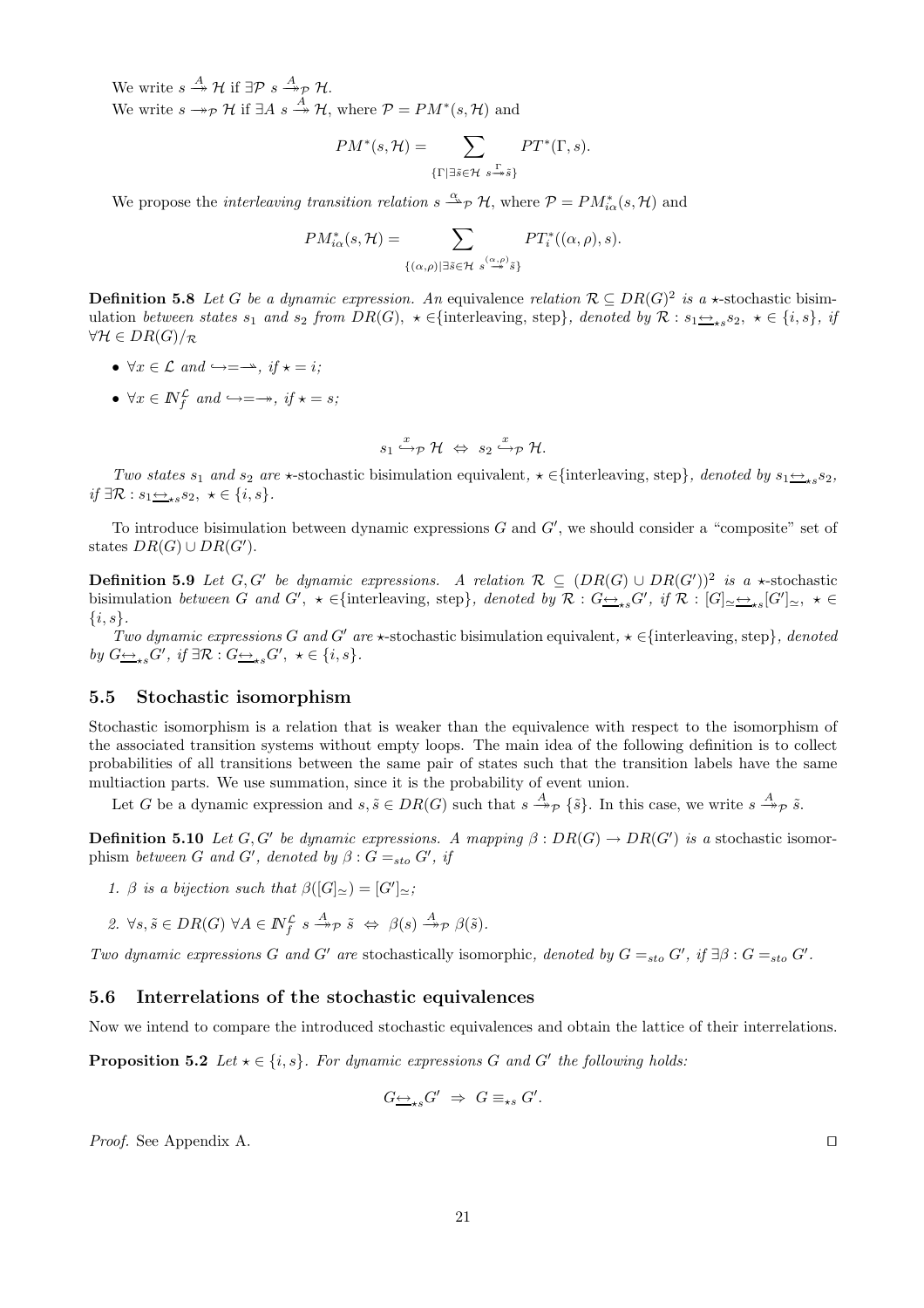

Figure 11: A problem with stochastic isomorphism based on transition systems with empty loops

**Proposition 5.3** For dynamic expressions  $G$  and  $G'$  the following holds:

$$
G =_{ts*} G' \Leftrightarrow G =_{ts} G'.
$$

Proof.  $(\Leftarrow)$  It is enough to note that the abstraction from empty loops is based on transition probabilities which are the same for isomorphic transition systems.

 $(\Rightarrow)$  Note that  $TS(G)$  and  $TS^*(G)$  (as well as  $TS(G')$  and  $TS^*(G')$ ) differ by presence of empty loops and by values of transition probabilities only. The sets of states, the labeling area, the non-empty multisets of activities which label the transitions and the initial states coincide. We have isomorphism of  $TS^*(G)$  and  $TS^*(G')$ . For a state s of  $TS^*(G)$ , let s' be the state of  $TS^*(G')$  such that these two states are related by the isomorphism of  $TS^*(G)$  and  $TS^*(G')$ . Then  $Exec(s) = {\Gamma \mid \exists \tilde{s} \ s \stackrel{\Gamma}{\twoheadrightarrow} \tilde{s}} \cup {\emptyset} = {\Gamma \mid \exists \tilde{s}' \ s' \stackrel{\Gamma}{\twoheadrightarrow} \tilde{s}'} \cup {\emptyset} = Exc(s')$ . Note that in the previous equality we can always find the pairs of states s and s' related by the isomorphism of  $TS^*(G)$ and  $TS^*(G')$ . Further, the definition of  $PT(\Gamma, s)$  depends on  $Exec(s)$  only rather than on concrete s. Thus, for each state s of  $TS(G)$  the probabilities of outgoing transitions will be the same as for the corresponding state s' of  $TS(G')$ . Hence,  $TS(G)$  and  $TS(G')$  are isomorphic.  $□$ 

Note that though isomorphism of transition systems with and without empty loops appears to be the same relation, the equivalences defined on these two types of transition systems could be different. This is the case when the relations abstract from concrete activities which can happen (more exactly, from their probability parts) and take into account the overall probabilities to execute multiactions only. It is clear that the equivalences defined through transition systems with empty loops imply the relations based on those without empty loops, but the reverse implication is not valid.

For instance, we have defined stochastic isomorphism with the use of transition systems without empty loops. We can define the corresponding relation based on transition systems with empty loops as well. Then the latter equivalence will be strictly stronger than the former. As mentioned above, we decided to abstract from empty loops because of the difficulties with infinite internal behavior. Now we can explain another reason for this decision: the equivalences based on transition systems with empty loops are rather cumbersome. The following example shows why.

**Example 5.4** Let  $E = (\{a\}, \frac{1}{2})$  and  $E' = (\{a\}, \frac{1}{2})_1[[(\{a\}, \frac{1}{2})_2]$ . Then  $\overline{E} =_{sto} \overline{E'}$ , but  $\overline{E}$  is not equivalent to  $\overline{E'}$  according to the stronger version of stochastic isomorphism, since the probability of the only non-empty transition in  $TS(\overline{E})$  is  $\frac{1}{2}$  whereas the probability of both non-empty transitions in  $TS(\overline{E'})$  is  $\frac{1}{3}$ , and  $\frac{1}{2} \neq \frac{1}{3} + \frac{1}{3}$ . On the other hand, the probability of the only non-empty transition in  $TS^*(\overline{E})$  is 1, the probability of both non-empty transitions in  $TS^*(\overline{E'})$  is  $\frac{1}{2}$ , and  $1=\frac{1}{2}+\frac{1}{2}$ . The transition systems with and without empty loops of  $\overline{E}$  and  $\overline{E}'$  are presented in Figure 11.

In the continuous time setting of  $sPBC$  there are no problems with equivalences like in the example above, but only interleaving relations can be introduced. On the other hand, the concurrency information from expressions has to be preserved in their transition systems to define correctly the congruence relation [49, 50, 53].

In the following, the symbol  $\mathcal{L}'$  will denote "nothing", and the equivalences subscribed by it are considered as those without any subscription.

Theorem 5.2 Let  $\leftrightarrow$ ,  $\leftrightarrow \in \{\equiv, \leftrightarrow, =, \simeq\}$  and  $\star$ ,  $\star \star \in \{\equiv, is, ss, sto, ts\}$ . For dynamic expressions G and G'

$$
G \leftrightarrow_{\star} G' \;\Rightarrow\; G \leftrightarrow_{\star \star} G'
$$

iff in the graph in Figure 12 there exists a directed path from  $\leftrightarrow_{\star}$  to  $\leftrightarrow_{\star\star}$ .

*Proof.*  $(\Leftarrow)$  Let us check the validity of implications in the graph in Figure 12.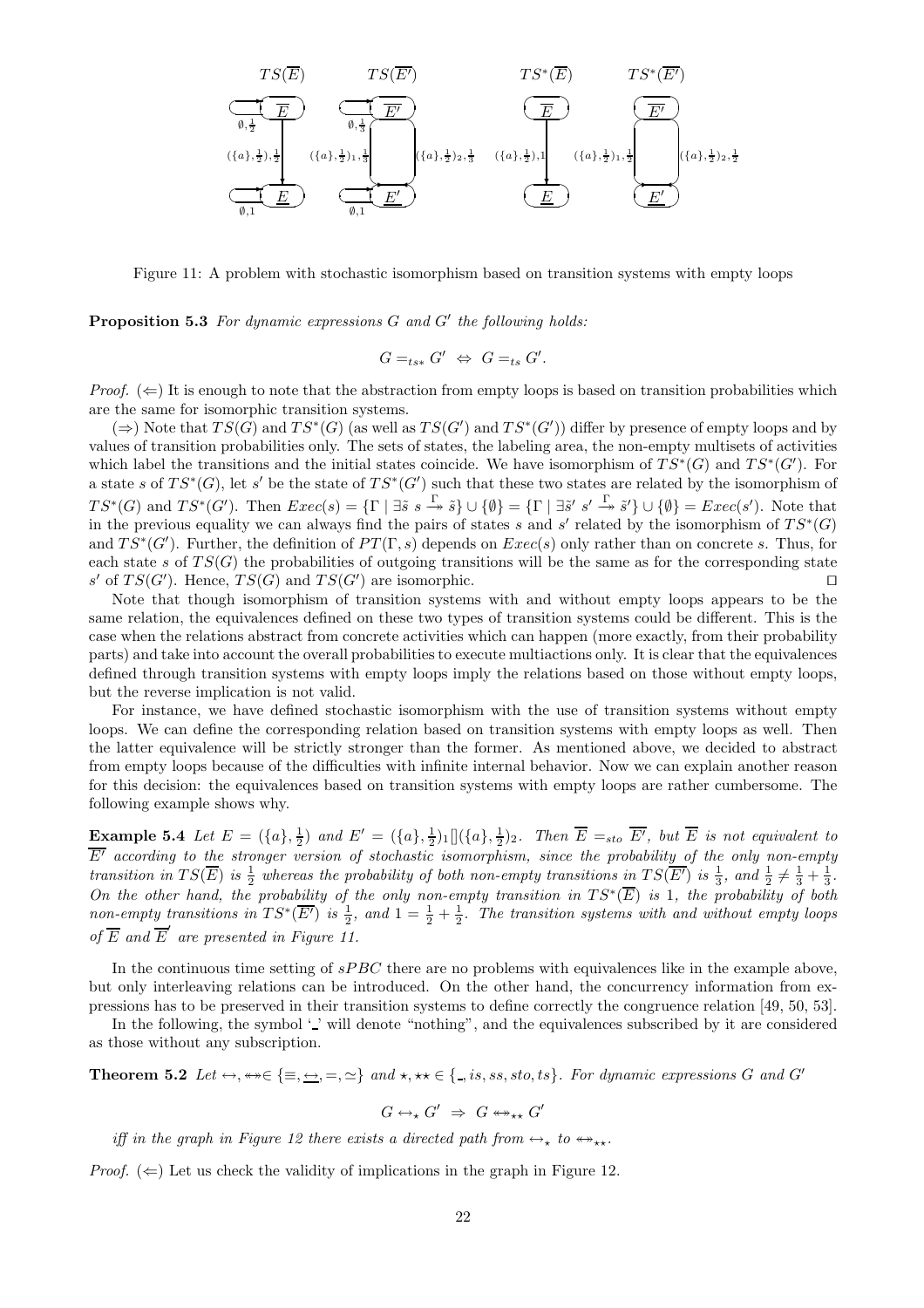

Figure 12: Interrelations of the stochastic equivalences

- The implications  $\leftrightarrow_{ss} \leftrightarrow \leftrightarrow_{is} \leftrightarrow \leftrightarrow \{\equiv, \leftrightarrow\}$  are valid, since single activities are one-element multisets.
- The implications  $\leftrightarrow$ <sub>\*s</sub>  $\rightarrow \equiv$ <sub>\*s</sub>,  $\star \in \{i, s\}$ , are valid by Proposition 5.2.
- The implication  $=_{sto} \rightarrow \underline{\leftrightarrow}_{ss}$  is proved as follows. Let  $\beta : G =_{sto} G'$ . Then it is easy to see that  $S : G \underline{\leftrightarrow}_{ss} G'$ , where  $S = \{(s, \beta(s)) \mid s \in DR(G)\}.$
- The implication  $=t_s\rightarrow=t_o$  is valid, since stochastic isomorphism is that of empty loops free transition systems up to merging of transitions with labels having identical multiaction parts.
- The implication  $\approx \rightarrow =_{ts}$  is valid, since the transition system of a dynamic formula is defined based on its isomorphism class.

 $(\Rightarrow)$  An absence of additional nontrivial arrows (not resulting from the combination of the existing ones) in the graph in Figure 12 is proved by the following examples.

- Let  $E = (\{a\}, \frac{1}{2}) \| (\{b\}, \frac{1}{2}) \text{ and } E' = ((\{a\}, \frac{1}{2}); (\{b\}, \frac{1}{2})) \| ((\{b\}, \frac{1}{2}); (\{a\}, \frac{1}{2}))$ . Then  $\overline{E} \to_{is} \overline{E'}$ , but  $\overline{E} \neq_{ss} \overline{E'}$ , since only in  $TS^*(\overline{E'})$  multiactions  $\{a\}$  and  $\{b\}$  cannot be executed concurrently.
- Let  $E = (\{a\}, \frac{1}{2}); ((\{b\}, \frac{1}{2})[[(\{c\}, \frac{1}{2}))$  and  $E' = ((\{a\}, \frac{1}{2}); (\{b\}, \frac{1}{2}))[[((\{a\}, \frac{1}{2}); (\{c\}, \frac{1}{2}))$ . Then  $\overline{E} \equiv_{ss} \overline{E'}$ , but  $\overline{E} \nleq i_s \overline{E'}$ , since only in  $TS^*(\overline{E'})$  a multiaction  $\{a\}$  can be executed so that no multiaction  $\{b\}$  can occur afterwards.
- Let  $E = (\{a\}, \frac{1}{2}); (\{b\}, \frac{1}{2})$  and  $E' = (\{a\}, \frac{1}{2}); (\{b\}, \frac{1}{2})[(\{a\}, \frac{1}{2}); (\{b\}, \frac{1}{2})$ . Then  $\overline{E} \to_{ss} \overline{E'}$ , but  $\overline{E} \neq_{sto} \overline{E'}$ , since only in  $TS^*(\overline{E})$  there is a transition with multiaction part of label  $\{a\}$  and probability 1 that is single one between its start and final states such that the transition has no corresponding transition set in  $TS^*(\overline{E'})$ . Note that in  $TS^*(\overline{E'})$ , the only transition with the same multiaction part of label has probability 1 2 .
- Let  $E = (\{a\}, \frac{1}{2})$  and  $E' = (\{a\}, \frac{1}{2})_1 [(\{a\}, \frac{1}{2})_2]$ . Then  $\overline{E} =_{sto} \overline{E'}$ , but  $\overline{E} \neq_{ts} \overline{E'}$ , since only  $TS(\overline{E'})$  has two transitions.
- Let  $E = (\{a\}, \frac{1}{2})$  and  $E' = ((\{a\}, \frac{1}{2}); (\{\hat{a}\}, \frac{1}{2}))$  sy a. Then  $\overline{E} =_{ts} \overline{E'}$ , but  $\overline{E} \not\cong \overline{E'}$ , since  $\overline{E}$  and  $\overline{E'}$  cannot be reached from each other by applying inaction rules. ⊓⊔

**Example 5.5** In Figure 13 the marked dts-boxes corresponding to the dynamic expressions from equivalence examples of Theorem 5.2 are presented, i.e.,  $N = Box_{dts}(\overline{E})$  and  $N' = Box_{dts}(\overline{E'})$  for each picture (a)–(e). Since all the equivalences of dynamic expressions can be transferred to the corresponding marked dts-boxes, we depict also the net analogues (denoted by the same symbols) of the algebraic equivalences which relate the nets.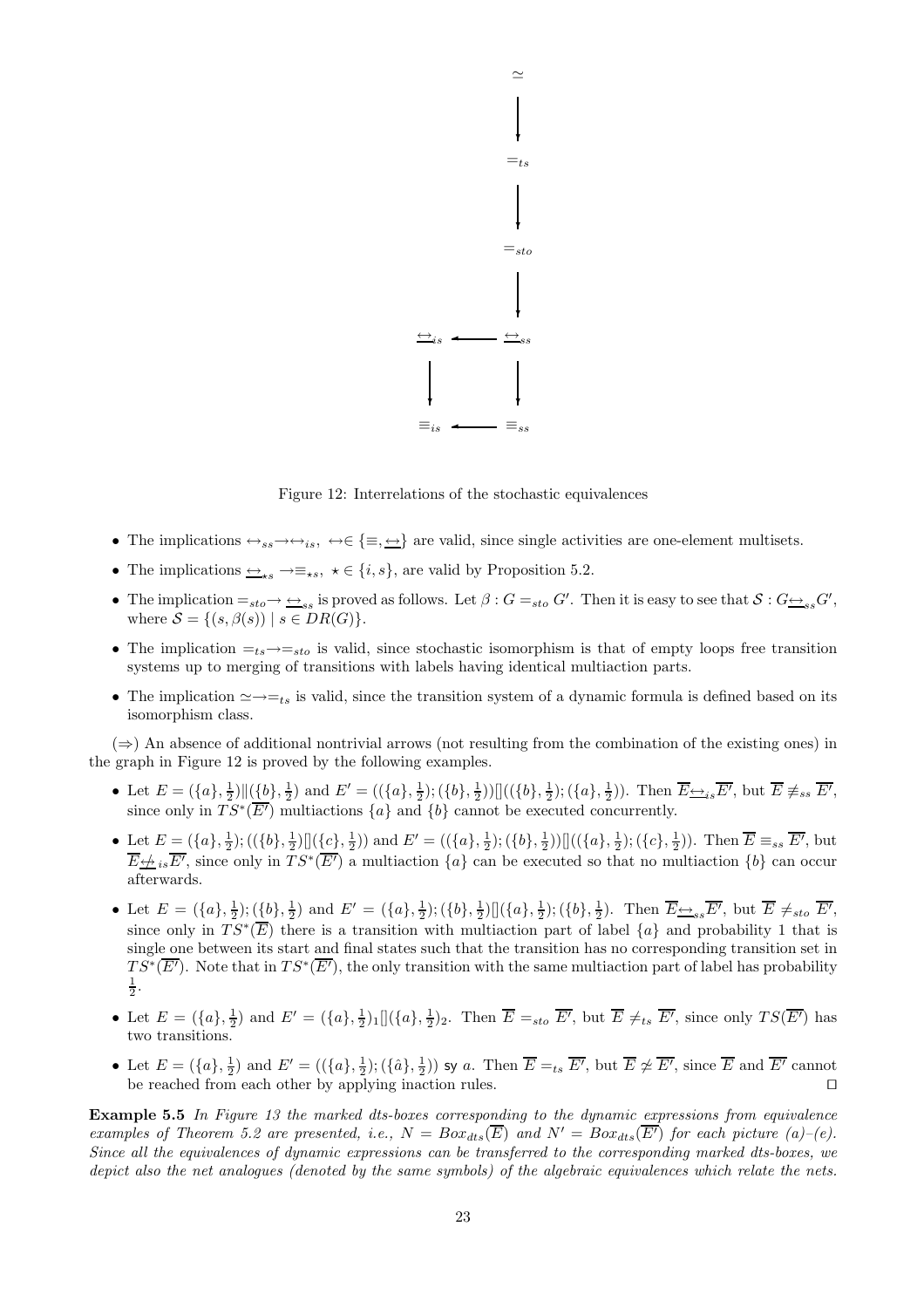

Figure 13: Dts-boxes of the dynamic expressions from equivalence examples of Theorem 5.2

The following example shows how the stochastic equivalences can be used to simplify process specifications. Accordingly, the net analogues of the relations can be used for net reduction.

**Example 5.6** Let  $E = ((\{a\}, \frac{1}{2}); (\{b\}, \frac{1}{2})) || ((\{c\}, \frac{1}{2}); (\{d\}, \frac{1}{2}))$  and  $E' = (((\{a, x\}, \frac{1}{2}); ((\{b, y_1\}, \frac{1}{2})) || (\{b, y_2\}, \frac{1}{2})))$  $\|((\{a, \hat{x}\}, \frac{1}{2}); ((\{b, \hat{y_2}, y_2'\}, \frac{1}{2})[](\{d, v_1\}, \frac{1}{2})))\|((\{c, z\}, \frac{1}{2}); ((\{b, \hat{y_2'\}, \frac{1}{2})[](\{d, \hat{v_1}, v_1'\}, \frac{1}{2})))\|((\{c, z\}, \frac{1}{2}); ((\{d, v_1\}, \frac{1}{2})[](\{d, v_2\}, \frac{1}{2})])\|$  $(\{d, v_1\}, \frac{1}{2}))\|((\{b, \hat{y_1}\}, \frac{1}{2})\|(\{d, \hat{v_2}\}, \frac{1}{2}))\)$  sy x sy y<sub>1</sub> sy y<sub>2</sub> sy y<sub>2</sub> sy z sy v<sub>1</sub> sy v<sub>2</sub> rs x rs y<sub>1</sub> rs y<sub>2</sub> rs x y<sub>2</sub> rs z rs v<sub>1</sub> is  $v'_1$  is  $v_2$ . Then  $\overline{E} \Leftrightarrow_{ss} \overline{E'}$ , but  $\overline{E} \neq_{sto} \overline{E'}$ , since  $TS^*(\overline{E'})$  has more states than  $TS^*(\overline{E})$ . It is clear that the syntax of  $E$  is is much simpler than that of  $E'$ , but both static expressions have the same semantics induced by  $\leftrightarrow$ <sub>ss</sub>. Hence, E is a simplification of E' with respect to  $\leftrightarrow$ <sub>ss</sub>.

In Figure 14  $N = Box_{dts}(\overline{E})$  and  $N' = Box_{dts}(\overline{E'})$ . In addition, we depict the net analogues of the algebraic equivalences. Thus, N is a reduction of N' up to the net version of  $\leftrightarrow_{ss}$ .

## 6 Logical characterization

In this section, a logical characterization of stochastic bisimulation equivalences is accomplished via formulas of probabilistic modal logics. The results obtained could be interpreted as an operational characterization of the corresponding logical equivalences. Dynamic expressions are considered as logically equivalent if they satisfy the same formulas.

#### 6.1 Logic iPML

The probabilistic modal logic  $PML$  has been introduced in [40] on probabilistic transition systems without invisible actions for logical interpretation of the interleaving probabilistic bisimulation equivalence. On the basis of  $PML$ , we propose a new interleaving modal logic  $iPML$  used for characterization of the interleaving stochastic bisimulation equivalence.

**Definition 6.1** Let ⊤ denote the truth and  $\alpha \in \mathcal{L}$ ,  $\mathcal{P} \in (0,1]$ . A formula of iPML is defined as follows: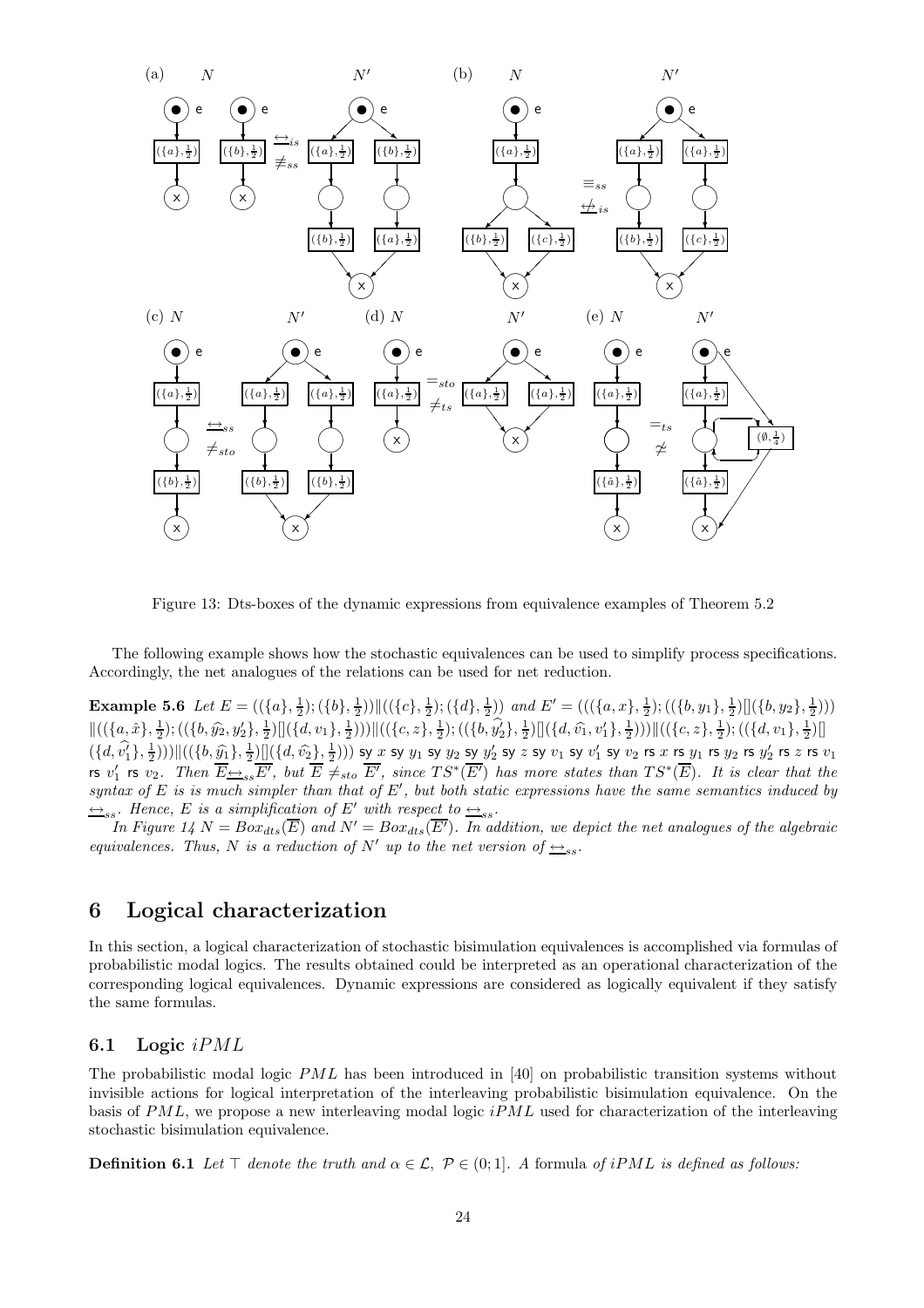

Figure 14: Reduction of a dts-box up to  $\leftrightarrow$ ss

 $\Phi ::= \top | \neg \Phi | \Phi \wedge \Phi | \langle \alpha \rangle_{\mathcal{P}} \Phi.$ 

We define  $\langle \alpha \rangle \Phi = \exists \mathcal{P} \langle \alpha \rangle_{\mathcal{P}} \Phi$ . iPML denotes the set of all formulas of the logic iPML.

**Definition 6.2** Let G be a dynamic expression and  $s \in DR(G)$ . The satisfaction relation  $\models_G \subseteq DR(G) \times \textbf{iPML}$ is defined as follows:

- 1.  $s \models_G \top always;$
- 2.  $s \models_G \neg \Phi$ , if  $s \not\models_G \Phi$ ;
- 3.  $s \models_G \Phi \land \Psi$ , if  $s \models_G \Phi$  and  $s \models_G \Psi$ ;
- $4. s \models_G \langle \alpha \rangle_{\mathcal{P}} \Phi, \text{ if } \exists \mathcal{H} \subseteq DR(G) \text{ s } \stackrel{\alpha}{\longrightarrow}_{\mathcal{Q}} \mathcal{H}, \text{ } \mathcal{Q} \geq \mathcal{P} \text{ and } \forall \tilde{s} \in \mathcal{H} \text{ } \tilde{s} \models_G \Phi.$

Note that  $\langle \alpha \rangle_{\mathcal{Q}} \Phi$  implies  $\langle \alpha \rangle_{\mathcal{P}} \Phi$ , if  $\mathcal{Q} > \mathcal{P}$ .

**Definition 6.3** We write  $G \models_G \Phi$ , if  $[G]_{\simeq} \models_G \Phi$ . Two dynamic expressions G and G' are logically equivalent in iPML, denoted by  $G =_{iPML} G'$ , if  $\forall \Phi \in \textbf{IPML } G \models_G \Phi \Leftrightarrow G' \models_{G'} \Phi$ .

Let G be a dynamic expression and  $s \in DR(G)$ ,  $\alpha \in \mathcal{L}$ . The set of states reached from s by execution of multiaction  $\alpha$ , the *image set*, is defined as  $Image(s, \alpha) = \{\tilde{s} \mid \exists \{(\alpha, \rho)\}\in Excel(s) \text{ s } \stackrel{(\alpha, \rho)}{\longrightarrow} \tilde{s}\}.$  A dynamic expression G is an *image-finite* one, if  $\forall s \in DR(G)$   $\forall \alpha \in \mathcal{L}$   $|Image(s, \alpha)| < \infty$ .

Theorem 6.1 For image-finite dynamic expressions G and G'

$$
G_{\longrightarrow i s} G' \Leftrightarrow G =_{i P M L} G'.
$$

Proof. As the subsequent Theorem 6.2, but with state changes due to execution of single multiactions and the interleaving transition relation. ⊓⊔

Hence, in the interleaving semantics, we obtained a logical characterization of the stochastic bisimulation relation or, symmetrically, an operational characterization of the probabilistic modal logic equivalence.

Example 6.1 Let  $E = (\{a\}, \frac{1}{2}); ((\{b\}, \frac{1}{2})\mathbb{I}(\{c\}, \frac{1}{2}))$  and  $\underline{F}' = ((\{a\}, \frac{1}{2}); (\{b\}, \frac{1}{2}))\mathbb{I}((\{a\}, \frac{1}{2}); (\{c\}, \frac{1}{2}))$ . Then  $\overline{E}$   $\neq_{iPML}$   $\overline{E'}$ , because for  $\Phi = \langle \{a\} \rangle_1 \langle \{b\} \rangle_{\frac{1}{2}}\top$  we have  $\overline{E}$   $\models_{\overline{E}} \Phi$ , but  $\overline{E'}$   $\models_{\overline{E'}} \Phi$ , since only in  $TS^*(\overline{E'})$  a multiaction  $\{a\}$  can be executed so that no multiaction  $\{b\}$  can occur afterwards.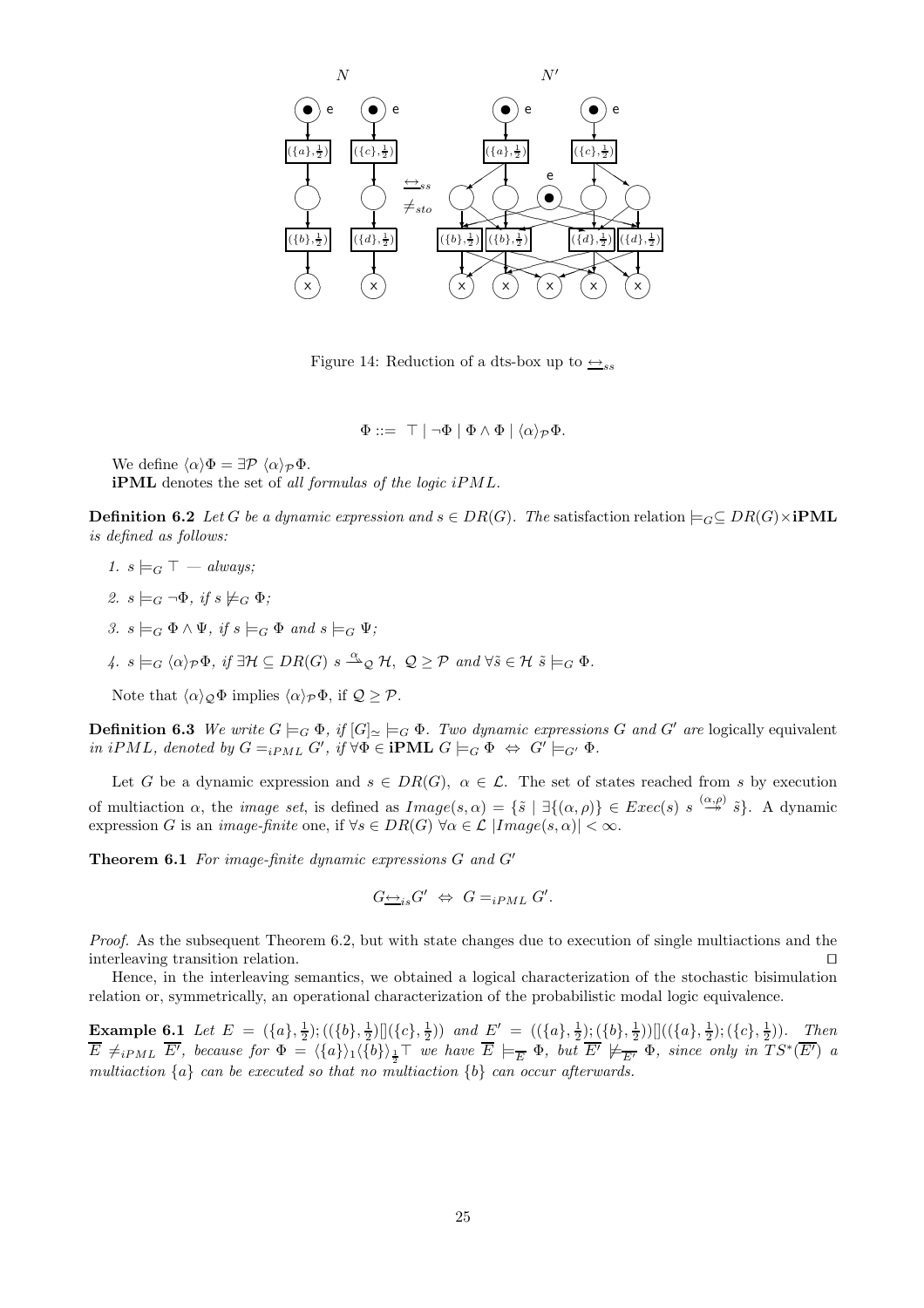#### 6.2 Logic  $sPML$

On the basis of  $PML$ , we propose a new step modal logic  $sPML$  used for characterization of the step stochastic bisimulation equivalence.

**Definition 6.4** Let  $\top$  denote the truth and  $A \in \mathbb{N}_f^{\mathcal{L}}$ ,  $\mathcal{P} \in (0,1]$ . A formula of sPML is defined as follows:

 $\Phi ::= \top | \neg \Phi | \Phi \wedge \Phi | \langle A \rangle_{\mathcal{D}} \Phi.$ 

We define  $\langle A \rangle \Phi = \exists \mathcal{P} \langle A \rangle_{\mathcal{P}} \Phi$ . sPML denotes the set of all formulas of the logic sPML.

**Definition 6.5** Let G be a dynamic expression and  $s \in DR(G)$ . The satisfaction relation  $\models_G \subseteq DR(G) \times sPML$ is defined as follows:

- 1.  $s \models_G \top always;$
- 2.  $s \models_G \neg \Phi$ , if  $s \not\models_G \Phi$ ;
- 3.  $s \models_G \Phi \land \Psi$ , if  $s \models_G \Phi$  and  $s \models_G \Psi$ ;
- $4. \ \ s\models_G \langle A \rangle_{\mathcal{P}}\Phi, \ if\ \exists \mathcal{H}\subseteq DR(G) \ \ s\stackrel{A}{\twoheadrightarrow}_{\mathcal{Q}}\mathcal{H}, \ \mathcal{Q}\geq \mathcal{P} \ and \ \forall \tilde{s}\in \mathcal{H} \ \tilde{s}\models_G \Phi.$

Note that  $\langle A \rangle_{\mathcal{Q}} \Phi$  implies  $\langle A \rangle_{\mathcal{P}} \Phi$ , if  $\mathcal{Q} > \mathcal{P}$ .

**Definition 6.6** We write  $G \models_G \Phi$ , if  $[G]_{\simeq} \models_G \Phi$ . Two dynamic expressions G and G' are logically equivalent in sPML, denoted by  $G =_{sPML} G'$ , if  $\forall \Phi \in \mathbf{sPML}$   $G \models_G \Phi \Leftrightarrow G' \models_{G'} \Phi$ .

Let G be a dynamic expression and  $s \in DR(G)$ ,  $A \in \mathbb{N}_{f}^{\mathcal{L}}$ . The set of states reached from s by execution of a multiset of multiactions A, the *image set*, is defined as  $Image(s, A) = \{\tilde{s} \mid \exists \Gamma \in E \text{vec}(s) \mathcal{L}(\Gamma) = A, s \stackrel{\Gamma}{\rightarrow} \tilde{s}\}.$ A dynamic expression G is an *image-finite* one, if  $\forall s \in DR(G)$   $\forall A \in \mathbb{N}_f^{Act}$   $|Image(s, A)| < \infty$ .

**Theorem 6.2** For image-finite dynamic expressions  $G$  and  $G'$ 

$$
G_{\longrightarrow_{ss}}G' \Leftrightarrow G=_{sPML}G'.
$$

*Proof.*  $(\Leftarrow)$  To simplify the presentation, we propose the *indicator function*  $\Xi$  that recovers a dynamic expression by a state belonging to its derivation set. For a dynamic expression G and  $s \in DR(G)$  we define  $\Xi(s) = G$ .

Let us define the equivalence relation  $\mathcal{R} = \{(s_1, s_2) \in (DR(G) \cup DR(G'))^2 \mid \forall \Phi \in \mathbf{sPML} \ s_1 \models_{\Xi(s_1)} \Phi \Leftrightarrow$  $s_2 \models_{\Xi(s_2)} \Phi$ . We have  $([G]_{\simeq}, [G']_{\simeq}) \in \mathcal{R}$ . Let us prove that  $\mathcal R$  is a step stochastic bisimulation.

Assume that  $[G]_{\simeq} \stackrel{A}{\to}_{\mathcal{P}} \mathcal{H} \in (DR(G) \cup DR(G'))/\mathcal{R}$ . Let  $[G']_{\simeq} \stackrel{A}{\to}_{\mathcal{P}'_1} s'_1, \ldots, [G']_{\simeq} \stackrel{A}{\to}_{\mathcal{P}'_i} s'_i, [G']_{\simeq} \stackrel{A}{\to}_{\mathcal{P}'_{i+1}}$ 

 $s'_{i+1},\ldots,[G']_{\simeq} \stackrel{A}{\twoheadrightarrow}_{\mathcal{P}'_n} s'_n$  be changes of the state  $[G']_{\simeq}$  as a result of execution of the multiset of multiactions A. Since dynamic expression G′ is an image-finite one, the number of such state changes is finite. The state changes are ordered so that  $s'_1, \ldots s'_i \in \mathcal{H}$  and  $s'_{i+1}, \ldots s'_n \notin \mathcal{H}$ .

Then  $\exists \Phi_{i+1}, \ldots, \Phi_n \in \mathbf{sPML}$  such that  $\forall j \ (i+1 \leq j \leq n) \ \forall s \in \mathcal{H} \ s \models_{\Xi(s)} \Phi_j$ , but  $s'_j \not\models_{G'} \Phi_j$ . We have  $[G]_{\simeq} \models_G \langle A \rangle_{\mathcal{P}} (\wedge_{j=i+1}^n \Phi_j)$  and  $[G']_{\simeq} \models_{G'} \langle A \rangle_{(1-\sum_{j=1}^i \mathcal{P}'_j)} \neg (\wedge_{j=i+1}^n \Phi_j)$ .

Assume that  $\mathcal{P} > \sum_{j=1}^{i} \mathcal{P}'_j$ . Then  $[G']_{\simeq} \models_{G'} \langle A \rangle_{(1-\mathcal{P})} \neg (\wedge_{j=i+1}^{n} \Phi_j)$  and  $[G']_{\simeq} \not\models_{G'} \langle A \rangle_{\mathcal{P}} (\wedge_{j=i+1}^{n} \Phi_j)$  what contradicts to  $([G]_{\simeq}, [G']_{\simeq}) \in \mathcal{R}$ . Hence,  $\mathcal{P} \leq \sum_{j=1}^{i} \mathcal{P}'_j$ . Consequently,  $[G']_{\simeq} \stackrel{A}{\rightarrow}_{\mathcal{P}'} \mathcal{H}, \ \mathcal{P} \leq \sum_{j=1}^{i} \mathcal{P}'_j \leq \mathcal{P}'$ . By symmetry of  $\rightarrow$ <sub>ss</sub>, we have  $P \ge P'$ . Thus,  $P = \tilde{P}'$ , and R is a step stochastic bisimulation.

( $\Rightarrow$ ) It is sufficient to consider only the case  $\langle A \rangle_{\mathcal{P}} \Phi$ , since all other cases are trivial. Let for dynamic expressions G and G'  $G \rightarrowtail_{ss} G'$ . Then  $[G]_{\simeq} \rightarrowtail_{ss}[G']_{\simeq}$ . Assume that  $[G]_{\simeq} \models_G \langle A \rangle_{\mathcal{P}} \Phi$ . Then  $\exists \mathcal{H} \subseteq DR(G) \cup \{G\}$  $DR(G')$  such that  $[G]_{\simeq} \stackrel{A}{\rightarrow}_{\mathcal{Q}} \mathcal{H}, \ \mathcal{Q} \geq \mathcal{P}$  and  $\forall s \in \mathcal{H}$   $s \models_{\Xi(s)} \Phi$ .

Let us define  $\widetilde{\mathcal{H}} = \bigcup \{ \overline{\mathcal{H}} \in (DR(G) \cup DR(G'))/_{\leq_{ss}} \mid \overline{\mathcal{H}} \cap \mathcal{H} \neq \emptyset \}$ . Then  $\forall \widetilde{s} \in \widetilde{\mathcal{H}} \exists s \in \mathcal{H} \ s_{\leq_{ss}}\widetilde{s}$ . Since  $\forall s \in \mathcal{H} \ s \models_{\Xi(s)} \Phi$ , we have  $\forall \tilde{s} \in \widetilde{\mathcal{H}} \ \tilde{s} \models_{\Xi(\tilde{s})} \Phi$  by the induction hypothesis.

Since  $\mathcal{H} \subseteq \widetilde{\mathcal{H}}$ , we have  $[G]_{\simeq} \stackrel{A}{\longrightarrow} \widetilde{\mathcal{Q}} \widetilde{\mathcal{H}}, \ \widetilde{\mathcal{Q}} \geq \mathcal{Q}$ . Since  $\widetilde{\mathcal{H}}$  is the union of the equivalence classes with respect to  $\frac{L\leftrightarrow}{2s}$ , we have  $[G]_{\simeq} \frac{L\leftrightarrow}{2s} [G']_{\simeq}$  implies  $[G']_{\simeq} \stackrel{A}{\to} {}_{\widetilde{Q}} \widetilde{\mathcal{H}}$ . Since  $\widetilde{Q} \geq Q \geq \mathcal{P}$ , we have  $[G']_{\simeq} \models_{G'} \langle A \rangle_{\mathcal{P}} \Phi$ . Therefore,  $G'$  estisfies all the formulas which  $G$ satisfies all the formulas which G does. By symmetry of  $\leftrightarrow_{ss}$ , G satisfies all the formulas which G' does. Thus, the sets of formulas satisfiable for G and G' coincide.  $□$ 

Hence, in the step semantics, we obtained a logical characterization of the stochastic bisimulation relation or, symmetrically, an operational characterization of the probabilistic modal logic equivalence.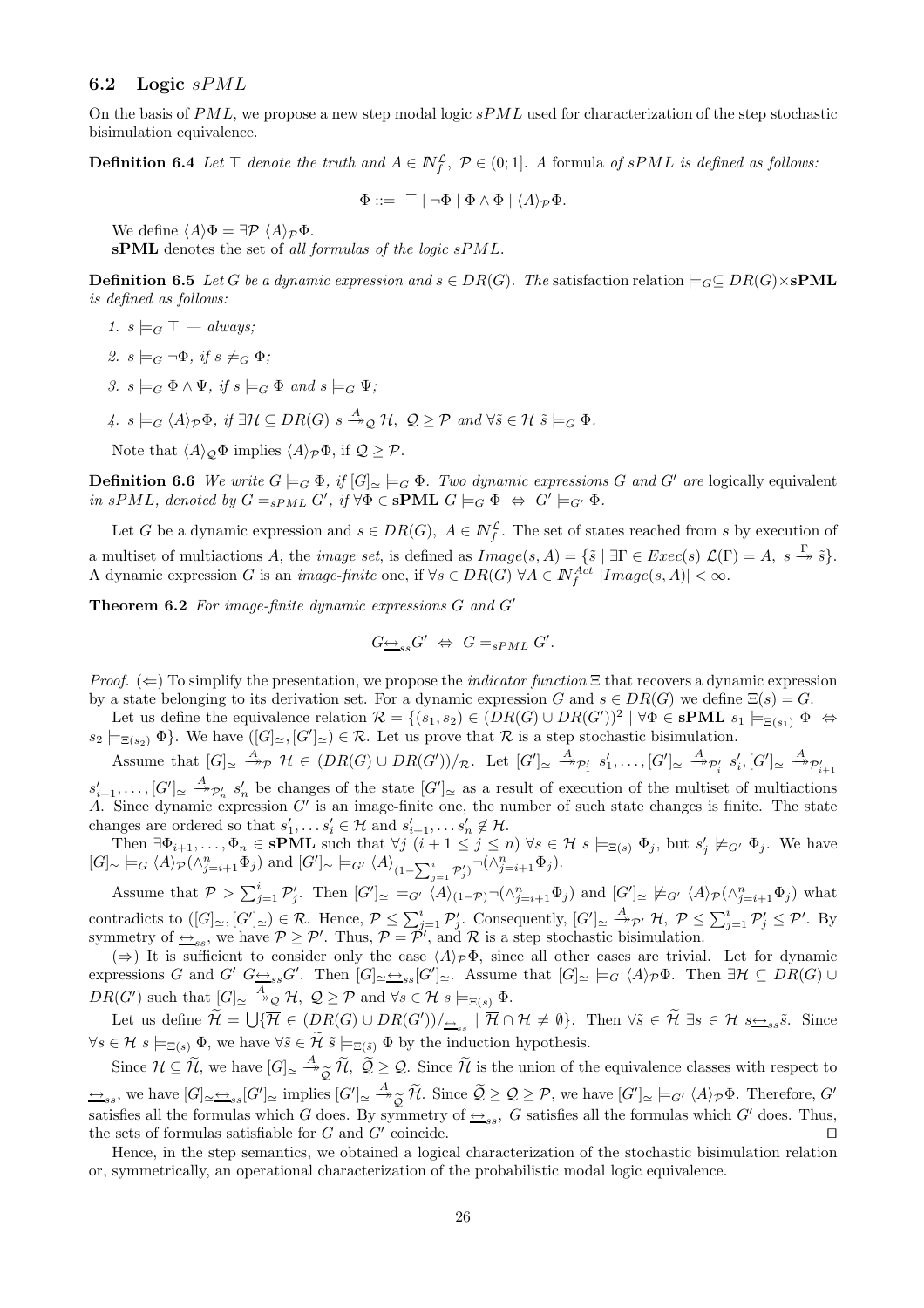**Example 6.2** Let  $E = (\{a\}, \frac{1}{2}) \| (\{b\}, \frac{1}{2}) \text{ and } E' = ((\{a\}, \frac{1}{2}); (\{b\}, \frac{1}{2})) \| ((\{b\}, \frac{1}{2}); (\{a\}, \frac{1}{2}))$ . Then  $\overline{E} \rightarrow i s \overline{E'}$  but  $\overline{E} \neq_{sPML} \overline{E'}$ , because for  $\Phi = \langle \{a,b\} \rangle_{\frac{1}{3}} \top$  we have  $\overline{E} \models_{\overline{E}} \Phi$ , but  $\overline{E'} \not\models_{\overline{E'}} \Phi$ , since only in  $TS^*(\overline{E'})$  multiactions  ${a}$  and  ${b}$  cannot be executed concurrently.

## 7 Stationary behaviour

Let us examine how the proposed equivalences can be used to compare behaviour of stochastic processes in their steady states. In this section, we consider only formulas specifying stochastic processes with an infinite behavior, thus, the expressions with iteration operator. We suppose that the underlined DTMC of each such an expression is irreducible or contains at least only one irreducible subset of states to guarantee an existence of the steady state.

#### 7.1 Theoretical background

Let G be a dynamic expression. The elements  $\mathcal{P}_{ij}^*$   $(1 \le i, j \le n = |DR(G)|)$  of (one-step) transition probability matrix (TPM)  $\mathbf{P}^*$  for  $DTMC^*(G)$  are defined as

$$
\mathcal{P}_{ij}^* = \begin{cases} PM^*(s_i, s_j), & s_i \to s_j; \\ 0, & \text{otherwise.} \end{cases}
$$

The transient  $(k\text{-step}, k \in \mathbb{N})$  probability mass function  $(PMF) \psi^*[k] = (\psi_1^*[k], \dots, \psi_n^*[k])$  for  $DTMC^*(G)$ is the solution of the equation system

$$
\psi^*[k] = \psi^*[0](\mathbf{P}^*)^k,
$$

where  $\psi^*[0] = (\psi_1^*[0], \ldots, \psi_n^*[0])$  is the initial PMF defined as

$$
\psi_i^*[0] = \begin{cases} 1, & s_i = [G]_{\simeq}; \\ 0, & \text{otherwise.} \end{cases}
$$

Note also that  $\psi^*[k+1] = \psi^*[k] \mathbf{P}^*$   $(k \in \mathbb{N})$ .

The steady state PMF  $\psi^* = (\psi_1^*, \ldots, \psi_n^*)$  for  $DTMC^*(G)$  is the solution of the equation system

$$
\begin{cases} \psi^*(\mathbf{P}^* - \mathbf{E}) = \mathbf{0} \\ \psi^* \mathbf{1}^T = 1 \end{cases}
$$

where **E** is the unitary matrix of dimension n and **0** is a vector with n values 0, 1 is that with n values 1. When  $DTMC^*(G)$  has the steady state, we have  $\psi^* = \lim_{k \to \infty} \psi^*[k]$ .

For  $s \in DR(G)$  with  $s = s_i$   $(1 \leq i \leq n)$  we define  $\psi^*[k](s) = \psi_i^*[k]$   $(k \in \mathbb{N})$  and  $\psi^*(s) = \psi_i^*$ .

#### 7.2 Steady state and equivalences

The following proposition demonstrates that for two dynamic expressions related by  $\leftrightarrow$ <sub>ss</sub> the steady state probabilities to come in an equivalence class coincide. One can also interpret the result stating that the mean recurrence time for an equivalence class is the same for both expressions.

**Proposition 7.1** Let  $G, G'$  be dynamic expressions with  $\mathcal{R}: G \rightarrowtail_{ss} G'$ . Then  $\forall \mathcal{H} \in (DR(G) \cup DR(G'))/\mathcal{R}$ 

$$
\sum_{s \in \mathcal{H} \cap DR(G)} \psi^*(s) = \sum_{s' \in \mathcal{H} \cap DR(G')} {\psi'}^*(s').
$$

*Proof.* See Appendix B. □

We define the expression  $\text{Stop} = (\{c\}, \frac{1}{2})$  is c specifying the special process analogous to the one used in the examples of [49, 50, 53]. The latter is a continuous time stochastic analogue of the stop process proposed in [6]. Stop is a discrete time stochastic analogue of the stop, it is only able to perform empty loops with probability 1 and never terminates. Note that in the specification of  $\mathsf{Stop}$  one could use an arbitrary action from  $\mathcal A$  and any conditional probability belonging to the interval (0; 1).

The following example demonstrates that the result of Proposition 7.1 does not hold for  $\leftrightarrow$ <sub>is</sub>.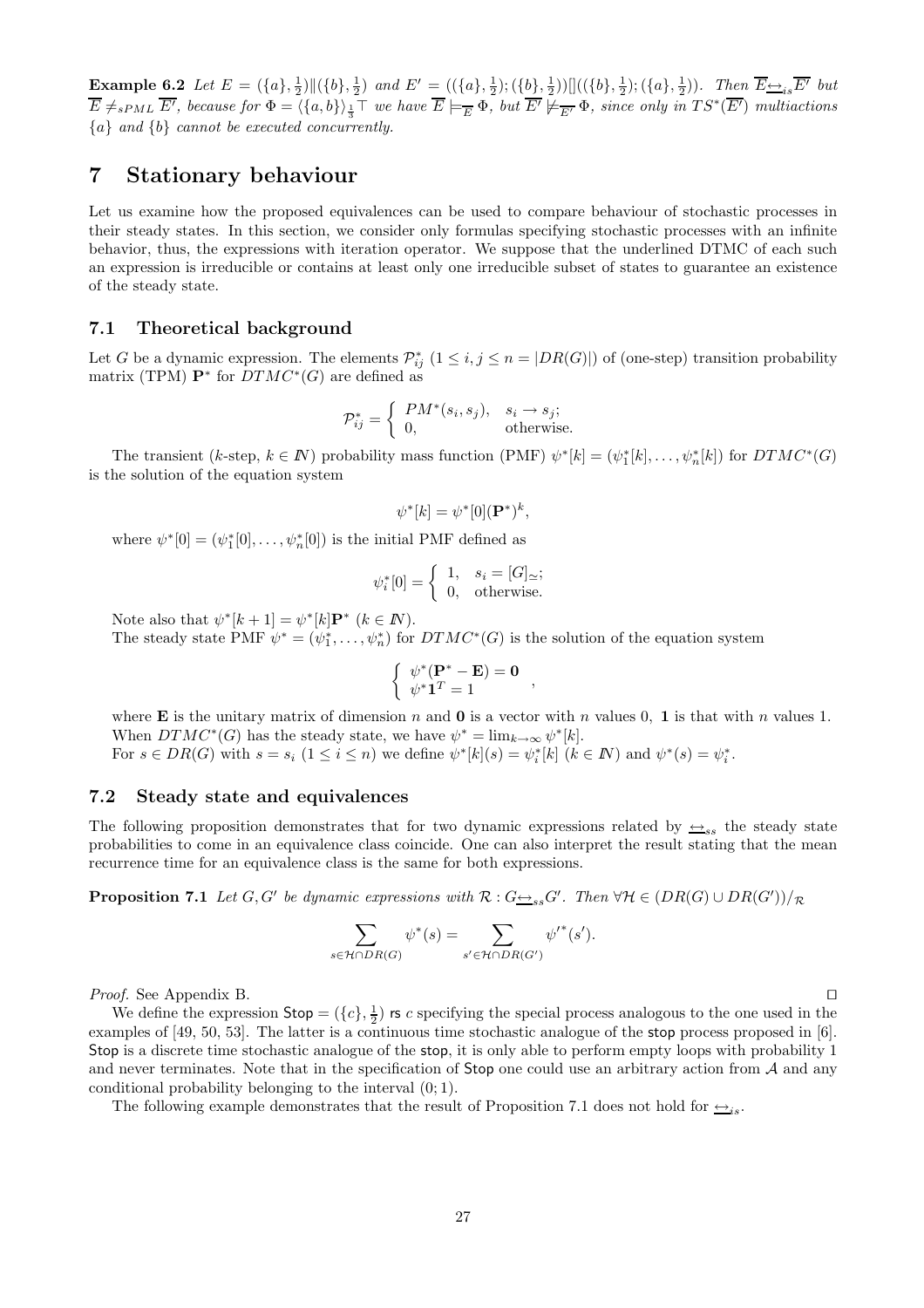

Figure 15:  $\leftrightarrow$ <sub>is</sub> does not guarantee a coincidence of steady state probabilities to come in an equivalence class

**Example 7.1** Let 
$$
E = [(\{a\}, \frac{1}{2}) * ((\{b\}, \frac{1}{2}); ((\{c\}, \frac{1}{2})||((\{d\}, \frac{1}{2})))) * Stop] and\n $E' = [(\{a\}, \frac{1}{2}) * ((\{b\}, \frac{1}{2}); (((\{c\}, \frac{1}{2})_{1})||((\{d\}, \frac{1}{2})_{2}; (\{c\}, \frac{1}{2})_{2}))) * Stop]. We have  $\overline{E} \rightarrow i$ ,  $DR(\overline{E})$  consists of isomorphism classes  
\n $s_1 = [[(\{a\}, \frac{1}{2}) * ((\{b\}, \frac{1}{2}); ((\{c\}, \frac{1}{2})||(\{d\}, \frac{1}{2}))) * Stop]] \simeq$ ,  
\n $s_2 = [[(\{a\}, \frac{1}{2}) * ((\{b\}, \frac{1}{2}); ((\{c\}, \frac{1}{2})||(\{d\}, \frac{1}{2}))) * Stop]] \simeq$ ,  
\n $s_3 = [[(\{a\}, \frac{1}{2}) * ((\{b\}, \frac{1}{2}); ((\{c\}, \frac{1}{2})||(\{d\}, \frac{1}{2}))) * Stop]] \simeq$ ,  
\n $s_4 = [[(\{a\}, \frac{1}{2}) * ((\{b\}, \frac{1}{2}); ((\{c\}, \frac{1}{2})||(\{d\}, \frac{1}{2}))) * Stop]] \simeq$ ,  
\n $BR(\overline{E'})$  consists of isomorphism classes  
\n $s'_1 = [[(\{a\}, \frac{1}{2}) * ((\{b\}, \frac{1}{2}); (((\{c\}, \frac{1}{2})_{1}); (\{d\}, \frac{1}{2})) ) * Stop]] \simeq$ ,  
\n $DR(\overline{E'})$  consists of isomorphism classes  
\n $s'_1 = [[(\{a\}, \frac{1}{2}) * ((\{b\}, \frac{1}{2}); (((\{c\}, \frac{1}{2})_{1}; (\{d\}, \frac{1}{2})_{1})]]((\{d\}, \frac{1}{2})_{2}; (\{c\}, \frac{1}{2})_{2}))) * Stop]] \simeq$ ,  
\n $s'_2 = [[(\{a\}, \frac{1}{2}) * ((\{b\}, \frac{1}{2}); (((\{$$
$$

$$
\psi^* = \left(0, \frac{3}{8}, \frac{3}{8}, \frac{1}{8}, \frac{1}{8}\right), \ \psi'^* = \left(0, \frac{1}{3}, \frac{1}{3}, \frac{1}{6}, \frac{1}{6}\right).
$$

Consider the equivalence class  $\mathcal{H} = \{s_3, s'_3\}$ . We have  $\sum_{s \in \mathcal{H} \cap DR(\overline{E})} \psi^*(s) = \psi^*(s_3) = \frac{3}{8}$  whereas  $\sum_{s' \in \mathcal{H} \cap DR(\overline{E'})} \psi'^*(s') = \psi'^*(s_3') = \frac{1}{3}$ . Thus,  $\frac{\longleftrightarrow_{is}}{\longleftrightarrow_{is}}$  does not guarantee a coincidence of steady state probabilities to come in an equivalence class.

In Figure 15 the marked dts-boxes corresponding to the dynamic expressions above are presented, i.e.,  $N =$  $Box_{dts}(\overline{E})$  and  $N' = Box_{dts}(\overline{E'})$ . In addition, we depict the net analogues of the algebraic equivalences.

The following example demonstrates that the result of Proposition 7.1 does not even hold for  $\leftrightarrow$ <sub>is</sub> plus  $\equiv$ <sub>ss</sub>.

**Example 7.2** Let  $E = [(\{a\}, \frac{1}{2}) * ((\{b\}, \frac{1}{2}) ; ((\{c\}, \frac{1}{2}) || (\{d\}, \frac{1}{2}) ) ) *$  Stop] and  $\underline{E}' = [(\{a\}, \frac{1}{2}) * ((\{b\}, \frac{1}{2}) ; (((\{c\}, \frac{1}{2}) _1 \|(\{d\}, \frac{1}{2}) _1)) ] (((\{c\}, \frac{1}{2}) _2 ; (\{d\}, \frac{1}{2}) _2) ] ((\{d\}, \frac{1}{2}) _3 ; (\{c\}, \frac{1}{2}) _3)) ))$  \* Stop]. We have  $\overline{E} \underline{\leftrightarrow}_{is} \overline{E'}$  and  $\overline{E} \equiv_{ss} \overline{E'}$ .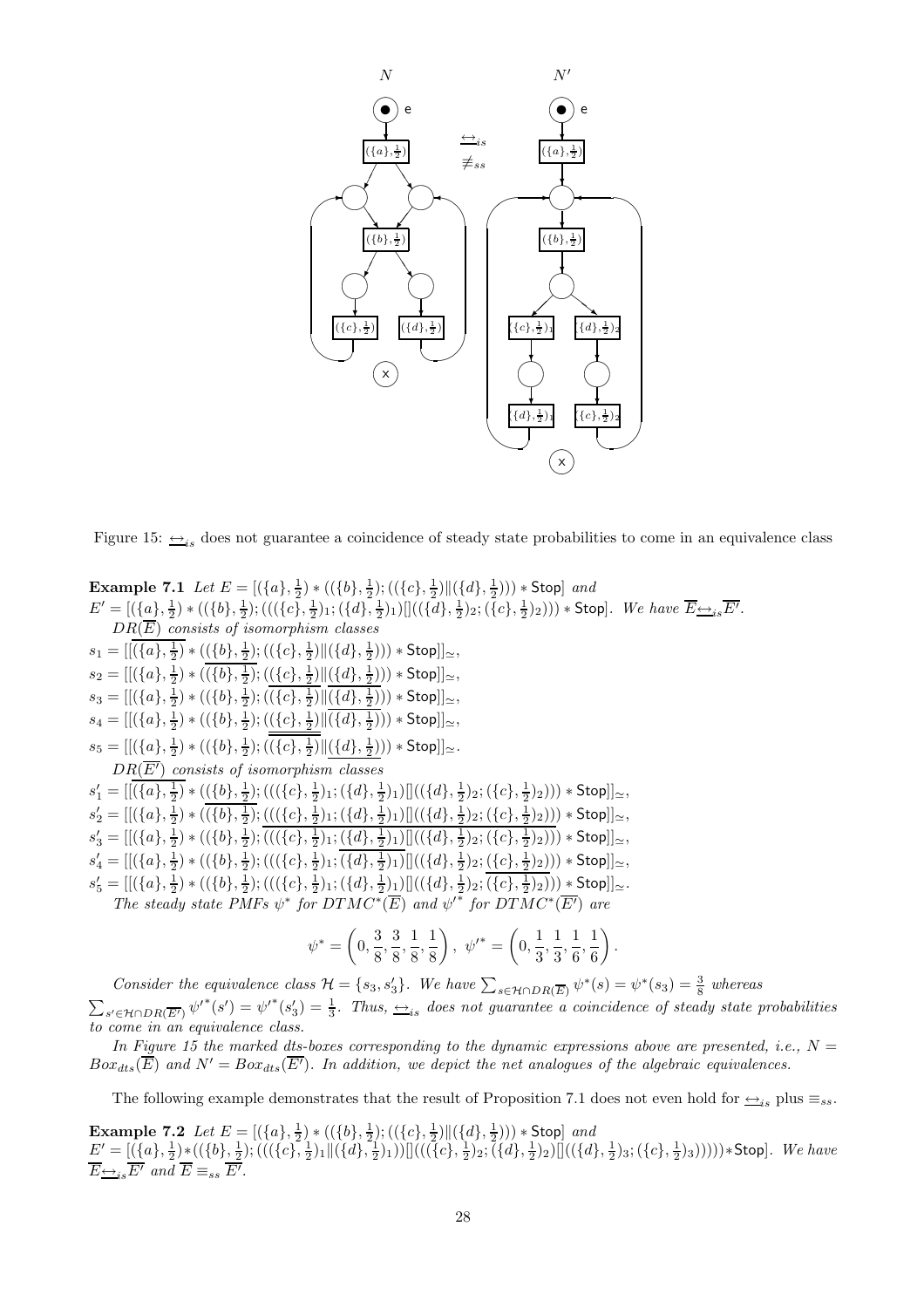

Figure 16:  $\frac{1}{10}$  plus  $\equiv_{ss}$  do not guarantee a coincidence of steady state probabilities to come in an equivalence class

 $DR(\overline{E})$  is specified in the Example 7.1.  $DR(\overline{E'})$  consists of isomorphism classes  $s'_1 = [[(\{a\},\frac{1}{2}) * ((\{b\},\frac{1}{2});(((\{c\},\frac{1}{2})_1 \|(\{d\},\frac{1}{2})_1)) ] (((\{c\},\frac{1}{2})_2;(\{d\},\frac{1}{2})_2) ] ((\{d\},\frac{1}{2})_3;(\{c\},\frac{1}{2})_3))])) * \mathsf{Stop}]_{\simeq},$  $s'_2 = [[(\{a\},\frac{1}{2}) * ((\{b\},\frac{1}{2});(((\{c\},\frac{1}{2})_1 \|(\{d\},\frac{1}{2})_1)) ] (((\{c\},\frac{1}{2})_2;(\{d\},\frac{1}{2})_2) ] ((\{d\},\frac{1}{2})_3;(\{c\},\frac{1}{2})_3))])) * \mathsf{Stop}]_{\simeq},$  $s_3' = [[(\{a\},\frac{1}{2}) * ((\{b\},\frac{1}{2});(((\{c\},\frac{1}{2})_1 \|(\{d\},\frac{1}{2})_1))]](((\{c\},\frac{1}{2})_2;(\{d\},\frac{1}{2})_2)]]((\{d\},\frac{1}{2})_3;(\{c\},\frac{1}{2})_3)))))*\text{Stop}]]_{\simeq},$  $s_4' = [[(\{a\},\frac{1}{2}) * ((\{b\},\frac{1}{2});(((\{\{c\},\frac{1}{2})_1 \|(\{d\},\frac{1}{2})_1)) ] (((\{c\},\frac{1}{2})_2;(\{d\},\frac{1}{2})_2) ] ((\{d\},\frac{1}{2})_3;(\{c\},\frac{1}{2})_3))])) * \mathsf{Stop}]_{\simeq},$  $s_5' = [[(\{a\}, \frac{1}{2}) * ((\{b\}, \frac{1}{2}) ; (((\{c\}, \frac{1}{2}) _1 \|(\{d\}, \frac{1}{2}) _1)) ] (((\{c\}, \frac{1}{2}) _2 ; (\{d\}, \frac{1}{2}) _2) ] ((\{d\}, \frac{1}{2}) _3 ; (\{c\}, \frac{1}{2}) _3))]))*$  Stop]] $\_ ,$  $s'_6 = [[(\{a\},\frac{1}{2}) * ((\{b\},\frac{1}{2});(((\{c\},\frac{1}{2})_1 \|(\{d\},\frac{1}{2})_1)) ] (((\{c\},\frac{1}{2})_2;(\{d\},\frac{1}{2})_2) ] ((\{d\},\frac{1}{2})_3;(\{c\},\frac{1}{2})_3)))]) * \mathsf{Stop}]_{\simeq},$  $s_7' = [[(\{a\},\frac{1}{2}) * ((\{b\},\frac{1}{2});(((\{c\},\frac{1}{2})_1 \|(\{d\},\frac{1}{2})_1)) ] (((\{c\},\frac{1}{2})_2;(\{d\},\frac{1}{2})_2) ] [((\{d\},\frac{1}{2})_3;(\{c\},\frac{1}{2})_3))]))*$  Stop]] $\simeq$ . The steady state PMFs  $\psi^*$  for  $DTMC^*(\overline{E})$  and  $\psi'^*$  for  $DTMC^*(\overline{E'})$  are

$$
\psi^* = \left(0, \frac{3}{8}, \frac{3}{8}, \frac{1}{8}, \frac{1}{8}\right), \ \psi'^* = \left(0, \frac{13}{38}, \frac{13}{38}, \frac{3}{38}, \frac{3}{38}, \frac{3}{38}, \frac{3}{38}\right).
$$

Consider the equivalence class  $\mathcal{H} = \{s_3, s'_3\}$ . We have  $\sum_{s \in \mathcal{H} \cap DR(\overline{E})} \psi^*(s) = \psi^*(s_3) = \frac{3}{8}$  whereas  $\sum_{s' \in \mathcal{H} \cap DR(\overline{E'})} \psi'^*(s') = \psi'^*(s_3') = \frac{13}{38}$ . Thus,  $\frac{\leftrightarrow}{\leftrightarrow}$  plus  $\equiv_{ss}$  do not guarantee a coincidence of steady state probabilities to come in an equivalence class.

In Figure 16 the marked dts-boxes corresponding to the dynamic expressions above are presented, i.e.,  $N =$  $Box_{dts}(\overline{E})$  and  $N' = Box_{dts}(\overline{E'})$ . In addition, we depict the net analogues of the algebraic equivalences.

By Proposition 7.1,  $\leftrightarrow$ <sub>ss</sub> preserves the quantitative properties of stationary behaviour (the level of DTMCs). Now we intend to demonstrate that the qualitative properties of stationary behaviour (the level of transition systems) are preserved as well.

**Definition 7.1** A step trace of a dynamic expression G is a chain  $\Sigma = A_1 \cdots A_n \in (N_f^{\mathcal{L}})^*$  where  $\exists s \in$  $DR(G)$   $s \stackrel{\Gamma_1}{\rightarrow} s_1 \stackrel{\Gamma_2}{\rightarrow} \cdots \stackrel{\Gamma_n}{\rightarrow} s_n$ ,  $\mathcal{L}(\Gamma_i) = A_i$   $(1 \leq i \leq n)$ . Then the probability of the step trace  $\Sigma$  to start in the state s is

$$
PT^*(\Sigma, s) = \sum_{\{\Gamma_1, \dots, \Gamma_n | s = s_0 \stackrel{\Gamma_1}{\rightarrow} s_1 \stackrel{\Gamma_2}{\rightarrow} \dots \stackrel{\Gamma_n}{\rightarrow} s_n, \ \mathcal{L}(\Gamma_i) = A_i} \prod_{(1 \leq i \leq n)}^{n} PT^*(\Gamma_i, s_{i-1}).
$$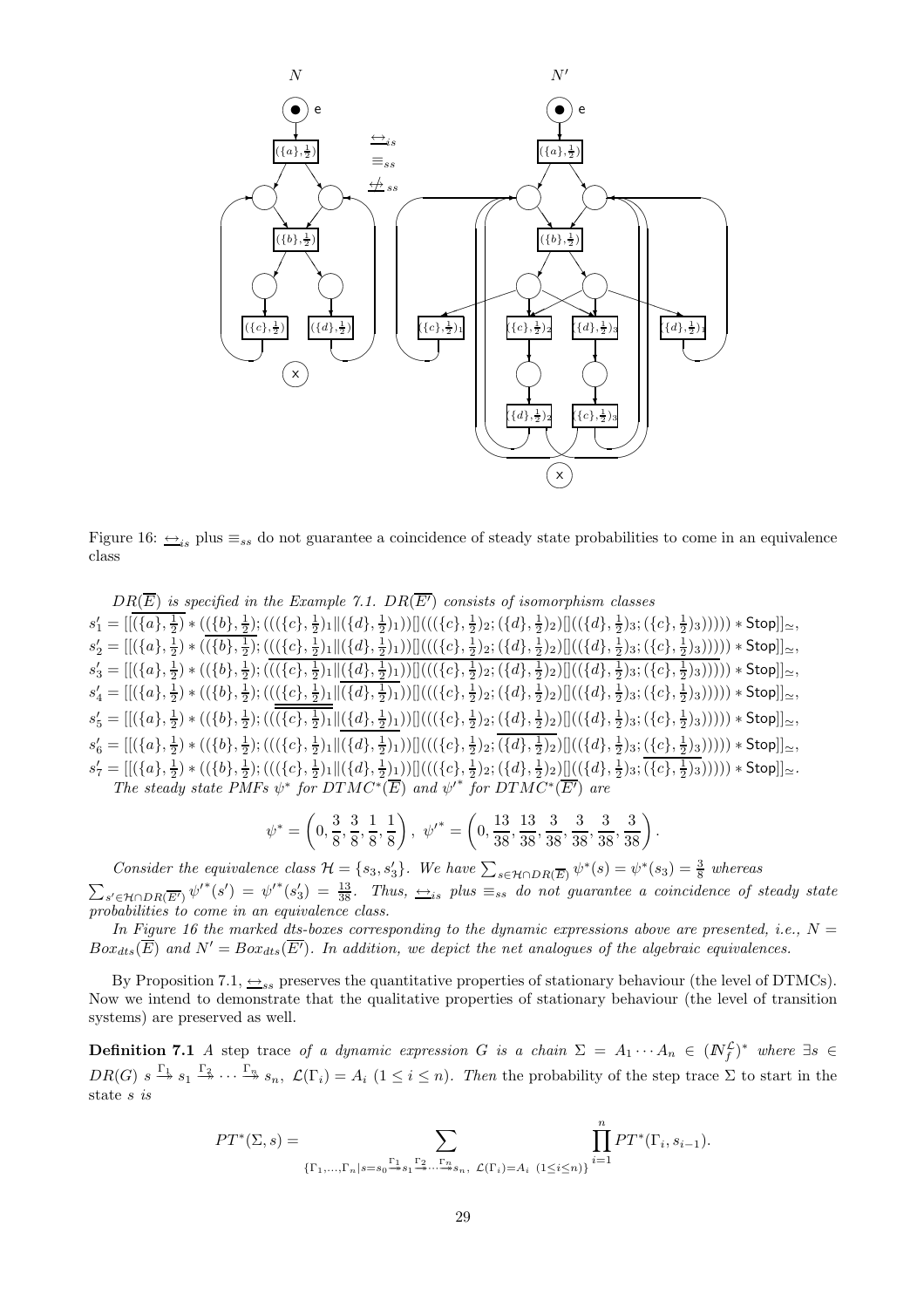The following theorem demonstrates that for two dynamic expressions related by  $\leftrightarrow$ <sub>ss</sub> the steady state probabilities to come in an equivalence class and start a step trace from it coincide.

**Theorem 7.1** Let  $G, G'$  be dynamic expressions with  $\mathcal{R}: G \rightarrowtail_{ss} G'$  and  $\Sigma$  be a step trace. Then  $\forall \mathcal{H} \in (DR(G) \cup$  $DR(G'))/R$ 

$$
\sum_{s \in \mathcal{H} \cap DR(G)} \psi^*(s) PT^*(\Sigma, s) = \sum_{s' \in \mathcal{H} \cap DR(G')} {\psi'}^*(s') PT^*(\Sigma, s').
$$

Proof. See Appendix C. □

Note that in the proof of Theorem 7.1 a limit construction us used to go from transient to stationary case. Thus, the result of this theorem is valid as well if we replace steady state probabilities with transient ones in its statement.

Example 7.3 Let  $E = [(\{a\}, \frac{1}{2}) * ((\{b\}, \frac{1}{2}) ; ((\{c\}, \frac{1}{2}) _{1} ] ] (\{c\}, \frac{1}{2}) _{2} )) * Stop]$  and  $E' = [(\{a\}, \frac{1}{2}) * (((\{b\}, \frac{1}{2})_1; (\{c\}, \frac{1}{2})_1)]]((\{b\}, \frac{1}{2})_2; (\{c\}, \frac{1}{2})_2)) * \text{Stop}].$  We have  $\overline{E} =_{sto} \overline{E'},$  hence,  $\overline{E} \rightarrow_{ss} \overline{E'}.$  $DR(\overline{E})$  consists of isomorphism classes  $s_1 = [[(\{a\},\frac{1}{2}) * ((\{b\},\frac{1}{2});((\{c\},\frac{1}{2})_1 [](\{c\},\frac{1}{2})_2)) * \mathsf{Stop}]]_{\simeq},$  $s_2 = [[(\{a\},\frac{1}{2}) * ((\{b\},\frac{1}{2});((\{c\},\frac{1}{2})_1 [](\{c\},\frac{1}{2})_2)) * \mathsf{Stop}]]_{\simeq},$  $s_3 = [[(\{\underline{a}\},\frac{1}{2}) * ((\{b\},\frac{1}{2});((\{c\},\frac{1}{2})_1 [](\{c\},\frac{1}{2})_2)) * \textsf{Stop}]]_{\simeq}.$  $DR(\overline{E'})$  consists of isomorphism classes  $s'_1 = [[(\{a\},\frac{1}{2}) * (((\{b\},\frac{1}{2})_1;(\{c\},\frac{1}{2})_1)][((\{b\},\frac{1}{2})_2;(\{c\},\frac{1}{2})_2)) * Stop]]_{\simeq},$  $s'_2 = [[(\{a\},\frac{1}{2})*(((\{b\},\frac{1}{2})_1;(\{c\},\frac{1}{2})_1)][((\{b\},\frac{1}{2})_2;(\{c\},\frac{1}{2})_2))*\mathsf{Stop}]]_\simeq,$  $s'_3 = [[(\{a\},\frac{1}{2}) * (((\{b\},\frac{1}{2})_1;(\{c\},\frac{1}{2})_1)][((\{b\},\frac{1}{2})_2;(\{c\},\frac{1}{2})_2)) * Stop]]_{\simeq},$  $s'_4 = [[(\{a\},\frac{1}{2}) * (((\{b\},\frac{1}{2})_1;(\{c\},\frac{1}{2})_1)][((\{b\},\frac{1}{2})_2;(\{c\},\frac{1}{2})_2)) * Stop]]_{\simeq}.$ The steady state PMFs  $\psi^*$  for  $DTMC^*(\overline{E})$  and  ${\psi'}^*$  for  $DTMC^*(\overline{E'})$  are

$$
\psi^* = \left(0,\frac{1}{2},\frac{1}{2}\right), \ \psi'^* = \left(0,\frac{1}{2},\frac{1}{4},\frac{1}{4}\right).
$$

Consider the equivalence class  $\mathcal{H} = \{s_3, s'_3, s'_4\}$ <br> $\sum$   $\epsilon^{ij}$   $\epsilon^{ij}$   $\sum_{s'} s^{ij}$   $\epsilon^{ij}$   $\epsilon^{ij}$   $\epsilon^{ij}$   $\epsilon^{ij}$   $\epsilon^{ij}$   $\epsilon^{ij}$  $\}$ . One can see that the steady state probabilities for  $\cal H$  coincide:  $s \in \mathcal{H} \cap DR(\overline{E}) \; \psi^*(s) = \psi^*(s_3) = \frac{1}{2} = \frac{1}{4} + \frac{1}{4} = \psi'^*(s_3') + \psi'^*(s_4') = \sum_{s' \in \mathcal{H} \cap DR(\overline{E'})} \psi^{r*}(s')$ . Let  $\Sigma = \{\{c\}\}\$ . The steady state probabilities to come in the equivalence class H and start the step trace  $\Sigma$  from it coincide as well:  $\psi^*(s_3)(PT^* (\{( \{c\} , \frac{1}{2})_1 \}, s_3) + PT^* (\{( \{c\} , \frac{1}{2})_2 \}, s_3)) = \frac{1}{2} \cdot (\frac{1}{2} + \frac{1}{2}) = \frac{1}{2} = \frac{1}{4} \cdot 1 + \frac{1}{4} \cdot 1 = \psi'^*(s_3') PT^* (\{( \{c\} , \frac{1}{2})_1 \}, s_3') +$  $\psi'^{*}(s'_4)PT^{*}(\{(\{c\},\frac{f}{2})_2\},s'_4).$ 

In Figure 17 the marked dts-boxes corresponding to the dynamic expressions above are presented, i.e.,  $N =$  $Box_{dts}(\overline{E})$  and  $N' = Box_{dts}(\overline{E'})$ . In addition, we depict the net analogues of the algebraic equivalences.

## 8 Preservation by algebraic operations

An important question concerning equivalence relations is whether two compound expressions always remain equivalent if they are constructed from pairwise equivalent subexpressions. The equivalence having the mentioned property of preservation by algebraic operations is called a congruence. To be a congruence is a desirable property but not an obligatory one, since many important behavioural equivalences are not congruences. As a rule, a congruence relation is too strict, i.e., it differentiates too many formulas. This is the reason why a weaker but more interesting equivalence notion that is not a congruence is preferred in many cases when process behaviour is to be compared.

**Definition 8.1** Let  $\leftrightarrow$  be an equivalence of dynamic expressions. Two static expressions E and E' are equivalent with respect to  $\leftrightarrow$ , denoted by  $E \leftrightarrow E'$ , if  $\overline{E} \leftrightarrow \overline{E'}$ .

Let us investigate which algebraic equivalences we proposed are congruences on static expressions. By definition,  $\simeq$  is a congruence. The following example demonstrates that all the equivalences between  $\equiv_{is}$  and  $=$ <sub>sto</sub> are not congruences.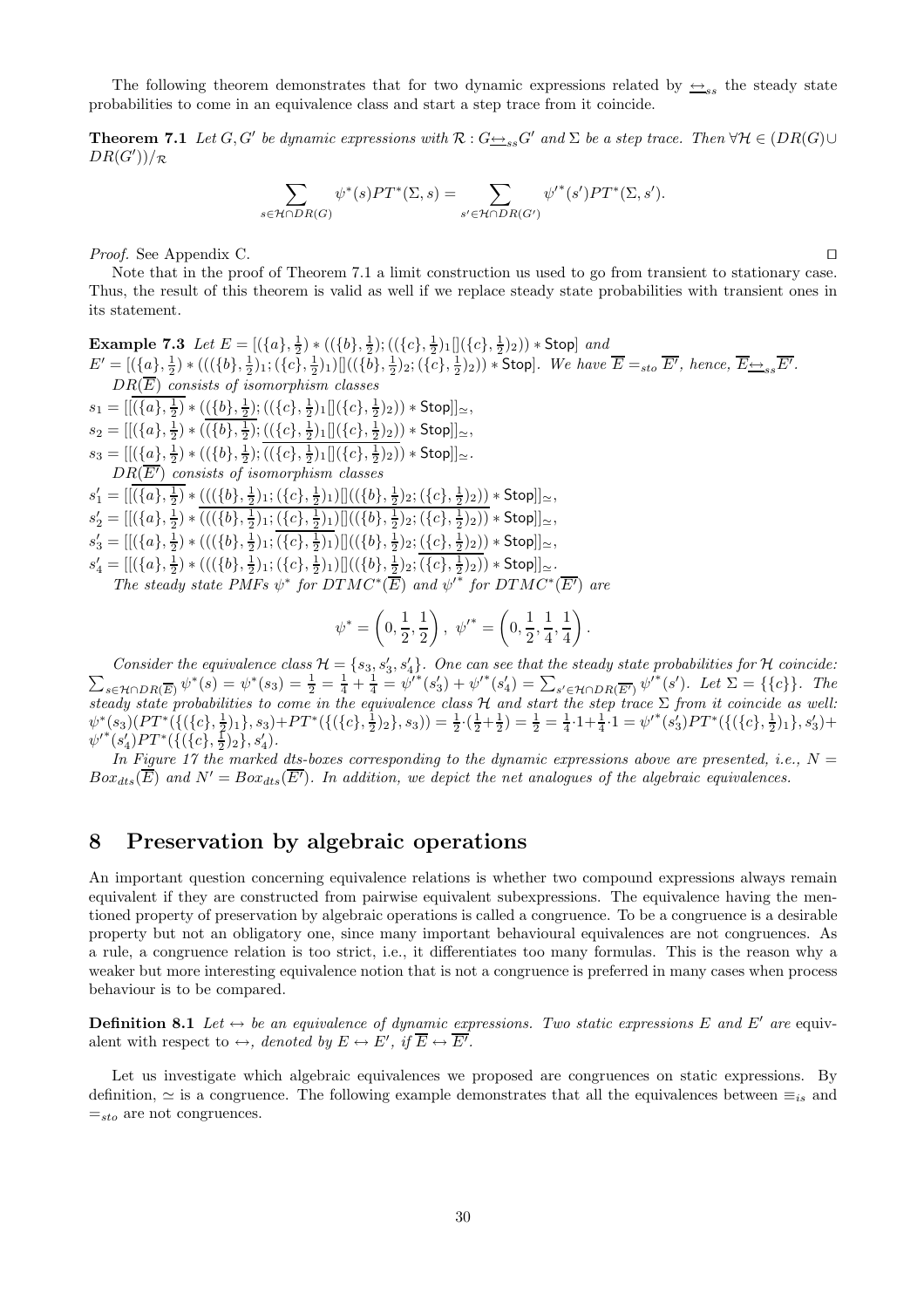

Figure 17:  $\leftrightarrow$ <sub>ss</sub> implies a coincidence of the steady state probabilities to come in an equivalence class and start a trace from it



Figure 18: The equivalences between  $\equiv_{is}$  and  $\equiv_{sto}$  are not congruences

**Example 8.1** Let  $E = (\{a\}, \frac{1}{2}), E' = (\{a\}, \frac{1}{3})$  and  $F = (\{b\}, \frac{1}{2}).$  We have  $\overline{E} =_{sto} \overline{E'}$ , since both  $TS(\overline{E})$  and  $TS(\overline{E'})$  have the transition with multiaction part of label  $\{a\}$  and probability 1. On the other hand,  $\overline{E||F} \neq_{is}$  $\overline{E'[F]}$ , since only in  $TS^*(\overline{E'[F]})$  the probabilities of the transitions with multiaction part of label  $\{a\}$  and  $\{b\}$ are different  $(\frac{1}{3}$  and  $\frac{2}{3}$ , respectively). Thus, no equivalence between  $\equiv_{is}$  and  $\equiv_{sto}$  is a congruence.

 $\sum_{i=1}^{n}$  and  $\sum_{i=1}^{n}$  s, respectively). Thus, no equivalence between  $\sum_{i=1}^{n}$  and  $\sum_{i=1}^{n}$  is a congruence.<br>In Figure 18 the marked dts-boxes corresponding to the dynamic expressions above are presented, i  $Box_{dts}(\overline{E}), N'_1 = Box_{dts}(\overline{E'}), N_2 = Box_{dts}(\overline{F})$  and  $N = Box_{dts}(\overline{E \parallel F}), N' = Box_{dts}(\overline{E' \parallel F}).$  In addition, we depict the net analogues of the algebraic equivalences.

The following example demonstrates that the question of preservation by operations has the negative answer for  $=_{ts}$  as well.

**Example 8.2** Let  $E = (\{a\}, \frac{1}{2})$ ,  $E' = (\{a\}, \frac{1}{2})$ ; Stop and  $F = (\{b\}, \frac{1}{2})$ . We have  $\overline{E} =_{ts} \overline{E'}$ , since both  $TS^*(\overline{E})$ and  $TS^*(\overline{E'})$  have the transition with multiaction part of label  $\{a\}$  and probability  $\frac{1}{2}$ . On the other hand,  $\overline{E;F}\not\equiv_{is}\overline{E';F},$  since only in  $TS^*(\overline{E';F})$  after the transition with multiaction part of label  $\{a\}$  no other transition can fire. Thus, no equivalence between  $\equiv_{is}$  and  $\equiv_{ts}$  is a congruence.

In Figure 19 the marked dts-boxes corresponding to the dynamic expressions above are presented, i.e.,  $N_1 =$  $Box_{dts}(\overline{E}), N'_1 = Box_{dts}(\overline{E'}), N_2 = Box_{dts}(\overline{F})$  and  $N = Box_{dts}(\overline{E;F}), N' = Box_{dts}(\overline{E';F}).$  In addition, we depict the net analogues of the algebraic equivalences.

We suppose that for an analogue of  $=t<sub>s</sub>$  to be a congruence, we have to equip transition systems of expressions with two extra transitions skip and redo as in [49, 53]. This allows one to avoid difficulties demonstrated in Example 8.2 with unexpected termination due to the Stop process. At the same time, such an enrichment of transition systems does not overcome the problems explained in Example 8.1 with abstraction from empty loops. Hence, the equivalences between  $\equiv_{is}$  and  $=_{sto}$  defined on the basis of the enriched transition systems will still be non-congruences.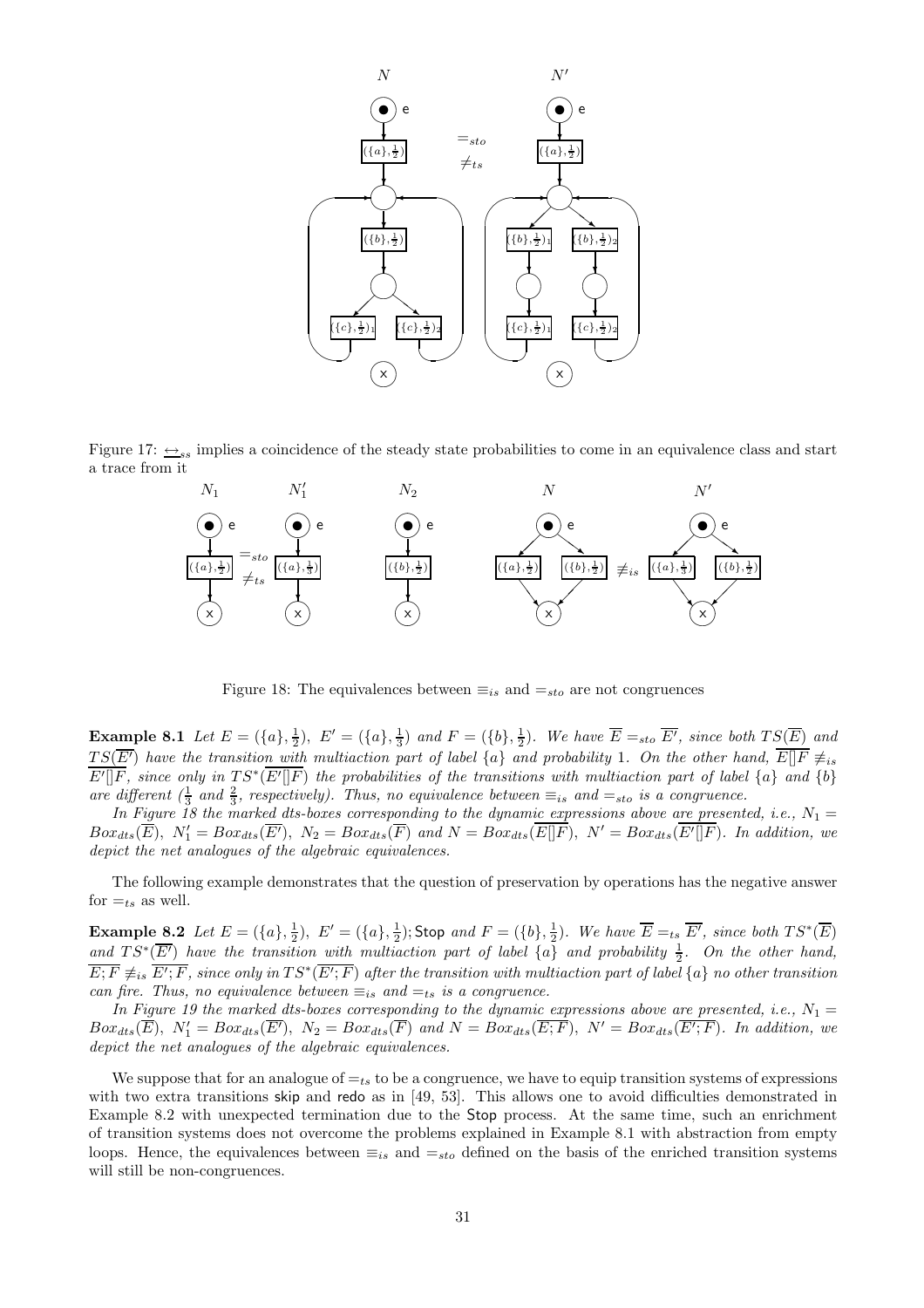

Figure 19: The equivalences between  $\equiv_{is}$  and  $\equiv_{ts}$  are not congruences

To define the analogue of  $=_{ts}$  mentioned above, we shall introduce a notion of sr-transition system. It has the final state and two extra transitions from the initial state to the final one and back. Note that sr-transition systems do not have the loop transitions from the final state to itself. First, we propose the rules for skip and redo. Let  $E \in \text{Re} a \text{Stat} \text{Error}$ .

$$
\overline{E} \stackrel{\text{skip}}{\rightarrow} \underline{E} \hspace{2cm} \underline{E} \stackrel{\text{redo}}{\rightarrow} \overline{E}
$$

Now we can define sr-transition systems of dynamic expressions in the form  $\overline{E}$ , where E is a static expression. This syntactic restriction is needed to take into account two additional rules above. We assume that skip has probability 0, hence, it will be never executed. On the other hand, redo has probability 1, hence, it will be immediately executed at the next time moment if it is enabled.

**Definition 8.2** Let E be a static expression and  $TS(\overline{E}) = (S, L, T, s)$ . The (labeled probabilistic) sr-transition system of  $\overline{E}$  is a quadruple  $TS_{sr}(\overline{E}) = (S_{sr}, L_{sr}, \mathcal{T}_{sr}, s_{sr})$ , where

- $S_{sr} = S \cup \{[\underline{E}]_{\simeq}\};$
- $\bullet \ \ L_{sr} \subseteq (I\!\!N_f^{\mathcal{SL}} \times (0;1]) \cup \{(\mathsf{skip},0),(\mathsf{redo},1)\};$
- $\bullet$   $\mathcal{T}_{sr} = \mathcal{T} \setminus \{([\underline{E}]_{\simeq},(\emptyset,1),[\underline{E}]_{\simeq})\} \cup \{([\overline{E}]_{\simeq},(\text{skip},0),[\underline{E}]_{\simeq}),([\underline{E}]_{\simeq},(\text{redo},1),[\overline{E}]_{\simeq})\};$
- $s_{sr} = s$ .

We define a new notion of isomorphism for sr-transition systems, since we should take care of their final states.

**Definition 8.3** Let E, E' be static expressions and  $TS_{sr}(\overline{E}) = (S_{sr}, L_{sr}, T_{sr}, s_{sr}),$  $TS_{sr}(\overline{E'}) = (S'_{sr}, L'_{sr}, T'_{sr}, s'_{sr})$  be their sr-transition systems. A mapping  $\beta: S_{sr} \to S'_{sr}$  is an isomorphism between  $TS_{sr}(\overline{E})$  and  $TS_{sr}(\overline{E'})$ , denoted by  $\beta:TS_{sr}(\overline{E}) \simeq TS_{sr}(\overline{E'})$ , if

- 1. β is a bijection such that  $\beta(s_{sr}) = s'_{sr}$  and  $\beta([\underline{E}]_{\simeq}) = [\underline{E'}]_{\simeq}$ ;
- 2.  $\forall s, \tilde{s} \in S_{sr} \ \forall \Gamma \ s \stackrel{\Gamma}{\rightarrow} \mathcal{P} \ \tilde{s} \ \Leftrightarrow \ \beta(s) \stackrel{\Gamma}{\rightarrow} \mathcal{P} \ \beta(\tilde{s}).$

Two sr-transition systems  $TS_{sr}(\overline{E})$  and  $TS_{sr}(\overline{E'})$  are isomorphic, denoted by  $TS_{sr}(\overline{E}) \simeq TS_{sr}(\overline{E'})$ , if  $\exists \beta$ :  $TS_{sr}(\overline{E}) \simeq TS_{sr}(\overline{E'}).$ 

sr-transition systems of static expressions can be defined as well. For  $E \in RegStatExpr$  let  $TS_{sr}(E)$  =  $TS_{sr}(\overline{E}).$ 

**Example 8.3** Let  $E = (\{a\}, \frac{1}{2})$ . In Figure 20 the transition systems  $TS_{sr}(\overline{E})$  and  $TS_{sr}(\overline{E; \text{Stop}})$  are presented. In the latter sr-transition system (unlike the former one) the final state can be reached by executing the transition  $(\textsf{skip}, 0)$  from the initial state only.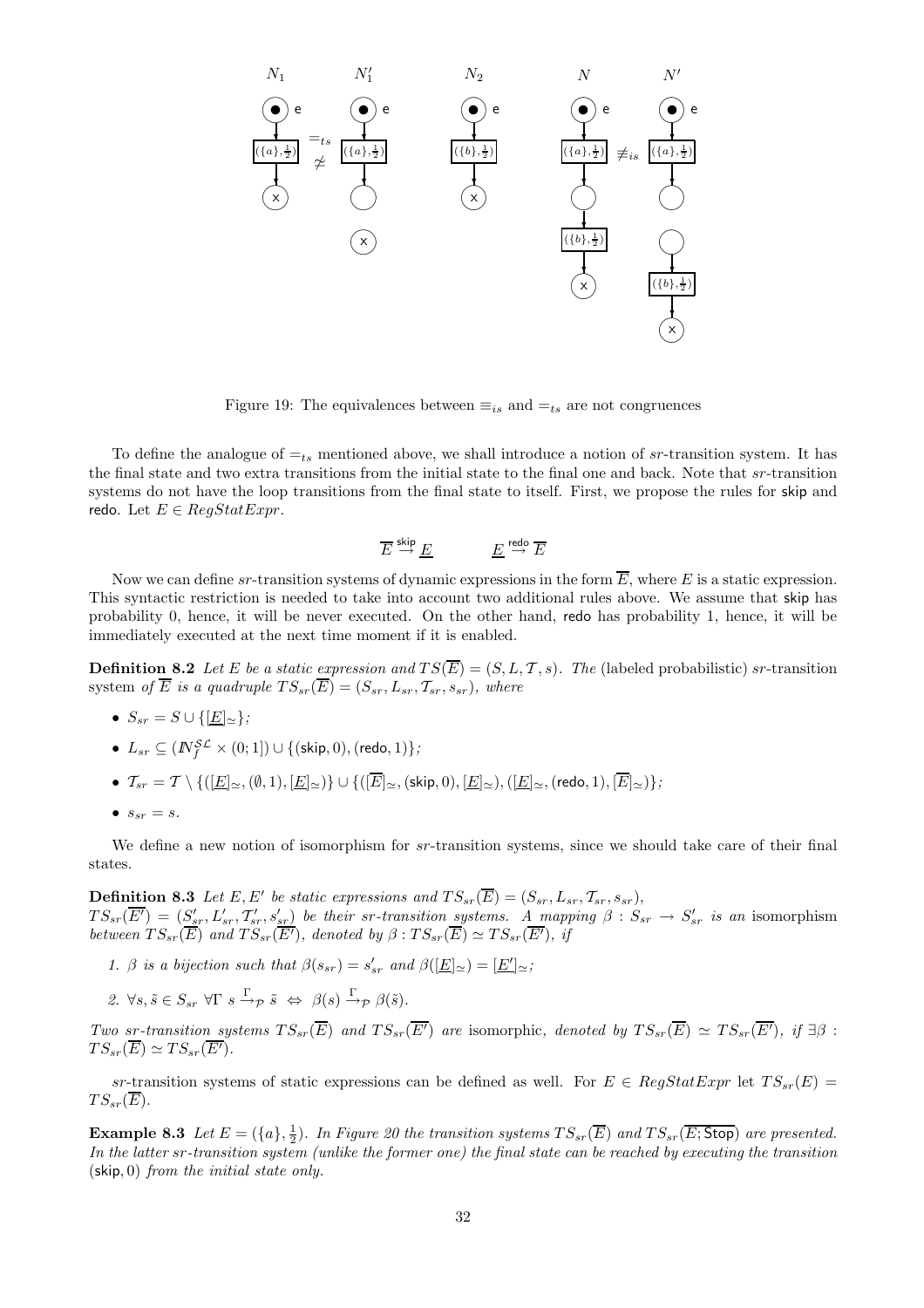

Figure 20: The *sr*-transition systems of  $\overline{E}$  and  $\overline{E}$ ; Stop for  $E = (\lbrace a \rbrace, \frac{1}{2})$ 

**Definition 8.4** Two dynamic expressions  $\overline{E}$  and  $\overline{E'}$  are isomorphic with respect to sr-transition systems, denoted by  $\overline{E} =_{tssr} \overline{E'}$ , if  $TS_{sr}(\overline{E}) \simeq TS_{sr}(\overline{E'}).$ 

Note that sr-transition systems without empty loops can be defined as well as the equivalence  $=_{tssr*}$  based on them. At the same time, the coincidence of  $=_{tssr}$  and  $=_{tssr*}$  can be proved similar to that of  $=_{ts}$  and  $=_{ts*}$ .

It is easy to see that  $=t_{ssr}$  implies  $=t_{ss}$ , since sr-transition systems have more states and transitions than usual ones. In addition,  $\simeq$  implies  $=_{tssr}$ , since the sr-transition system of a dynamic formula is defined based on its isomorphism class. Thus,  $=_{tssr}$  is "in between"  $=_{ts}$  and  $\simeq$  with respect to differentiating ability. To prove that the mentioned implications are strict, consider the following example.

- **Example 8.4** Let  $E = (\{a\}, \frac{1}{2})$  and  $E' = (\{a\}, \frac{1}{2})$ ; Stop. We have  $\overline{E} =_{ts} \overline{E'}$  as demonstrated in Example 8.2. On the other hand,  $\overline{E} \neq_{tssr} \overline{E'}$ , since only in  $TS_{sr}(\overline{E'})$  after the transition with multiaction part of label  $\{a\}$  we do not reach the final state, see Example 8.3. Thus,  $=_{tssr}$  is strictly stronger than  $=_{ts}$ .
	- Let  $E = (\{a\}, \frac{1}{2})$  and  $E' = ((\{a\}, \frac{1}{2}); (\{\hat{a}\}, \frac{1}{2}))$  sy a. Then  $\overline{E} =_{tssr} \overline{E'}$ , since  $\overline{E} =_{ts} \overline{E'}$  as demonstrated in the last example in the proof of Theorem 5.2, and the final states of both  $TS_{sr}(\overline{E'})$  and  $TS_{sr}(\overline{E'})$  are reachable from the others with "normal" transitions (i.e., not with skip only). On the other hand,  $\overline{E} \not\simeq \overline{E'}$ . Thus,  $\simeq$  is strictly stronger than  $=_{tssr}$ .

The following theorem demonstrates that  $=t_{ssr}$  is a congruence of static expressions with respect to the operations of dtsPBC.

**Theorem 8.1** Let  $a \in Act$  and  $E, E', F, K \in RegStatexpr$ . If  $\overline{E} =_{tssr} \overline{E'}$  then

1.  $\overline{E \circ F} =_{tssr} \overline{E' \circ F}$ ,  $\overline{F \circ E} =_{tssr} \overline{F \circ E'}$ ,  $\circ \in \{ ; , [] , || \}$ ; 2.  $E[f] =_{tssr} E'[f];$ 3.  $\overline{E \circ a} =_{tssr} \overline{E' \circ a}$ ,  $\circ \in \{\text{rs}, \text{sy}\};$ 4.  $[E * F * K] =_{tssr} [E' * F * K], [F * E * K] =_{tssr} [F * E' * K], [F * K * E] =_{tssr} [F * K * E'].$ 

Proof. First, we have no problems with termination, hence, the composite sr-transition systems build from the isomorphic ones can always execute the same multisets of activities. Second, the probabilities of the corresponding transitions of the composite systems coincide, since the probabilities are calculated from identical values. ⊓⊔

## 9 Performance evaluation

In this section with a number of case studies we demonstrate how steady state distribution can be used for performance evaluation.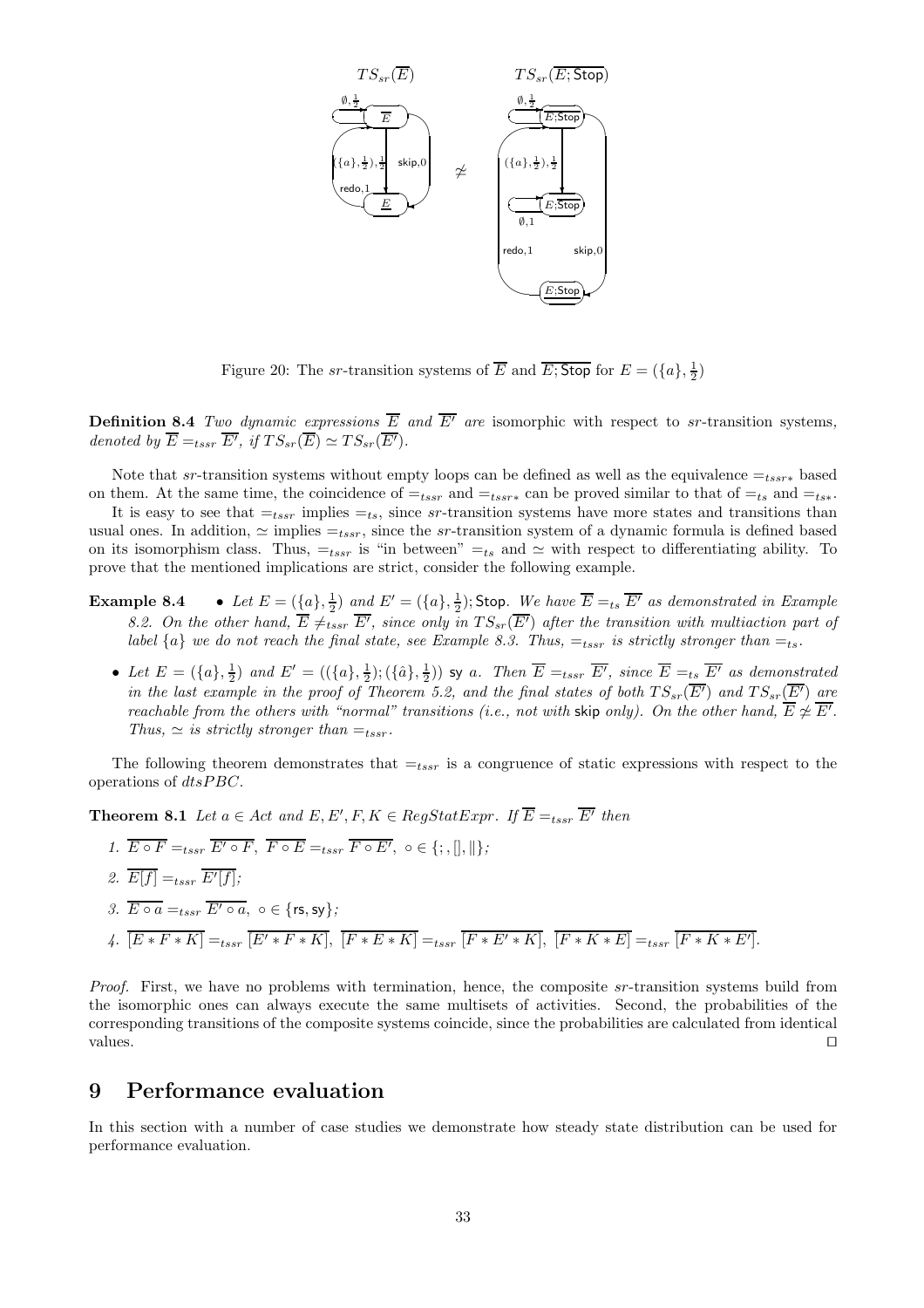

Figure 21: The diagram of the shared memory system

#### 9.1 Shared memory system

Consider a model of two processors accessing a common shared memory described in [43] in the continuous time setting on GSPNs. We analyze this shared memory system in the discrete time setting within  $d$ ts $PBC$  where concurrent execution of activities is possible. The model performs as follows. After activation of the system (turning the computer on), two processors are active, and the common memory is available. Each processor can request an access to the memory. When a processor starts an acquisition of the memory, another processor should wait until the former one ends its memory operations, and the system returns to the state with both active processors and the available common memory. The diagram of the system is depicted in Figure 21.

Let us explain the meaning of actions from syntax of the  $dtsPBC$  expressions which will specify the system modules. The action a corresponds to the system activation. The actions  $r_i$  (1  $\leq i \leq 2$ ) represent the common memory request of processor i. The actions  $b_i$  and  $e_i$  correspond to the beginning and the end, respectively, of the common memory access of processor i. The other actions are used for communication purpose only via synchronization, and we abstract from them later using restriction.

The static expression of the first processor is  $E_1 = [(\{x_1\}, \frac{1}{2}) * ((\{r_1\}, \frac{1}{2}) ; (\{b_1, y_1\}, \frac{1}{2}) ; (\{e_1, z_1\}, \frac{1}{2})) * \text{Stop}].$ The static expression of the second processor is  $E_2 = [(\{x_2\}, \frac{1}{2}) * ((\{r_2\}, \frac{1}{2}) ; (\{b_2, y_2\}, \frac{1}{2}) ; (\{e_2, z_2\}, \frac{1}{2})) * Stop].$ The static expression of the shared memory is  $E_3 = [(\lbrace a, \widehat{x_1}, \widehat{x_2}\rbrace, \frac{1}{2}) * (((\lbrace \overline{\hat{y_1}}\rbrace, \frac{1}{2}); (\lbrace \hat{z_1}, \overline{\hat{z_2}}\rbrace))]((\lbrace \hat{y_2}, \frac{1}{2}\rbrace, \lbrace \hat{z_1}, \frac{1}{2}\rbrace))$  $(\{\hat{z}_2\},\frac{1}{2}))$  \* Stop]. The static expression of the shared memory system with two processors is  $E = (E_1||E_2||E_3)$ sy  $x_1$  sy  $x_2$  sy  $y_1$  sy  $y_2$  sy  $z_1$  sy  $z_2$  rs  $x_1$  rs  $x_2$  rs  $y_1$  rs  $y_2$  rs  $z_1$  rs  $z_2$ .

 $DR(\overline{E})$  consists of isomorphism classes

 $s_1=[([(\{x_1\},\tfrac{1}{2})*((\{r_1\},\tfrac{1}{2});(\{b_1,y_1\},\tfrac{1}{2});(\{e_1,z_1\},\tfrac{1}{2})) * \mathsf{Stop}]| [(\{x_2\},\tfrac{1}{2})*((\{r_2\},\tfrac{1}{2});(\{b_2,y_2\},\tfrac{1}{2});(\{e_2,z_2\},\tfrac{1}{2})) *$  $\textsf{Stop} \| [(\{a, \widehat{x_1}, \widehat{x_2}\}, \frac{1}{2}) * (((\{\widehat{y_1}\}, \frac{1}{2}); (\{\widehat{z_1}\}, \frac{1}{2})) ] ((\{\widehat{y_2}\}, \frac{1}{2}); (\{\widehat{z_2}\}, \frac{1}{2}) ) ) * \textsf{Stop} ] ) \text{ sy } x_1 \text{ sy } x_2 \text{ sy } y_1 \text{ sy } y_2 \text{ sy } z_1 \text{ sy } z_2 \text{ rs } x_1$ rs  $x_2$  rs  $y_1$  rs  $y_2$  rs  $z_1$  rs  $z_2]_{\simeq}$ ,

 $s_2=[([(\{x_1\},\frac{1}{2})*((\{r_1\},\frac{1}{2});(\{b_1,y_1\},\frac{1}{2});(\{e_1,z_1\},\frac{1}{2})) * \textsf{Stop}]| | [(\{x_2\},\frac{1}{2})*(((\{r_2\},\frac{1}{2});(\{b_2,y_2\},\frac{1}{2});(\{e_2,z_2\},\frac{1}{2})) *$  $\textsf{Stop} \| [(\{a, \widehat{x_1}, \widehat{x_2}\}, \frac{1}{2}) * (((\{ \widehat{y_1}\}, \frac{1}{2}) ; (\{ \widehat{z_1}, \frac{1}{2}) ) ] ((\{ \widehat{y_2}\}, \frac{1}{2}) ; (\{ \widehat{z_2}\}, \frac{1}{2}) ) ) * \textsf{Stop} ] ) \text{ sy } x_1 \text{ sy } x_2 \text{ sy } y_1 \text{ sy } \widehat{y_2} \text{ sy } z_1 \text{ sy } z_2 \text{ rs } x_1$ rs  $x_2$  rs  $y_1$  rs  $y_2$  rs  $z_1$  rs  $z_2]_{\simeq}$ ,

 $s_3=[([(\{x_1\},\frac{1}{2})*((\{r_1\},\frac{1}{2});(\{b_1,y_1\},\frac{1}{2});(\{e_1,z_1\},\frac{1}{2})) * \mathsf{Stop}] \Vert [(\{x_2\},\frac{1}{2})*((\{r_2\},\frac{1}{2});(\{b_2,y_2\},\frac{1}{2});(\{e_2,z_2\},\frac{1}{2})) *$  $\textsf{Stop} \| [(\{a, \widehat{x_1}, \widehat{x_2}\}, \frac{1}{2}) * (((\{\widehat{y_1}\}, \frac{1}{2}); (\{\widehat{z_1}\}, \frac{1}{2})) ] ((\{\widehat{y_2}\}, \frac{1}{2}); (\{\widehat{z_2}\}, \frac{1}{2}) ) ) * \textsf{Stop} ] ) \text{ sy } x_1 \text{ sy } x_2 \text{ sy } y_1 \text{ sy } y_2 \text{ sy } z_1 \text{ sy } z_2 \text{ rs } x_1$ rs  $x_2$  rs  $y_1$  rs  $y_2$  rs  $z_1$  rs  $z_2|_{\simeq}$ ,

 $s_4=[([(\{x_1\},\tfrac{1}{2})*((\{r_1\},\tfrac{1}{2});(\{b_1,y_1\},\tfrac{1}{2});(\{e_1,z_1\},\tfrac{1}{2})) * \text{Stop}]| [(\{x_2\},\tfrac{1}{2})*((\{r_2\},\tfrac{1}{2});(\{b_2,y_2\},\tfrac{1}{2});(\{e_2,z_2\},\tfrac{1}{2})) *$  $\textsf{Stop} \| [(\{a, \widehat{x_1}, \widehat{x_2}\}, \frac{1}{2}) * (((\{\widehat{y_1}\}, \frac{1}{2}); (\{\widehat{z_1}\}, \frac{1}{2})) ] ((\{\widehat{y_2}\}, \frac{1}{2}); (\{\widehat{z_2}\}, \frac{1}{2}) ) ) * \textsf{Stop} ] ) \text{ sy } x_1 \text{ sy } x_2 \text{ sy } y_1 \text{ sy } y_2 \text{ sy } z_1 \text{ sy } z_2 \text{ rs } x_1$ rs  $x_2$  rs  $y_1$  rs  $y_2$  rs  $z_1$  rs  $z_2|_{\simeq}$ ,

 $s_{5}=[([(\{x_1\},\frac{1}{2})*((\{r_1\},\frac{1}{2});(\{b_1,y_1\},\frac{1}{2});(\{e_1,z_1\},\frac{1}{2})) * \mathsf{Stop}] \Vert [(\{x_2\},\frac{1}{2})*((\{r_2\},\frac{1}{2});(\{b_2,y_2\},\frac{1}{2});(\{e_2,z_2\},\frac{1}{2})) *$  $\textsf{Stop} \| [(\{a, \widehat{x_1}, \widehat{x_2}\}, \frac{1}{2}) * (((\{\widehat{y_1}\}, \frac{1}{2}); (\{\widehat{z_1}\}, \frac{1}{2})) ] ((\{\widehat{y_2}\}, \frac{1}{2}); (\{\widehat{z_2}\}, \frac{1}{2}) ) ) * \textsf{Stop} ] ) \text{ sy } x_1 \text{ sy } x_2 \text{ sy } y_1 \text{ sy } y_2 \text{ sy } z_1 \text{ sy } z_2 \text{ rs } x_1$ rs  $x_2$  rs  $y_1$  rs  $y_2$  rs  $z_1$  rs  $z_2]_{\simeq}$ ,

 $s_{6}=[([(\{x_1\},\tfrac{1}{2})*((\{r_1\},\tfrac{1}{2});(\{b_1,y_1\},\tfrac{1}{2});(\{e_1,z_1\},\tfrac{1}{2})) * \text{Stop}]| [(\{x_2\},\tfrac{1}{2})*((\{r_2\},\tfrac{1}{2});(\{b_2,y_2\},\tfrac{1}{2});(\{e_2,z_2\},\tfrac{1}{2})) *$  $\textsf{Stop} \| [(\{a, \widehat{x_1}, \widehat{x_2}\}, \frac{1}{2}) * (((\{\widehat{y_1}\}, \frac{1}{2}); (\{\widehat{z_1}\}, \frac{1}{2})) ] ((\{\widehat{y_2}\}, \frac{1}{2}); (\{\widehat{z_2}\}, \frac{1}{2}) ) ) * \textsf{Stop} ] ) \text{ sy } x_1 \text{ sy } x_2 \text{ sy } y_1 \text{ sy } y_2 \text{ sy } z_1 \text{ sy } z_2 \text{ rs } x_1$ rs  $x_2$  rs  $y_1$  rs  $y_2$  rs  $z_1$  rs  $z_2|_{\simeq}$ ,

 $s_7=[([(\{x_1\},\tfrac{1}{2})*((\{r_1\},\tfrac{1}{2});(\{b_1,y_1\},\tfrac{1}{2});(\{e_1,z_1\},\tfrac{1}{2})) * \underline{\text{Stop}}] \| [(\{x_2\},\tfrac{1}{2})*((\{r_2\},\tfrac{1}{2});(\{b_2,y_2\},\tfrac{1}{2});(\{e_2,z_2\},\tfrac{1}{2})) * \underline{\text{Stop}}$  $\textsf{Stop} \| [(\{a, \widehat{x_1}, \widehat{x_2}\}, \frac{1}{2}) * (((\{\widehat{y_1}\}, \frac{1}{2}); (\{\widehat{z_1}\}, \frac{1}{2})) ] ((\{\widehat{y_2}\}, \frac{1}{2}); (\{\widehat{z_2}\}, \frac{1}{2}) ) ) * \textsf{Stop} ] ) \text{ sy } x_1 \text{ sy } x_2 \text{ sy } y_1 \text{ sy } y_2 \text{ sy } z_1 \text{ sy } z_2 \text{ rs } x_1$ rs  $x_2$  rs  $y_1$  rs  $y_2$  rs  $z_1$  rs  $z_2|_{\simeq}$ ,

 $s_8 = [([(\{x_1\},\frac{1}{2})*((\{r_1\},\frac{1}{2});(\{b_1,y_1\},\frac{1}{2});(\{e_1,z_1\},\frac{1}{2})) * \mathsf{Stop}] \Vert [(\{x_2\},\frac{1}{2})*((\{r_2\},\frac{1}{2});(\{b_2,y_2\},\frac{1}{2});(\{e_2,z_2\},\frac{1}{2})) *$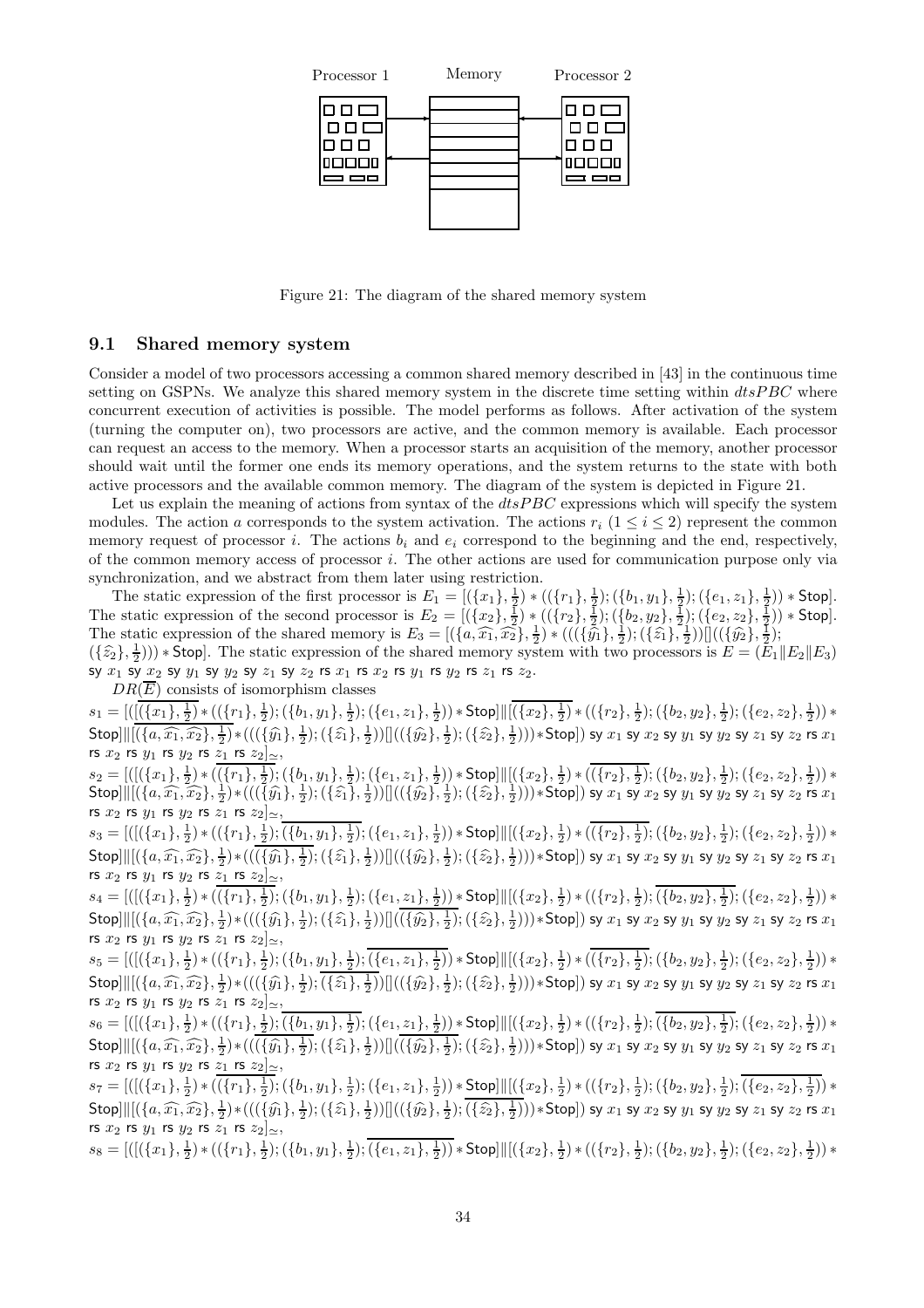



Figure 22: The transition system without empty loops of the shared memory system

 $\textsf{Stop} \| [(\{a, \widehat{x_1}, \widehat{x_2}\}, \frac{1}{2}) * (((\{\widehat{y_1}\}, \frac{1}{2}); (\{\widehat{z_1}\}, \frac{1}{2})) ] ((\{\widehat{y_2}\}, \frac{1}{2}); (\{\widehat{z_2}\}, \frac{1}{2}) ) ) * \textsf{Stop} ] ) \text{ sy } x_1 \text{ sy } x_2 \text{ sy } y_1 \text{ sy } y_2 \text{ sy } z_1 \text{ sy } z_2 \text{ rs } x_1$ rs  $x_2$  rs  $y_1$  rs  $y_2$  rs  $z_1$  rs  $z_2]_{\simeq}$ ,  $s_9 = [([(\{x_1\},\frac{1}{2})*((\{r_1\},\frac{1}{2});(\{b_1,y_1\},\frac{1}{2});(\{e_1,z_1\},\frac{1}{2})) * \underline{\text{Stop}}] \Vert [(\{x_2\},\frac{1}{2})*((\{r_2\},\frac{1}{2});(\{b_2,y_2\},\frac{1}{2});(\{e_2,z_2\},\frac{1}{2})) * \Vert [(\{x_2\},\frac{1}{2})*((\{r_2\},\frac{1}{2}));(\{b_2,y_2\},\frac{1}{2}) + (\{x_2\},\frac{1}{2}));(\{x_2\$  $\textsf{Stop} \| [(\{a, \widehat{x_1}, \widehat{x_2}\}, \frac{1}{2}) * (((\{\widehat{y_1}\}, \frac{1}{2}); (\{\widehat{z_1}\}, \frac{1}{2})) ] ((\{\widehat{y_2}\}, \frac{1}{2}); (\{\widehat{z_2}\}, \frac{1}{2}) ) ) * \textsf{Stop} ] ) \text{ sy } x_1 \text{ sy } x_2 \text{ sy } y_1 \text{ sy } y_2 \text{ sy } z_1 \text{ sy } z_2 \text{ rs } x_1$ rs  $x_2$  rs  $y_1$  rs  $y_2$  rs  $z_1$  rs  $z_2 \sim$ .

In Figure 22 the transition system without empty loops  $TS^*(\overline{E})$  is presented. In Figure 23 the underlying DTMC without empty loops  $DTMC^*(\overline{E})$  is presented.

The TPM for  $DTMC^*(\overline{E})$  is

$$
\mathbf{P}^* = \begin{bmatrix} 0 & 1 & 0 & 0 & 0 & 0 & 0 & 0 & 0 \\ 0 & 0 & \frac{1}{3} & \frac{1}{3} & 0 & \frac{1}{3} & 0 & 0 & 0 \\ 0 & 0 & 0 & 0 & \frac{1}{5} & \frac{3}{5} & 0 & \frac{1}{5} & 0 \\ 0 & 0 & 0 & 0 & 0 & \frac{3}{5} & \frac{1}{5} & 0 & \frac{1}{5} \\ 0 & \frac{1}{5} & 0 & \frac{1}{5} & 0 & 0 & 0 & \frac{3}{5} & 0 \\ 0 & 0 & 0 & 0 & 0 & 0 & 0 & \frac{1}{2} & \frac{1}{2} \\ 0 & \frac{1}{5} & \frac{1}{5} & 0 & 0 & 0 & 0 & 0 & \frac{1}{5} \\ 0 & 0 & 0 & 1 & 0 & 0 & 0 & 0 & 0 \\ 0 & 0 & 0 & 1 & 0 & 0 & 0 & 0 & 0 \end{bmatrix}
$$

.

.

In Figure 24 an alteration diagram for the transient state probabilities  $\psi_i^*[k]$   $(i \in \{1, 2, 3, 5, 6, 8\})$  of the shared memory system is presented for the time moments  $k$  ( $0 \le k \le 10$ ). It is sufficient to depict the probabilities for the states  $s_1, s_2, s_3, s_5, s_6, s_8$  only, since the corresponding values coincide for  $s_3, s_4$  as well as for  $s_5, s_7$  as well as for  $ss, so.$ 

The steady state PMF  $\psi^*$  for  $DTMC^*(\overline{E})$  is

$$
\psi^* = \left(0, \frac{3}{209}, \frac{75}{418}, \frac{75}{418}, \frac{15}{418}, \frac{46}{209}, \frac{15}{418}, \frac{35}{209}, \frac{35}{209}\right)
$$

We can now calculate performance indices.

- The average recurrence time in the state  $s_2$ , where no processor requests the memory, called the *average* system run-through, is  $\frac{1}{\psi_2^*} = \frac{209}{3} = 69\frac{2}{3}$ .
- The common memory is available in the states  $s_2, s_3, s_4, s_6$  only. The steady state probability that the memory is available is  $\psi_2^* + \psi_3^* + \psi_4^* + \psi_6^* = \frac{3}{209} + \frac{75}{418} + \frac{75}{418} + \frac{46}{209} = \frac{124}{209}$ . Then the steady state probability that the memory is used (i.e., not available) called the *shared memory utilization* is  $1 - \frac{124}{209} = \frac{85}{209}$ .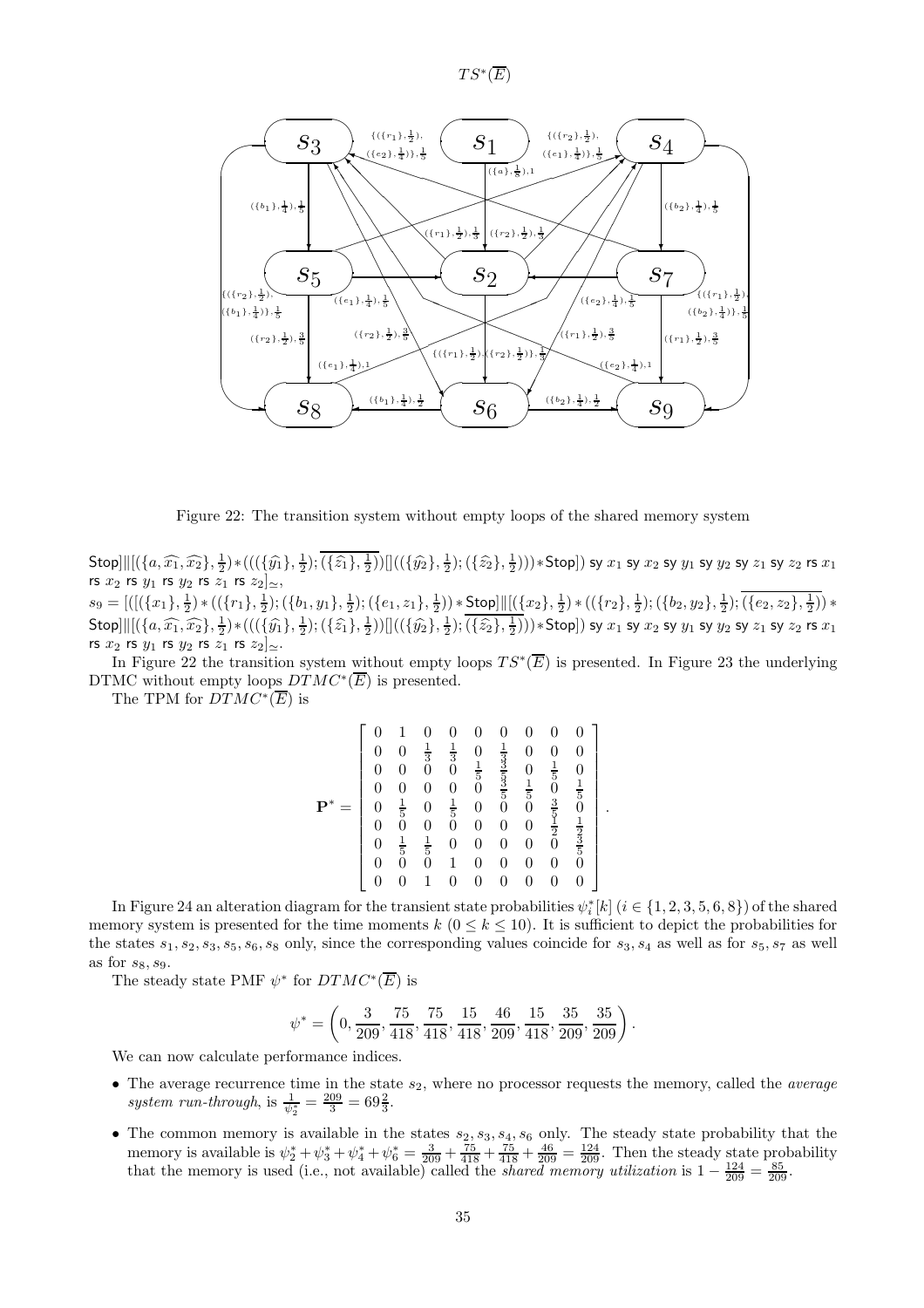



Figure 23: The underlying DTMC without empty loops of the shared memory system



Figure 24: Transient state probabilities of the shared memory system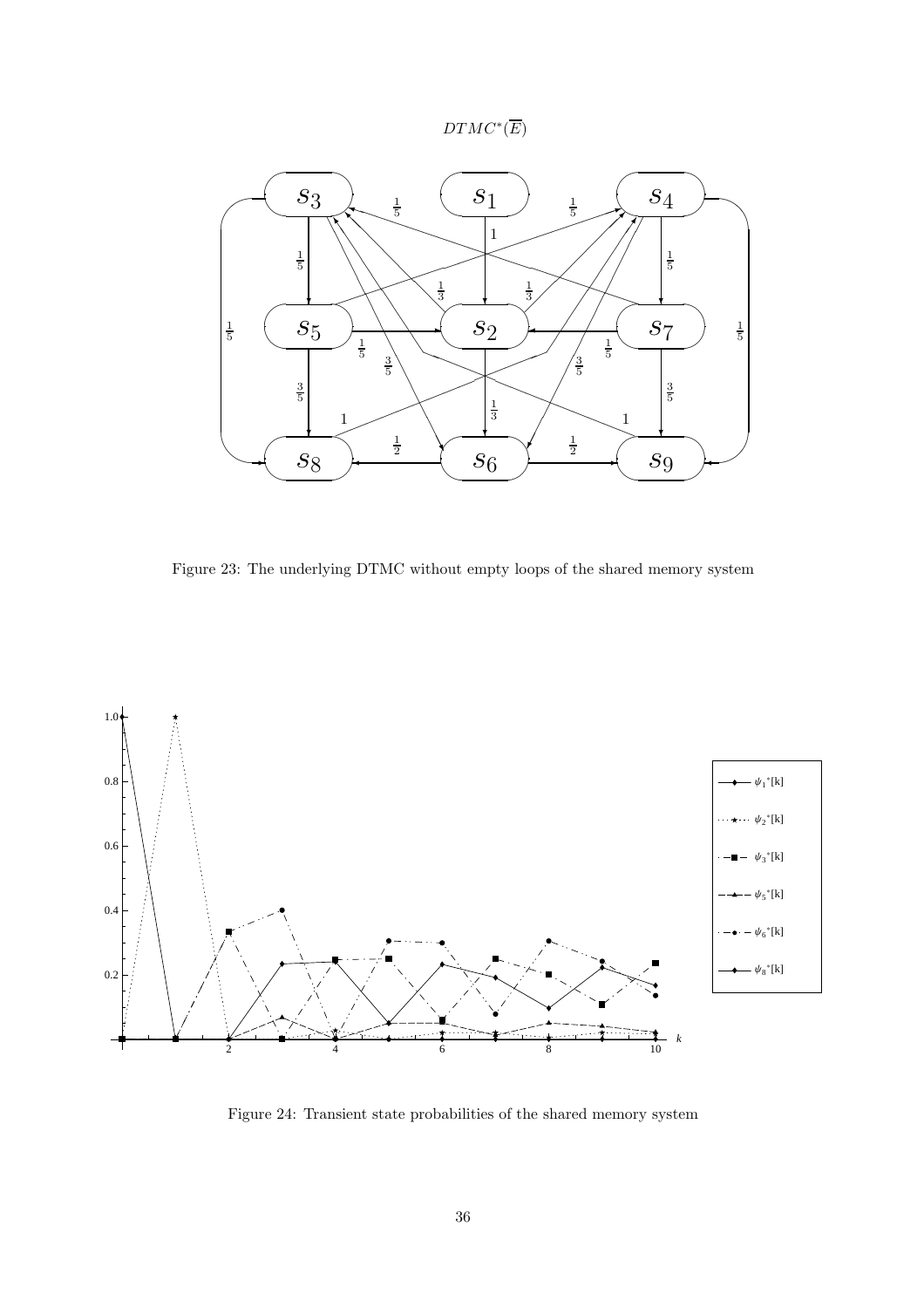

Figure 25: The marked dts-boxes of two processors and shared memory

• The common memory request of the first processor  $(\lbrace r_1 \rbrace, \frac{1}{2})$  is possible from the states  $s_2, s_4, s_7$  only. The request probability in each of the states is a sum of execution probabilities for all multisets of activities containing  $(\{r_1\}, \frac{1}{2})$ . Thus, the steady state probability of the shared memory request from the first processor is  $\psi_2^* \sum_{\{\Gamma | (\{r_1\},\frac{1}{2}) \in \Gamma\}} PT^*(\Gamma,s_2) + \psi_4^* \sum_{\{\Gamma | (\{r_1\},\frac{1}{2}) \in \Gamma\}} PT^*(\Gamma,s_4) + \psi_7^* \sum_{\{\Gamma | (\{r_1\},\frac{1}{2}) \in \Gamma\}} PT^*(\Gamma,s_7) = \frac{3}{209}$  $\left(\frac{1}{3} + \frac{1}{3}\right) + \frac{75}{418} \cdot \left(\frac{3}{5} + \frac{1}{5}\right) + \frac{15}{418} \cdot \left(\frac{3}{5} + \frac{1}{5}\right) = \frac{38}{209}.$ 

In Figure 25 the marked dts-boxes corresponding to the dynamic expressions of two processors and shared memory are depicted, i.e.,  $N_i = Box_{dts}(\overline{E_i})$  ( $1 \leq i \leq 3$ ). In Figure 26 the marked dts-box corresponding to the dynamic expression of the shared memory system is presented, i.e.,  $N = Box_{dts}(\overline{E})$ .

#### 9.2 Dining philosophers system

Consider a model of five dining philosophers, for which the Petri net interpretation was proposed in [64], in the discrete time stochastic setting of  $dtsPBC$ . The philosophers occupy a round table, and there is one fork between every neighboring persons, hence, there are five forks on the table. A philosopher needs two forks to eat, namely, his left and right one. Hence, all five philosophers cannot eat together, since otherwise there will be not enough forks available, but only one of two of them who are not neighbors. The model performs as follows. After activation of the system (coming the philosophers in the dining room), five forks appear on the table. If the left and right forks available for a philosopher, he takes them simultaneously and begins eating. At the end of eating, the philosopher places both his forks simultaneously back on the table. The strategy to pick up and release two forks simultaneously prevents the situation when a philosopher takes one fork but is not able to pick up the second one since their neighbor has already done so. In particular, we avoid a deadlock when all the philosophers take their left (right) forks and wait until their right (left) forks will be available. The diagram of the system is depicted in Figure 27.

Let us explain the meaning of actions from syntax of the  $dtsPBC$  expressions which will specify the system modules. The action a corresponds to the system activation. The actions  $b_i$  and  $e_i$  correspond to the beginning and the end, respectively, of eating of philosopher i  $(1 \le i \le 5)$ . The other actions are used for communication purpose only via synchronization, and we abstract from them later using restriction. Note that the expression of each philosopher includes two alternative subexpressions such that the second one specifies a resource (fork) sharing with the right neighbor.

The static expression of the philosopher  $i$   $(1 \leq i \leq 4)$  is  $E_i = [(\{x_i\}, \frac{1}{2}) * (((\{b_i, \hat{y}_i\}, \frac{1}{2}) ; (\{e_i, \hat{z}_i\}, \frac{1}{2}) )]$  $((\{y_{i+1}\},\frac{1}{2});(\{z_{i+1}\},\frac{1}{2}))) * \text{Stop}.$  The static expression of the philosopher 5 is  $E_5 = [(\{\overline{a},\widehat{x_1},\widehat{x_2},\widehat{x_2},\overline{x_4}\},\frac{1}{2}) *$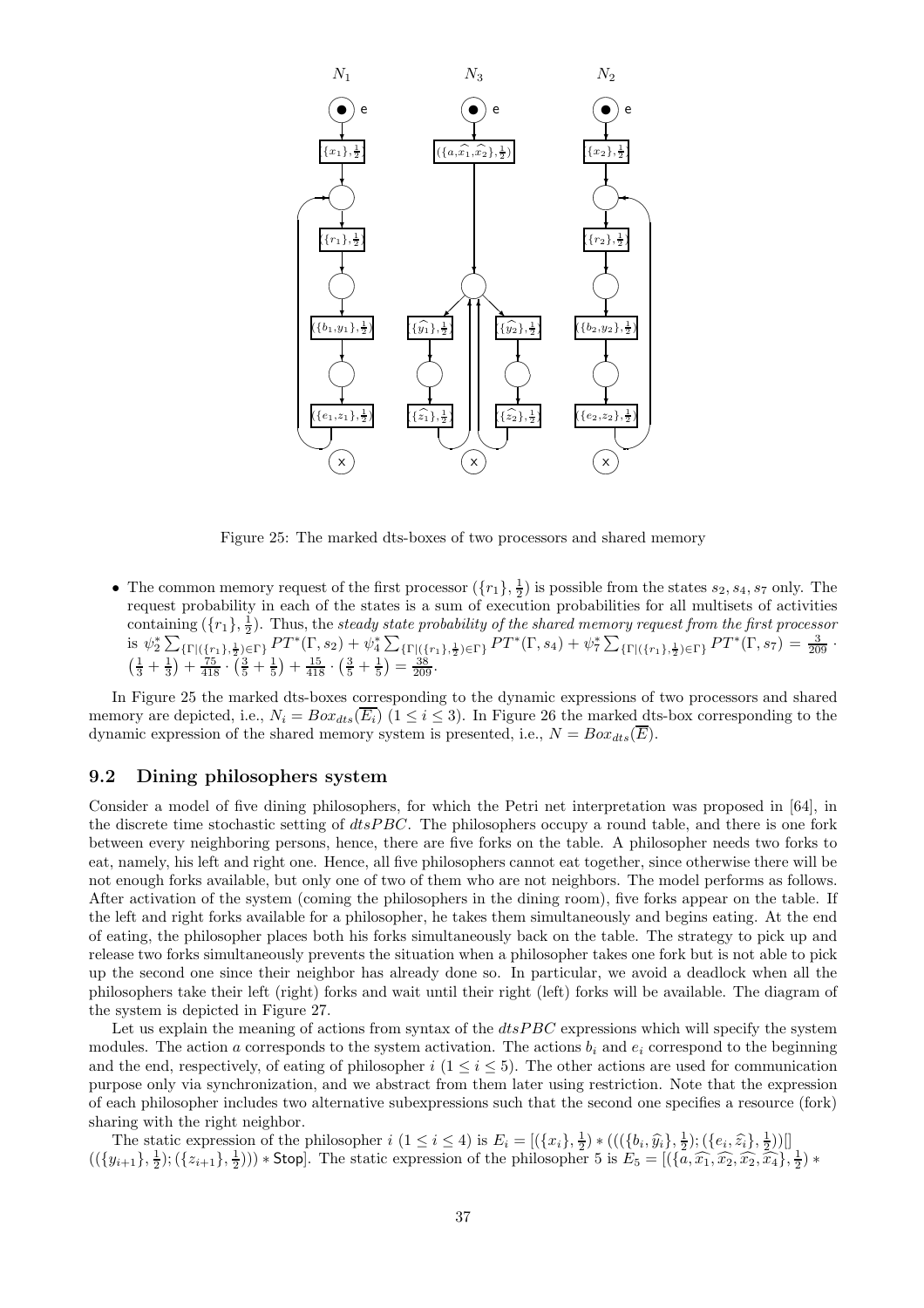

Figure 26: The marked dts-box of the shared memory system



Figure 27: The diagram of the dining philosophers system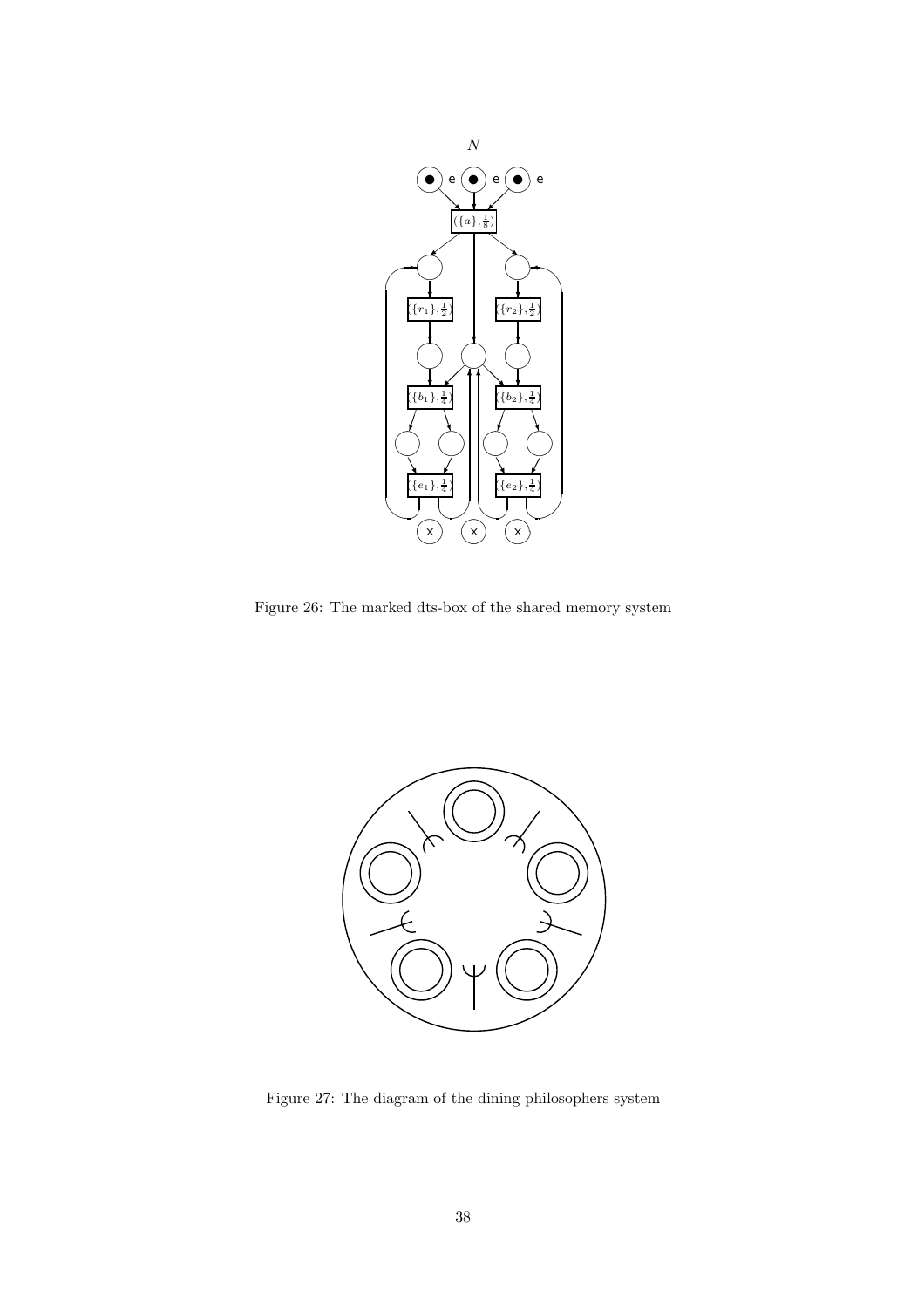$(((\{b_5, \hat{y}_5\}, \frac{1}{2}); (\{e_5, \hat{z}_5\}, \frac{1}{2}))]]((\{y_1\}, \frac{1}{2}); (\{z_1\}, \frac{1}{2}))) * \text{Stop.}$  The static expression of the dining philosophers sys- $\textrm{tem is } E = \tilde(E_1\|E_2\|E_3\|\tilde{E}_4\|E_5)$  sy  $x_1$  sy  $x_2$  sy  $x_3$  sy  $x_4$  sy  $y_1$  sy  $y_2$  sy  $y_3$  sy  $y_4$  sy  $y_5$  sy  $z_1$  sy  $z_2$  sy  $z_3$  sy  $z_4$  sy  $z_5$  rs  $x_1$ rs  $x_2$  rs  $x_3$  rs  $x_4$  rs  $y_1$  rs  $y_2$  rs  $y_3$  rs  $y_4$  rs  $y_5$  rs  $z_1$  rs  $z_2$  rs  $z_3$  rs  $z_4$  rs  $z_5$ .

 $DR(\overline{E})$  consists of isomorphism classes

 $s_1=[([(\{x_1\},\tfrac{1}{2})*(((\{(b_1,\widehat{y_1}\},\tfrac{1}{2});(\{e_1,\widehat{z_1}\},\tfrac{1}{2}))]]((\{y_2\},\tfrac{1}{2});(\{z_2\},\tfrac{1}{2}))) * \mathsf{Stop}]||[(\{x_2\},\tfrac{1}{2})*(((\{b_2,\widehat{y_2}\},\tfrac{1}{2});(\{z_2\},\tfrac{1}{2}))))$  $(\{\underline{e_2}, \hat{z_2}\}, \frac{1}{2})) [((\{y_3\}, \frac{1}{2}); (\{z_3\}, \frac{1}{2}))) * \text{Stop}] \ | [(\{x_3\}, \frac{1}{2}) * (((\{b_3, \hat{y_3}\}, \frac{1}{2}); (\{e_3, \hat{z_3}\}, \frac{1}{2})) ] ((\{y_4\}, \frac{1}{2}); (\{z_4\}, \frac{1}{2}))) * \text{Stop}]$  $\| [(\{x_4\}, \frac{1}{2}) * (((\{b_4, \hat{y_4}\}, \frac{1}{2}); (\{e_4, \hat{z_4}\}, \frac{1}{2}))]]((\{y_5\}, \frac{1}{2}); (\{z_5\}, \frac{1}{2}))) * \text{Stop} ] \| [(\{a, \hat{x_1}, \hat{x_2}, \hat{x_2}, \hat{x_4}\}, \frac{1}{2}) * (((\{b_5, \hat{y_5}\}, \frac{1}{2}); (\{z_5\}, \frac{1}{2}))) * \text{Stop} ] \|$  $(\{e_5, \hat{z}_5\}, \frac{1}{2})\right) [((\{y_1\}, \frac{1}{2}); (\{z_1\}, \frac{1}{2}))) * \overline{\text{Stop}}]$  sy  $x_1$  sy  $x_2$  sy  $x_3$  sy  $x_4$  sy  $y_1$  sy  $y_2$  sy  $y_3$  sy  $y_4$  sy  $y_5$  sy  $z_1$  sy  $z_2$  sy  $z_3$ sy  $z_4$  sy  $z_5$  rs  $x_1$  rs  $x_2$  rs  $x_3$  rs  $x_4$  rs  $y_1$  rs  $y_2$  rs  $y_3$  rs  $y_4$  rs  $y_5$  rs  $z_1$  rs  $z_2$  rs  $z_3$  rs  $z_4$  rs  $z_5]_{\simeq}$ ,  $s_2=[([(\{x_1\},\frac{1}{2})*(((\{b_1,\hat{y_1}\},\frac{1}{2});(\{e_1,\hat{z_1}\},\frac{1}{2}))]]((\{y_2\},\frac{1}{2});(\{z_2\},\frac{1}{2}))) * \mathsf{Stop}]||[(\{x_2\},\frac{1}{2})*(((\{b_2,\hat{y_2}\},\frac{1}{2});(\{x_2\},\frac{1}{2}))))$  $(\{e_2, \hat{z_2}\}, \frac{1}{2})) [ \frac{((\{y_3\}, \frac{1}{2}); (\{z_3\}, \frac{1}{2}))) * \text{Stop} ] \text{ } [[\{x_3\}, \frac{1}{2}) * (((\{b_3, \hat{y_3}\}, \frac{1}{2}); (\{e_3, \hat{z_3}\}, \frac{1}{2})) ] ((\{y_4\}, \frac{1}{2}); (\{\underline{z_4\}, \frac{1}{2}) ) ) * \text{Stop} ]$  $\begin{equation} \frac{\left\| \left[ \left( \{x_{4}\}, \frac{1}{2} \right) \ast \left( \left( \left( \{b_{4}, \hat{y_{4}}\}, \frac{1}{2} \right) ; \left( \{e_{4}, \hat{z_{4}}\}, \frac{1}{2} \right) \right) \right] \left( \left( \{y_{5}\}, \frac{1}{2} \right) ; \left( \{z_{5}\}, \frac{1}{2} \right) \right) \right\} \end{equation}$   $\text{Stop} \begin{equation} \left[ \left( \{a, \widehat{x_{1}}, \widehat{x_{2}}, \widehat{x_{2}}, \widehat{x_{4}}\}, \frac{$  $(\{e_5, \hat{z}_5\}, \frac{1}{2})) [((\{y_1\}, \frac{1}{2}); (\{z_1\}, \frac{1}{2}))) * \text{Stop}])$  sy  $x_1$  sy  $x_2$  sy  $x_3$  sy  $x_4$  sy  $y_1$  sy  $y_2$  sy  $y_3$  sy  $y_4$  sy  $y_5$  sy  $z_1$  sy  $z_2$  sy  $z_3$ sy  $z_4$  sy  $z_5$  rs  $x_1$  rs  $x_2$  rs  $x_3$  rs  $x_4$  rs  $y_1$  rs  $y_2$  rs  $y_3$  rs  $y_4$  rs  $y_5$  rs  $z_1$  rs  $z_2$  rs  $z_3$  rs  $z_4$  rs  $z_5$ ] $\approx$ ,  $s_3=[([(\{x_1\},\frac{1}{2})*(((\{b_1,\hat{y_1}\},\frac{1}{2});(\{e_1,\hat{z_1}\},\frac{1}{2}))]]((\{y_2\},\frac{1}{2});(\{z_2\},\frac{1}{2}))) * \mathsf{Stop}]]|[(\{x_2\},\frac{1}{2})*(((\{b_2,\hat{y_2}\},\frac{1}{2});(\{e_2\},\frac{1}{2})))$  $(\{e_2, \hat{z_2}\}, \frac{1}{2})) [[(\{y_3\}, \frac{1}{2}); (\{z_3\}, \frac{1}{2})))*{\text{Stop}] | [(\{x_3\}, \frac{1}{2}) * (((\{b_3, \hat{y_3}\}, \frac{1}{2}); (\{e_3, \hat{z_3}\}, \frac{1}{2})) ] ((\{y_4\}, \frac{1}{2}); (\{z_4\}, \frac{1}{2})))*{\text{Stop}}$  $\begin{equation} \Vert [(\{x_4\},\tfrac{1}{2})\ast (((\{b_4,\widehat{y_4}\},\tfrac{1}{2});(\{e_4,\widehat{z_4}\},\tfrac{1}{2}))]]((\{y_5\},\tfrac{1}{2});(\{z_5\},\tfrac{1}{2})))\ast\mathsf{Stop}]\Vert [(\{a,\widehat{x_1},\widehat{x_2},\widehat{x_2},\widehat{x_4}\},\tfrac{1}{2})\ast (((\{b_5,\widehat{y_5}\},\tfrac{1}{2});(\{y_5\},\tfrac{1}{2}))]]](\Vert \Vert \Vert \Vert \Vert \Vert \Vert \Vert \Vert \Vert \Vert \$  $(\{e_5, \hat{z}_5\}, \frac{1}{2})) [((\{y_1\}, \frac{1}{2}); (\{z_1\}, \frac{1}{2}))) * \text{Stop}])$  sy  $x_1$  sy  $x_2$  sy  $x_3$  sy  $x_4$  sy  $y_1$  sy  $y_2$  sy  $y_3$  sy  $y_4$  sy  $y_5$  sy  $z_1$  sy  $z_2$  sy  $z_3$ sy  $z_4$  sy  $z_5$  rs  $x_1$  rs  $x_2$  rs  $x_3$  rs  $x_4$  rs  $y_1$  rs  $y_2$  rs  $y_3$  rs  $y_4$  rs  $y_5$  rs  $z_1$  rs  $z_2$  rs  $z_3$  rs  $z_4$  rs  $z_5]_{\simeq}$ ,  $s_4 = [([(\{x_1\},\frac{1}{2}) * (((\{b_1,\hat{y_1}\},\frac{1}{2});(\{e_1,\hat{z_1}\},\frac{1}{2}))]]((\{y_2\},\frac{1}{2});(\{z_2\},\frac{1}{2}))) * \textsf{Stop}]||[(\{x_2\},\frac{1}{2}) * (((\{b_2,\hat{y_2}\},\frac{1}{2});(\{b_2\},\frac{1}{2}) ,\dots,(\{b_k\},\frac{1}{2})))$  $(\{e_2, \hat{z_2}\}, \frac{1}{2})) [((\{y_3\}, \frac{1}{2}); (\{z_3\}, \frac{1}{2}))) * \text{Stop}] \ | [(\{x_3\}, \frac{1}{2}) * (((\{b_3, \hat{y_3}\}, \frac{1}{2}); (\{e_3, \hat{z_3}\}, \frac{1}{2})) ] ((\{y_4\}, \frac{1}{2}); (\{z_4\}, \frac{1}{2}))) * \text{Stop}]$  $\begin{split} &\|[(\{x_4\},\tfrac{1}{2})\ast(((\{b_4,\widehat{y_4}\},\tfrac{1}{2});(\{e_4,\widehat{z_4}\},\tfrac{1}{2}))]\big((\{y_5\},\tfrac{1}{2});(\{z_5\},\tfrac{1}{2}))\big) \ast\mathsf{Stop}]\|[(\{a,\widehat{x_1},\widehat{x_2},\widehat{x_2},\widehat{x_4}\},\tfrac{1}{2})\ast(((\{b_5,\widehat{y_5}\},\tfrac{1}{2});\mathcal{F}\big) \ast(\{b_5,\widehat{y_5}\},\tfrac{1}{2})\big) \ast$  $(\{e_5, \hat{z}_5\}, \frac{1}{2})) [((\{y_1\}, \frac{1}{2}); (\{z_1\}, \frac{1}{2}))) * \text{Stop}])$  sy  $x_1$  sy  $x_2$  sy  $x_3$  sy  $x_4$  sy  $y_1$  sy  $y_2$  sy  $y_3$  sy  $y_4$  sy  $y_5$  sy  $z_1$  sy  $z_2$  sy  $z_3$ sy  $z_4$  sy  $z_5$  rs  $x_1$  rs  $x_2$  rs  $x_3$  rs  $x_4$  rs  $y_1$  rs  $y_2$  rs  $y_3$  rs  $y_4$  rs  $y_5$  rs  $z_1$  rs  $z_2$  rs  $z_3$  rs  $z_4$  rs  $z_5|_{\simeq}$ ,  $s_5 = [([({x_1},\frac{1}{2})*((({b_1},\hat{y_1}),\frac{1}{2});({e_1},\hat{z_1}),\frac{1}{2}))]]((\{y_2\},\frac{1}{2});(\{z_2\},\frac{1}{2})) * \text{Stop}]]][( \{(x_2\},\frac{1}{2}) * ((({b_2},\hat{y_2},\frac{1}{2});({e_1},\hat{z_1}),\frac{1}{2})$  $(\{e_2, \hat{z}_2\}, \frac{1}{2})) [ \frac{((\{y_3\}, \frac{1}{2}); (\{z_3\}, \frac{1}{2}))) * \text{Stop} ] \text{ } [[\{x_3\}, \frac{1}{2}) * (((\{b_3, \hat{y_3}\}, \frac{1}{2}); (\{e_3, \hat{z_3}\}, \frac{1}{2})) ] ((\{y_4\}, \frac{1}{2}); (\{z_4\}, \frac{1}{2}))) * \text{Stop} ]$  $\begin{split} &\|[(\{x_4\},\tfrac{1}{2})*(((\{b_4,\widehat{y_4}\},\tfrac{1}{2});(\{e_4,\widehat{z_4}\},\tfrac{1}{2}))]((\{y_5\},\tfrac{1}{2});(\{z_5\},\tfrac{1}{2}))) * \mathsf{Stop}]\|[(\{a,\widehat{x_1},\widehat{x_2},\widehat{x_2},\widehat{x_4}\},\tfrac{1}{2})*(((\{b_5,\widehat{y_5}\},\tfrac{1}{2});(\{z_5\},\tfrac{1}{2}))) * \mathsf{Stop}]\|[(\{a,\widehat{x_1},\widehat{x_2},$  $(\{e_5, \hat{z}_5\}, \frac{1}{2})) [((\{y_1\}, \frac{1}{2}); (\{z_1\}, \frac{1}{2}))) * \text{Stop}])$  sy  $x_1$  sy  $x_2$  sy  $x_3$  sy  $x_4$  sy  $y_1$  sy  $y_2$  sy  $y_3$  sy  $y_4$  sy  $y_5$  sy  $z_1$  sy  $z_2$  sy  $z_3$ sy  $z_4$  sy  $z_5$  rs  $x_1$  rs  $x_2$  rs  $x_3$  rs  $x_4$  rs  $y_1$  rs  $y_2$  rs  $y_3$  rs  $y_4$  rs  $y_5$  rs  $z_1$  rs  $z_2$  rs  $z_3$  rs  $z_4$  rs  $z_5]_{\simeq}$ ,  $s_6 = [([({x_1}, \frac{1}{2})*((({b_1}, \hat{y_1}, \frac{1}{2});({e_1}, \hat{z_1}, \frac{1}{2}))]]((\{y_2\}, \frac{1}{2});({\{z_2\}, \frac{1}{2})}))*$  Stop]|| $[{(x_2}, \frac{1}{2})*((({b_2}, \hat{y_2}, \frac{1}{2});$  $(\{e_2, \hat{z}_2\}, \frac{1}{2})) [((\{y_3\}, \frac{1}{2}); (\{z_3\}, \frac{1}{2}))) * \text{Stop}] \ | [(\{x_3\}, \frac{1}{2}) * (((\{b_3, \hat{y_3}\}, \frac{1}{2}); (\{e_3, \hat{z_3}\}, \frac{1}{2})) ] ((\{y_4\}, \frac{1}{2}); (\{z_4\}, \frac{1}{2}))) * \text{Stop}]$  $\begin{equation} \Vert [(\{x_4\},\tfrac{1}{2})\ast((\{\underline{(b_4,\hat{y_4}\},\tfrac{1}{2});(\{e_4,\hat{z_4}\},\tfrac{1}{2}))]]((\{y_5\},\tfrac{1}{2});(\{z_5\},\tfrac{1}{2})))\ast\mathsf{Stop}]\Vert [(\{a,\widehat{x_1},\widehat{x_2},\widehat{x_2},\widehat{x_4}\},\tfrac{1}{2})\ast(((\{b_5,\hat{y_5}\},\tfrac{1}{2});\{\underline{(b_5,\hat{y_5}\},\tfrac{1}{2})\ast((\{\underline{b_5},\hat{y_5}\$  $(\{e_5, \hat{z}_5\}, \frac{1}{2})) [((\{y_1\}, \frac{1}{2}); (\{z_1\}, \frac{1}{2}))) * \text{Stop}])$  sy  $x_1$  sy  $x_2$  sy  $x_3$  sy  $x_4$  sy  $y_1$  sy  $y_2$  sy  $y_3$  sy  $y_4$  sy  $y_5$  sy  $z_1$  sy  $z_2$  sy  $z_3$ sy  $z_4$  sy  $z_5$  rs  $x_1$  rs  $x_2$  rs  $x_3$  rs  $x_4$  rs  $y_1$  rs  $y_2$  rs  $y_3$  rs  $y_4$  rs  $y_5$  rs  $z_1$  rs  $z_2$  rs  $z_3$  rs  $z_4$  rs  $z_5]_{\simeq}$ ,  $s_7 = [([({x_1}, \frac{1}{2})*((({b_1}, \hat{y_1}), \frac{1}{2});({e_1}, \hat{z_1}), \frac{1}{2}))]]((\{y_2\}, \frac{1}{2});(\{z_2\}, \frac{1}{2})) * \text{Stop}]]][(\{x_2\}, \frac{1}{2}) * ((({b_2}, \hat{y_2}, \frac{1}{2});$  $(\{e_2, \hat{z_2}\}, \frac{1}{2})) [((\{y_3\}, \frac{1}{2}); (\{z_3\}, \frac{1}{2}))) * \text{Stop} ] \underbrace{||[(\{x_3\}, \frac{1}{2}) * (((\{b_3, \hat{y_3}\}, \frac{1}{2}); (\{e_3, \hat{z_3}\}, \frac{1}{2})) ] ((\{y_4\}, \frac{1}{2}); (\{\underline{z_4\}, \frac{1}{2}) ) * \text{Stop}}$  $\begin{equation} \frac{\left\| \left[ \left( \{x_{4}\}, \frac{1}{2} \right) \ast \left( \left( \left( \{b_{4}, \hat{y_{4}}\}, \frac{1}{2} \right) ; \left( \{e_{4}, \hat{z_{4}}\}, \frac{1}{2} \right) \right) \right] \left( \left( \{y_{5}\}, \frac{1}{2} \right) ; \left( \{z_{5}\}, \frac{1}{2} \right) \right) \right\} \end{equation}$   $\text{Stop} \begin{equation} \left[ \left( \{a, \widehat{x_{1}}, \widehat{x_{2}}, \widehat{x_{2}}, \widehat{x_{4}}\}, \frac{$  $(\{e_5, \hat{z}_5\}, \frac{1}{2})) [((\{y_1\}, \frac{1}{2}); (\{z_1\}, \frac{1}{2}))) * \text{Stop}])$  sy  $x_1$  sy  $x_2$  sy  $x_3$  sy  $x_4$  sy  $y_1$  sy  $y_2$  sy  $y_3$  sy  $y_4$  sy  $y_5$  sy  $z_1$  sy  $z_2$  sy  $z_3$ sy  $z_4$  sy  $z_5$  rs  $x_1$  rs  $x_2$  rs  $x_3$  rs  $x_4$  rs  $y_1$  rs  $y_2$  rs  $y_3$  rs  $y_4$  rs  $y_5$  rs  $z_1$  rs  $z_2$  rs  $z_3$  rs  $z_4$  rs  $z_5]_{\simeq}$ ,  $s_8 = [([(\{x_1\},\frac{1}{2})*(((\{b_1,\hat{y_1}\},\frac{1}{2});(\{e_1,\hat{z_1}\},\frac{1}{2}))]]((\{y_2\},\frac{1}{2});(\{z_2\},\frac{1}{2}))) * \mathsf{Stop}]||[(\{x_2\},\frac{1}{2})*(((\{b_2,\hat{y_2}\},\frac{1}{2});(\{e_2\},\frac{1}{2})))$  $(({e_2},\hat{z_2},\frac{1}{2}))[(({y_3},\frac{1}{2});( {z_3},\frac{1}{2}))) * \text{Stop}][[({x_3},\frac{1}{2}) * ((({b_3},\hat{y_3},\frac{1}{2});( {e_3},\hat{z_3},\frac{1}{2}))][( {(y_4},\frac{1}{2});( {z_4},\frac{1}{2}) ) * \text{Stop}]$  $\begin{equation} \frac{\left\| \left[ \left( \{x_{4}\}, \frac{1}{2} \right) \ast \left( \left( \left( \{b_{4}, \hat{y_{4}}\}, \frac{1}{2} \right) ; \left( \{e_{4}, \hat{z_{4}}\}, \frac{1}{2} \right) \right) \right] \left( \left( \{y_{5}\}, \frac{1}{2} \right) ; \left( \{z_{5}\}, \frac{1}{2} \right) \right) \right\} \end{equation}$   $\text{Stop} \begin{equation} \left[ \left( \{a, \widehat{x_{1}}, \widehat{x_{2}}, \widehat{x_{2}}, \widehat{x_{4}}\}, \frac{$  $(\{e_5, \hat{z}_5\}, \frac{1}{2})) [((\{y_1\}, \frac{1}{2}); (\{z_1\}, \frac{1}{2}))) * \text{Stop}])$  sy  $x_1$  sy  $x_2$  sy  $x_3$  sy  $x_4$  sy  $y_1$  sy  $y_2$  sy  $y_3$  sy  $y_4$  sy  $y_5$  sy  $z_1$  sy  $z_2$  sy  $z_3$ sy  $z_4$  sy  $z_5$  rs  $x_1$  rs  $x_2$  rs  $x_3$  rs  $x_4$  rs  $y_1$  rs  $y_2$  rs  $y_3$  rs  $y_4$  rs  $y_5$  rs  $z_1$  rs  $z_2$  rs  $z_3$  rs  $z_4$  rs  $z_5]_{\simeq}$ ,  $s_9 = [([({x_1}, \frac{1}{2})*((({b_1}, \hat{y_1}), \frac{1}{2});({e_1}, \hat{z_1}), \frac{1}{2}))]]((\{y_2\}, \frac{1}{2});(\{z_2\}, \frac{1}{2})) * \text{Stop}]]][(\{x_2\}, \frac{1}{2}) * ((({b_2}, \hat{y_2}, \frac{1}{2});$  $(\{e_2, \hat{z_2}\}, \frac{1}{2})) [((\{y_3\}, \frac{1}{2}); (\{z_3\}, \frac{1}{2}))) * \text{Stop}] \ | [(\{x_3\}, \frac{1}{2}) * (((\{b_3, \hat{y_3}\}, \frac{1}{2}); (\{e_3, \hat{z_3}\}, \frac{1}{2})) ] ((\{y_4\}, \frac{1}{2}); (\{z_4\}, \frac{1}{2}))) * \text{Stop}]$  $\frac{\left\|\left[\left(\{x_{4}\},\frac{1}{2}\right)\ast\left(\left(\left(\{b_{4},\hat{y_{4}}\},\frac{1}{2}\right);\left(\{e_{4},\hat{z_{4}}\},\frac{1}{2}\right)\right)\right]\left(\left(\{y_{5}\},\frac{1}{2}\right);\left(\{z_{5}\},\frac{1}{2}\right)\right)\right\}\times \text{Stop}\right\| \left\|\left[\left(\{a,\widehat{x_{1}},\widehat{x_{2}},\widehat{x_{2}},\widehat{x_{4}}\},\frac{1}{2}\right)\ast\left(\left(\left(\{b_{5},\hat{y_{5}}\},\frac{1}{2}\right);\left(\{b_{$  $(\{e_5, \hat{z}_5\}, \frac{1}{2})) [((\{y_1\}, \frac{1}{2}); (\{z_1\}, \frac{1}{2}))) * \text{Stop}])$  sy  $x_1$  sy  $x_2$  sy  $x_3$  sy  $x_4$  sy  $y_1$  sy  $y_2$  sy  $y_3$  sy  $y_4$  sy  $y_5$  sy  $z_1$  sy  $z_2$  sy  $z_3$ sy  $z_4$  sy  $z_5$  rs  $x_1$  rs  $x_2$  rs  $x_3$  rs  $x_4$  rs  $y_1$  rs  $y_2$  rs  $y_3$  rs  $y_4$  rs  $y_5$  rs  $z_1$  rs  $z_2$  rs  $z_3$  rs  $z_4$  rs  $z_5|_{\approx}$ ,  $s_{10} = [([({x_1}, {1\over2})\ast ((({{b_1}, \hat{y_1}}, {1\over2});({{e_1}, \hat{z_1}}, {1\over2}))]](({{y_2}, {1\over2}});({{z_2}, {1\over2}}))\ast {\mathsf{Stop}}]||[({{x_2}, {1\over2}})\ast ((({{b_2}, \hat{y_2}}, {1\over2});$  $(\{e_2, \hat{z}_2\}, \frac{1}{2})) [((\{y_3\}, \frac{1}{2}); (\{z_3\}, \frac{1}{2}))) * \text{Stop}] \ | [(\{x_3\}, \frac{1}{2}) * (((\{b_3, \hat{y_3}\}, \frac{1}{2}); (\{e_3, \hat{z_3}\}, \frac{1}{2})) ] ((\{y_4\}, \frac{1}{2}); (\{z_4\}, \frac{1}{2}))) * \text{Stop}]$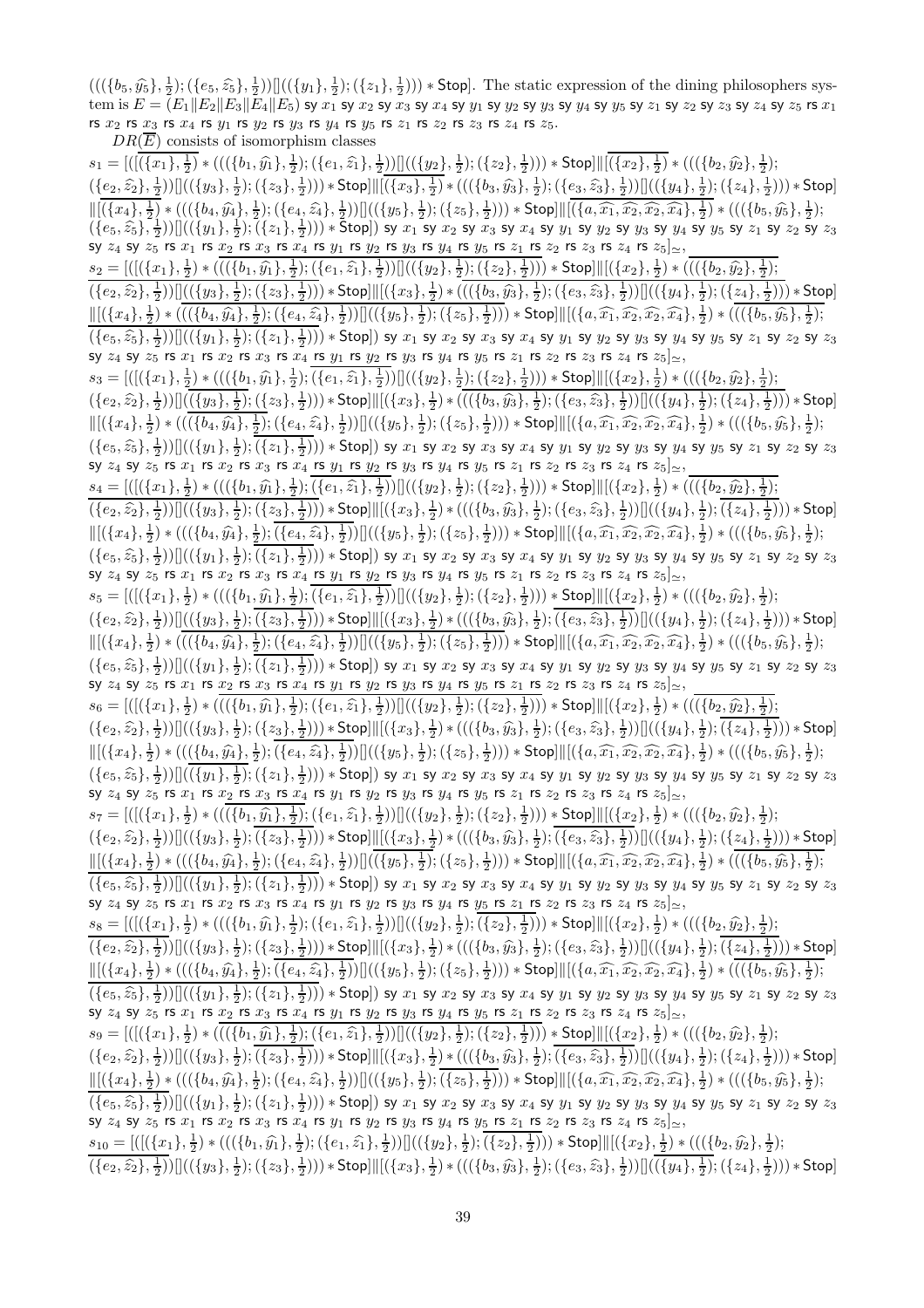$\| [(\{x_4\}, \frac{1}{2}) * (((\{b_4, \hat{y_4}\}, \frac{1}{2}); (\{e_4, \hat{z_4}\}, \frac{1}{2}))] \| ((\{y_5\}, \frac{1}{2}); (\{z_5\}, \frac{1}{2}))) * \text{Stop} ] \| [(\{a, \hat{x_1}, \hat{x_2}, \hat{x_2}, \hat{x_4}\}, \frac{1}{2}) * (((\{b_5, \hat{y_5}\}, \frac{1}{2}); (\{z_5\}, \frac{1}{2})) \|$  $(\{e_5, \hat{z}_5\}, \frac{1}{2})\right) [((\{y_1\}, \frac{1}{2}); (\{z_1\}, \frac{1}{2}))) * \overline{\text{Stop}}]$  sy  $x_1$  sy  $x_2$  sy  $x_3$  sy  $x_4$  sy  $y_1$  sy  $y_2$  sy  $y_3$  sy  $y_4$  sy  $y_5$  sy  $z_1$  sy  $z_2$  sy  $z_3$ sy  $z_4$  sy  $z_5$  rs  $x_1$  rs  $x_2$  rs  $x_3$  rs  $x_4$  rs  $y_1$  rs  $y_2$  rs  $y_3$  rs  $y_4$  rs  $y_5$  rs  $z_1$  rs  $z_2$  rs  $z_3$  rs  $z_4$  rs  $z_5]_{\simeq}$ ,  $s_{11} = [([(\{x_1\},\frac{1}{2}) * (((\{b_1,\hat{y_1}\},\frac{1}{2});(\{e_1,\hat{z_1}\},\frac{1}{2}))]]((\{y_2\},\frac{1}{2});(\{z_2\},\frac{1}{2})) * \mathsf{Stop}]||[(\{x_2\},\frac{1}{2}) * (((\{b_2,\hat{y_2}\},\frac{1}{2});(\{b_2\},\frac{1}{2}) * ))]$  $(\{e_2, \hat{z_2}\}, \frac{1}{2})) [((\{y_3\}, \frac{1}{2}); (\{z_3\}, \frac{1}{2}))) * \text{Stop}] \ | [(\{x_3\}, \frac{1}{2}) * (((\{b_3, \hat{y_3}\}, \frac{1}{2}); (\{e_3, \hat{z_3}\}, \frac{1}{2})) ] ((\{y_4\}, \frac{1}{2}); (\{z_4\}, \frac{1}{2}))) * \text{Stop}]$  $\frac{\left\|\left[\left(\{x_{4}\},\frac{1}{2}\right)\ast\left(\left(\left(\{b_{4},\hat{y_{4}}\},\frac{1}{2}\right);\left(\{e_{4},\hat{z_{4}}\},\frac{1}{2}\right)\right)\right]\left(\left(\{y_{5}\},\frac{1}{2}\right);\left(\{z_{5}\},\frac{1}{2}\right)\right)\right\}\ast \mathsf{Stop}\right\| \left\|\left(\{a,\widehat{x_{1}},\widehat{x_{2}},\widehat{x_{2}},\widehat{x_{4}}\},\frac{1}{2}\right)\ast\left(\left(\left(\{b_{5},\hat{y_{5}}\},\frac{1}{2}\right);\left(\{b_{5$  $(\{e_5, \hat{z}_5\}, \frac{1}{2})) [((\{y_1\}, \frac{1}{2}); (\{z_1\}, \frac{1}{2}))) * \text{Stop}])$  sy  $x_1$  sy  $x_2$  sy  $x_3$  sy  $x_4$  sy  $y_1$  sy  $y_2$  sy  $y_3$  sy  $y_4$  sy  $y_5$  sy  $z_1$  sy  $z_2$  sy  $z_3$ sy  $z_4$  sy  $z_5$  rs  $x_1$  rs  $x_2$  rs  $x_3$  rs  $x_4$  rs  $y_1$  rs  $y_2$  rs  $y_3$  rs  $y_4$  rs  $y_5$  rs  $z_1$  rs  $z_2$  rs  $z_3$  rs  $z_4$  rs  $z_5$ ] $\approx$  $s_{12} = [([({x_1}, {1\over2}) * ((({{b_1}, \hat{y_1}}, {1\over2}) ;({{e_1}, \hat{z_1}}, {1\over2})) ](({{y_2}, {1\over2}} );({{z_2}, {1\over2}}))) * Stop] ||[({{x_2}, {1\over2}}) * ((({{b_2}, \hat{y_2}}, {1\over2}) ;({{x_2}, {1\over2}}))]$  $(\{e_2, \hat{z_2}\}, \frac{1}{2})) [((\{y_3\}, \frac{1}{2}); (\{z_3\}, \frac{1}{2}))) * \text{Stop}] \ | [(\{x_3\}, \frac{1}{2}) * (((\{b_3, \hat{y_3}\}, \frac{1}{2}); (\{e_3, \hat{z_3}\}, \frac{1}{2})) ] ((\{y_4\}, \frac{1}{2}); (\{z_4\}, \frac{1}{2}))) * \text{Stop}]$  $\frac{\left\|\left[\left(\{x_{4}\},\frac{1}{2}\right)\ast\left(\left(\left(\{b_{4},\hat{y_{4}}\},\frac{1}{2}\right);\left(\{e_{4},\hat{z_{4}}\},\frac{1}{2}\right)\right)\right]\left(\left(\{y_{5}\},\frac{1}{2}\right);\left(\{z_{5}\},\frac{1}{2}\right)\right)\right\}\times \text{Stop}\right\| \left\|\left[\left(\{a,\widehat{x_{1}},\widehat{x_{2}},\widehat{x_{2}},\widehat{x_{4}}\},\frac{1}{2}\right)\ast\left(\left(\left(\{b_{5},\hat{y_{5}}\},\frac{1}{2}\right);\left(\{b_{$  $(\{e_5, \hat{z}_5\}, \frac{1}{2})) [((\{y_1\}, \frac{1}{2}); (\{z_1\}, \frac{1}{2}))) * \text{Stop}])$  sy  $x_1$  sy  $x_2$  sy  $x_3$  sy  $x_4$  sy  $y_1$  sy  $y_2$  sy  $y_3$  sy  $y_4$  sy  $y_5$  sy  $z_1$  sy  $z_2$  sy  $z_3$ sy  $z_4$  sy  $z_5$  rs  $x_1$  rs  $x_2$  rs  $x_3$  rs  $x_4$  rs  $y_1$  rs  $y_2$  rs  $y_3$  rs  $y_4$  rs  $y_5$  rs  $z_1$  rs  $z_2$  rs  $z_3$  rs  $z_4$  rs  $z_5]_{\simeq}$ .

In Figure 28 the transition system without empty loops  $TS^*(\overline{E})$  is presented. In Figure 29 the underlying DTMC without empty loops  $DTMC^*(\overline{E})$  is presented.

The TPM for  $DTMC^*(\overline{E})$  is

$$
\mathbf{P^*} = \begin{bmatrix} 0 & 1 & 0 & 0 & 0 & 0 & 0 & 0 & 0 & 0 & 0 & 0 & 0 \\ 0 & 0 & \frac{3}{20} & \frac{1}{20} & \frac{1}{20} & \frac{3}{20} & \frac{3}{20} & \frac{1}{20} & \frac{1}{20} & \frac{3}{20} & \frac{3}{20} & \frac{1}{20} \\ 0 & \frac{3}{11} & 0 & \frac{3}{11} & \frac{3}{11} & \frac{1}{11} & 0 & 0 & 0 & 0 & 0 & 0 \\ 0 & \frac{1}{7} & \frac{3}{7} & 0 & 0 & \frac{3}{7} & 0 & 0 & 0 & 0 & 0 & 0 \\ 0 & \frac{1}{7} & \frac{3}{11} & 0 & \frac{3}{11} & 0 & 0 & \frac{3}{11} & 0 & 0 & 0 \\ 0 & \frac{3}{11} & \frac{1}{11} & \frac{3}{11} & 0 & 0 & 0 & \frac{3}{11} & 0 & 0 & 0 \\ 0 & \frac{3}{11} & \frac{1}{11} & 0 & \frac{3}{11} & 0 & 0 & 0 & \frac{3}{11} & 0 & 0 & 0 \\ 0 & \frac{1}{7} & 0 & 0 & 0 & \frac{3}{7} & 0 & 0 & 0 & \frac{3}{7} & 0 & 0 \\ 0 & \frac{1}{7} & 0 & 0 & 0 & 0 & \frac{3}{7} & 0 & 0 & 0 & \frac{3}{7} & 0 \\ 0 & \frac{3}{11} & 0 & 0 & 0 & 0 & \frac{1}{11} & 0 & \frac{3}{11} & 0 & \frac{3}{11} & \frac{3}{11} \\ 0 & \frac{3}{11} & 0 & 0 & 0 & 0 & 0 & 0 & 0 & \frac{1}{7} & \frac{3}{11} \\ 0 & \frac{3}{11} & 0 & 0 & 0 & 0 & 0 & 0 & 0 & 0 & \frac{3}{7} & \frac{3}{7} & 0 \end{bmatrix}
$$

.

In Figure 30 an alteration diagram for the transient state probabilities  $\psi_i^*[k]$   $(1 \leq i \leq 4)$  of the dining philosophers system is presented for the time moments  $k$  ( $0 \le k \le 10$ ). It is sufficient to depict the probabilities for the states  $s_1, \ldots, s_4$  only, since the corresponding values coincide for  $s_3, s_6, s_7, s_{10}, s_{11}$  as well as for  $s_4, s_5, s_8, s_9, s_{12}.$ 

The steady state PMF  $\psi^*$  for  $DTMC^*(\overline{E})$  is

$$
\psi^*=\left(0,\frac{2}{11},\frac{1}{10},\frac{7}{110},\frac{7}{110},\frac{1}{10},\frac{1}{10},\frac{7}{110},\frac{7}{110},\frac{1}{10},\frac{1}{10},\frac{7}{110}\right).
$$

We can now calculate performance indices.

- The average recurrence time in the state  $s_2$ , where all the forks are available, called the *average system run-through*, is  $\frac{1}{\psi_2^*} = \frac{11}{2} = 5\frac{1}{2}$ .
- Nobody eats at the state  $s_2$ . Then the *fraction of time when no philosophers dine* is  $\psi_2^* = \frac{2}{11}$ .

Only one philosopher eats at the states  $s_3, s_6, s_7, s_{10}, s_{11}$ . Then the fraction of time when only one philosopher dines is  $\psi_3^* + \psi_6^* + \psi_7^* + \psi_{10}^* + \psi_{11}^* = \frac{1}{10} + \frac{1}{10} + \frac{1}{10} + \frac{1}{10} + \frac{1}{10} = \frac{1}{2}$ .

Two philosophers eat together at the states  $s_4, s_5, s_8, s_9, s_{12}$ . Then the *fraction of time when two philoso*phers dine is  $\psi_4^* + \psi_5^* + \psi_8^* + \psi_{9}^* + \psi_{12}^* = \frac{7}{110} + \frac{7}{110} + \frac{7}{110} + \frac{7}{110} + \frac{7}{110} = \frac{7}{22}$ .

The relative fraction of time when two philosophers dine with respect to when only one philosopher dines is  $\frac{7}{22} \cdot \frac{2}{1} = \frac{7}{11}$ .

• The beginning of eating of first philosopher  $(\{b_1\},\frac{1}{4})$  is possible from the states  $s_2, s_6, s_7$  only. The beginning of eating probability in each of the states is a sum of execution probabilities for all multisets of activities containing  $(\{b_1\},\frac{1}{4})$ . Thus, the steady state probability of the beginning of eating of first philoso $p_{\text{iter}}$  is  $\psi_2^* \sum_{\{\Gamma | (\{b_1\},\frac{1}{4}) \in \Gamma\}} PT^*(\Gamma,s_2) + \psi_6^* \sum_{\{\Gamma | (\{b_1\},\frac{1}{4}) \in \Gamma\}} PT^*(\Gamma,s_6) + \psi_7^* \sum_{\{\Gamma | (\{b_1\},\frac{1}{4}) \in \Gamma\}} PT^*(\Gamma,s_7) =$  $\frac{2}{11} \cdot \left( \frac{3}{20} + \frac{1}{20} + \frac{1}{20} \right) + \frac{1}{10} \cdot \left( \frac{3}{11} + \frac{1}{11} \right) + \frac{1}{10} \cdot \left( \frac{3}{11} + \frac{1}{11} \right) = \frac{13}{110}.$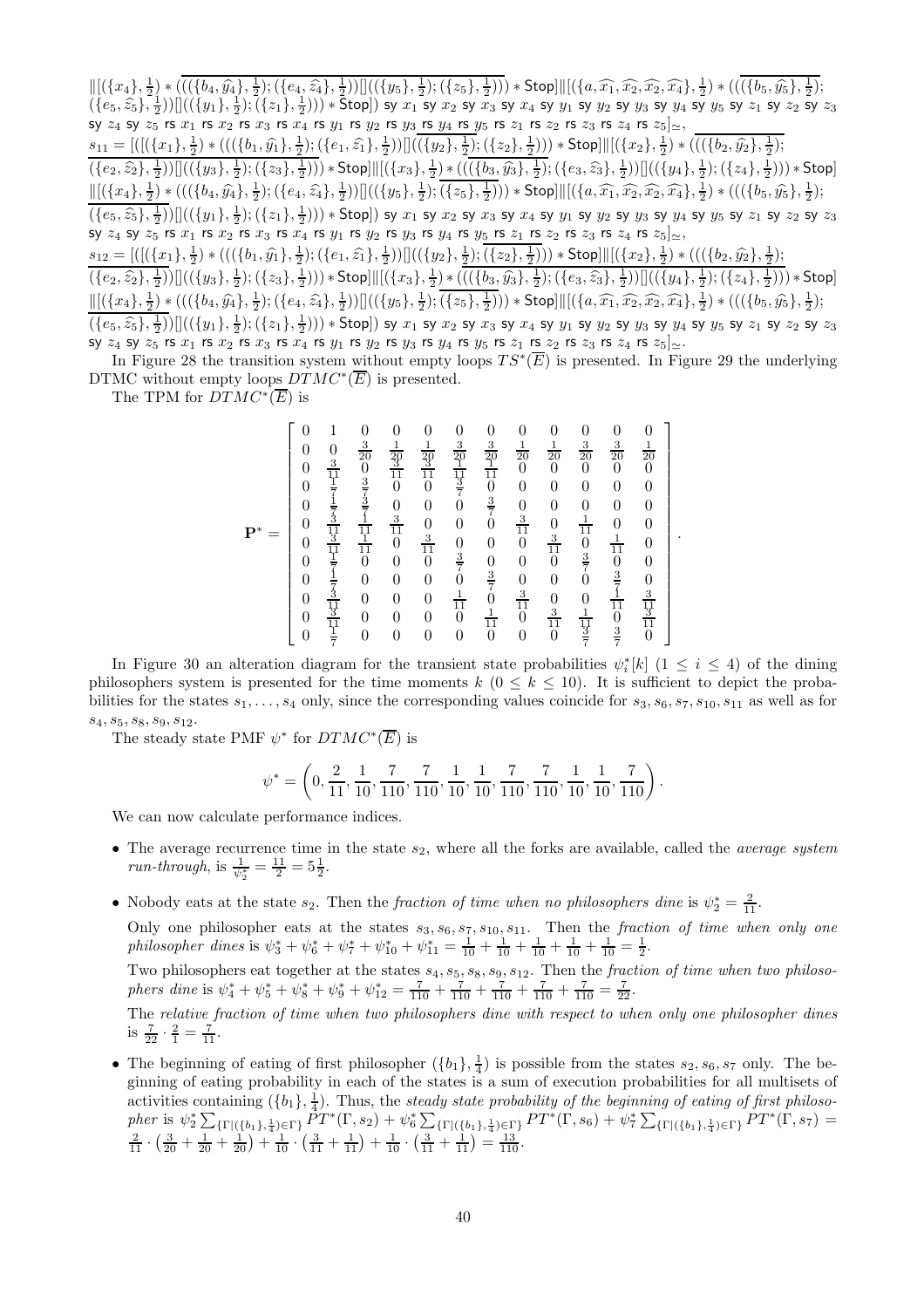



Figure 28: The transition system without empty loops of the dining philosophers system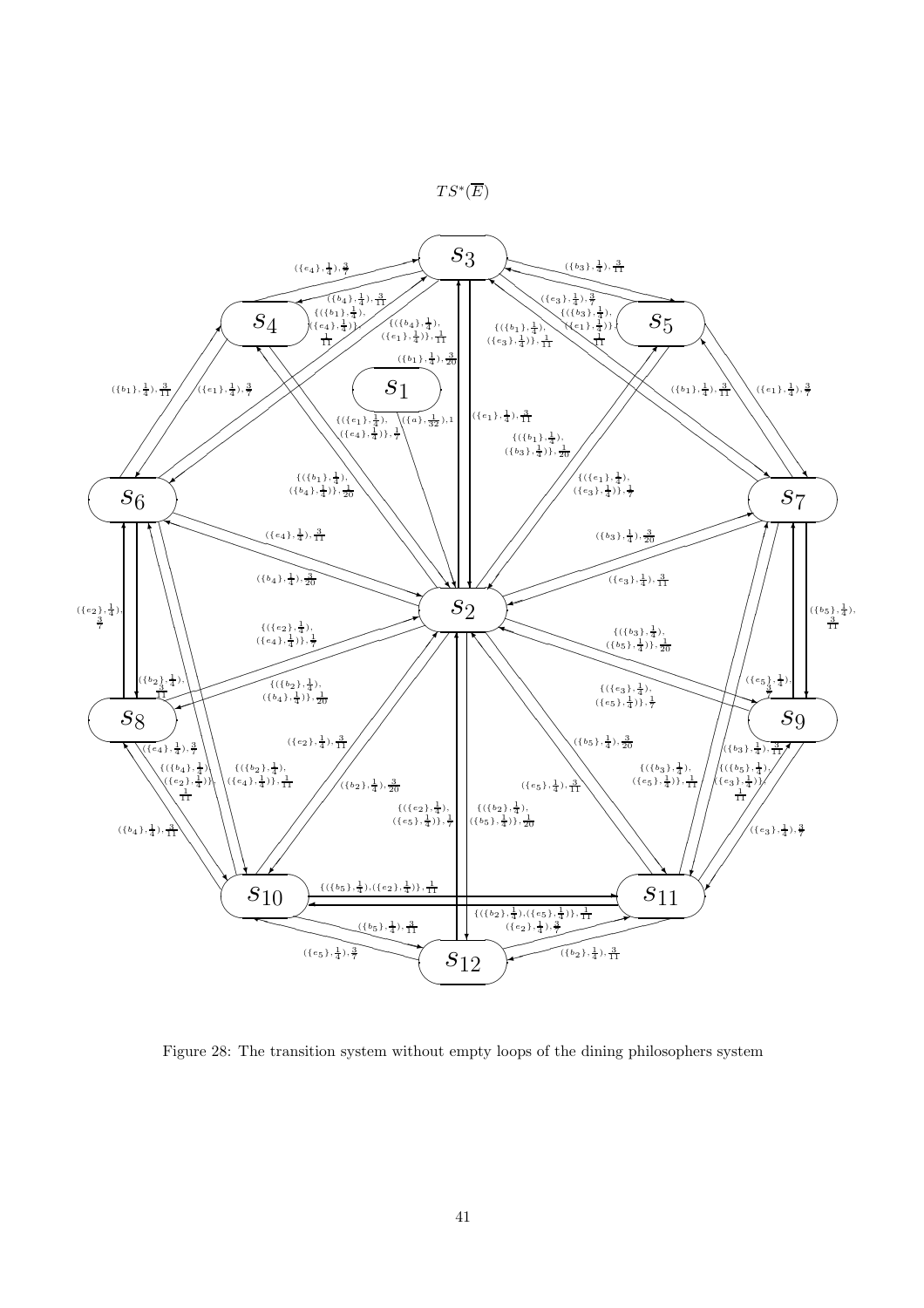



Figure 29: The underlying DTMC without empty loops of the dining philosophers system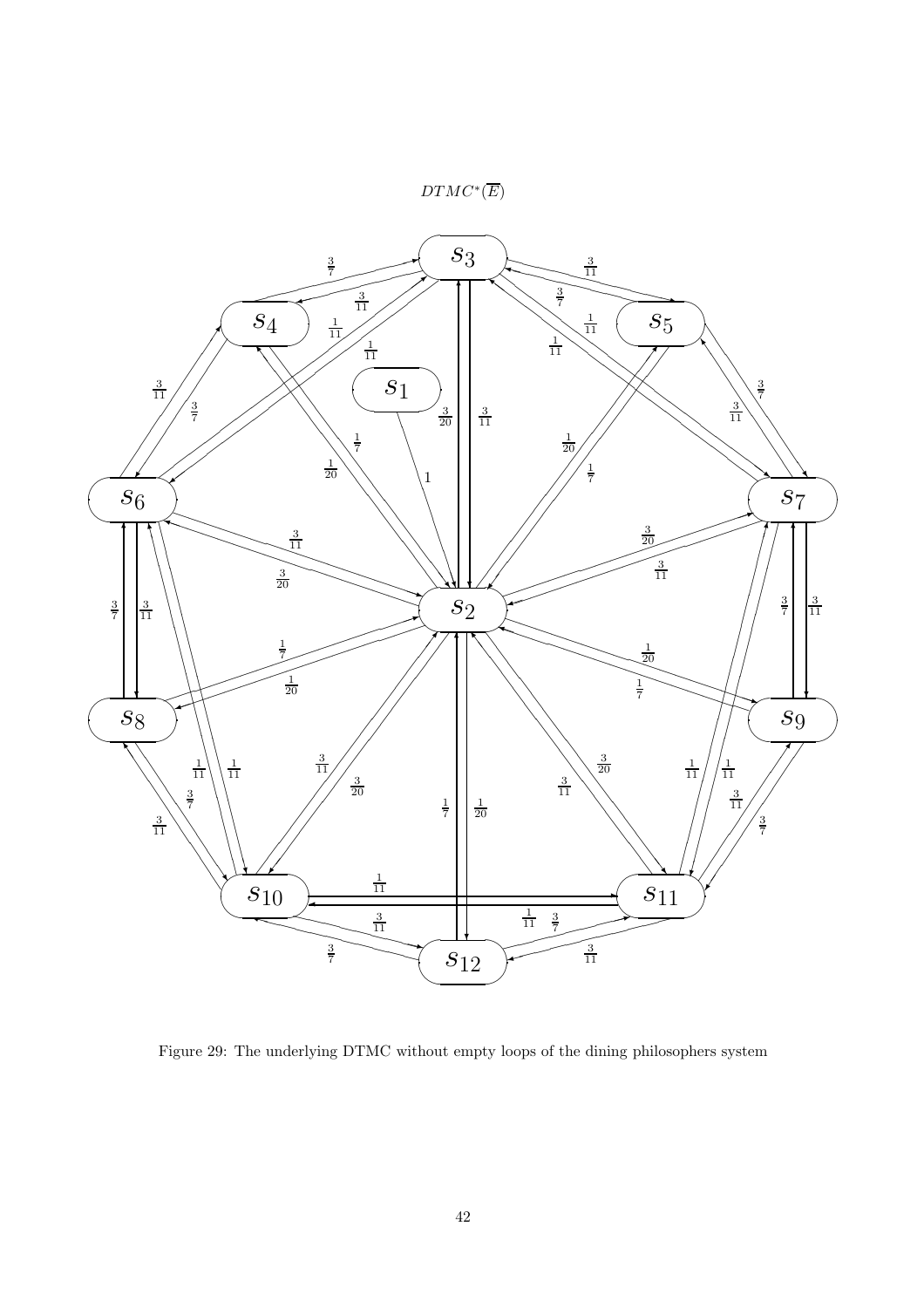

Figure 30: Transient state probabilities of the dining philosophers system

In Figure 31 the marked dts-boxes corresponding to the dynamic expressions of the dining philosophers are depicted, i.e.,  $N_i = Box_{dts}(\overline{E_i})$  (1  $\leq i \leq 5$ ). In Figure 32 the marked dts-box corresponding to the dynamic expression of the dining philosophers system is presented, i.e.,  $N = Box_{ds}(\overline{E})$ .

Let us consider a modification of the dining philosophers system with abstraction from personalities, i.e., such that all the philosophers are indistinguishable. For example, we can just see that one or two philosophers dine but cannot observe who they are. We call this system abstract dining philosophers one.

The static expression of the philosopher  $i$   $(1 \leq i \leq 4)$  is  $F_i = [(\lbrace x_i \rbrace, \frac{1}{2}) * (((\lbrace b, \hat{y}_i \rbrace, \frac{1}{2}) ; (\lbrace e, \hat{z}_i \rbrace, \frac{1}{2}) )]$  $((\{y_{i+1}\}, \frac{1}{2}); (\{z_{i+1}\}, \frac{1}{2})))*$  Stop]. The static expression of the philosopher 5 is  $F_5 = [(\{a, \widehat{x_1}, \widehat{x_2}, \widehat{x_2}, \widehat{x_4}\}, \frac{1}{2}) *$ <br> $((\{a, \widehat{x_1}, \widehat{x_2}, \widehat{x_2}, \widehat{x_4}\}, \frac{1}{2}) *$  $(((\{b,\hat{y}_5\}, \frac{1}{2}); (\{e,\hat{z}_5\}, \frac{1}{2}))]]((\{y_1\}, \frac{1}{2}); (\{z_1\}, \frac{1}{2}))) * \text{Stop}$ . The static expression of the abstract dining philosophers system is  $\bar{F} = (F_1||F_2||F_3||F_4||F_5)$  sy  $x_1$  sy  $x_2$  sy  $x_3$  sy  $x_4$  sy  $y_1$  sy  $y_2$  sy  $y_3$  sy  $y_4$  sy  $y_5$  sy  $z_1$  sy  $z_2$  sy  $z_3$  sy  $z_4$  sy  $z_5$  rs  $x_1$ rs  $x_2$  rs  $x_3$  rs  $x_4$  rs  $y_1$  rs  $y_2$  rs  $y_3$  rs  $y_4$  rs  $y_5$  rs  $z_1$  rs  $z_2$  rs  $z_3$  rs  $z_4$  rs  $z_5$ .

 $DR(\overline{F})$  resembles  $DR(\overline{E})$ , and  $TS^*(\overline{F})$  is similar to  $TS^*(\overline{E})$ . We have  $DTMC^*(\overline{F}) = DTMC^*(\overline{E})$ . Thus, the TPM and the steady state PMF for  $DTMC^*(\overline{F})$  and  $DTMC^*(\overline{E})$  coincide.

The first performance index and the second group of the indices are the same for the standard and abstract systems. Let us consider the following performance index based on non-personalized viewpoint to the philosophers.

• The beginning of eating of a philosopher  $({b}, \frac{1}{4})$  is possible from the states  $s_2, s_3, s_6, s_7, s_{10}, s_{11}$  only. The beginning of eating probability in each of the states is a sum of execution probabilities for all multisets of activities containing  $(\{b\}, \frac{1}{4})$ . Thus, the steady state probability of the beginning of eating of a philosopher  $\frac{1}{2} \sum_{i=1}^{\infty} \frac{1}{i} \sum_{i=1}^{n} P T^{*} (\Gamma, s_{2}) + \psi_{3}^{*} \sum_{i=1}^{n} \frac{1}{i} \sum_{i=1}^{n} P T^{*} (\Gamma, s_{3}) + \psi_{6}^{*} \sum_{i=1}^{n} \frac{1}{i} \sum_{i=1}^{n} P T^{*} (\Gamma, s_{6}) +$  $\psi_7^* \sum_{\{\Gamma \mid (\{b\},\frac{1}{4}) \in \Gamma\}} PT^*(\Gamma,s_7) + \psi_{10}^* \sum_{\{\Gamma \mid (\{b\},\frac{1}{4}) \in \Gamma\}} PT^*(\Gamma,s_{10}) + \psi_{11}^* \sum_{\{\Gamma \mid (\{b\},\frac{1}{4}) \in \Gamma\}} PT^*(\Gamma,s_{11}) =$  $\frac{2}{11} \cdot \left( \frac{3}{20} + \frac{1}{20} + \frac{3}{20} + \frac{1}{20} + \frac{3}{20} + \frac{1}{20} + \frac{3}{20} + \frac{1}{20} + \frac{3}{20} + \frac{1}{20} \right) + \frac{1}{4} \cdot \left( \frac{3}{11} + \frac{1}{11} + \frac{3}{11} + \frac{1}{11} \right) + \frac{1}{4} \cdot \left( \frac{3}{11} + \frac{1}{11} + \frac{3}{11} + \frac{1}{11} + \frac{3}{11} + \frac{1}{1$  $\frac{1}{4} \cdot \left( \frac{3}{11} + \frac{1}{11} + \frac{3}{11} + \frac{1}{11} \right) + \frac{1}{4} \cdot \left( \frac{3}{11} + \frac{1}{11} + \frac{3}{11} + \frac{1}{11} \right) + \frac{1}{4} \cdot \left( \frac{3}{11} + \frac{1}{11} + \frac{3}{11} + \frac{1}{11} \right) = \frac{6}{11}.$ 

The marked dts-boxes corresponding to the dynamic expressions of the standard and abstract dining philosophers are similar as well as the marked dts-boxes corresponding to the dynamic expression of the standard and abstract dining philosophers systems.

Let us consider a reduction of the abstract dining philosophers system.

The static expression of the philosopher 1 is  $F_1' = [(\{x\}, \frac{1}{2}) * ((\{b\}, \frac{2}{5}) ; (\{e\}, \frac{1}{4})) *$  Stop]. The static expression of the philosopher 2 is  $F_2' = [(\{a, \hat{x}\}, \frac{1}{16}) * ((\{b\}, \frac{2}{5}); (\{e\}, \frac{1}{4})) * \text{Stop}]$ . The static expression of the reduced abstract dining philosophers system is  $\overline{F'} = (F_1' || F_2')$  sy x rs x.

 $DR(\overline{F'})$  consists of isomorphism classes

$$
\begin{array}{l} s_1' = [([\overline{(\{x\},\frac{1}{2})}\ast ((\{b\},\frac{2}{5})_1;(\{e\},\frac{1}{4})_1)\ast\mathsf{Stop}] \vert\vert \overline{(\{a,\hat{x}\},\frac{1}{16})}\ast ((\{b\},\frac{2}{5})_2;(\{e\},\frac{1}{4})_2)\ast\mathsf{Stop}])\;\mathsf{sy}\;x\;\mathsf{rs}\;x]_\simeq,\\ s_2' = [([(\{x\},\frac{1}{2})\ast (\overline{(\{b\},\frac{2}{5})_1};(\{e\},\frac{1}{4})_1)\ast\mathsf{Stop}]\vert\vert \overline{(\{a,\hat{x}\},\frac{1}{16})}\ast (\overline{(\{b\},\frac{2}{5})_2};(\{e\},\frac{1}{4})_2)\ast\mathsf{Stop}])\;\mathsf{sy}\;x\;\mathsf{rs}\;x]_\simeq,\\ s_3' = [([(\{x\},\frac{1}{2})\ast ((\{b\},\frac{2}{5})_1;(\{e\},\frac{1}{4})_1)\ast\mathsf{Stop}]\vert\vert \overline{(\{a,\hat{x}\},\frac{1}{16})}\ast (\overline{(\{b\},\frac{2}{5})_2};(\{e\},\frac{1}{4})_2)\ast\mathsf{Stop}])\;\mathsf{sy}\;x\;\mathsf{rs}\;x]_\simeq, \end{array}
$$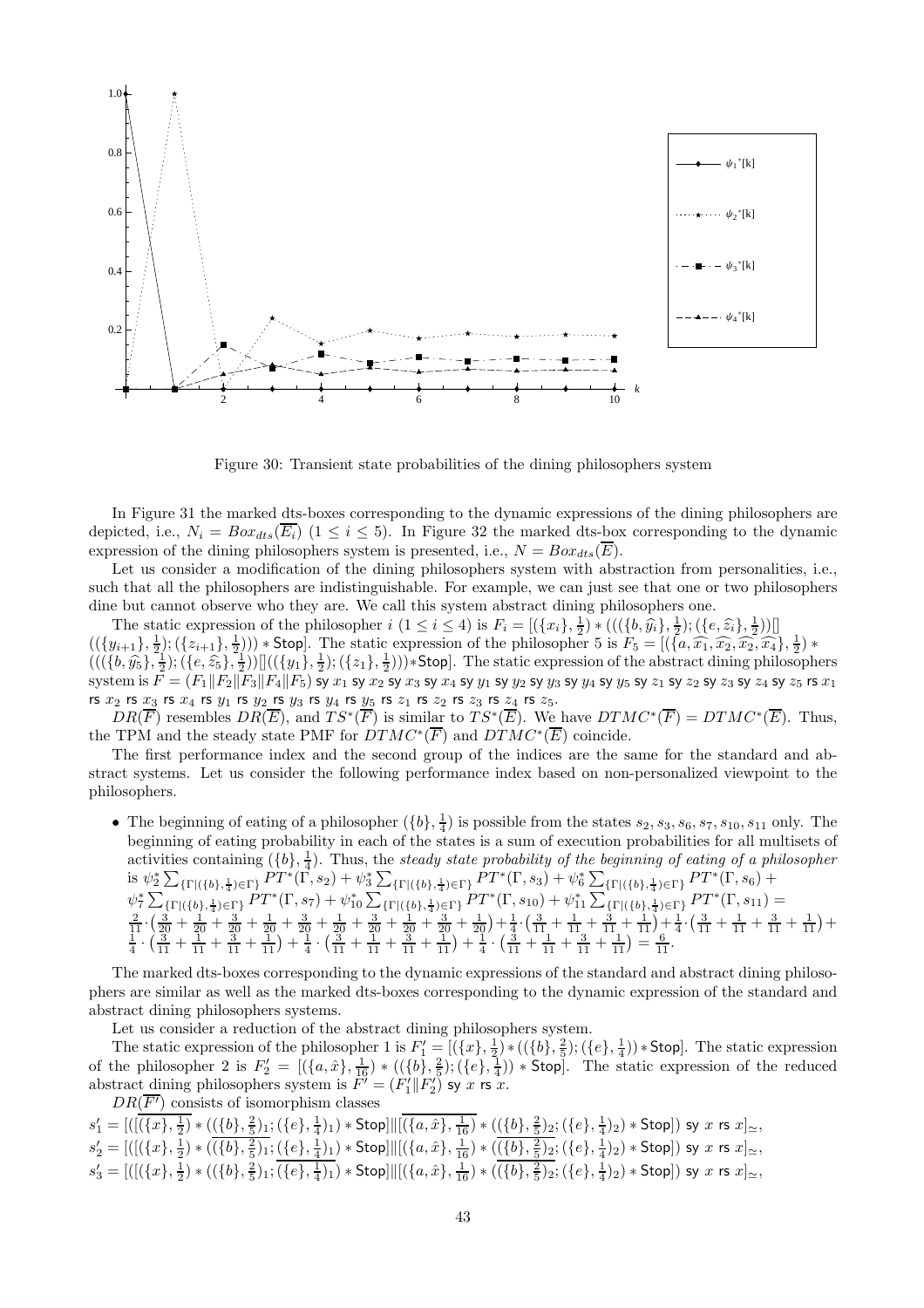

Figure 31: The marked dts-boxes of the dining philosophers



Figure 32: The marked dts-box of the dining philosophers system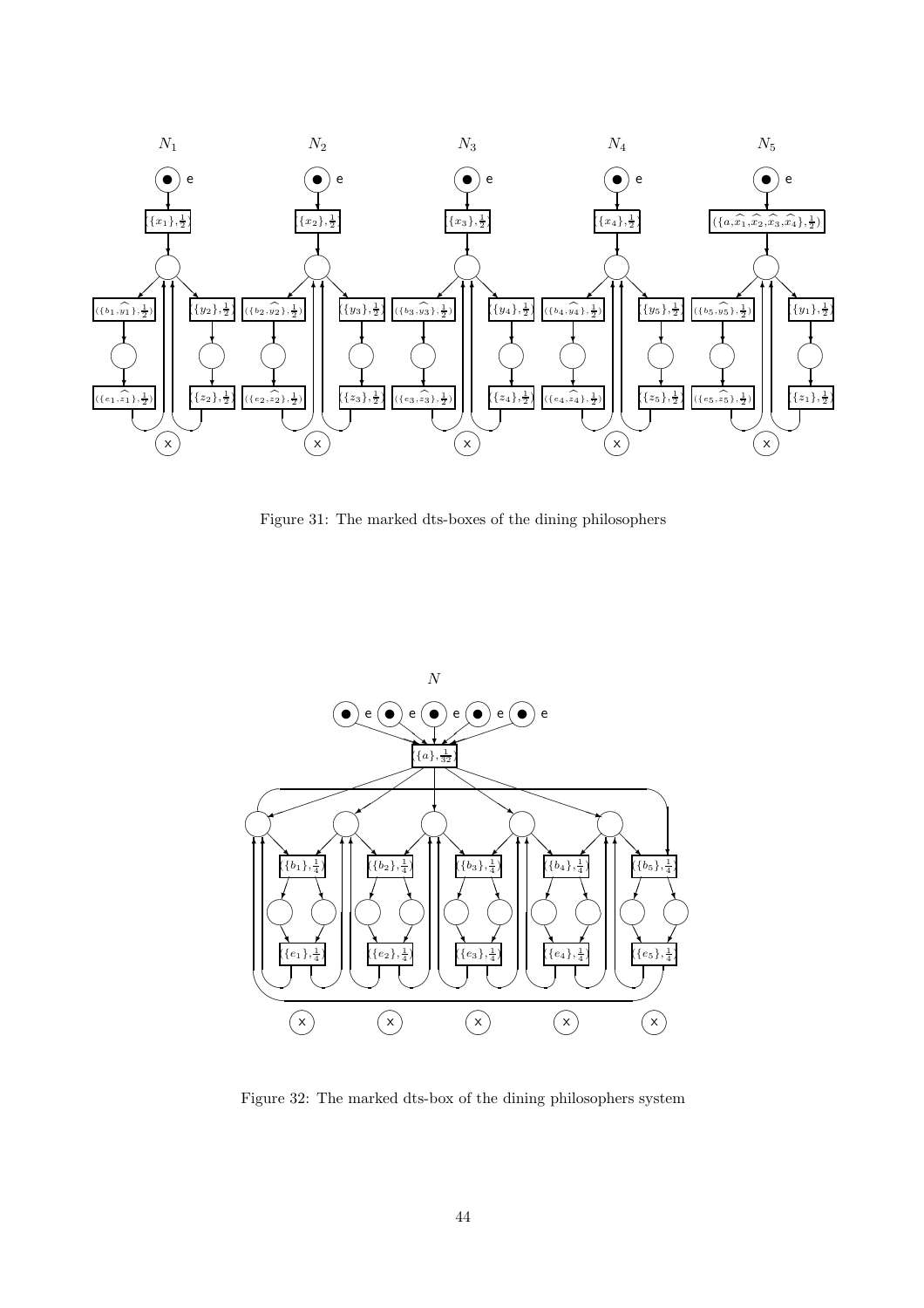

Figure 33: The transition system without empty loops of the reduced abstract dining philosophers system

 $s'_4 = [([(\{x\},\frac{1}{2})*((\{b\},\frac{2}{5})_1;(\{e\},\frac{1}{4})_1)*\text{Stop}]| [(\{a,\hat{x}\},\frac{1}{16})*((\{b\},\frac{2}{5})_2;(\{e\},\frac{1}{4})_2)*\text{Stop}]) \text{ sy } x \text{ rs } x]_{\simeq},$  $s_5' = [([(\{x\},\frac{1}{2})*((\{b\},\frac{2}{5})_1;(\{e\},\frac{1}{4})_1)*Stop]| [(\{a,\hat{x}\},\frac{1}{16})*((\{b\},\frac{2}{5})_2;(\{e\},\frac{1}{4})_2)*Stop]) \text{ sy } x \text{ is } x]_\simeq.$ 

We have  $\overline{F} \rightarrow s s \overline{F'}$  with  $(DR(\overline{F})) \rightarrow (B(R(\overline{F'})))_{\overline{F} s} = {\mathcal{H}_1, \mathcal{H}_2, \mathcal{H}_3, \mathcal{H}_4}$ , where  $\mathcal{H}_1 = \{s_1, s_1'\}$  (the initial state),  $\mathcal{H}_2 = \{s_2, s'_2\}$  (the system is activated and no philosophers dine),  $\mathcal{H}_3 = \{s_3, s_6, s_7, s_{10}, s_{11}, s'_3, s'_4\}$  (one philosopher dines),  $\mathcal{H}_4 = \{s_4, s_5, s_8, s_9, s_{12}, s_5'\}$  (two philosophers dine). One can see that  $F'$  is a reduction of  $F$  with respect to  $\overline{\leftrightarrow}_{ss}$ .

In Figure 33 the transition system without empty loops  $TS^*(\overline{F'})$  is presented. In Figure 34 the underlying DTMC without empty loops  $DTMC^*(\overline{F'})$  is presented.

The TPM for  $DTMC^*(\overline{F'})$  is

$$
\mathbf{P}^{\prime*} = \left[ \begin{array}{cccc} 0 & 1 & 0 & 0 & 0 \\ 0 & 0 & \frac{3}{8} & \frac{3}{8} & \frac{1}{4} \\ 0 & \frac{3}{11} & 0 & \frac{2}{11} & \frac{6}{11} \\ 0 & \frac{3}{11} & \frac{2}{11} & 0 & \frac{16}{11} \\ 0 & \frac{1}{7} & \frac{3}{7} & \frac{3}{7} & 0 \end{array} \right]
$$

.

In Figure 35 an alteration diagram for the transient state probabilities  $\psi_i^{\prime*}[k]$   $(i \in \{1, 2, 3, 5\})$  of the reduced abstract dining philosophers system is presented for the time moments k  $(0 \le k \le 10)$ . It is sufficient to depict the probabilities for the states  $s_1, s_2, s_3, s_5$  only, since the corresponding values coincide for  $s_3, s_4$ .

The steady state PMF  $\psi'^*$  for  $DTMC^*(\overline{F'})$  is

$$
{\psi'}^* = \left(0,\frac{2}{11},\frac{1}{4},\frac{1}{4},\frac{7}{22}\right).
$$

We can now calculate performance indices.

• The average recurrence time in the state  $s'_{2}$ , where all the forks are available, called the *average system* run-through, is  $\frac{1}{\psi_2'} = \frac{11}{2} = 5\frac{1}{2}$ .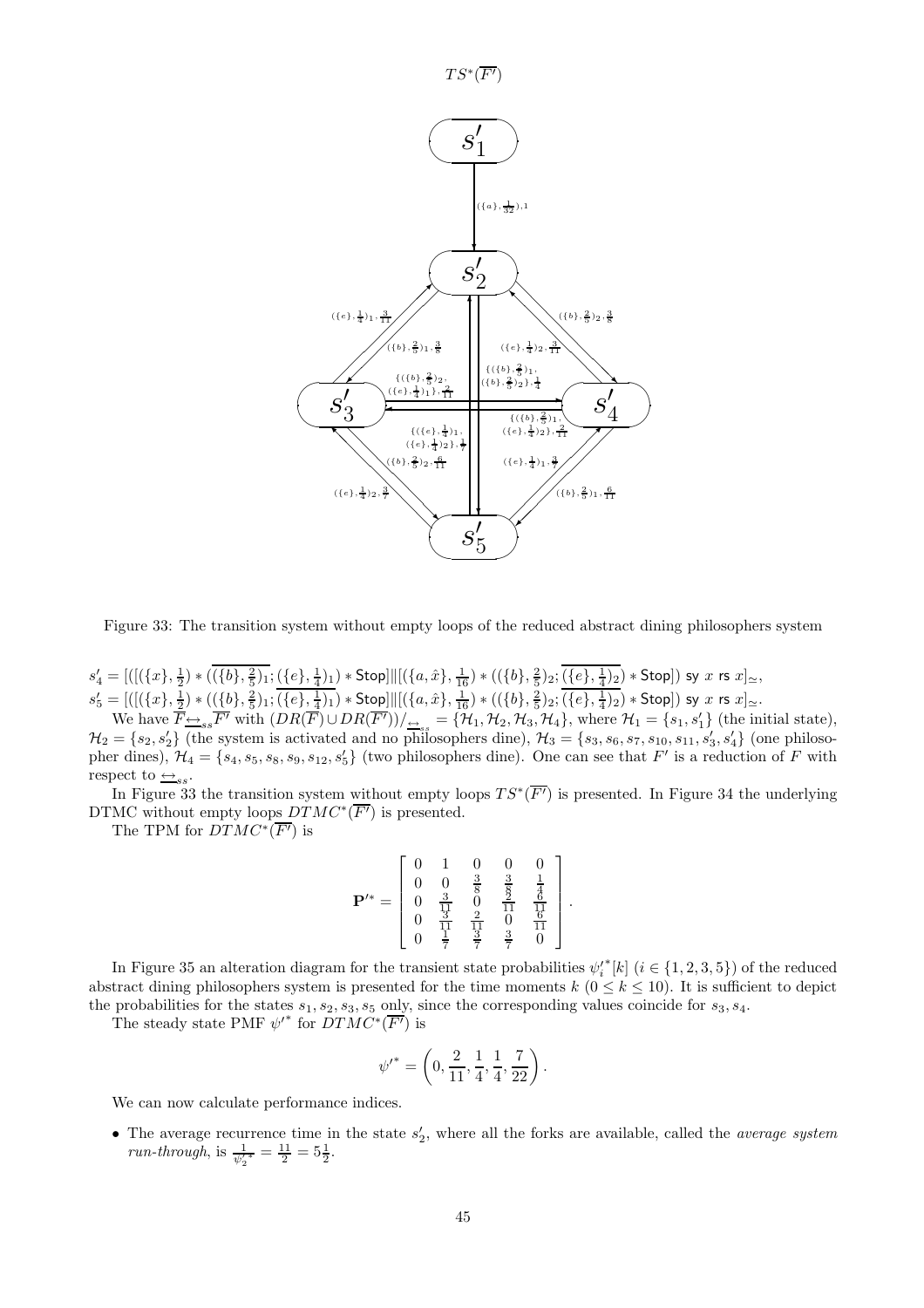

Figure 34: The underlying DTMC without empty loops of the reduced abstract dining philosophers system



Figure 35: Transient state probabilities of the reduced abstract dining philosophers system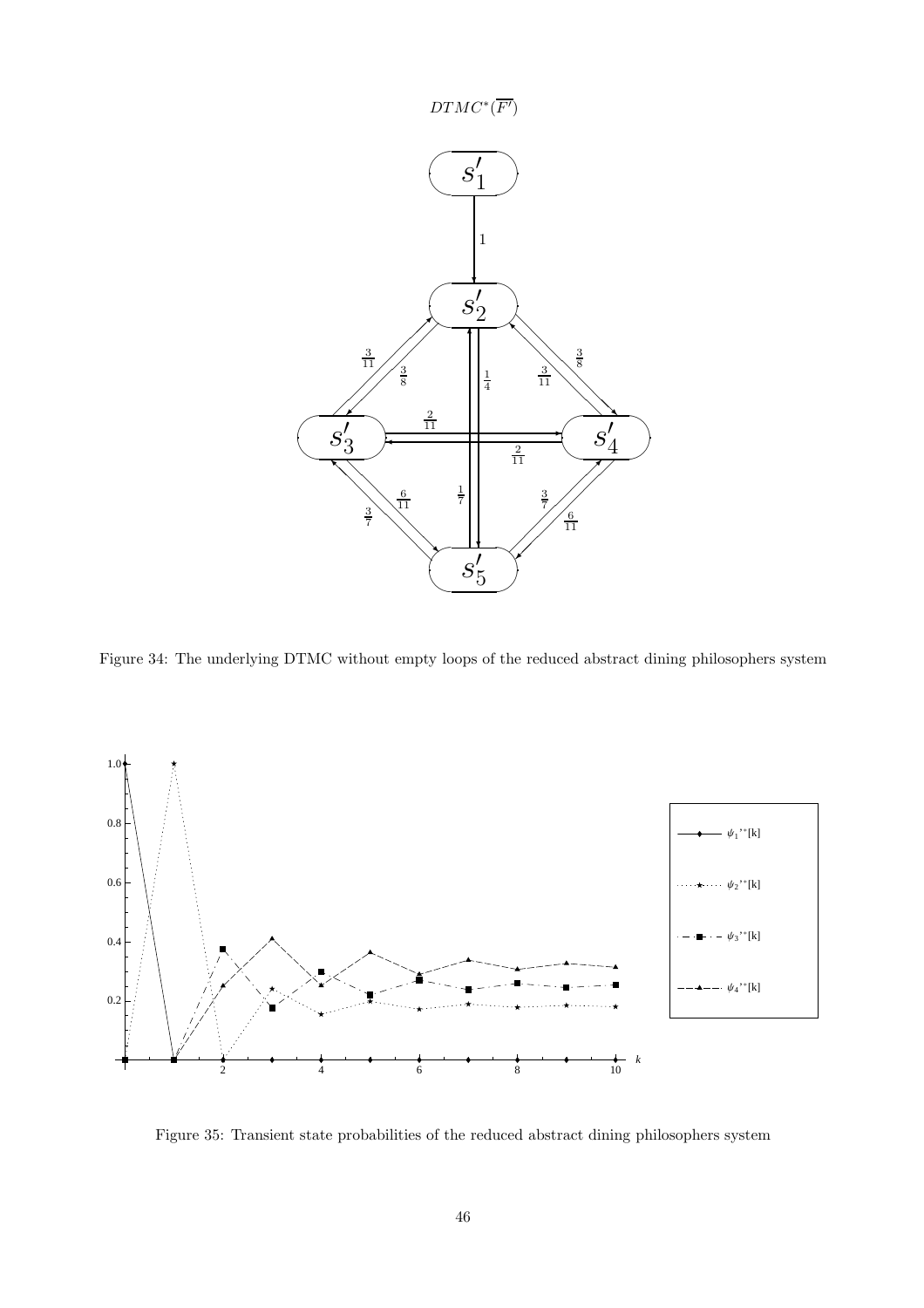

Figure 36: The marked dts-boxes of the reduced abstract dining philosophers

• Nobody eats at the state  $s'_2$ . Then the *fraction of time when no philosophers dine* is  ${\psi'_2}^* = \frac{2}{11}$ .

Only one philosopher eats at the states  $s'_3, s'_4$ . Then the fraction of time when only one philosopher dines is  $\psi_3'^* + \psi_4'^* = \frac{1}{4} + \frac{1}{4} = \frac{1}{2}$ .

Two philosophers eat together at the state  $s'_{5}$ . Then the fraction of time when two philosophers dine is  $\psi'_5{}^* = \frac{7}{25}$  $'_{5}^* = \frac{7}{22}.$ 

The relative fraction of time when two philosophers dine with respect to when only one philosopher dines is  $\frac{7}{22} \cdot \frac{2}{1} = \frac{7}{11}$ .

• The beginning of eating of a philosopher  $({b}, \frac{2}{5})$  is possible from the states  $s'_2, s'_3, s'_4$  only. The beginning of eating probability in each of the states is a sum of execution probabilities for all multisets of activities containing  $({b}, \frac{2}{5})$ . Thus, the steady state probability of the beginning of eating of a philosopher is  $\psi_2^* \sum_{\{\Gamma | (\{b\},\frac{2}{5}) \in \Gamma\}} PT^*(\Gamma, s_2') + \psi_3'^* \sum_{\{\Gamma | (\{b\},\frac{2}{5}) \in \Gamma\}} PT^*(\Gamma, s_3') + \psi_4'^* \sum_{\{\Gamma | (\{b\},\frac{2}{5}) \in \Gamma\}} PT^*(\Gamma, s_4') =$  $\frac{2}{11} \cdot \left(\frac{3}{8} + \frac{3}{8} + \frac{1}{4}\right) + \frac{1}{4} \cdot \left(\frac{6}{11} + \frac{2}{11}\right) + \frac{1}{4} \cdot \left(\frac{6}{11} + \frac{2}{11}\right) = \frac{6}{11}.$ 

One can see that the performance indices are the same for the complete and the reduced abstract dining philosophers systems. The coincidence of the first performance index as well as the second group of indices obviously illustrates the result of Proposition 7.1. The coincidence of the third performance index is due to the Theorem 7.1: one should just apply its result to the step traces  $\{\{b\}, \{\{b\}, \{b\}, \{b\}, \{e\}\}\$  of the expressions  $\overline{F}$  and  $\overline{F'}$ , and then sum the left and right parts of the three resulting equalities.

In Figure 36 the marked dts-boxes corresponding to the dynamic expressions of the reduced abstract dining philosophers are depicted, i.e.,  $N'_i = Box_{dts}(\overline{F'_i})$   $(1 \leq i \leq 2)$ . In Figure 37 the marked dts-box corresponding to the dynamic expression of the reduced abstract dining philosophers system is presented, i.e.,  $N' = Box_{ds}(\overline{F'})$ .

Note that  $TS^*(\overline{F'})$  can be reduced further by merging the equivalent states  $s'_3$  and  $s'_4$ , thus, it can be transformed into a transition system with four states only. But the resulted "minimal" reduction with respect to  $\overline{\leftrightarrow}_{ss}$  of the initial transition system  $TS^*(\overline{F})$  will not be anymore a transition system without empty loops corresponding to some  $dtsPBC$  expression. Hence, in the general case, the procedure of expressions reduction cannot be transferred smoothly from a transition systems level. The minimal equivalent expression does not always have the minimal transition system, in the case the latter can be further reduced.

Let us define the notion of minimal reduction more formally. In the following definition we consider step stochastic bisimulation equivalence between states of a dynamic expression.

**Definition 9.1** The minimal reduced with respect to  $\rightarrow$ <sub>ss</sub> (labeled probabilistic) transition system without empty loops of a dynamic expression G is a quadruple  $TS^*_{\underline{\leftrightarrow}_{ss}}(G) = (S_{\underline{\leftrightarrow}_{ss}}, L_{\underline{\leftrightarrow}_{ss}}, \mathcal{I}_{\underline{\leftrightarrow}_{ss}}, s_{\underline{\leftrightarrow}_{ss}})$ , where

- $\bullet$   $S_{\underline{\leftrightarrow}_{ss}}=DR(G)/_{\underline{\leftrightarrow}_{ss}};$
- $\bullet$   $L_{\underline{\leftrightarrow}_{ss}} \subseteq \mathbb{N}_{f}^{\mathcal{L}} \times (0,1];$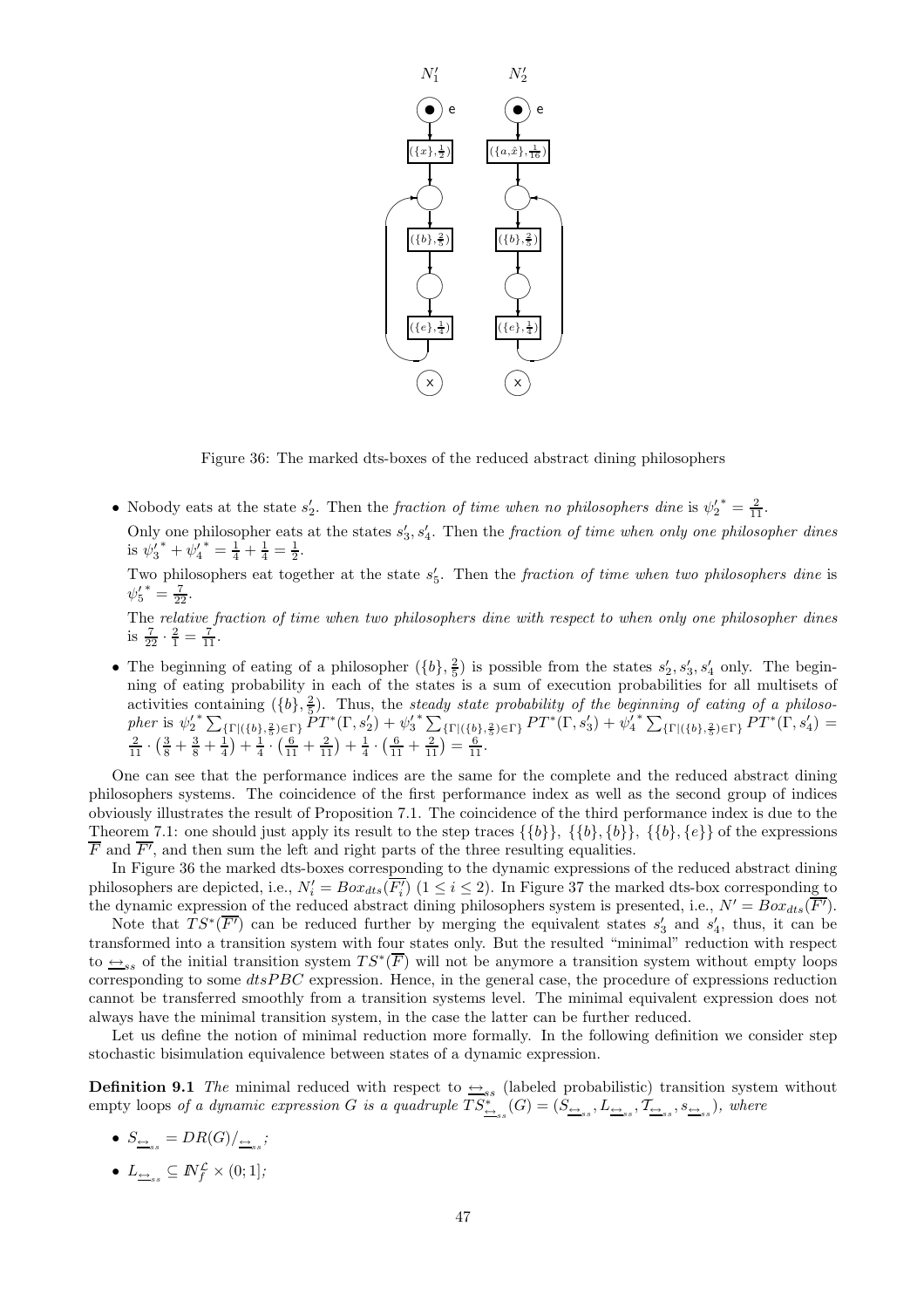

Figure 37: The marked dts-box of the reduced abstract dining philosophers system

- $\mathcal{T}_{\underline{\leftrightarrow}_{ss}} = \{(\mathcal{H}, (A, \mathcal{P}), \widetilde{\mathcal{H}}) \mid \exists s \in \mathcal{H} \ s \stackrel{A}{\twoheadrightarrow}_{\mathcal{P}} \mathcal{H}\};$
- $\bullet \ \ s_{\underline{\leftrightarrow}_{ss}} = \{[G]_{\simeq}\}.$

A transition  $(\mathcal{H}, (A, \mathcal{P}), \widetilde{\mathcal{H}}) \in \mathcal{I}_{\underline{\leftrightarrow}_{ss}}$  will be written as  $\mathcal{H} \stackrel{A}{\rightarrow}_{\mathcal{P}} \widetilde{\mathcal{H}}$ .

Minimal reduced with respect to  $\triangleq_{ss}$  transition systems without empty loops of static expressions can be defined as well. For  $E \in RegStatExpr$  let  $TS^*_{\frac{\leftrightarrow}{\leftarrow ss}}(E) = TS^*_{\frac{\leftrightarrow}{\leftarrow ss}}(\overline{E}).$ 

**Definition 9.2** Let G be a dynamic expression. The minimal reduced with respect to  $\rightarrow$ <sub>ss</sub> underlying DTMC without empty loops of G, denoted by  $DTMC^*_{\frac{\leftarrow}{\sqrt{MS}}}(G)$ , has the state space  $DR(G)/_{\frac{\leftarrow}{\sqrt{MS}}}$  and the transitions  $\mathcal{H} \rightarrow_{\mathcal{P}} \widetilde{\mathcal{H}}, \text{ if } \exists s \in \mathcal{H} \text{ s} \rightarrow_{\mathcal{P}} \widetilde{\mathcal{H}}.$ 

Minimal reduced with respect to  $\triangleq_{ss}$  underlying DTMCs without empty loops of static expressions can be defined as well. For  $E \in RegStatexpr$  let  $DTMC^*_{\frac{\leftarrow}{\leftarrow ss}}(E) = DTMC^*_{\frac{\leftarrow}{\leftarrow ss}}(\overline{E}).$ 

What concerns the abstract dining philosophers system, we have  $DR(F)|_{\triangleq ss} = \{K_1, K_2, K_3, K_4\}$ , where  $\mathcal{K}_1 = \{s_1\}$  (the initial state),  $\mathcal{K}_2 = \{s_2\}$  (the system is activated and no philosophers dine),  $\mathcal{K}_3 = \{s_3, s_6, s_7, s_{10},$  $s_{11}$  (one philosopher dines),  $\mathcal{K}_4 = \{s_4, s_5, s_8, s_9, s_{12}\}$  (two philosophers dine).

In Figure 38 the minimal reduced with respect to  $\frac{\leftrightarrow_{ss}}{\leftarrow_{ss}}$  transition system without empty loops  $TS^*_{\frac{\leftrightarrow_{ss}}{\leftarrow_{ss}}}\left(\overline{F}\right)$ is presented. In Figure 39 the minimal reduced with respect to  $\leftrightarrow_{ss}$  underlying DTMC without empty loops  $DTMC^*_{\underline{\leftrightarrow}_{ss}}(\overline{F})$  is presented.

Further, we can take  $DTMC^*_{\frac{\leftarrow}{\sqrt{F}}}\right)$  to calculate performance indices. It is easy to demonstrate that they will coincide with those calculated on the basis of  $DTMC^*(\overline{F})$  or  $DTMC^*(\overline{F'})$ , and this is reason why we omit the details here.

Obviously, it is easier to evaluate performance with the use of a DTMC with less states, since in this case the dimension of the transition probability matrix will be smaller. Hence, to calculate steady-state probabilities, we shall solve systems of less equations. Thus, we have obtained the following method of performance analysis simplification. First, we construct the minimal reduced with respect to  $\rightarrow$ <sub>ss</sub> underlying DTMC without empty loops. Second, we calculate steady-state probabilities and performance indices based on this minimal reduction DTMC. The indices will be the same as those calculated based on the initial unreduced DTMC.

## 10 Conclusion

In this paper, we considered a discrete time stochastic extension of a finite part of PBC enriched with iteration and called  $dtsPBC$ . The calculus has the concurrent step operational semantics based on transition systems and the denotational semantics in terms of a subclass of LDTSPNs. Within  $dtsPBC$  with iteration, we have defined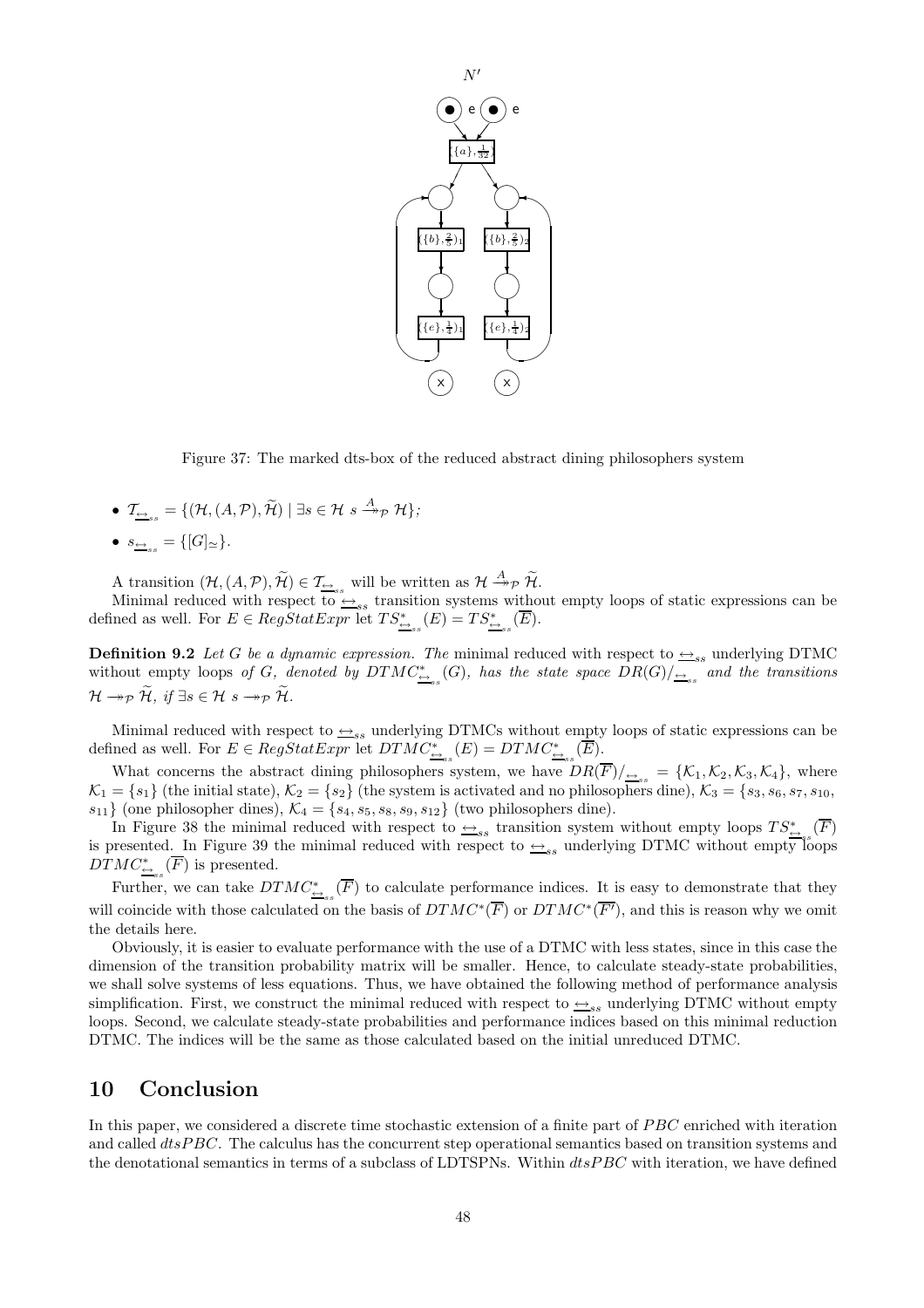

Figure 38: The minimal reduced with respect to  $\rightarrow$ <sub>ss</sub> transition system without empty loops of the abstract dining philosophers system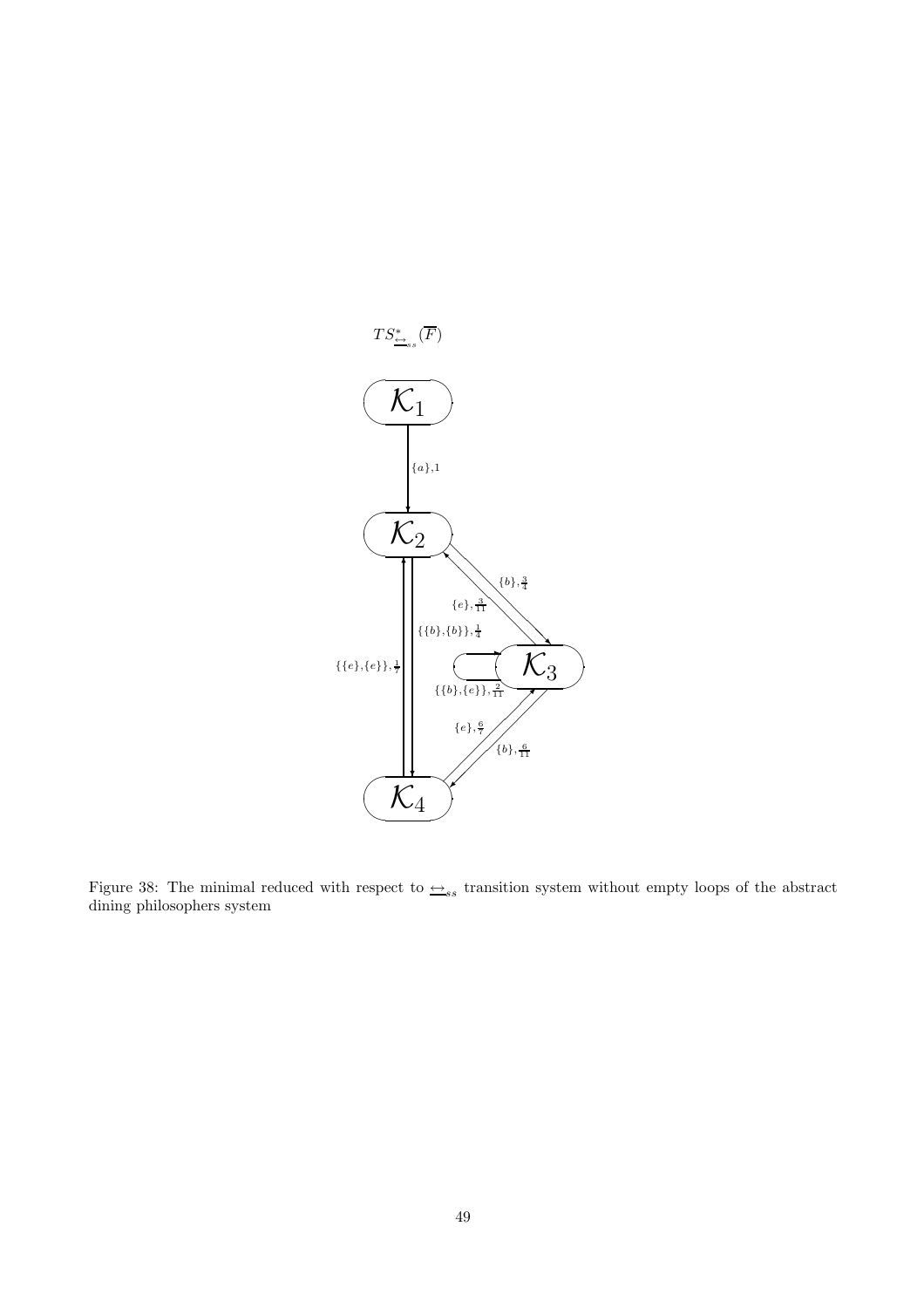

Figure 39: The minimal reduced with respect to  $\triangleq_{ss}$  underlying DTMC without empty loops of the abstract dining philosophers system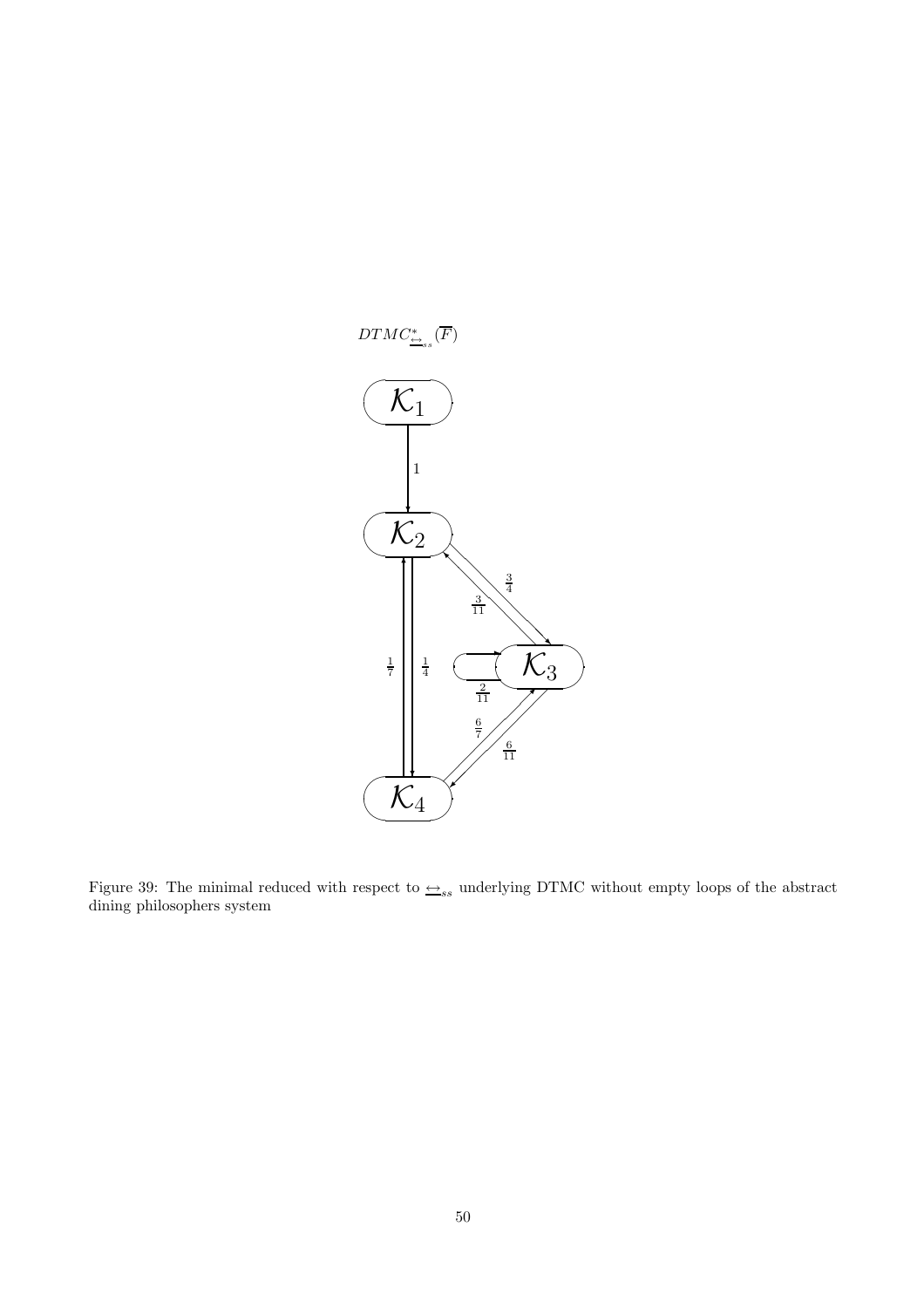a number of stochastic algebraic equivalences which have natural net analogues on LDTSPNs. The equivalences abstract from empty loops in transition systems corresponding to dynamic expressions. The diagram of interrelations for the algebraic equivalences was constructed. We presented a logical characterization of stochastic bisimulation equivalences. An applicatioof the equivalences to comparison of stationary behaviour was demonstrated. A congruence relation was proposed. Case studies of performance evaluation in the framework of the calculus were presented.

Future work consists in abstracting from the silent activities in the definitions of the equivalences, i.e., from the activities with empty multiaction part. The abstraction from empty loops and that from silent activities could be done in one step as well. The main point here is that we should collect probabilities during such the abstractions from an internal activity. As a result, we shall have the algebraic analogues of the net stochastic equivalences from [15, 16]. Moreover, we plan to extend  $dtsPBC$  with recursion to enhance specification power of the calculus.

Acknowledgements I would like to thank Eike Best for supervision, support and encouraging discussions during my research work at Computer Science Department, Carl von Ossietzky University of Oldenburg, Germany.

## References

- [1] ANDOVA S. Process algebra with probabilistic choice. Lecture Notes in Computer Science 1601, p. 111–129, 1999.
- [2] Best E., Devillers R., Esparza J. General refinement and recursion operations in the box calculus. Lecture Notes in Computer Science 665, p. 130–140, 1993.
- [3] BEST E., DEVILLERS R., HALL J.G. The box calculus: a new causal algebra with multi-label communication. Lecture Notes in Computer Science 609, p. 21–69, 1992.
- [4] BEST E., DEVILLERS R., KOUTNY M. Petri nets, process algebras and concurrent programming languages. Lecture Notes in Computer Science 1492, p. 1–84, 1998, http://parsys.informatik.uni-oldenburg.de/~best/publications/apnf.ps.gz.
- [5] BEST E., DEVILLERS R., KOUTNY M. The box algebra: a model of nets and process expressions. Lecture Notes in Computer Science 1639, p. 344–363, 1999.
- [6] BEST E., DEVILLERS R., KOUTNY M. Petri net algebra. EATCS Monographs on Theoretical Computer Science, 378 p., Springer Verlag, 2001.
- [7] BEST E., DEVILLERS R., KOUTNY M. A unified model for nets and process algebras. In: Handbook of Process Algebra, Chapter 14, p. 873–944, (Bergstra J.A., Ponse A., Smolka S.A., eds.), Elsevier Science B.V., Amsterdam, The Netherlands, 2001, http://parsys.informatik.uni-oldenburg.de/~best/publications/handbook.ps.gz.
- [8] Best E., Devillers R., Koutny M. Recursion and Petri nets. Acta Informatica 37(11–12), p. 781–829, 2001, http://parsys.informatik.uni-oldenburg.de/~best/publications/bdk-recursion.ps.gz.
- [9] BEST E., DEVILLERS R., KOUTNY M. The box algebra = Petri nets + process expressions. Information and Computation 178, p. 44–100, 2002.
- [10] BERNARDO M., GORRIERI R. A tutorial on EMPA: a theory of concurrent processes with nondeterminism, priorities, probabilities and time. Theoretical Computer Science 202, p. 1–54, July 1998.
- [11] BUCHHOLZ P., KEMPER P. Quantifying the dynamic behavior of process algebras. Lecture Notes in Computer Science 2165, p. 184–199, 2001.
- [12] Best E., Koutny M. A refined view of the box algebra. Lecture Notes in Computer Science 935, p. 1–20, 1995.
- [13] BEST E., KOUTNY M. Solving recursive net equations. Lecture Notes in Computer Science 944, p. 605-623, 1995.
- [14] BEST E., LINDE-GÖERS H.G. Compositional process semantics of Petri boxes. Lecture Notes in Computer Science 802, p. 250–270, 1993.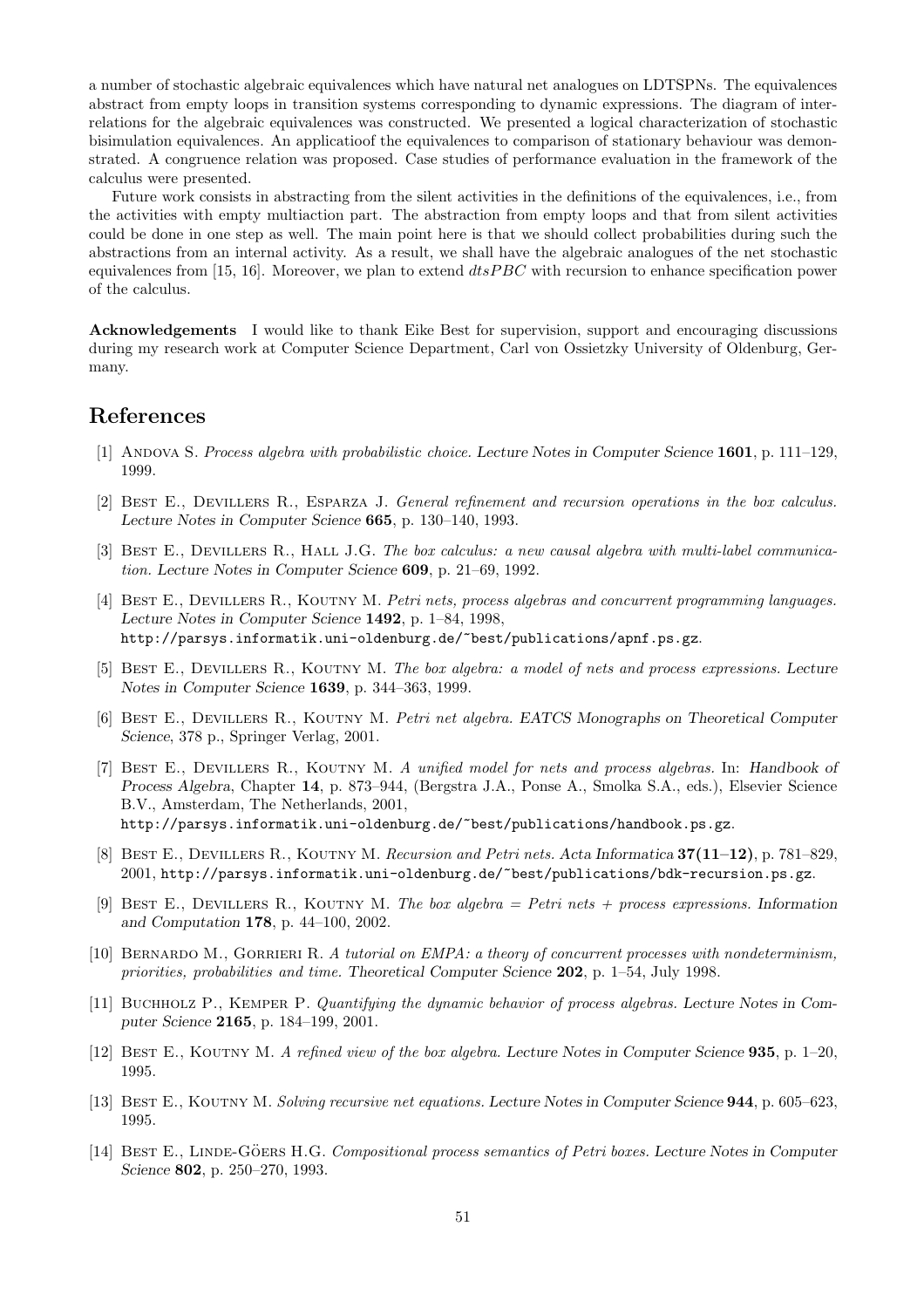- [15] BUCHHOLZ P., TARASYUK I.V. A class of stochastic Petri nets with step semantics and related equivalence notions. Technische Berichte  $TUD-FIO0-12$ , 18 p., Fakultät Informatik, Technische Universität Dresden, Germany, November 2000, ftp://ftp.inf.tu-dresden.de/pub/berichte/tud00-12.ps.gz.
- [16] Buchholz P., Tarasyuk I.V. Net and algebraic approaches to probablistic modeling. Joint Novosibirsk Computing Center and Institute of Informatics Systems Bulletin, Series Computer Science 15, p. 31–64, Novosibirsk, 2001, http://www.iis.nsk.su/persons/itar/spnpancc.pdf.
- [17] Buchholz P., Tarasyuk I.V. Equivalences for stochastic Petri nets and stochastic process algebras. Vestnik, Quartal Journal of Novosibirsk State University, Series: Mathematics, Mechanics and Informatics 6(1), p. 14–42, Novosibirsk State University, Novosibirsk, 2006 (in Russian), http://www.iis.nsk.su/persons/itar/vestnik.pdf.
- [18] BUCHHOLZ P. Markovian process algebra: composition and equivalence. In: Herzog U. and Rettelbach M., editors, Proceedings of 2<sup>nd</sup> Workshop on Process Algebras and Performance Modelling, Arbeitsberichte des IMMD 27, p. 11–30, University of Erlangen, Germany, 1994.
- [19] Buchholz P. A notion of equivalence for stochastic Petri nets. Lecture Notes in Computer Science 935, p. 161–180, 1995.
- [20] Buchholz P. Iterative decomposition and aggregation of labeled GSPNs. Lecture Notes in Computer Science 1420, p. 226–245, 1998.
- [21] Devillers R. Construction of S-invariants and S-components for refined Petri boxes. Lecture Notes in Computer Science 691, p. 242–261, 1993.
- [22] Devillers R. S-invariant analysis of general recursive Petri boxes. Acta Informatica 32(4), p. 313–345, 1995.
- [23] Devillers R. Petri boxes and finite processes. Lecture Notes in Computer Science 1119, p. 465–480, 1996.
- [24] DONATELLI S., RIBAUDO M., HILLSTON J. A comparison of perfomance evaluation process algebra and generalized stochastic Petri nets. Proceedings of  $6^{th}$  International Workshop on Petri Nets and Performance Models, Durham, USA, IEEE Computer Society Press, p. 158–168, 1995.
- [25] ESPARZA J., BRUNS G. Trapping mutual exclusion in the box calculus. Theoretical Computer Science 153, p. 95–128, 1996.
- [26] DE FRUTOS D.E., MARROQUÍN O.A. Ambient Petri nets. Electronic Notes in Theoretical Computer Science 85(1), 27 p., 2003, http://www.elsevier.nl/gej-ng/31/29/23/138/47/27/85.1.005.ps, http://www.elsevier.nl/locate/entcs/volume85.html.
- [27] Florin G., Natkin S. Les reseaux de Petri stochastiques. Technique et Science Informatique 4(1), 1985.
- [28] van Glabbeek R.J. The linear time branching time spectrum II: the semantics of sequential systems with silent moves. Extended abstract. Lecture Notes in Computer Science 715, p. 66–81, 1993.
- [29] Hansson H. Time and probability in formal design of distributed systems. In: Real-Time Safety Critical Systems, Volume 1, Elsevier, The Netherlands, 1994.
- [30] Hillston J. A compositional approach to performance modelling. Cambridge University Press, Great Britain, 1996.
- [31] HESKETH M., KOUTNY M. An axiomatization of duplication equivalence in the Petri box calculus. Lecture Notes in Computer Science 1420, p. 165–184, 1998.
- [32] HERMANNS H., RETTELBACH M. Syntax, semantics, equivalences and axioms for MTIPP. Proceedings of 2<sup>nd</sup> Workshop on Process Algebras and Performance Modelling, Regensberg / Erlangen (Herzog U., Rettelbach M., eds.), Arbeitsberichte des IMMD 27, p. 71–88, University of Erlangen, Germany, 1994.
- [33] JONSSON B., YI W., LARSEN K.G. Probabilistic extensions of process algebras. In: Handbook of Process Algebra, Chapter 11, p. 685–710, (Bergstra J.A., Ponse A., Smolka S.A., eds.), Elsevier Science B.V., Amsterdam, The Netherlands, 2001.
- [34] KOUTNY M., BEST E. Operational and denotational semantics for the box algebra. Theoretical Computer Science  $211(1-2)$ , p. 1–83, 1999, http://parsys.informatik.uni-oldenburg.de/~best/publications/tcs.ps.gz.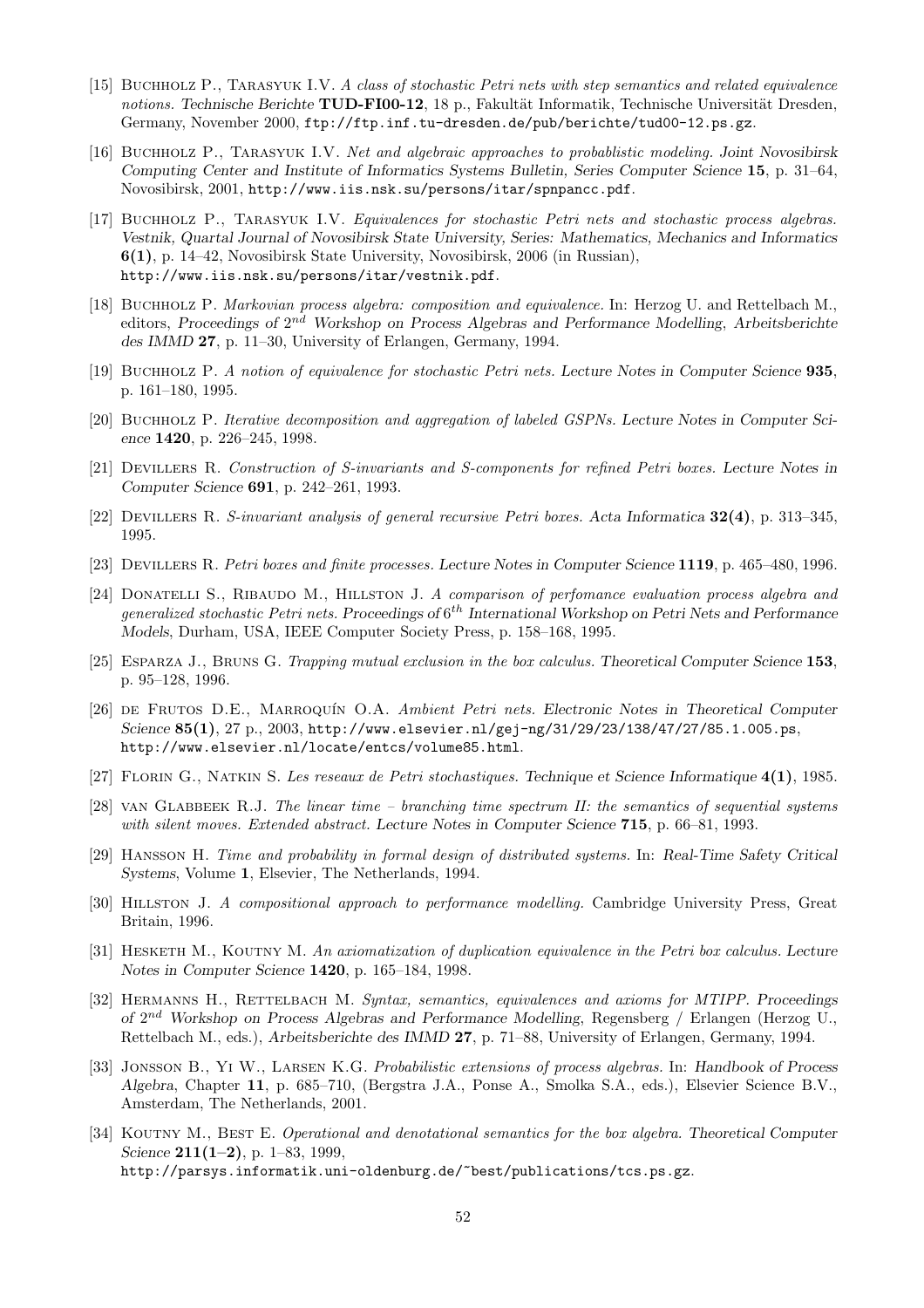- [35] KOTOV V.E., CHERKASOVA L.A. On structural properties of generalized processes. Lecture Notes in Computer Science 188, p. 288–306, 1985.
- [36] KOUTNY M., ESPARZA J., BEST E. Operational semantics for the Petri box calculus. Lecture Notes in Computer Science 836, p. 210–225, 1994.
- [37] KOTOV V.E. An algebra for parallelism based on Petri nets. Lecture Notes in Computer Science 64, p. 39–55, 1978.
- [38] KOUTNY M. Partial order semantics of box expressions. Lecture Notes in Computer Science 815, p. 318– 337, 1994.
- [39] KOUTNY M. A compositional model of time Petri nets. Lecture Notes in Computer Science 1825, p. 303–322, 2000.
- [40] Larsen K.G., Skou A. Bisimulation through probabilistic testing. Information and Computation 94(1), p. 1–28, 1991.
- [41] Larsen K.G., Skou A. Compositional verification of probabilistic processes. Lecture Notes in Computer Science 630, p. 456–471, 1992.
- [42] MACIÀ H.S. sPBC: Una extensión Markoviana del Petri box calculus. Ph.D. thesis, 249 p., Departamento de Inform´atica, Universidad de Castilla-La Mancha, Albacete, Spain, December 2003 (in Spanish), http://www.info-ab.uclm.es/retics/publications/2003/sPBCthesis03.pdf.
- [43] MARSAN M.A., BALBO G., CONTE G., DONATELLI S., FRANCESCHINIS G. Modelling with generalized stochastic Petri nets. Wiley Series in Parallel Computing, John Wiley and Sons, 316 p., 1995, http://www.di.unito.it/~greatspn/GSPN-Wiley/.
- [44] MARROQUÍN O.A., DE FRUTOS D.E. TPBC: timed Petri box calculus. Technical Report, Departamento de Sistemas Infofmáticos y Programación, Universidad Complutense de Madrid, Madrid, Spain, 2000 (in Spanish).
- [45] MARROQUÍN O.A., DE FRUTOS D.E. Extending the Petri box calculus with time. Lecture Notes in Computer Science 2075, p. 303–322, 2001.
- [46] Milner R.A.J. Communication and concurrency. Prentice-Hall International, New York, USA, 1989.
- [47] Molloy M. Performance analysis using stochastic Petri nets. IEEE Transactions on Software Engineering 31(9), p. 913–917, 1982.
- [48] Molloy M. Discrete time stochastic Petri nets. IEEE Transactions on Software Engineering 11(4), p. 417–423, 1985.
- [49] MACIÀ H.S., VALERO V.R., CUARTERO F.G. A congruence relation in finite sPBC. Technical Report DIAB-02-01-31, 34 p., Department of Computer Science, University of Castilla-La Mancha, Albacete, Spain, October 2002, http://www.info-ab.uclm.es/retics/publications/2002/tr020131.ps.
- [50] MACIÀ H.S., VALERO V.R., CUARTERO F.G. Defining equivalence relations in sPBC. Proceedings of  $1^{st}$ International Conference on the Principles of Software Engineering - 04 (PriSE'04), p. 195–205, Buenos Aires, Argentina, November 2004, http://www.info-ab.uclm.es/retics/publications/2004/prise04.pdf.
- [51] MACIÀ H.S., VALERO V.R., CAZORLA D.L., CUARTERO F.G. Introducing the iteration in sPBC. Technical Report DIAB-03-01-37, 20 p., Department of Computer Science, University of Castilla-La Mancha, Albacete, Spain, September 2003, http://www.info-ab.uclm.es/descargas/tecnicalreports/DIAB-03-01-37/diab030137.zip.
- [52] MACIÀ H.S., VALERO V.R., CAZORLA D.L., CUARTERO F.G. Introducing the iteration in sPBC. Proceedings of the 24th International Conference on Formal Techniques for Networked and Distributed Systems - 04 (FORTE'04), Madrid, Spain, Lecture Notes in Computer Science 3235, p. 292–308, October 2004, http://www.info-ab.uclm.es/retics/publications/2004/forte04.pdf.
- [53] MACIÀ H.S., VALERO V.R., CUARTERO F.G., DE FRUTOS D.E. A congruence relation for sPBC. Formal Methods in System Design 32(2), p. 85–128, Springer, The Netherlands, April 2008.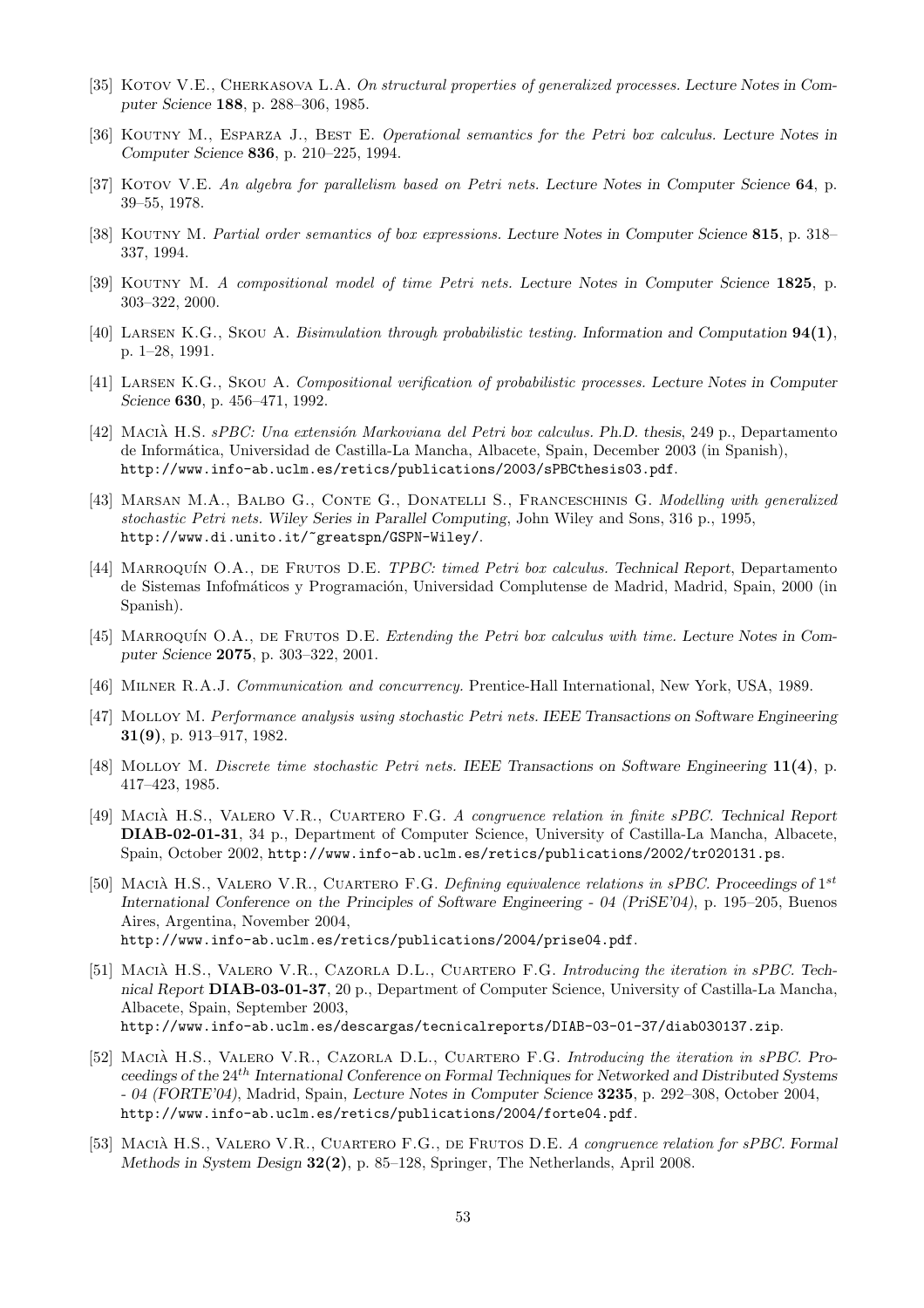- [54] MACIÀ H.S., VALERO V.R., CUARTERO F.G., PELAYO F.L. A new proposal for the synchronization in sPBC. Technical Report DIAB-02-01-26, 15 p., Department of Computer Science, University of Castilla-La Mancha, Albacete, Spain, June 2002, http://www.info-ab.uclm.es/sec-ab/Tecrep/newproposalsysPBC.ps.
- [55] MACIÀ H.S., VALERO V.R., CUARTERO F.G., PELAYO F.L. Improving the synchronization in stochastic Petri box calculus. Actas de las II Jornadas sobre Programacion y Lenguajes - 02 (PROLE'02), El Escorial, Spain, November 2002.
- [56] MACIÀ H.S., VALERO V.R., CUARTERO F.G., PELAYO F.L. A new synchronization in finite stochastic Petri box calculus. Proceedings of  $3^{rd}$  International IEEE Conference on Application of Concurrency to System Design - 03 (ACSD'03), p. 216–225, Guimarães, Portugal, IEEE Computer Society Press, June 2003, http://www.info-ab.uclm.es/retics/publications/2003/acsd03.pdf.
- [57] MACIÀ H.S., VALERO V.R., CUARTERO F.G., RUIZ M.C.D. sPBC: a Markovian extension of Petri box calculus with immediate multiactions. Fundamenta Informaticae  $87(3-4)$ , p. 367-406, IOS Press, Amsterdam, The Netherlands, 2008.
- [58] MACIÀ H.S., VALERO V.R., DE FRUTOS D.E. sPBC: a Markovian extension of finite Petri box calculus. Proceedings of  $9^{th}$  IEEE International Workshop on Petri Nets and Performance Models - 01 (PNPM'01), p. 207–216, Aachen, Germany, IEEE Computer Society Press, September 2001, http://www.info-ab.uclm.es/retics/publications/2001/pnpm01.ps.
- [59] MACIÀ H.S., VALERO V.R., DE FRUTOS D.E. sPBC: a Markovian extension of finite PBC. Actas de IX Jornadas de Concurrencia - 01 (JC'01), p. 243–256, Sitges, Spain, June 2001, http://www.info-ab.uclm.es/retics/publications/2001/mvfjc01.ps.
- [60] MACIÀ H.S., VALERO V.R., DE FRUTOS D.E., CUARTERO F.G. Extending PBC with Markovian multiactions. Proceedings of XXVII Conferencia Latinoamericana de Informática - 01 (CLEI'01) (Montilva, J.A., Besembel, I., eds.), 12 p., M´erida, Venezuela, Universidad de los Andes, September 2001, http://www.info-ab.uclm.es/retics/publications/2001/clei01.ps.
- [61] NÚÑEZ M.G., DE FRUTOS D.E., LLANA L.D. Acceptance trees for probabilistic processes. Lecture Notes in Computer Science 962, p. 249–263, 1995.
- [62] Niaouris A. An algebra of Petri nets with arc-based time restrictions. Lecture Notes in Computer Science 3407, p. 447–462, 2005.
- [63] NÚÑEZ M.G. An axiomatization of probabilistic testing. Lecture Notes in Computer Science 1601, p. 130–150, 1995.
- [64] PETERSON J.L. Petri net theory and modeling of systems. Prentice-Hall, 1981.
- [65] RIBAUDO M. Stochastic Petri net semantics for stochastic process algebra. Proceedings of  $6^{th}$  International Workshop on Petri Nets and Performance Models, p. 148–157, Durham, NC, USA, IEEE Computer Society Press, 1995.
- [66] Tarasyuk I.V. Equivalence notions applied to designing concurrent systems with the use of Petri nets. Programming and Computer Software 24(4), p. 162–175, Nauka, Moscow, 1998, http://www.maik.rssi.ru/journals/procom.htm.
- [67] Tarasyuk I.V. Logical characterization of probabilistic τ-bisimulation equivalences. Joint Novosibirsk Computing Center and Institute of Informatics Systems Bulletin, Series Computer Science 20, p. 97–111, Novosibirsk, 2004, http://www.iis.nsk.su/persons/itar/prlogncc.pdf.
- [68] Tarasyuk I.V. Stochastic Petri nets: a formalism for modeling and performance analysis of computing processes. System Informatics 9, p. 135–194, SB RAS Publisher, Novosibirsk, 2004 (in Russian), http://www.iis.nsk.su/persons/itar/spnsi.pdf.
- [69] TARASYUK I.V. Discrete time stochastic Petri box calculus. Berichte aus dem Department für Informatik 3/05, 25 p., Carl von Ossietzky Universität Oldenburg, Germany, November 2005, http://www.iis.nsk.su/persons/itar/dtspbcib\_cov.pdf.
- [70] Tarasyuk I.V. Iteration in discrete time stochastic Petri box calculus. Bulletin of the Novosibirsk Computing Center, Series Computer Science, IIS Special Issue 24, p. 129–148, NCC Publisher, Novosibirsk, 2006, http://www.iis.nsk.su/persons/itar/dtsitncc.pdf.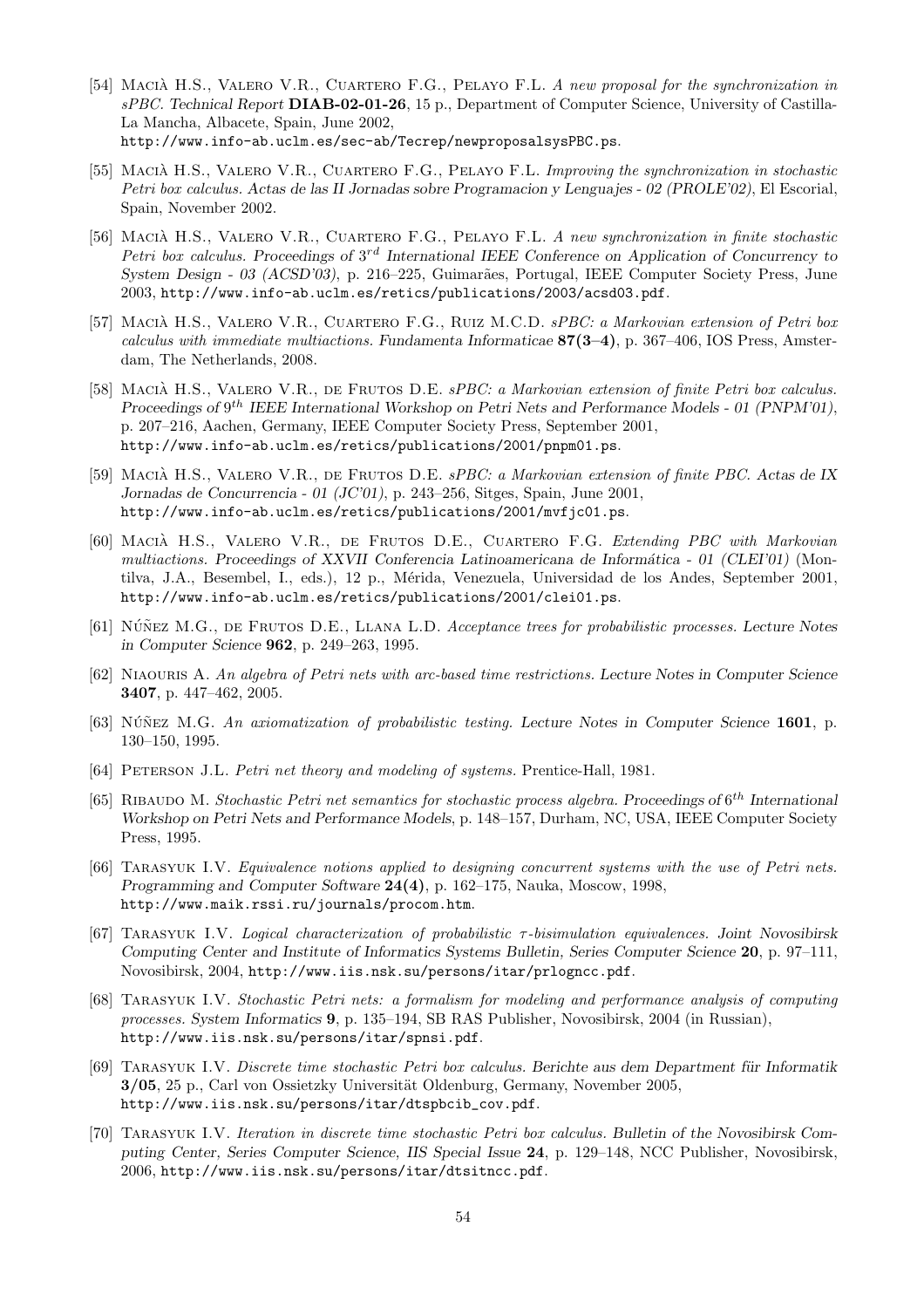- [71] TARASYUK I.V. Stochastic Petri box calculus with discrete time. Fundamenta Informaticae  $76(1-2)$ , p. 189–218, IOS Press, Amsterdam, The Netherlands, February 2007, http://www.iis.nsk.su/persons/itar/dtspbcfi.pdf.
- [72] Tarasyuk I.V. Equivalences for behavioural analysis of concurrent and distributed computing systems. 321 p., Academic Publisher "Geo", Novosibirsk, 2007 (ISBN 978-5-9747-0098-9, in Russian).

## A Proof of Proposition 5.2

It is enough to prove it for  $\star = s$ , since  $\star = i$  is a particular case of the previous one with one-element multisets of multiactions and interleaving transition relation.

Let  $\mathcal{H} \in (DR(G) \cup DR(G'))/_{\mathcal{R}}$  and  $s, \overline{s} \in \mathcal{H}$ . We have  $\forall \widetilde{\mathcal{H}} \in (DR(G) \cup DR(G'))/_{\mathcal{R}} \forall A \in \mathbb{N}_{f}^{\mathcal{L}} s \stackrel{A}{\longrightarrow}_{\mathcal{Q}} \widetilde{\mathcal{H}} \Leftrightarrow$  $\overline{s} \stackrel{A}{\rightarrow}_{\mathcal{Q}} \widetilde{\mathcal{H}}$ . The previous equality is valid for all  $s, \overline{s} \in \mathcal{H}$ , hence, we can rewrite it as  $\mathcal{H} \stackrel{A}{\rightarrow}_{\mathcal{Q}} \widetilde{\mathcal{H}}$  and denote  $PM_A^*(\mathcal{H}, \tilde{\mathcal{H}}) = PM_A^*(s, \tilde{\mathcal{H}}) = PM_A^*(\bar{s}, \tilde{\mathcal{H}}).$  Note that transitions from the states of  $DR(G)$  always lead to those from the same set, hence,  $\forall s \in DR(G) \ PM_A^*(s, \mathcal{H}) = PM_A^*(s, \mathcal{H} \cap DR(G))$ . The same is true for  $DR(G')$ .

Let  $(A_1 \cdots A_n, \mathcal{P}) \in StepProbTrace(G)$ . Taking into account the notes above and  $\mathcal{R}: G \rightarrow_{ss} G'$ , we have  $\forall \mathcal{H}_1,\ldots,\exists \mathcal{H}_n\in (DR(G)\cup DR(G'))/\mathcal{R}\ [G]_{\simeq} \stackrel{A_1}{\twoheadrightarrow}\!\mathcal{Q}_1\ \mathcal{H}_1 \stackrel{A_2}{\twoheadrightarrow}\!\mathcal{Q}_2\ \cdots \stackrel{A_n}{\twoheadrightarrow}\!\mathcal{Q}_n\ \mathcal{H}_n \ \Leftrightarrow\ [G']_{\simeq} \stackrel{A_1}{\twoheadrightarrow}\!\mathcal{Q}_1\ \mathcal{H}_1 \stackrel{A_2}{\twoheadrightarrow}\!\mathcal{Q}_2\ \cdots \stackrel{A_n}{\twoheadrightarrow}\!\mathcal{Q}_n\ \mathcal{H}_n$ 

Now we intend to prove that the sum of probabilities of all the paths starting in  $[G]_{\simeq}$  and going through the states from  $\mathcal{H}_1, \ldots, \mathcal{H}_n$  is equal to the product of  $\mathcal{Q}_1, \ldots, \mathcal{Q}_n$ , which is essentially the probability of the "composite" path going through the equivalence classes  $\mathcal{H}_1, \ldots, \mathcal{H}_n$  in  $TS^*(G)$ :

$$
\sum_{\{\Gamma_1,\ldots,\Gamma_n\mid [G]\simeq\frac{\Gamma_1}{\sigma},\ldots,\frac{\Gamma_n}{\sigma},\zeta(\Gamma_i)=A_i,\ s_i\in\mathcal{H}_i\ (1\leq i\leq n)\}}\prod_{i=1}^nPT^*(\Gamma_i,s_{i-1})=\prod_{i=1}^nPM^*_{A_i}(\mathcal{H}_{i-1},\mathcal{H}_i).
$$

We prove this equality by induction on the step trace length  $n$ .

 $\bullet$   $n=0$ 

$$
\sum_{\{\Gamma_1|[G]_{\simeq}\xrightarrow{\Gamma_1} s_1, \ \mathcal{L}(\Gamma_1)=A_1, \ s_1\in\mathcal{H}_1\}} PT^*(\Gamma_1, [G]_{\simeq})=PM^*_{A_1}([G]_{\simeq}, \mathcal{H}_1)=PM^*_{A_1}(\mathcal{H}_0, \mathcal{H}_1).
$$

• 
$$
n \to n+1
$$
  
\n
$$
\sum_{\{\Gamma_{1},\ldots,\Gamma_{n},\Gamma_{n+1}|[G] \underset{\sim}{\sim}} \frac{\Gamma_{1} \Gamma_{1} \Gamma_{n}}{\sum_{\{\Gamma_{n+1}|s_{n}} \Gamma_{n+1} \Gamma_{1} \cup \Gamma_{1} \cup \Gamma_{2} \cup \Gamma_{1} \cup \Gamma_{1} \cup \Gamma_{1} \cup \Gamma_{1} \cup \Gamma_{1} \cup \Gamma_{1} \cup \Gamma_{1} \cup \Gamma_{1} \cup \Gamma_{1} \cup \Gamma_{1} \cup \Gamma_{1} \cup \Gamma_{1} \cup \Gamma_{1} \cup \Gamma_{1} \cup \Gamma_{1} \cup \Gamma_{1} \cup \Gamma_{1} \cup \Gamma_{1} \cup \Gamma_{1} \cup \Gamma_{1} \cup \Gamma_{1} \cup \Gamma_{1} \cup \Gamma_{1} \cup \Gamma_{1} \cup \Gamma_{1} \cup \Gamma_{1} \cup \Gamma_{1} \cup \Gamma_{1} \cup \Gamma_{1} \cup \Gamma_{1} \cup \Gamma_{1} \cup \Gamma_{1} \cup \Gamma_{1} \cup \Gamma_{1} \cup \Gamma_{1} \cup \Gamma_{1} \cup \Gamma_{1} \cup \Gamma_{1} \cup \Gamma_{1} \cup \Gamma_{1} \cup \Gamma_{1} \cup \Gamma_{1} \cup \Gamma_{1} \cup \Gamma_{1} \cup \Gamma_{1} \cup \Gamma_{1} \cup \Gamma_{1} \cup \Gamma_{1} \cup \Gamma_{1} \cup \Gamma_{1} \cup \Gamma_{1} \cup \Gamma_{1} \cup \Gamma_{1} \cup \Gamma_{1} \cup \Gamma_{1} \cup \Gamma_{1} \cup \Gamma_{1} \cup \Gamma_{1} \cup \Gamma_{1} \cup \Gamma_{1} \cup \Gamma_{1} \cup \Gamma_{1} \cup \Gamma_{1} \cup \Gamma_{1} \cup \Gamma_{1} \cup \Gamma_{1} \cup \Gamma_{1} \cup \Gamma_{1} \cup \Gamma_{1} \cup \Gamma_{1} \cup \Gamma_{1} \cup \Gamma_{1} \cup \Gamma_{1} \cup \Gamma_{1} \cup \Gamma_{1} \cup \Gamma_{1} \cup \Gamma_{1} \cup \Gamma_{1} \cup \Gamma_{1} \cup \Gamma_{1} \cup \Gamma_{1} \cup \Gamma_{1} \cup \Gamma_{1} \cup \Gamma_{1} \cup \Gamma_{1} \cup \Gamma_{1} \cup \Gamma_{1} \cup \Gamma_{1} \cup \Gamma_{1} \cup \Gamma_{1} \cup \Gamma_{1} \cup \Gamma_{1} \cup \Gamma_{1}
$$

Note that the equality we have just proved can also be applied to  $G'$ .

Now we only need to see that the summation over all multisets of activities is the same as the summation over all equivalence classes:  $\mathcal{P} = \sum$  $\{\Gamma_1,...,\Gamma_n\mid [G]\simeq\stackrel{\Gamma_1}{\longrightarrow}\cdots\stackrel{\Gamma_n}{\longrightarrow}s_n, \mathcal{L}(\Gamma_i)=A_i, (1\leq i\leq n)\}\$  $\prod_{i=1}^{n}PT^{*}(\Gamma_{i}, s_{i-1}) =$  $\sum_{\mathcal{H}_1,\dots,\mathcal{H}_n} \sum$  $\{\Gamma_1,...,\Gamma_n\mid [G]\simeq\frac{\Gamma_1\ldots\Gamma_n}{\to}s_n, \mathcal{L}(\Gamma_i)=A_i, s_i\in\mathcal{H}_i \ (1\leq i\leq n)\}\$  $\prod_{i=1}^n PT^*\overline{(\Gamma_i,s_{i-1})}=$  $\sum_{\mathcal{H}_1,...,\mathcal{H}_n} \prod_{i=1}^n PM_{A_i}^{*}(\mathcal{H}_{i-1},\mathcal{H}_i) =$  $\sum_{\mathcal{H}_1,...,\mathcal{H}_n} \sum$  $\{\Gamma'_1,...,\Gamma'_n|[G']\underset{\simeq}{\overset{\Gamma'_1}{\longrightarrow}}\cdots\overset{\Gamma'_n}{\overset{\simeq}{\twoheadrightarrow}}s'_n, \ \mathcal{L}(\Gamma'_i){=}A_i, \ s'_i{\in}\mathcal{H}_i \ \ (1{\le}i{\le}n)\}$  $\prod_{i=1}^{n}PT^{*}(\Gamma'_{i}, s'_{i-1}) =$  $\overline{\Sigma}$  $\prod_{i=1}^{n}PT^{*}(\Gamma'_{i}, s'_{i-1}).$ 

 $\{\Gamma'_1, ..., \Gamma'_n | [G'] {\, \simeq\, \xrightarrow{\Gamma'_1} \quad \Gamma'_n \atop \xrightarrow{\quad \cdots \xrightarrow{\quad} \quad}} \, \mathcal{L}(\Gamma'_i) {=} A_i, \ (1 {\leq} i {\leq} n) \}$ Hence,  $(A_1 \cdots A_n, \mathcal{P}) \in StepProbTrace(G')$ , and we have  $StepProbTrace(G) \subseteq StepProbTrace(G')$ . The reverse inclusion is proved by symmetry. ⊓⊔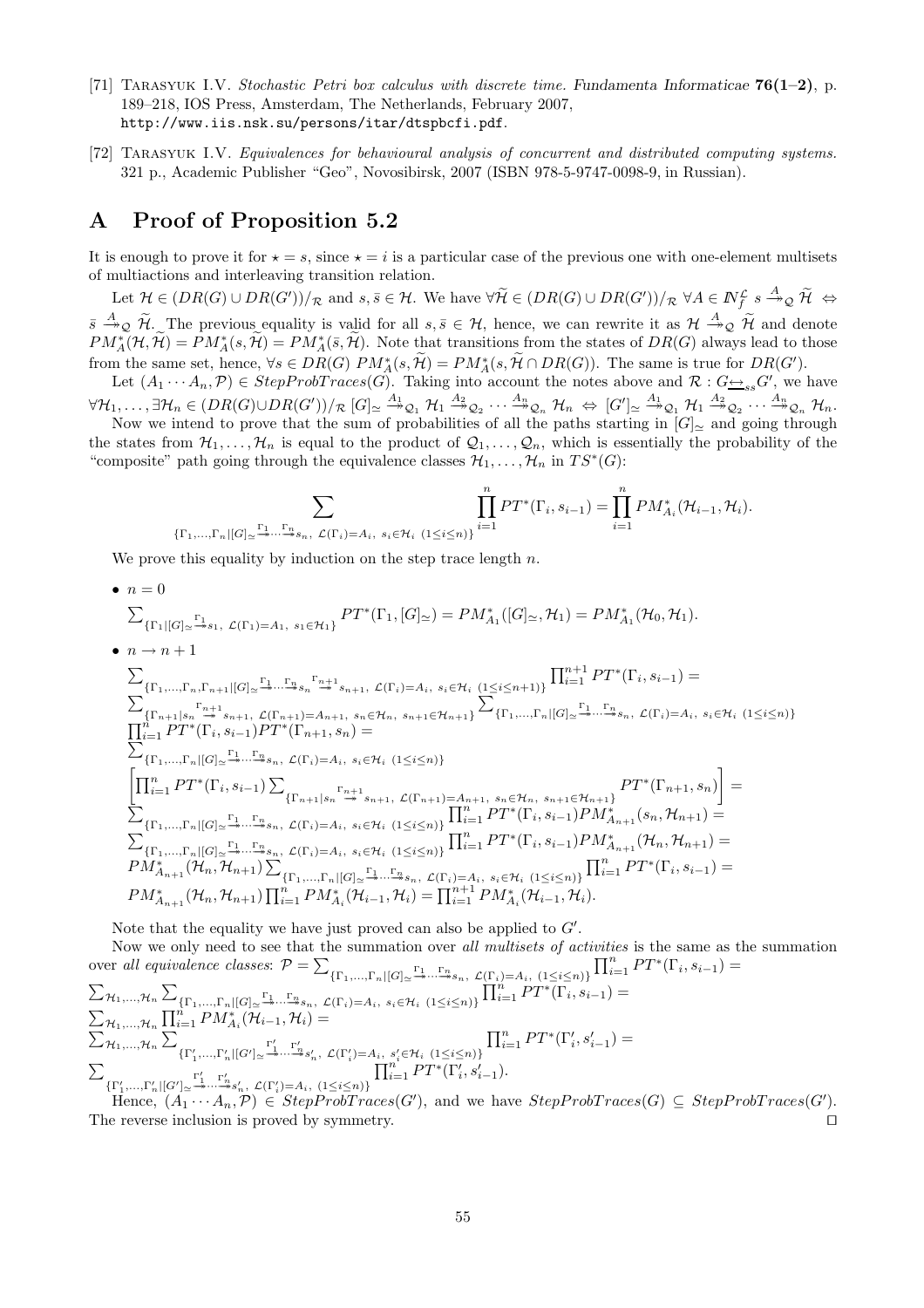## B Proof of Proposition 7.1

The proof is an extension of results from [19] to the process algebra framework and discrete time case.

It is enough to prove for transient PMFs only, since  $\psi^* = \lim_{k \to \infty} \psi^*[k]$  and  $\psi'^* = \lim_{k \to \infty} \psi'^*[k]$ . We proceed by induction on k.

•  $k = 0$ 

The only nonzero values of the initial PMFs of  $DTMC^*(G)$  and  $DTMC^*(G')$  are  $\psi^*[0]([G]_{\simeq})$  and  $\psi^*[0]([G']_\simeq)$ . The only equivalence class containing  $[G]_\simeq$  or  $[G']_\simeq$  is  $\mathcal{H} = \{[G]_\simeq,[G']_\simeq\}$ . Thus,  $\forall\mathcal{H}\in\mathcal{H}$  $(DR(G) \cup DR(G'))/R \sum_{s \in \mathcal{H} \cap DR(G)} \psi^*[0](s) = \psi^*[0]([G]_{\simeq}) = 1 = \psi'^*[0]([G']_{\simeq}) =$  $\sum_{s' \in \mathcal{H} \cap DR(G')} \psi'^*[0](s').$ 

•  $k \rightarrow k+1$ 

Let 
$$
\mathcal{H} \in (DR(G) \cup DR(G'))/\pi
$$
 and  $s_1, s_2 \in \mathcal{H}$ . We have  $\forall \tilde{H} \in (DR(G) \cup DR(G'))/\pi$   $\forall A \in \mathbb{N}^{\mathcal{F}}_{f}$  $s_1 \xrightarrow{A} 2 \widetilde{\mathcal{H}} \Leftrightarrow s_2 \xrightarrow{A} 2 \widetilde{\mathcal{H}}$ . Therefore,  $PM^*(s_1, \tilde{\mathcal{H}}) = \sum_{\{ \Gamma | \exists \tilde{s}_1 \in \widetilde{\mathcal{H}} \ s_1 \xrightarrow{K} \tilde{s}_1 \}} PT^*(\Gamma, s_1) = \sum_{\{ \Gamma | \exists \tilde{s}_1 \in \widetilde{\mathcal{H}} \ s_1 \xrightarrow{K} \tilde{s}_1 \}} PT^*(\Gamma, s_1) = \sum_{A \in \mathbb{N}^{\mathcal{F}}_{f}} PM^*(s_1, \tilde{\mathcal{H}}) = \sum_{A \in \mathbb{N}^{\mathcal{F}}_{f}} PM^*(s_2, \tilde{\mathcal{H}}) = \sum_{A \in \mathbb{N}^{\mathcal{F}}_{f}} \sum_{\{ \Gamma | \exists \tilde{s}_2 \in \widetilde{\mathcal{H}} \ s_2 \xrightarrow{K} \ s_2 \xrightarrow{K} \ s_1 \}} PT^*(\Gamma, s_2) = \sum_{\{ \Gamma | \exists \tilde{s}_2 \in \widetilde{\mathcal{H}} \ s_2 \xrightarrow{K} \ s_2 \xrightarrow{K} \} \}} PT^*(\Gamma, s_2) = PM^*(s_2, \tilde{\mathcal{H}})$ . Since we have the previous equality for all  $s_1, s_2 \in \mathcal{H}$ , we can denote  $PM^*(\mathcal{H}, \tilde{\mathcal{H}}) = PM^*(s_1, \tilde{\mathcal{H}}) = PM^*(s_2, \tilde{\mathcal{H}})$ . Note that transitions from the states of  $DR(G)$  always lead to those from the same set, hence,  $\forall s \in DR(G) \sum_{\tilde{s} \in \widetilde{\mathcal{H}} \cap DR(G)} \mathcal{W}^*(s, \tilde{\mathcal{H}}) = \sum_{\tilde{s} \in \widetilde{\mathcal{H}} \cap DR(G)} \$ 

## C Proof of Theorem 7.1

The main idea of the proof is similar to that from [15, 16] but in the algebraic setting.

Let  $\mathcal{H} \in (DR(G) \cup DR(G'))/_{\mathcal{R}}$  and  $s, \overline{s} \in \mathcal{H}$ . We have  $\forall \widetilde{\mathcal{H}} \in (DR(G) \cup DR(G'))/_{\mathcal{R}} \forall A \in \mathbb{N}_{f}^{\mathcal{L}} s \stackrel{A}{\longrightarrow}_{\mathcal{Q}} \widetilde{\mathcal{H}} \Leftrightarrow$  $\overline{s} \stackrel{A}{\rightarrow}_{\mathcal{Q}} \widetilde{\mathcal{H}}$ . The previous equality is valid for all  $s, \overline{s} \in \mathcal{H}$ , hence, we can rewrite it as  $\mathcal{H} \stackrel{A}{\rightarrow}_{\mathcal{Q}} \widetilde{\mathcal{H}}$  and denote  $PM_A^*(\mathcal{H}, \tilde{\mathcal{H}}) = PM_A^*(s, \tilde{\mathcal{H}}) = PM_A^*(\bar{s}, \tilde{\mathcal{H}}).$  Note that transitions from the states of  $DR(G)$  always lead to those from the same set, hence,  $\forall s \in DR(G) \ PM_A^*(s, \mathcal{H}) = PM_A^*(s, \mathcal{H} \cap DR(G))$ . The same is true for  $DR(G')$ .

Let  $\Sigma = A_1 \cdots A_n$  be a step trace of G and G'. We have  $\exists \mathcal{H}_0, \ldots, \exists \mathcal{H}_n \in (DR(G) \cup DR(G'))/R$   $\mathcal{H}_0 \stackrel{A_1}{\rightarrow} Q_1$  $\mathcal{H}_1 \stackrel{A_2}{\twoheadrightarrow} \mathcal{Q}_2 \cdots \stackrel{A_n}{\twoheadrightarrow} \mathcal{Q}_n$   $\mathcal{H}_n$ . Now we intend to prove that the sum of probabilities of all the paths starting in every  $s_0 \in \mathcal{H}_0$  and going through the states from  $\mathcal{H}_1, \ldots, \mathcal{H}_n$  is equal to the product of  $\mathcal{Q}_1, \ldots, \mathcal{Q}_n$ .

$$
\sum_{\{\Gamma_1,\ldots,\Gamma_n\mid s_0\stackrel{\Gamma_1}{\to}\ldots\stackrel{\Gamma_n}{\to} s_n,\ \mathcal{L}(\Gamma_i)=A_i,\ s_i\in\mathcal{H}_i\ (1\leq i\leq n)\}}\prod_{i=1}^n PT^*(\Gamma_i,s_{i-1})=\prod_{i=1}^n PM^*_{A_i}(\mathcal{H}_{i-1},\mathcal{H}_i).
$$

We prove this equality by induction on the step trace length  $n$ .